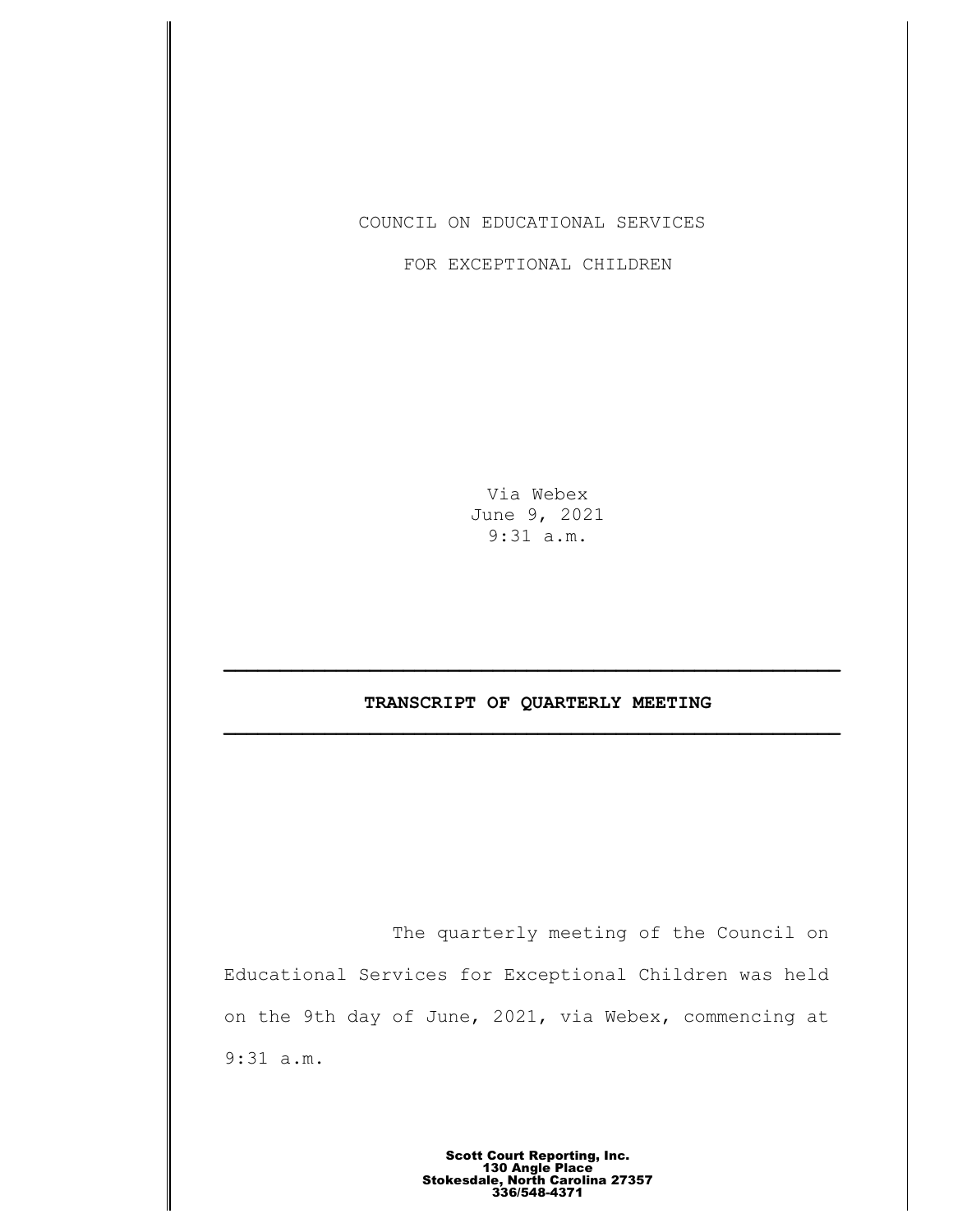#### Quarterly Meeting **Contract Contract Contract Contract Contract Contract Contract Contract Contract Contract Contract Page 2**

### APPEARANCES

COUNCIL ON EDUCATIONAL SERVICES FOR EXCEPTIONAL CHILDREN COUNCIL MEMBERS PRESENT:

Cynthia Daniels-Hall, Chairperson

Sara Bigley Diane Coffey Aimee Combs Elizabeth DeBiasi Jennifer Grady Christy Grant Kristen Hodges Virginia Moorefield Lisa Phillips Kenya Pope Matthew Potter Kimaree Sanders

## STAFF:

Kelley Blas Amanda Byrd Lauren Holahan Matt Hoskins Danyelle Sanders Sherry Thomas Alexis Utz

COURT REPORTER:

Rebecca P. Scott

- - - - - - - -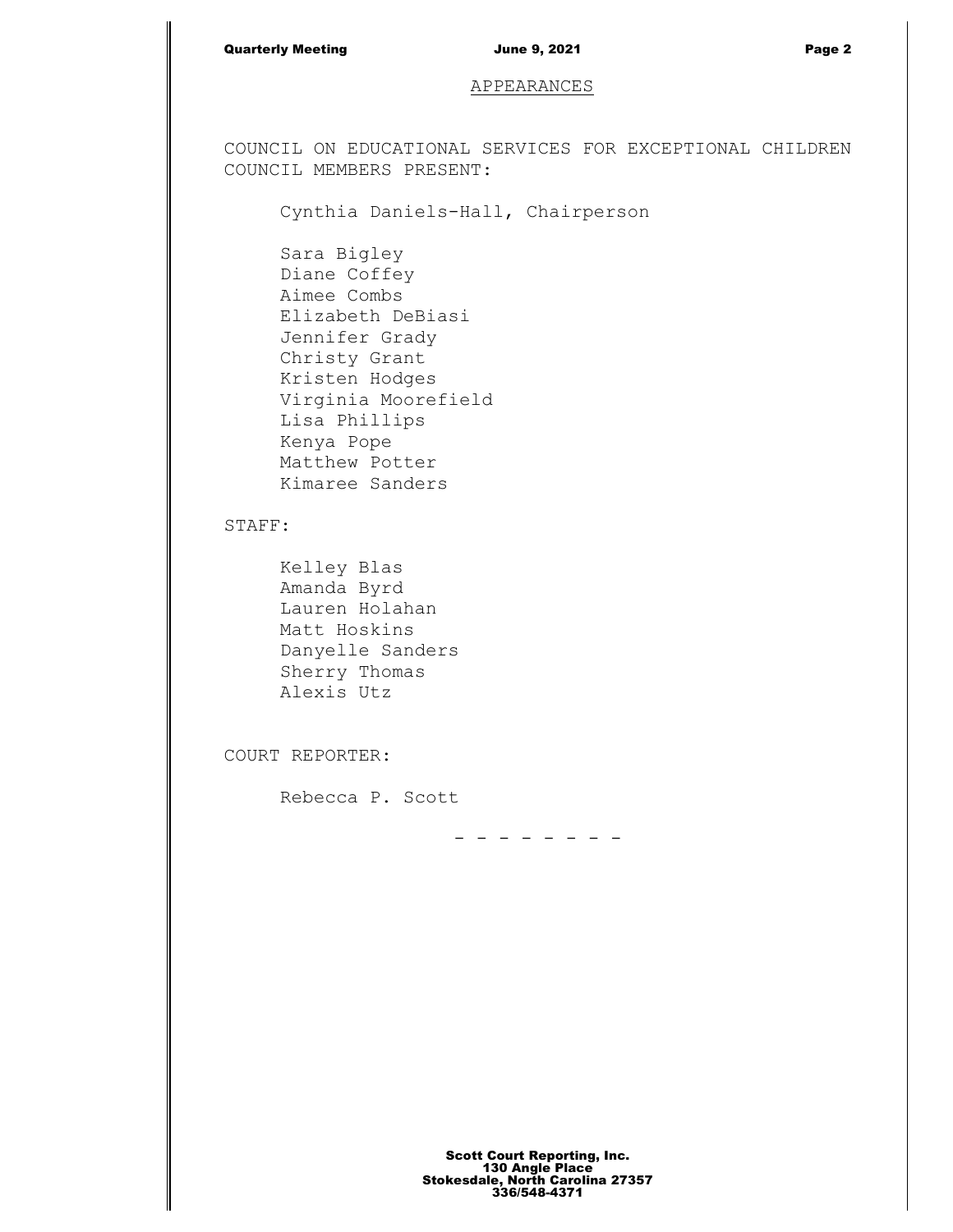|                 | <b>Quarterly Meeting</b><br><b>June 9, 2021</b> | Page 3   |
|-----------------|-------------------------------------------------|----------|
| 1               | TABLE OF CONTENTS                               |          |
| $\mathbf{2}$    |                                                 | PAGE NO. |
| 3               | Welcome New Members                             | S.       |
| 4               | Review of March 2021 Summary of Actions         | 6        |
| $5\phantom{.0}$ | Call to order and Introductions                 | 7        |
| 6               | Approval of March 2021 Summary of Actions       | 13       |
| $\overline{7}$  | Review and Approval of Agenda                   | 13       |
| 8               | SPP/APR Report Update presentation by Lauren    |          |
| 9               | Holahan and Kelley Blas                         | 14       |
| 10              | Agency Updates by Sherry Thomas                 | 46       |
| 11              | Agency Updates by Matt Hoskins                  | 53       |
| 12              | Further Agency Updates by Sherry Thomas         | 63       |
| 13              | Public Comment                                  | 82       |
| 14              | Discussion on 2019-20 Annual Report             | 90       |
| 15              | Meeting Adjournment                             | 97       |
| 16              | Cartificate of Reporter                         | 98       |
| 17              |                                                 |          |
| 18              |                                                 |          |
| 19              |                                                 |          |
| 20              |                                                 |          |
| 21              |                                                 |          |
| 22              |                                                 |          |
| 23              |                                                 |          |
| 24              |                                                 |          |
| 25              |                                                 |          |
|                 |                                                 |          |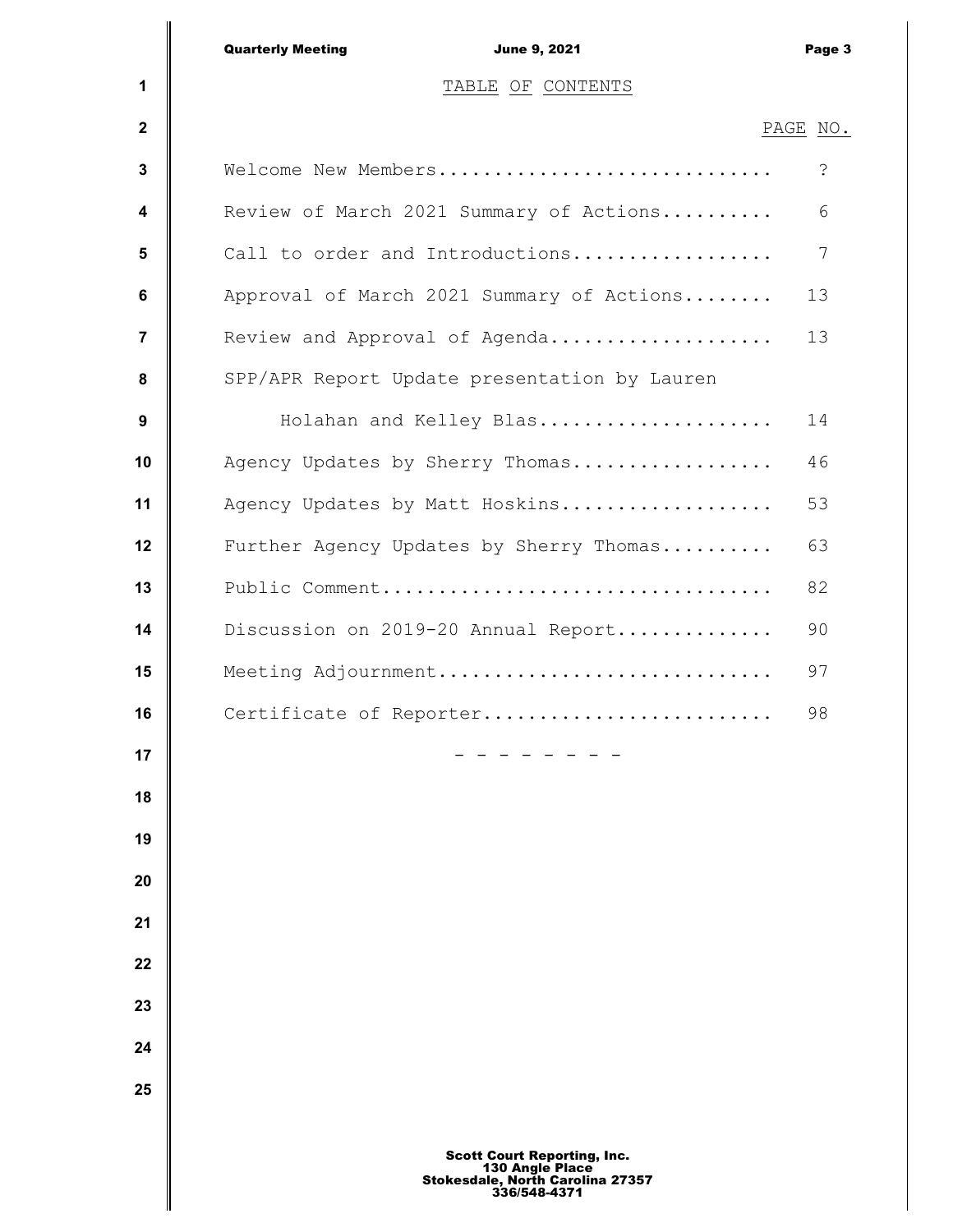**1 2 3 4 5 6 7 8 9 10 11 12 13 14 15 16 17 18 19 20 21 22 23 24 25** Quarterly Meeting **Communist Communist Communist Communist Communist Communist Communist Communist Communist Communist Communist Communist Communist Communist Communist Communist Communist Communist Communist Communist Com** Thereupon, the following proceeding was held: THE CHAIRPERSON: So it's 9:31, Alexis. Do we want to go to 9:35 waiting because do we still -- I don't think we still have a quorum. 13 is a quorum, so--- MS. UTZ: Let's see. We just had--- One, two, three, four, five, six, seven, eight. Yeah, we only have eight council members logged on right now. I mean we kind of can do it out of order and we can welcome our new guest Elizabeth. THE CHAIRPERSON: Okay. So Ms. Elizabeth -- I'm not sure about the last name, Alexis. MS. UTZ: I think it's DeBiasi. THE CHAIRPERSON: DeBiasi. Okay. Welcome and thank you for joining the Council and being willing to engage in this important work. MS. DeBIASI: Thank you. Are you able to hear me? MS. UTZ: Yes. THE CHAIRPERSON: Yes. MS. DeBiasi: It's DeBiasi, which is a challenge. THE CHAIRPERSON: DeBiasi. Okay. MS. DeBIASI: Thank you for inviting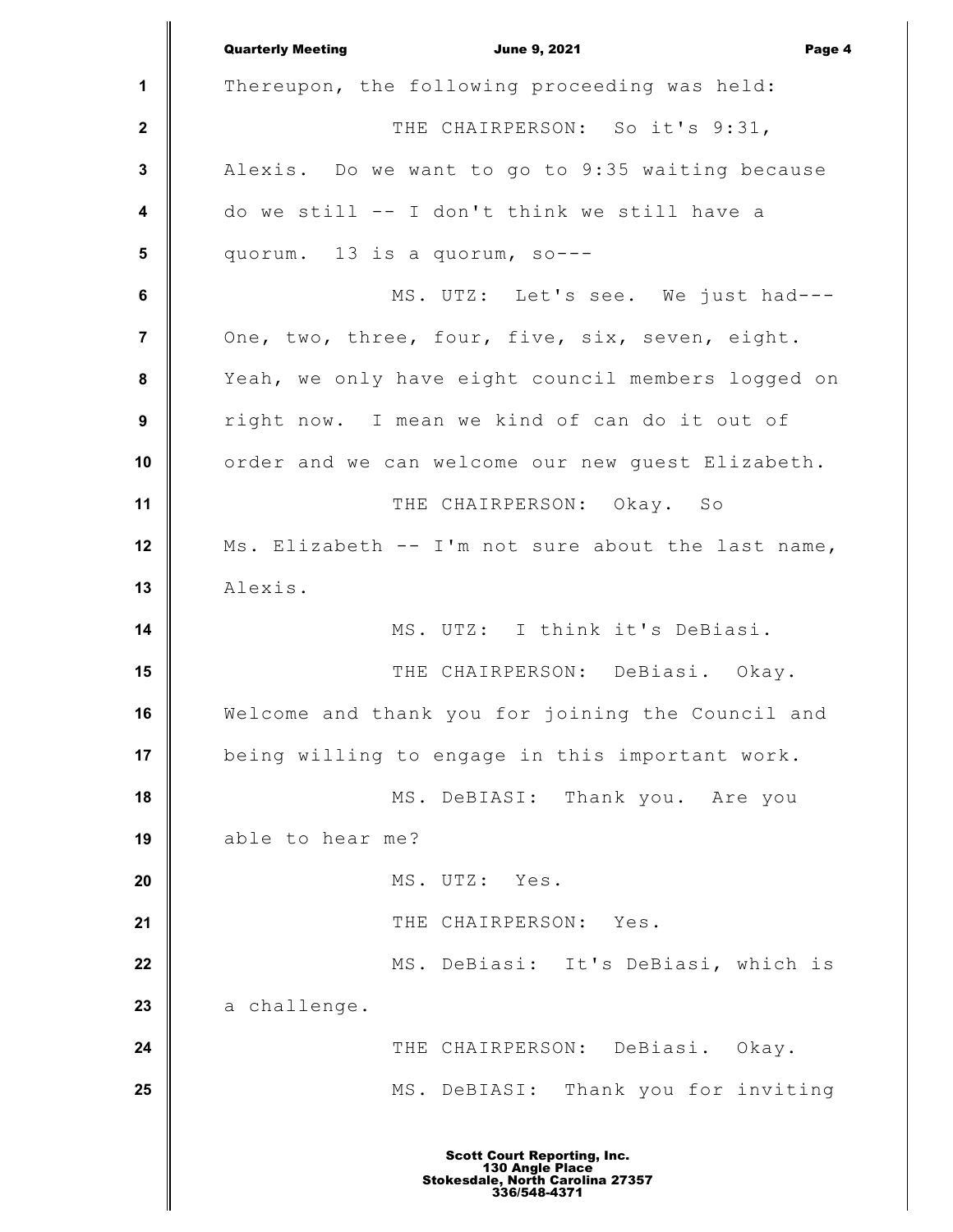**1 2 3 4 5 6 7 8 9 10 11 12 13 14 15 16 17 18 19 20 21 22 23 24 25** Quarterly Meeting **Communist Communist Communist Communist Communist Communist Communist Communist Communist Communist Communist Communist Communist Communist Communist Communist Communist Communist Communist Communist Com** me, and I'm looking forward to getting started and digging in. THE CHAIRPERSON: Thank you. Welcome. Is Senator Ted Alexander on the call? MS. UTZ: I do not see his name. THE CHAIRPERSON: Okay. And, Ms. DeBiasi, we will be sending a welcome package out to you. So thank you, thank you, and welcome. So that's our new council member. Any others? MS. UTZ: Not new. Diane and Christy Hutchinson did get reappointed by the State Board.  $S_0$ ---THE CHAIRPERSON: Thank you, Diane, and -- well, Christy's not here, but thank you, Diane, for your willingness to continue to participate and engage in this important work. MS. UTZ: We're up to ten. THE CHAIRPERSON: We're moving in the right direction. MS. UTZ: Oh. I just realized I did not add the minutes into the meeting. So let me do that really quick. THE CHAIRPERSON: Okay. So we're all going to take a few minutes to review the minutes from the last meeting.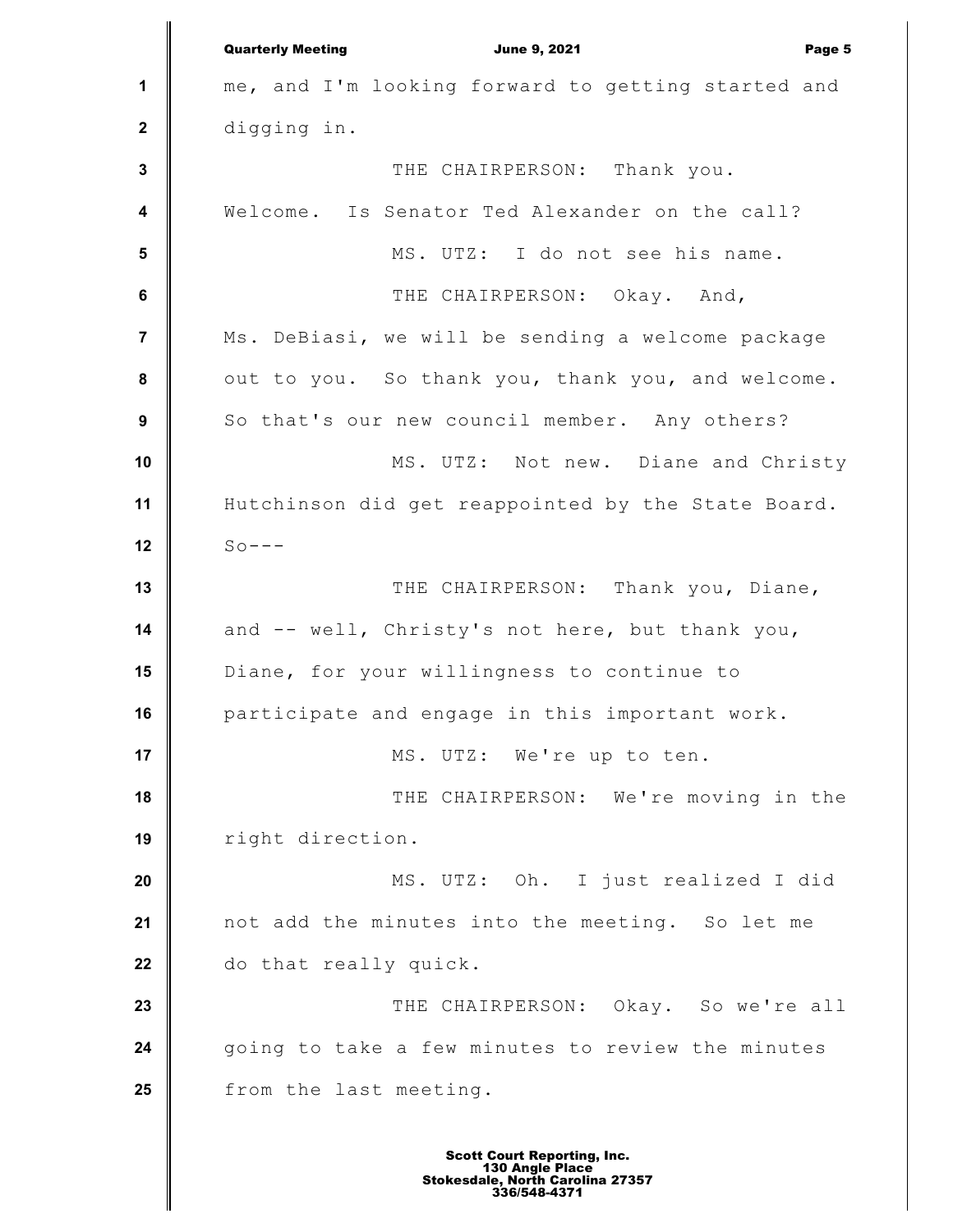**1 2 3 4 5 6 7 8 9 10 11 12 13 14 15 16 17 18 19 20 21 22 23 24 25** Quarterly Meeting **Communist Communist Communist Communist Communist Communist Communist Communist Communist Communist Communist Communist Communist Communist Communist Communist Communist Communist Communist Communist Com** MS. UTZ: Hold on. My computer is being slow. Okay. I don't know where it went. This is my issue this morning of why some people might have had issues logging in because everything -- everything decided to update as soon as -- oh, no, you can't do that. You have to update first. So you should be able to see it on your screen now. THE CHAIRPERSON: Yes. Yes, we can. MS. UTZ: [Inaudible] Google Drive. THE CHAIRPERSON: Can everyone see it? MS. GRANT: We can see the agenda. THE CHAIRPERSON: Okay. You can't see the minutes -- the summary of actions yet. It will be in a Google Drive. MS. UTZ: It will be in just a few minutes. MS. GRANT: I can see the summary of actions now. THE CHAIRPERSON: Okay. So we'll review those. Any additions, changes, corrections, please let us know now. **(Review of Summary of Actions from** Scott Court Reporting, Inc. 130 Angle Place Stokesdale, North Carolina 27357 336/548-4371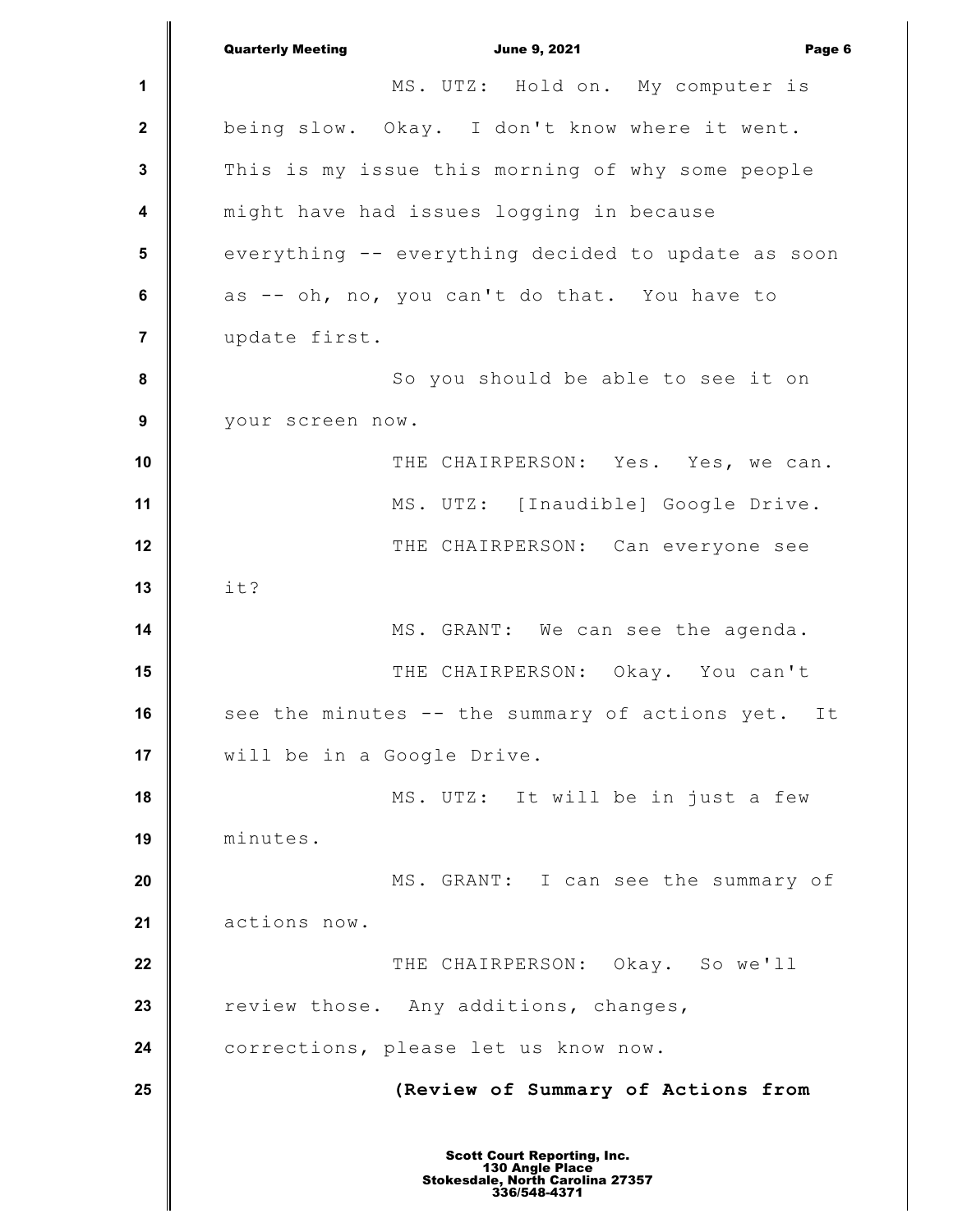**1 2 3 4 5 6 7 8 9 10 11 12 13 14 15 16 17 18 19 20 21 22 23 24 25** Quarterly Meeting **Communist Communist Communist Communist Communist Communist Communist Communist Communist Communist Communist Communist Communist Communist Communist Communist Communist Communist Communist Communist Com March 2021.**) MS. UTZ: It should be in your Google folder now. Kenya, I will email it to you in just a second. MS. POPE: Thank you. THE CHAIRPERSON: So are we at 13 yet for our quorum? MS. UTZ: So let me just make sure I have everyone. One, two, three, four, five, six, seven, eight, nine, ten, eleven. We have 11. THE CHAIRPERSON: So we're going to do a welcome to council meeting and we're going to call this meeting to order. Do you think we need to do a roll call and introductions? MS. UTZ: That's up to you. I was just doing the highlighting so I could try to keep count of how many we had. THE CHAIRPERSON: Sure. So let's do -- because we have a new member joining us, let's do introductions. I'll start. Cynthia Daniels-Hall. I'm from Wake County. I have children on the autism spectrum and I'm a parent. MS. UTZ: All right. THE CHAIRPERSON: Shanna?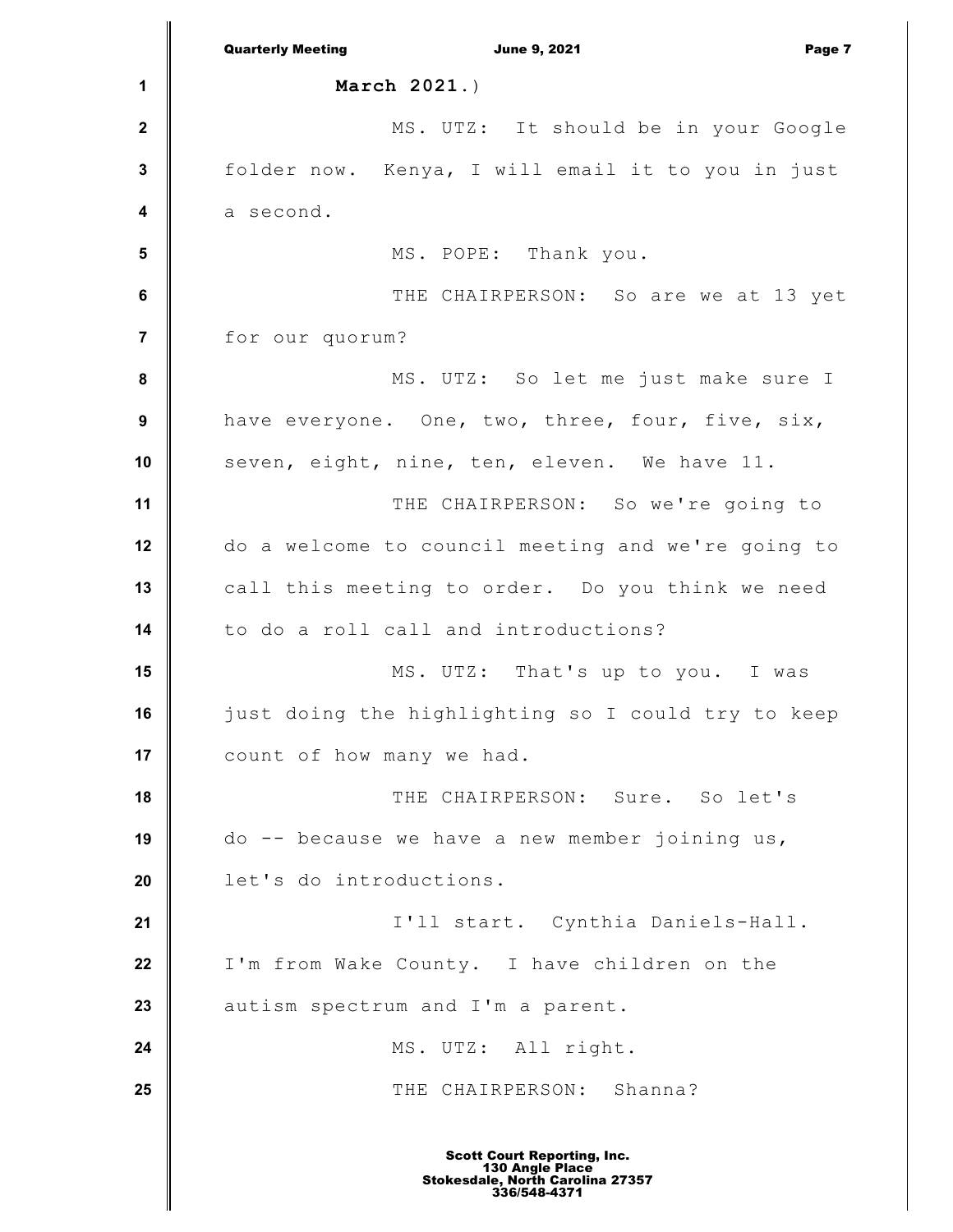**1 2 3 4 5 6 7 8 9 10 11 12 13 14 15 16 17 18 19 20 21 22 23 24 25** Quarterly Meeting **Communist Communist Communist Communist Communist Communist Communist Communist Communist Communist Communist Communist Communist Communist Communist Communist Communist Communist Communist Communist Com** MS. UTZ: I don't see her name. I don't see Leanna's name. THE CHAIRPERSON: Diane would be next. MS. UTZ: Yeah. THE CHAIRPERSON: Diane? MS. UTZ: She's here. THE CHAIRPERSON: She may be having connection issues. Okay. Next person? MS. UTZ: Leanna. I don't see Leanna's name. THE CHAIRPERSON: Okay. And Abby's not here. MS. UTZ: Kristen is here. MS. HODGES: Good morning. This is Kristen Hodges. It's good to speak with you. I am a parent of three children. One has an IEP for academic needs, one has an IEP for speech, and one has a 504 plan. THE CHAIRPERSON: Thank you. Good morning. MS. UTZ: I don't see Jennifer. Christy Grant is here. MS. GRANT: Yes. Good morning. My name is Christy Grant. I am the Executive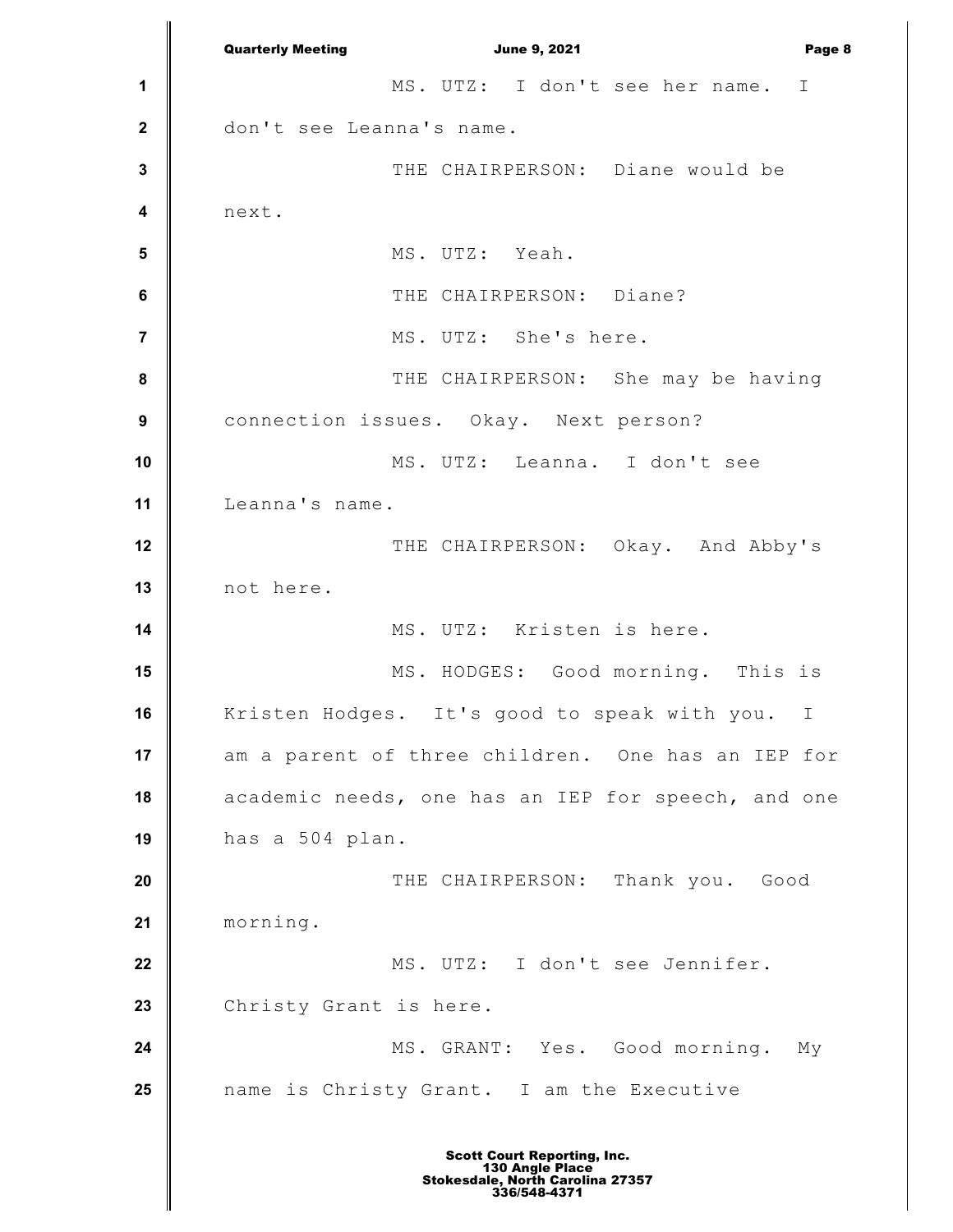**1 2 3 4 5 6 7 8 9 10 11 12 13 14 15 16 17 18 19 20 21 22 23 24 25** Quarterly Meeting **Communist Communist Communist Communist Communist Communist Communist Communist Communist Communist Communist Communist Communist Communist Communist Communist Communist Communist Communist Communist Com** Director for Student Services and Special Education with Nash County Schools. I'm the traditional LEA rep. THE CHAIRPERSON: Thank you, Christy. MS. UTZ: All right. I don't see Anthony. I don't see Marge. Christy Hutchinson cannot join us today. She has her leadership retreat. Aimee Combs is here. She is our new representative for ECAC. So, Aimee, if you would like to say a few words. MS. COMBS: Can you-all hear me? MS. UTZ: Yes, we can. MS. COMBS: Okay. Good. Webex is a platform I'm not very familiar with, so I'm learning as I go. But my name is Aimee Combs, and I am here today as the representative from our State Parent Training and Information Center, otherwise known as ECAC, the Exceptional Children's Assistance Center, and I am the PTI Assistant Manager. But I'm also a parent, but my kids are all old. I've got three adult children. One is a special [inaudible] on the autism spectrum, and one is just finishing up at UNC Charlotte, and I'm also a grandmom to three little girls.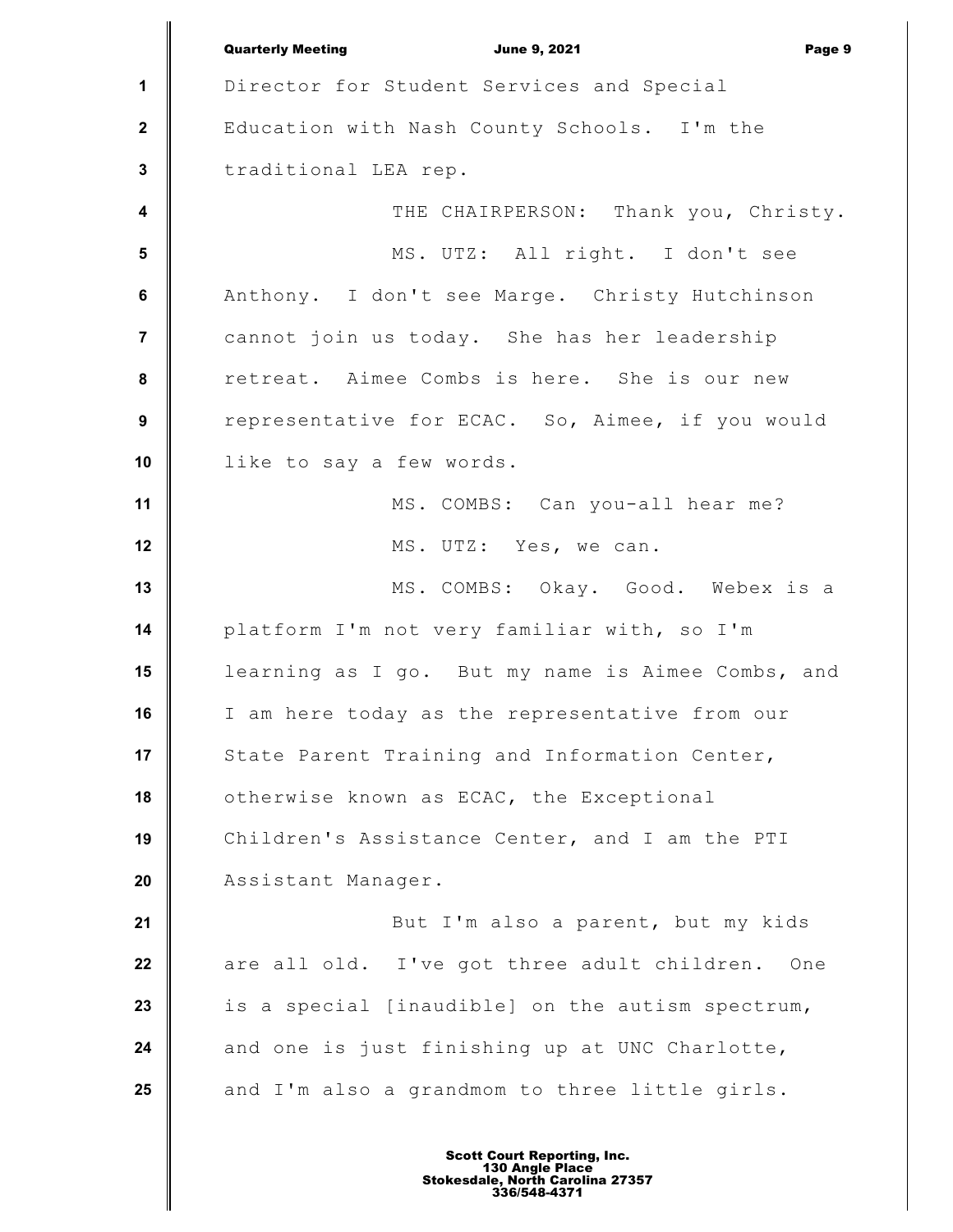**1 2 3 4 5 6 7 8 9 10 11 12 13 14 15 16 17 18 19 20 21 22 23 24 25** Quarterly Meeting **Communist Communist Communist Communist Communist Communist Communist Communist Communist Communist Communist Communist Communist Communist Communist Communist Communist Communist Communist Communist Com** And I'm really excited to be here. I've always wanted to check out one of these meetings. So this is my first time, and so I'm looking forward to hanging out with you-all. THE CHAIRPERSON: Welcome and thank you. MS. COMBS: Thank you. MS. UTZ: All right. Before we go to Jennifer, Diane, do you want to try to talk again? Yeah, we still can't hear you. So she's having audio -- I mean she did send me a message, but for whatever reason, we can't hear her. THE CHAIRPERSON: Oh, there you are. MS. COFFEY: Can you hear me now? THE CHAIRPERSON: Yes. MS. UTZ: Yes. MS. COFFEY: Okay. Sorry about that. I don't know what was going on with my audio. But, anyway, I'm Diane Coffey, and I am a parent of two exceptional children in Watauga County. THE CHAIRPERSON: Welcome. Thank you. And thank you for your willingness to continue with the Council. MS. COFFEY: Thank you for allowing me to.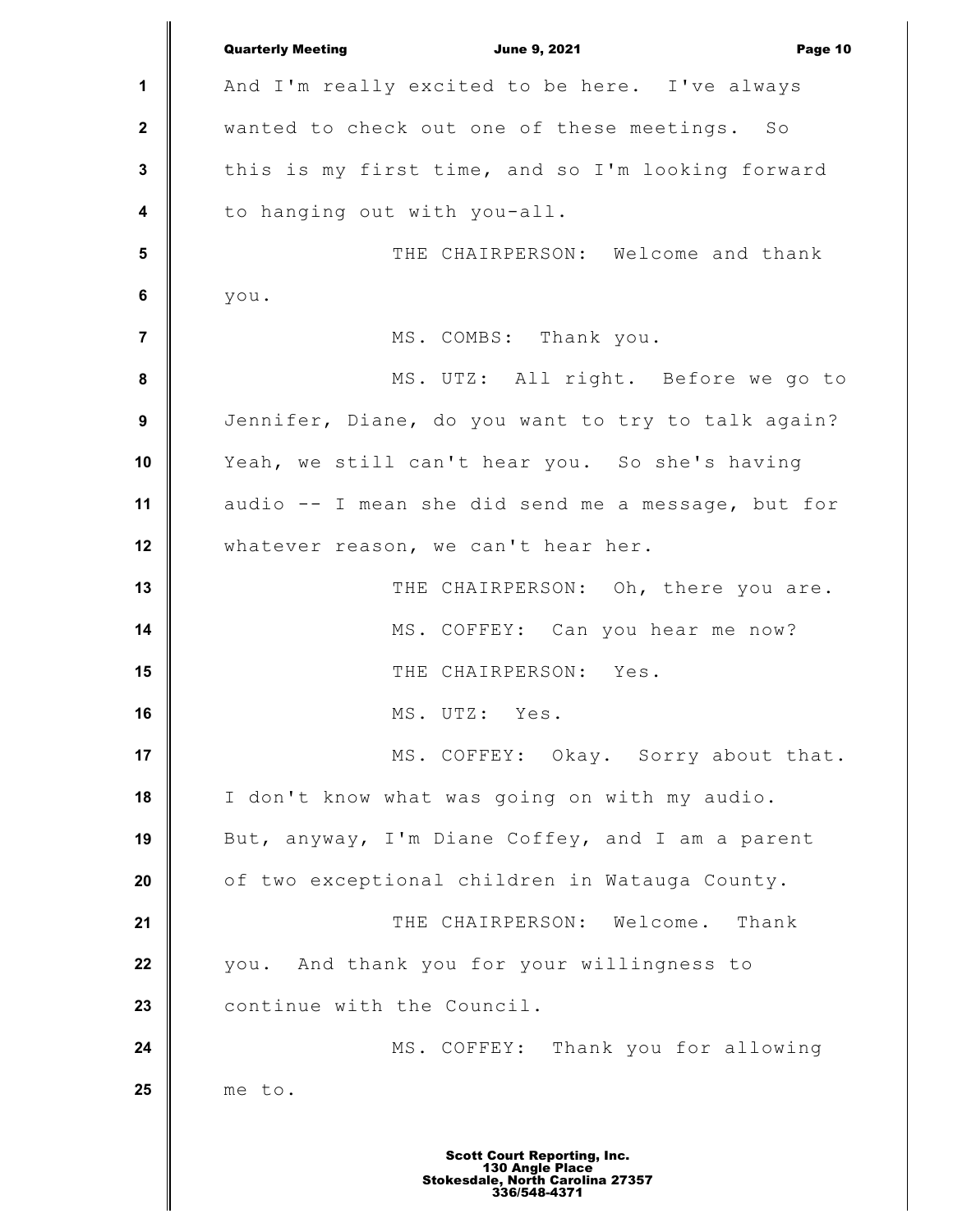**1 2 3 4 5 6 7 8 9 10 11 12 13 14 15 16 17 18 19 20 21 22 23 24 25** Quarterly Meeting **Communist Communist Communist Communist Communist Communist Communist Communist Communist Communist Communist Communist Page 11** MS. UTZ: All right. Jennifer Grady, I believe I saw your name. MS. GRADY: Yes, I'm here. I'm listed as a business rep. I work for Blue Cross and Blue Shield of North Carolina. I'm in Wake County, and I have two teenagers, one who is autistic. THE CHAIRPERSON: Thank you. Welcome. MS. UTZ: All right. I do not--- Oh, yep, Matthew popped on here. MR. POTTER: Hi, everybody. Can you hear me? MS. UTZ: Yes. THE CHAIRPERSON: Uh-huh. MR. POTTER: Hi. I am Matt Potter. I am a recipient of services with the CAP/DA Program, and I am here representing those with lived experience, and I live in Forsyth County. THE CHAIRPERSON: Welcome and thank you. MS. UTZ: All right. I do not see Selene or Senator Alexander. We've heard from Elizabeth. I do not see Representative Strickland. Ginny is on.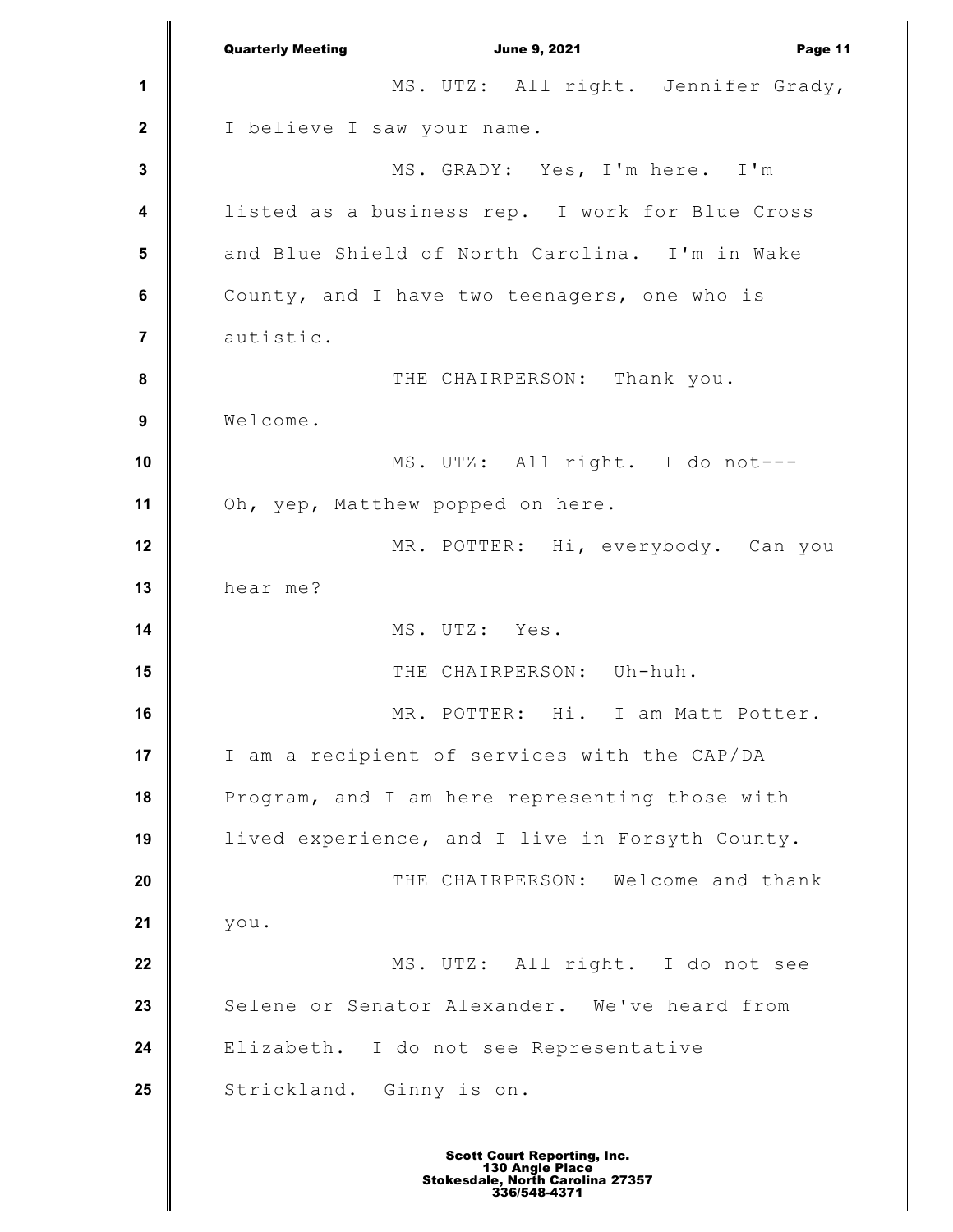|                         | <b>Quarterly Meeting</b><br><b>June 9, 2021</b><br>Page 12 |
|-------------------------|------------------------------------------------------------|
| 1                       | And, Ginny, I saw your message. This                       |
| $\mathbf{2}$            | will be your second term, so according to the              |
| $\mathbf 3$             | bylaws, this would be your last term and your last         |
| $\overline{\mathbf{4}}$ | meeting.                                                   |
| $5\phantom{.0}$         | MS. MOOREFIELD: Oh, okay.                                  |
| $\bf 6$                 | THE CHAIRPERSON: And, Ginny, thank                         |
| $\overline{7}$          | you for your service on the Council.                       |
| 8                       | MS. MOOREFIELD: Somebody let                               |
| 9                       | Representative Moore know because he just sent me          |
| 10                      | a letter a couple -- a couple of months ago. So            |
| 11                      | I'm Ginny Moorefield. I'm the parent of a child            |
| 12                      | with multiple cognitive and physical disabilities          |
| 13                      | in Wake County.                                            |
| 14                      | THE CHAIRPERSON: Thank you. So I                           |
| 15                      | think we have a quorum. So if we go back to                |
| 16                      | reviewing the March minutes or summary of actions,         |
| 17                      | and if we could get a motion to approve that               |
| 18                      | summary.                                                   |
| 19                      | MS. GRANT: I make a motion to that                         |
| 20                      | we approve the summary of the minutes as written.          |
| 21                      | THE CHAIRPERSON: So do we have a                           |
| 22                      | second?                                                    |
| 23                      | MS. COFFEY: I'll second.                                   |
| 24                      | THE CHAIRPERSON: Any discussion?                           |
| 25                      | (No audible response.)                                     |
|                         |                                                            |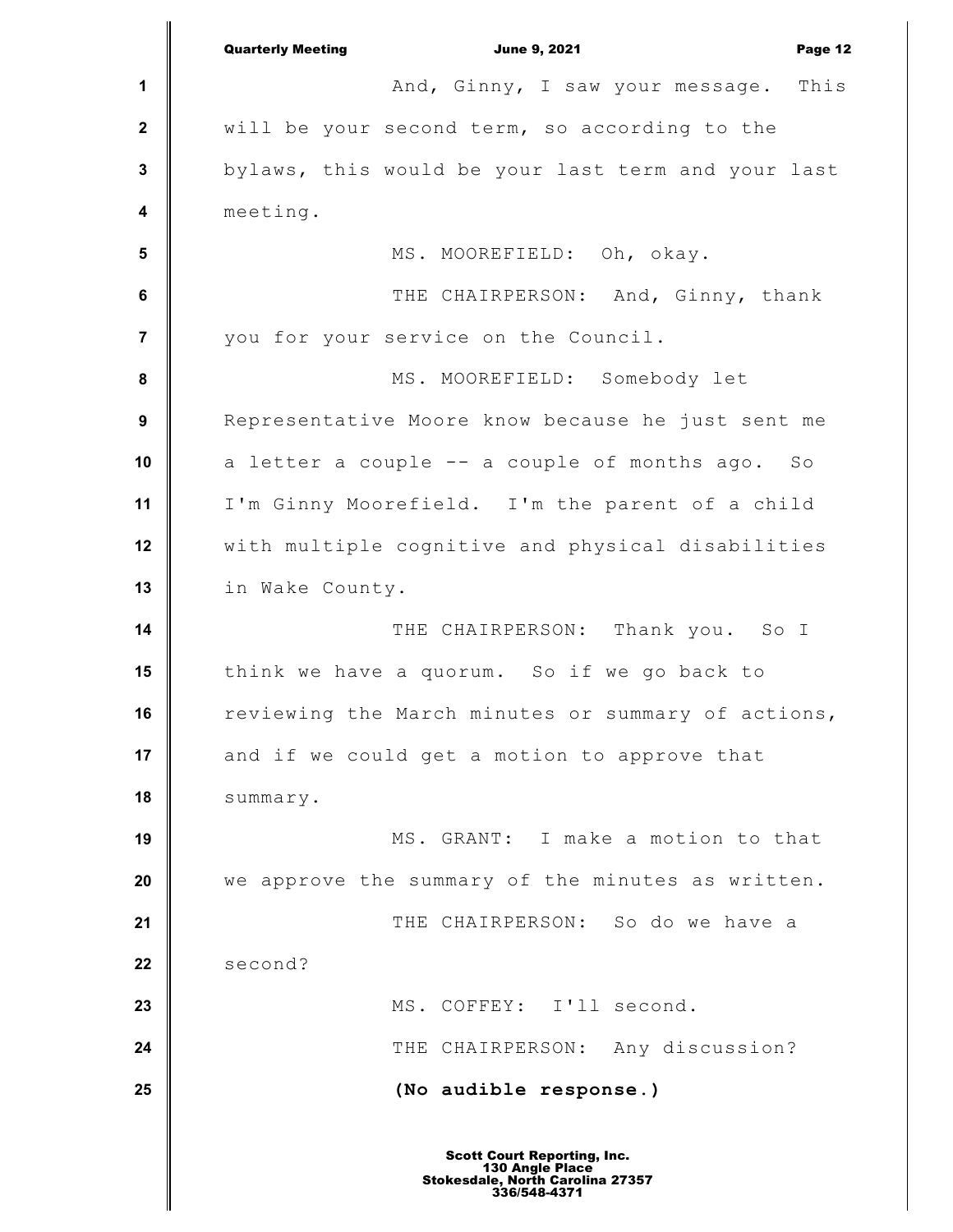**1 2 3 4 5 6 7 8 9 10 11 12 13 14 15 16 17 18 19 20 21 22 23 24 25** Quarterly Meeting **Communist Communist Communist Communist Communist Communist Communist Communist Communist Communist Communist Communist Page 13** THE CHAIRPERSON: Any abstentions? **(No audible response.)** THE CHAIRPERSON: Anyone opposed? **(No audible response.)** THE CHAIRPERSON: And all in favor? **(Multiple council members responded aye.)** MS. UTZ: I'll edit that later during a break. THE CHAIRPERSON: Okay. Thank you. MS. UTZ: Oh, I just put that in the wrong thing, I think. THE CHAIRPERSON: That was the agenda, yeah. MS. UTZ: All right. THE CHAIRPERSON: So did everybody review the agenda for today? MS. GRANT: Yes. THE CHAIRPERSON: So can we get a motion to approve the agenda? MS. GRANT: Yes. I make a motion to approve the agenda. THE CHAIRPERSON: Second? MS. COFFEY: I'll second again. MS. UTZ: All right.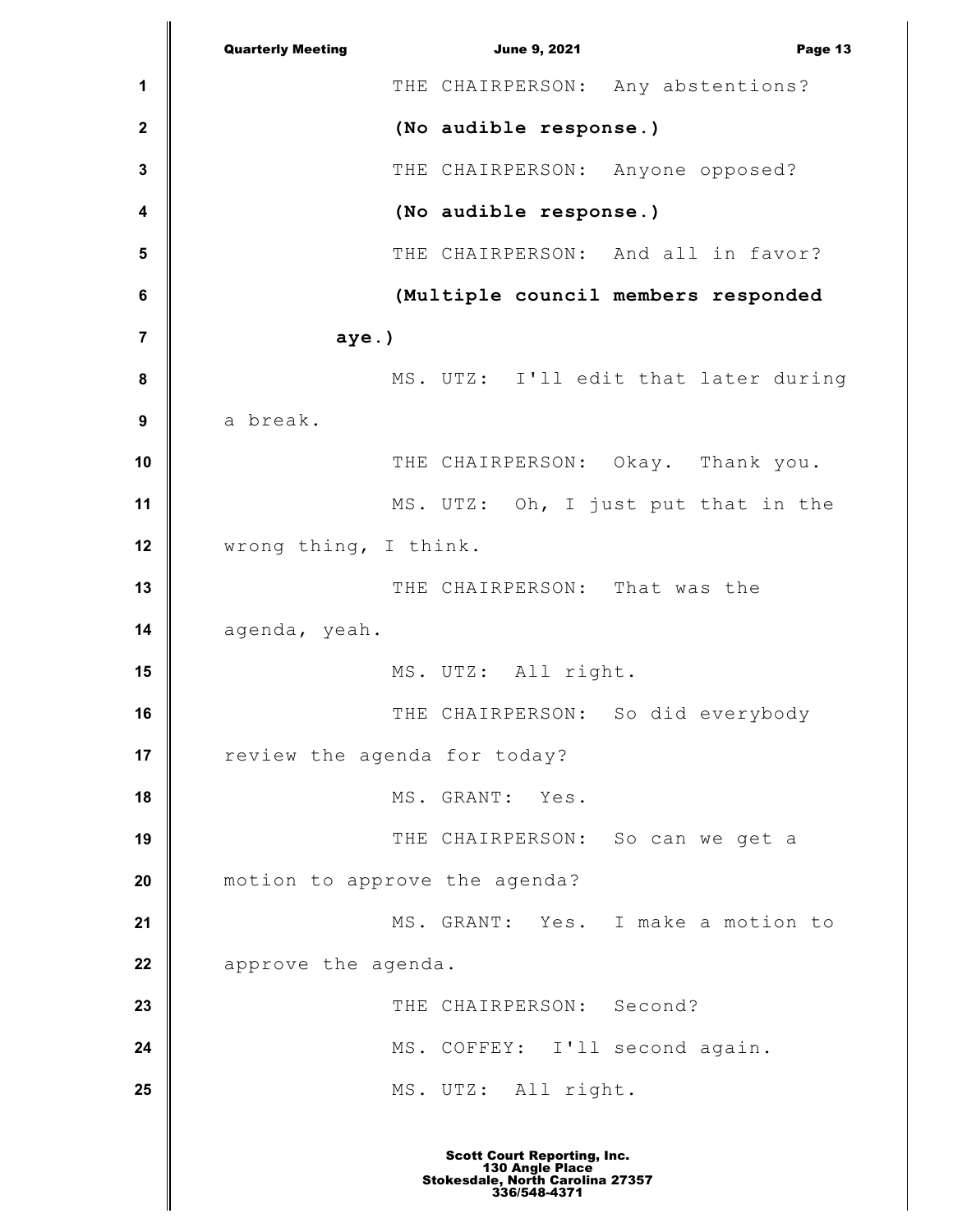|                  | <b>Quarterly Meeting</b><br><b>June 9, 2021</b><br>Page 14 |
|------------------|------------------------------------------------------------|
| 1                | THE CHAIRPERSON: Any abstentions?                          |
| $\mathbf{2}$     | (No audible response.)                                     |
| 3                | THE CHAIRPERSON: Anyone opposed?                           |
| 4                | (No audible response.)                                     |
| 5                | THE CHAIRPERSON: All in favor?                             |
| 6                | (Multiple council members responded                        |
| 7                | $aye.$ )                                                   |
| 8                | THE CHAIRPERSON: Thank you. Thank                          |
| $\boldsymbol{9}$ | you all. Is Lauren here?                                   |
| 10               | MS. UTZ: She is.                                           |
| 11               | THE CHAIRPERSON: Okay. Lauren?                             |
| 12               | MS. UTZ: So, Lauren and Kelley, if                         |
| 13               | you just want to do a quick introduction, and then         |
| 14               | you can jump into your -- your stuff.                      |
| 15               | MS. HOLAHAN: Awesome. Well, thanks                         |
| 16               | so much for having us, for your interest in our            |
| 17               | State Performance Plan and Annual Performance              |
| 18               | Report. Glad to be with you.                               |
| 19               | My name's Lauren Holahan. I am the                         |
| 20               | coordinator for our State Systemic Improvement             |
| 21               | Plan, which is one of 17 indicators in our State           |
| 22               | Performance Plan, which is the mechanism by which          |
| 23               | we annually report to the Office of Special                |
| 24               | Education Programs about our progress across those         |
| 25               | 17 different indicators.                                   |
|                  |                                                            |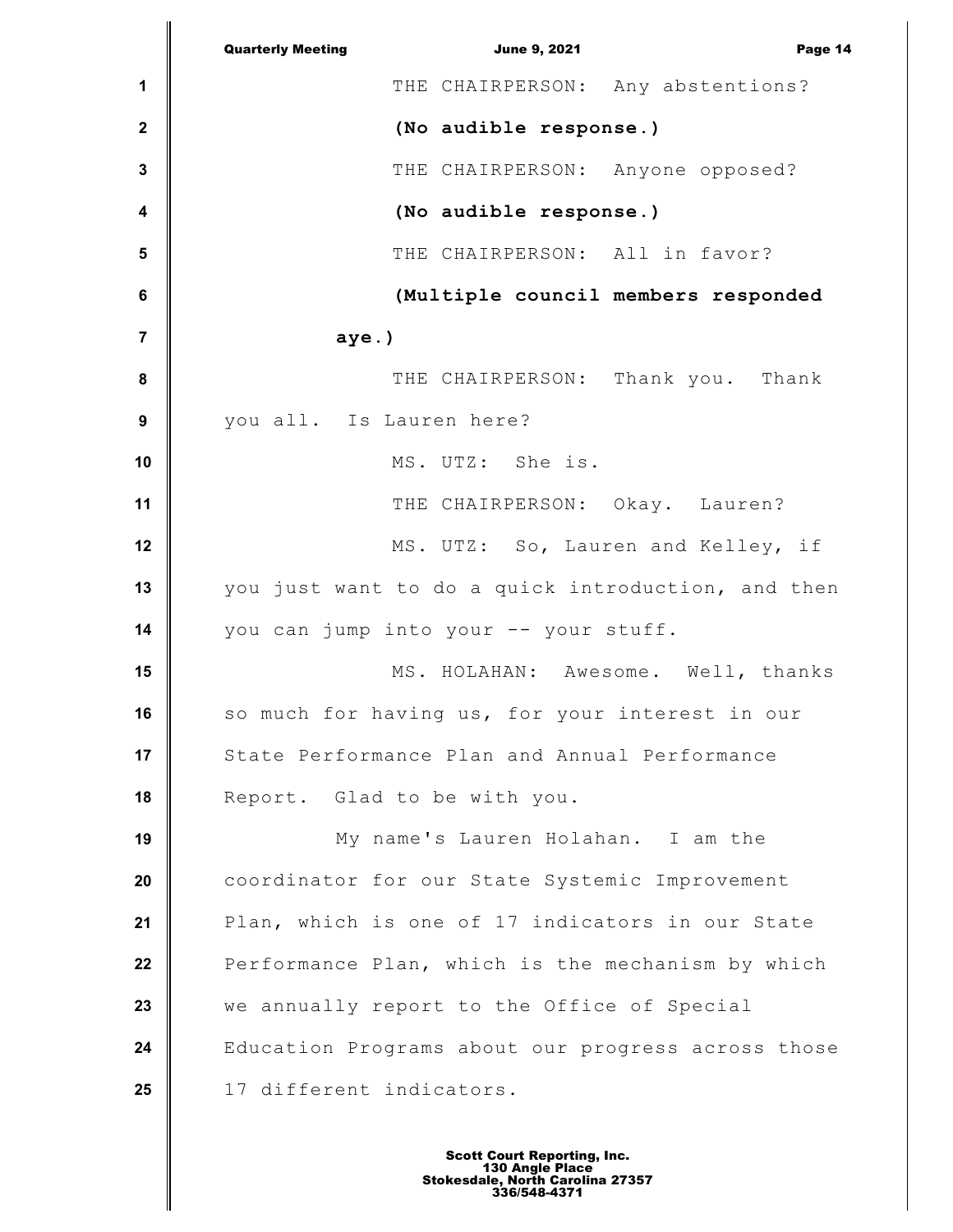|                         | <b>Quarterly Meeting</b><br><b>June 9, 2021</b><br>Page 15 |
|-------------------------|------------------------------------------------------------|
| 1                       | And with me, I have the amazing Kelley                     |
| $\mathbf{2}$            | Blas. Kelley, would you like to introduce                  |
| $\mathbf{3}$            | yourself?                                                  |
| $\overline{\mathbf{4}}$ | MS. BLAS: Well, that was a good                            |
| $5\phantom{.0}$         | introduction, Lauren. My name is Kelley Blas. I            |
| $\bf 6$                 | am the IDEA Part B Data Manager and currently              |
| $\overline{7}$          | fulfilling the role of the SPP, or State                   |
| 8                       | Performance Plan, coordinator. So I am grateful            |
| 9                       | to be here with you guys today. Thank you.                 |
| 10                      | MS. HOLAHAN: And so just to be clear                       |
| 11                      | on what I think is the request and just so we              |
| 12                      | don't like jump right into telling you all the             |
| 13                      | things that we're really enthusiastic about, my            |
| 14                      | sense is that you-all are interested in sort of a          |
| 15                      | summary of the work that's been done to date as we         |
| 16                      | develop our new State Performance Plan and give            |
| 17                      | you an overview of what our stakeholders have said         |
| 18                      | back to us so far. Is that about right, Cynthia?           |
| 19                      | THE CHAIRPERSON: That is correct.                          |
| 20                      | MS. HOLAHAN: Okay. Well, I just                            |
| 21                      | want to say if at any point while we're talking,           |
| 22                      | sharing, if there are questions, comments,                 |
| 23                      | concerns, I am so happy to be interrupted,                 |
| 24                      | corrected, just jump right in.                             |
| 25                      | Am I able to share my screen, Alexis?                      |
|                         |                                                            |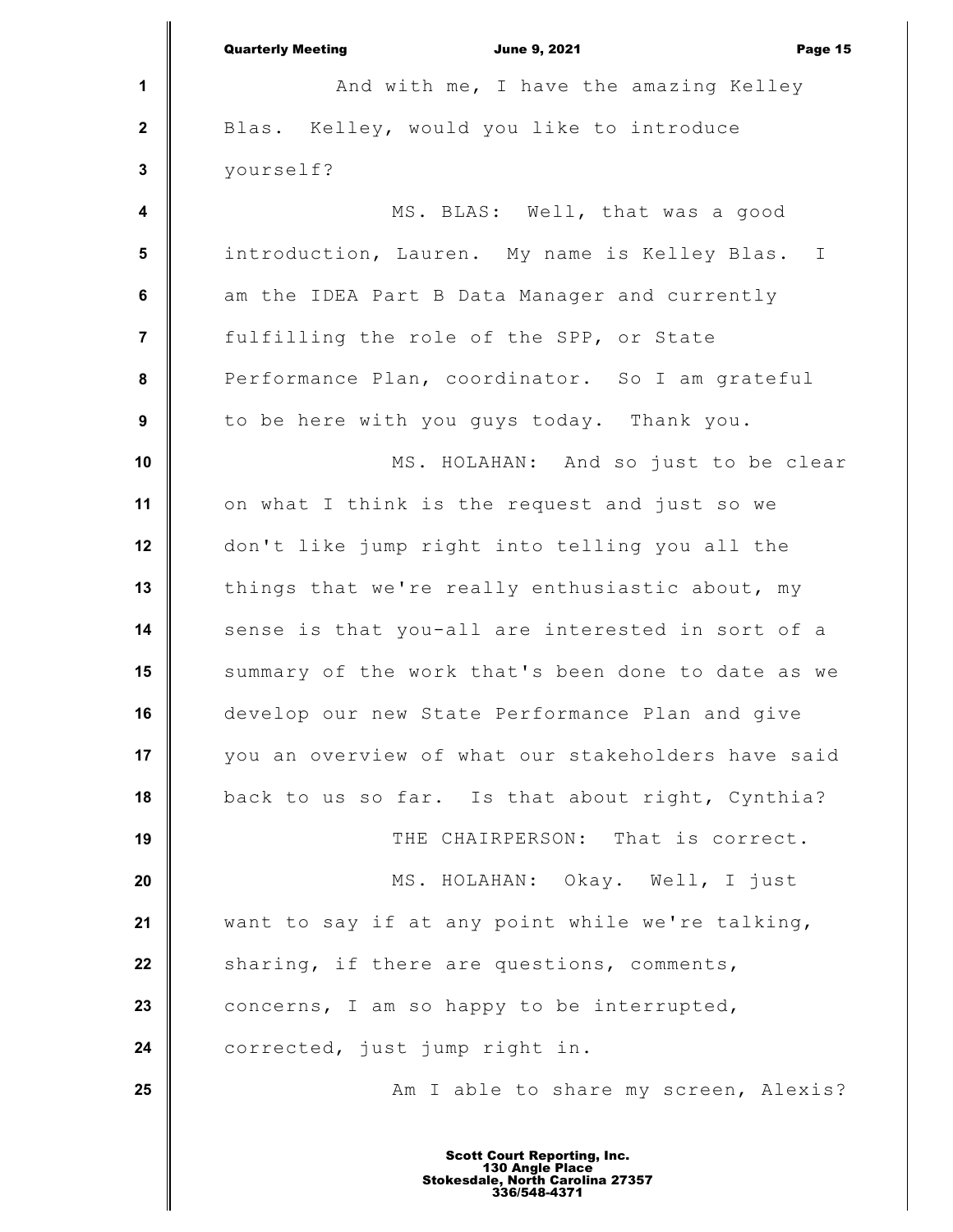**1 2 3 4 5 6 7 8 9 10 11 12 13 14 15 16 17 18 19 20 21 22 23 24 25** Quarterly Meeting **Communist Communist Communist Communist Communist Communist Communist Communist Communist Communist Communist Communist Communist Communist Communist Communist Communist Communist Communist Communist Com** MS. UTZ: Sorry. I was having a conversation and I was on mute. You should be able to now, Lauren. MS. HOLAHAN: Okay. I'm up at share and it doesn't--- Oh, now I'm a presenter. Let me try again. Okay. Let's try this. Can you see a letter there? THE CHAIRPERSON: Yes. MS. HOLAHAN: Okay. So this is what is linked in the agenda, and I just want to - this will kind of take us through the work that has been done to date and where we're headed and what we're up to, and then I want to give you a tour of the website that we have developed for this process, and then Kelley's going to give us an overview of what we've learned so far. And so we are embarking on a severalmonth process to develop a new State Performance Plan. Nancy Johnson -- the wonderful Nancy Johnson retired in -- I guess it was -- was it March or April? But one of the last things she did was submit our final State Performance Plan of the last cycle on February 1st of this year. So that closed out a six-year cycle, and now we have to develop a new State Performance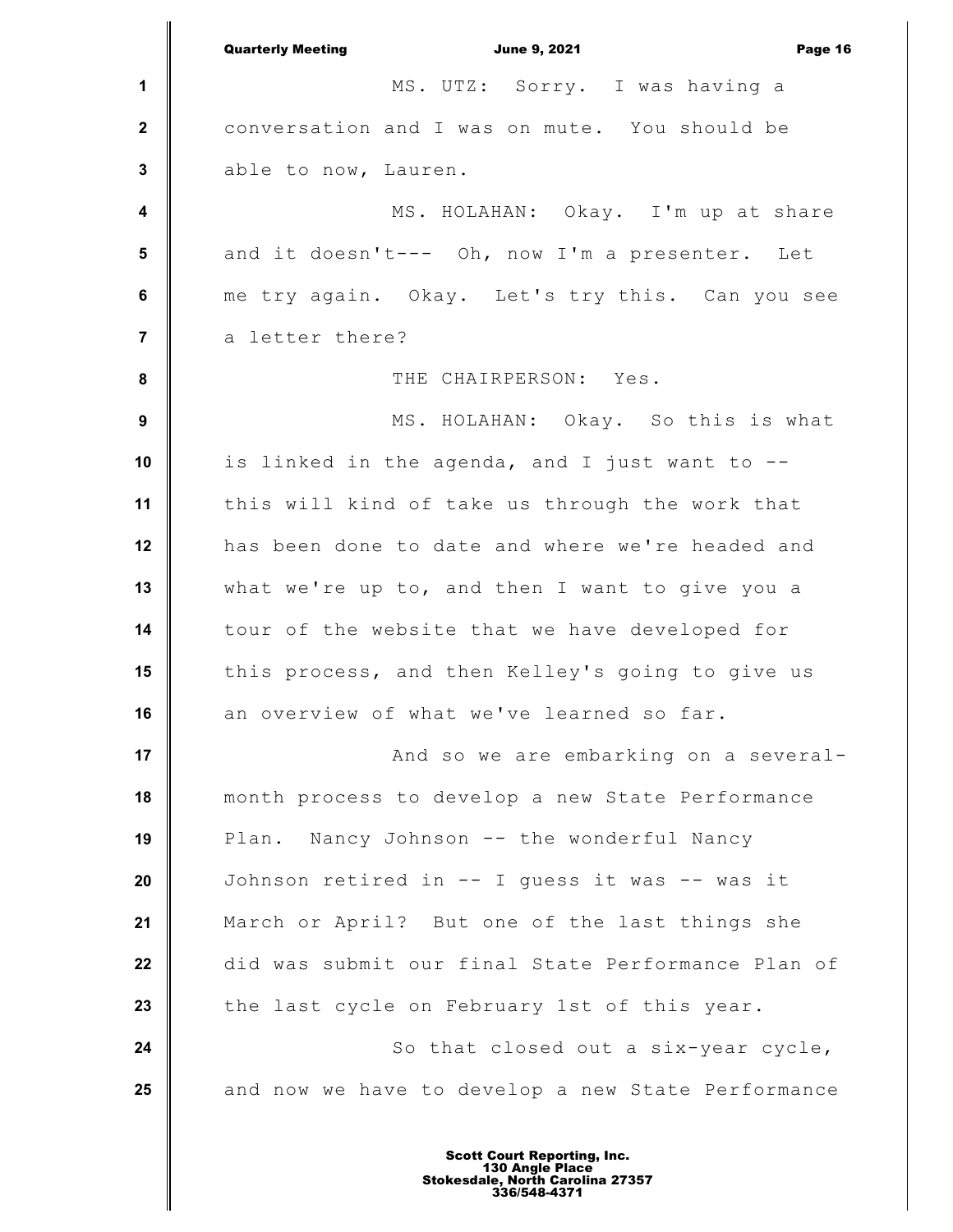|                         | <b>Quarterly Meeting</b><br><b>June 9, 2021</b><br>Page 17 |
|-------------------------|------------------------------------------------------------|
| 1                       | Plan, and that is -- the work of that is to select         |
| $\mathbf{2}$            | baseline data, select new targets, identify                |
| $\mathbf{3}$            | improvement strategies, and identify how we're             |
| $\overline{\mathbf{4}}$ | going to -- like what methods we're going to use           |
| $5\phantom{.0}$         | to measure our progress across those 17                    |
| $\bf 6$                 | performance indicators.                                    |
| $\overline{7}$          | And if you are interested in what                          |
| $\bf 8$                 | those are, each one of them, a description is              |
| 9                       | linked there where it says "17 performance                 |
| 10                      | indicators."                                               |
| 11                      | So as part of that, the way that --                        |
| 12                      | we are really excited to have an opportunity to            |
| 13                      | invite a broad range of stakeholders to the work.          |
| 14                      | We have some new requirements from OSEP, the               |
| 15                      | Office of Special Education Programs, in terms of          |
| 16                      | reporting on our stakeholder participation in the          |
| 17                      | development of this new State Performance Plan.            |
| 18                      | We will be required, for each                              |
| 19                      | indicator, to report on specifically the number of         |
| 20                      | parents of students with disabilities, some of the         |
| 21                      | diversity demographics of those parents and their          |
| 22                      | students, and so you'll see some of that data that         |
| 23                      | we've already started collecting.                          |
| 24                      | So one of our objectives in talking                        |
| 25                      | with you-all this morning is, one, to make sure            |
|                         |                                                            |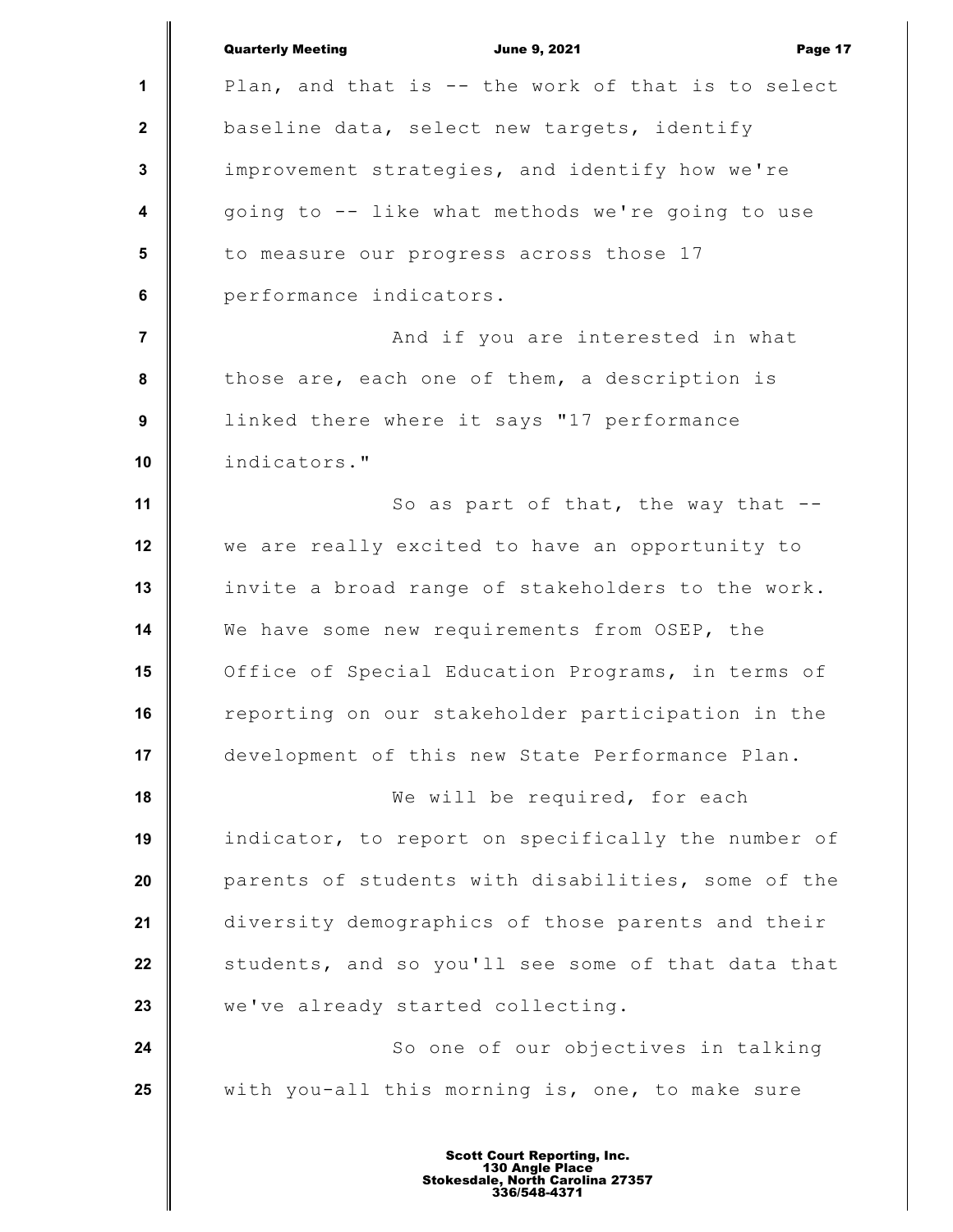|                         | <b>Quarterly Meeting</b><br><b>June 9, 2021</b><br>Page 18 |
|-------------------------|------------------------------------------------------------|
| 1                       | that you know about these meetings, that you're            |
| $\mathbf{2}$            | making space for them on your calendar, and that           |
| $\mathbf 3$             | you're sharing the opportunity to participate.             |
| $\overline{\mathbf{4}}$ | These are open to anyone. They're completely               |
| 5                       | public meetings.                                           |
| 6                       | As you can see, we are holding two                         |
| $\overline{7}$          | virtual or online meetings that are two hours long         |
| 8                       | each month. We started in April. One is on a               |
| $\boldsymbol{9}$        | Tuesday morning -- and I'll kind of walk through           |
| 10                      | what we've done since April -- and then another is         |
| 11                      | on a Thursday evening. They're identical                   |
| 12                      | meetings. They're duplicates. So you only have             |
| 13                      | to participate in one in order to engage in the            |
| 14                      | process, but we wanted to have a couple of                 |
| 15                      | different options to meet different schedules.             |
| 16                      | And so what we've done since April,                        |
| 17                      | you can see over here in this far right column.            |
| 18                      | We are kind of working through one or two                  |
| 19                      | indicators each month giving you a history of our          |
| 20                      | data or our performance over the last six years,           |
| 21                      | talking through any changes that OSEP has made to          |
| 22                      | that indicator, either how it's calculated or what         |
| 23                      | data source is used or any of the business rules.          |
| 24                      | So we're giving an overview of our                         |
| 25                      | old data, any changes, and then giving folks an            |
|                         |                                                            |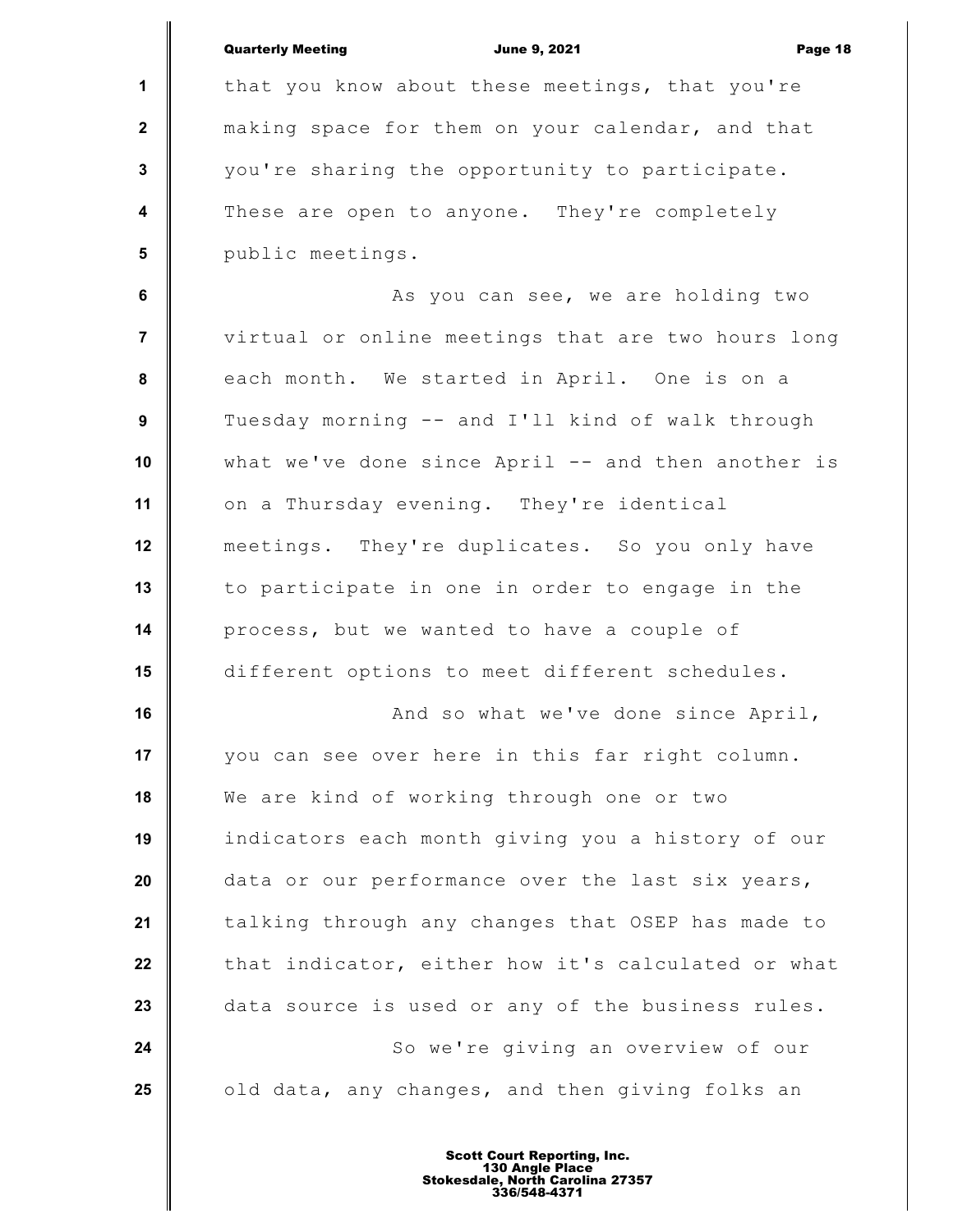|                  | <b>Quarterly Meeting</b><br><b>June 9, 2021</b><br>Page 19 |
|------------------|------------------------------------------------------------|
| $\mathbf{1}$     | opportunity to provide feedback on what we use as          |
| $\mathbf{2}$     | our baseline, what targets are we going to choose,         |
| $\mathbf{3}$     | and again, what improvement strategies are we              |
| $\boldsymbol{4}$ | going to use to meet those targets and how are we          |
| 5                | going to measure our progress over time.                   |
| 6                | So you can see in April we looked at                       |
| $\overline{7}$   | Indicators 1 and 2, and at the same time, we're            |
| 8                | also conducting a pretty sweeping self-assessment          |
| 9                | of the EC Division at the Department of Public             |
| 10               | Instruction, and as we do that self-assessment,            |
| 11               | we're sharing that information with stakeholders           |
| 12               | and especially having them say, "Yeah, that sounds         |
| 13               | like the EC Division we know" or "We really see            |
| 14               | that differently in terms of your strengths, your          |
| 15               | needs." And so we're getting feedback on that              |
| 16               | infrastructure analysis or self-assessment also as         |
| 17               | we work through this process.                              |
| 18               | In May, we looked at Indicator 3.                          |
| 19               | And I'm sorry. I should have said Indicator 1 is           |
| 20               | graduation -- the graduation rate for students             |
| 21               | with disabilities, and Indicator 2 is the dropout          |
| 22               | We moved onto Indicator 3 in May and looked<br>rate.       |
| 23               | at the reading and math proficiency for students           |
| 24               | with disabilities, and then we also continued the          |
| 25               | work on our self-assessment or infrastructure              |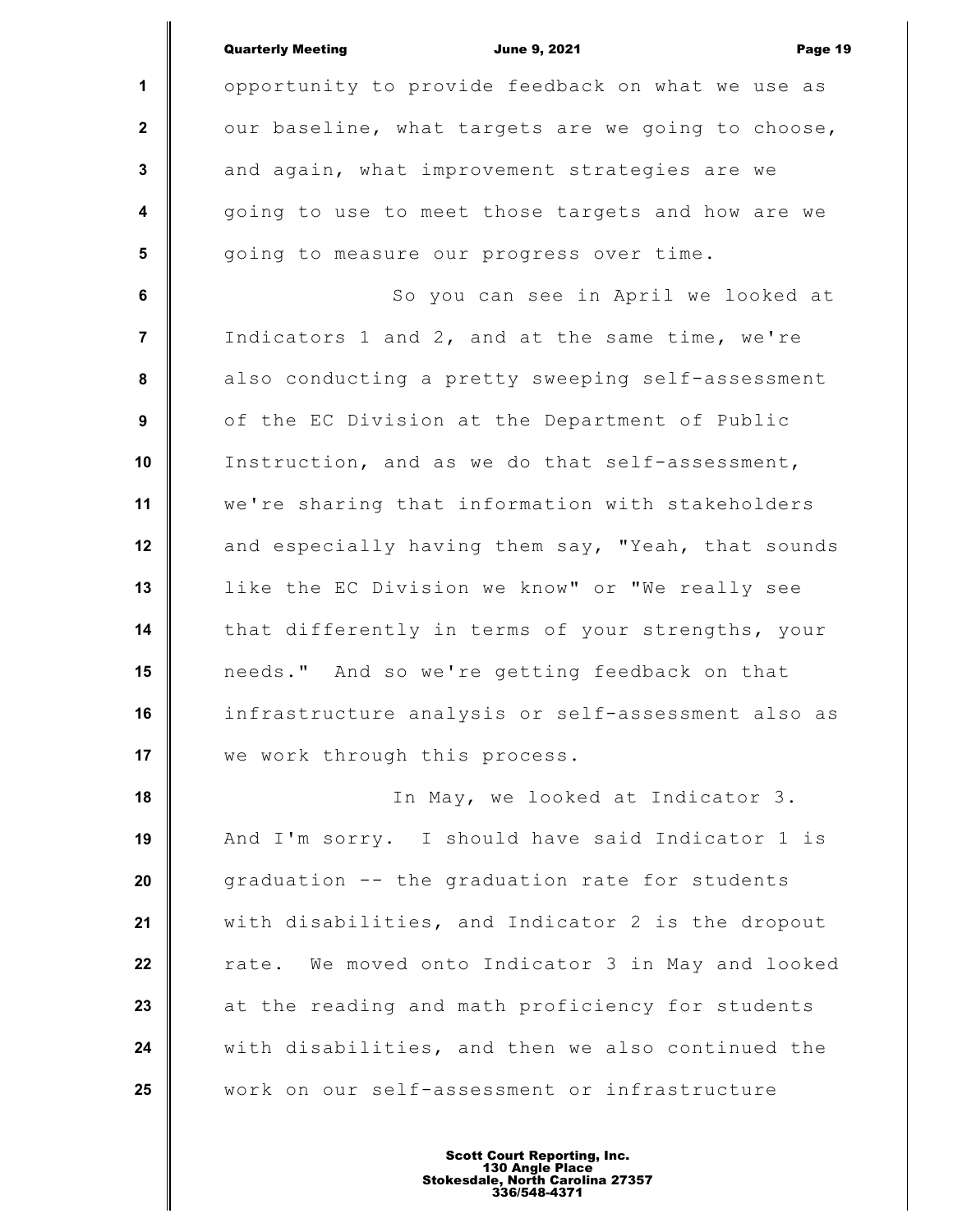**1 2 3 4 5 6 7 8 9 10 11 12 13 14 15 16 17 18 19 20 21 22 23 24 25** Quarterly Meeting June 9, 2021 Page 20 analysis and got into much more detail with that with stakeholders. And now in June, next week will be our first June meeting. We're going to actually not be looking at Indicator 4. We're going to be looking at Indicator 14. I need to change that. We've just had a very recent change on that. So we're going to be looking at Indicator 14, which is postschool outcomes, and then Indicator 7, which is preschool outcomes, and then, again, continuing to get feedback on our self-assessment or that infrastructure analysis. And I'm not going to go too much further through the details of that, but you can see that we've kind of laid out a plan for looking at all of the indicators now through all the way through November. So that when we get to November, we will have a draft of both our new State Performance Plan and our new State Systemic Improvement Plan, hoping to have a draft - probably it's going to be more like December - for all stakeholders, including the Council, to give us feedback on. So I'm just going to pause there to see if there are any questions.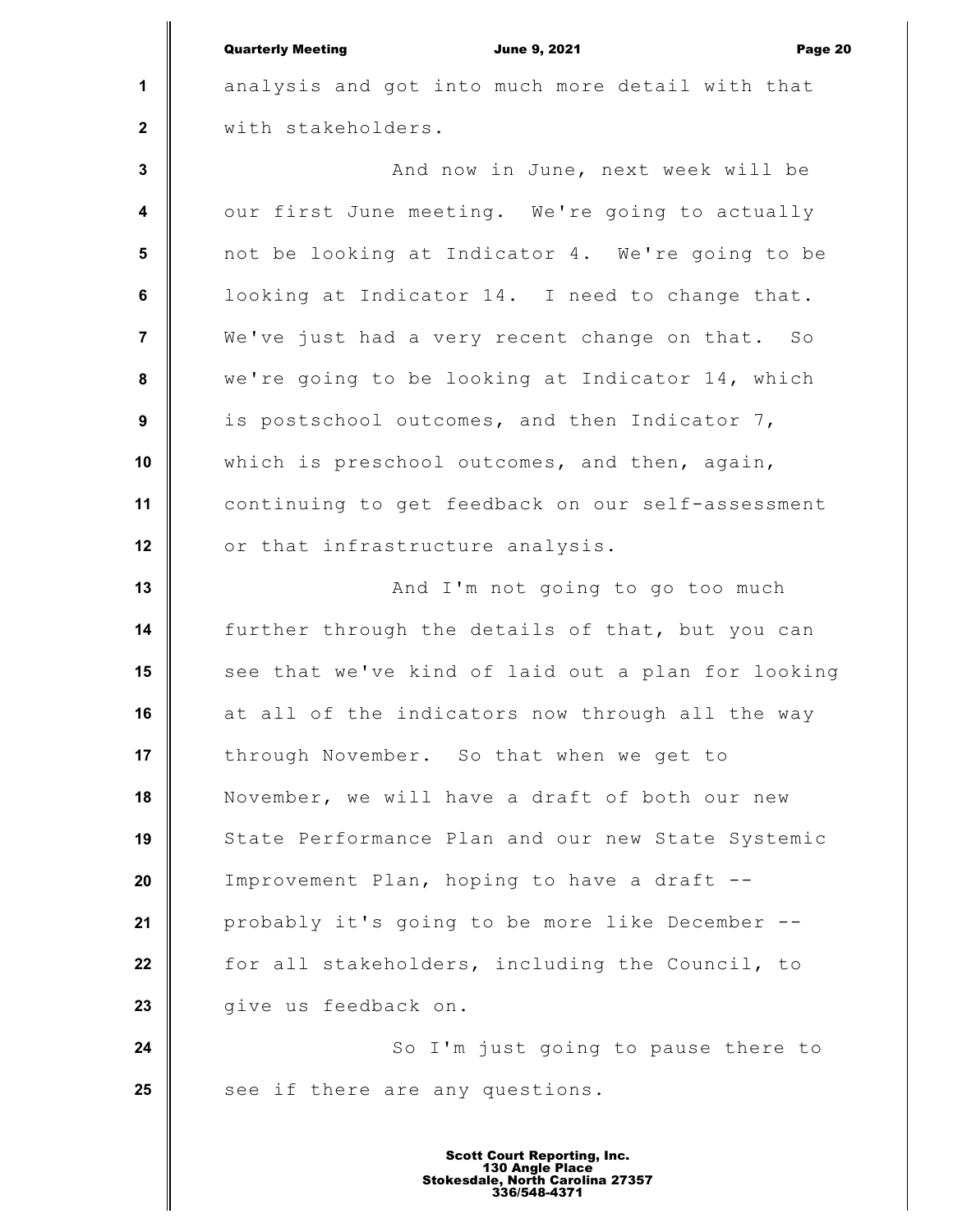**1 2 3 4 5 6 7 8 9 10 11 12 13 14 15 16 17 18 19 20 21 22 23 24 25** Quarterly Meeting **Communist Communist Communist Communist Communist Communist Communist Communist Communist Communist Communist Communist Page 21 and 21 and 21 and 21 and 21 and 21 and 21 and 22 and 22 and 22 and 22 and 2** MS. UTZ: Lauren, I have one question. When will Indicator 4 be addressed since it's not going to be in June? MS. HOLAHAN: Wherever we--- MS. UTZ: The 14 that was at the bottom? MS. HOLAHAN: Yeah, where we -- yes, it will be in October that we look at Indicator 4. MS. UTZ: Okay. Thank you. MS. HOLAHAN: Yep. Really good question. And part of the reason we made that change is we are getting ready to talk next month in July about our Indicator 17, our State Identified Measurable Results, and we wanted to ensure that we have covered with our stakeholders all of the possible indicators which inform -- can potentially inform the selection of a State Identified Measurable Result. There are only four indicators really that we can connect our State Systemic Improvement Plan to, and that is Indicator 1, Indicator 3, Indicator 7, and Indicator 14. So we wanted to make sure we gave everyone an opportunity to see those data before we start talking about the State Identified Measurable Result. That was one reason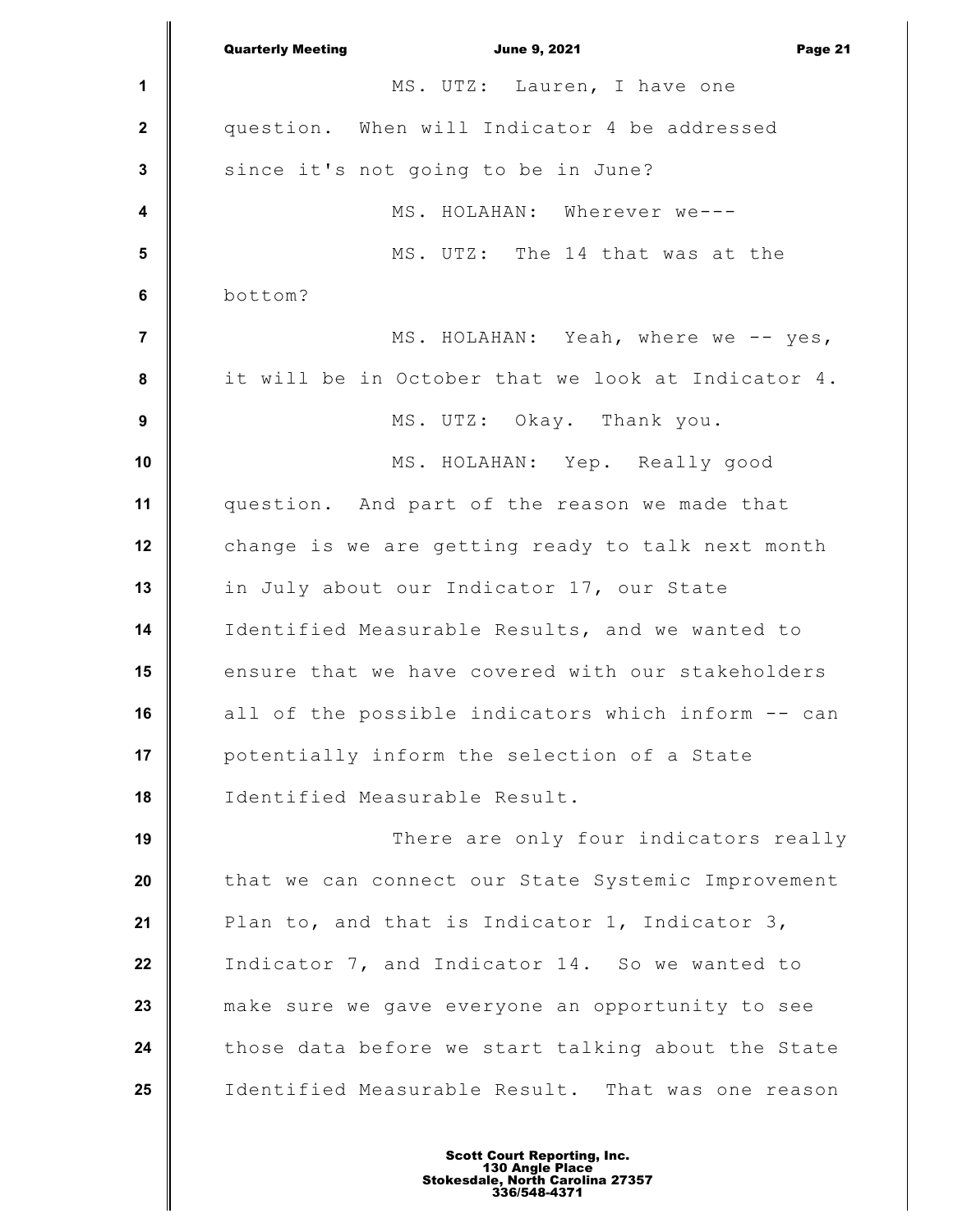**1 2 3 4 5 6 7 8 9 10 11 12 13 14 15 16 17 18 19 20 21 22 23 24 25** Quarterly Meeting **Communist Communist Communist Communist Communist Communist Communist Communist Communist Communist Communist Communist Page 22** for the switch. Any other questions? MS. UTZ: There's none in the chat. MS. HOLAHAN: Okay. I'm just curious if any council members have participated in any of the meetings to date. MS. COFFEY: Lauren, this is Diane Coffey, and I have actually. MS. HOLAHAN: Okay. Excellent. I just -- I want to be sure that you-all know this is going on and that you -- we really need broad participation. So I hope that many more of you will be able to join in future meetings. MS. UTZ: I did have one question that just said yes, but there's not a question. It's one of our guests that are attending. So I don't know if you want to ask her something or if you're going to type it. Oh, okay. It was typed. How will you measure outcomes when a student might be expelled or suspended or dropped out? They would not be participating in the measures of the other indicators. MS. HOLAHAN: That is true. So they would not be part of the -- we wouldn't have data to use for that student. I think I'm probably not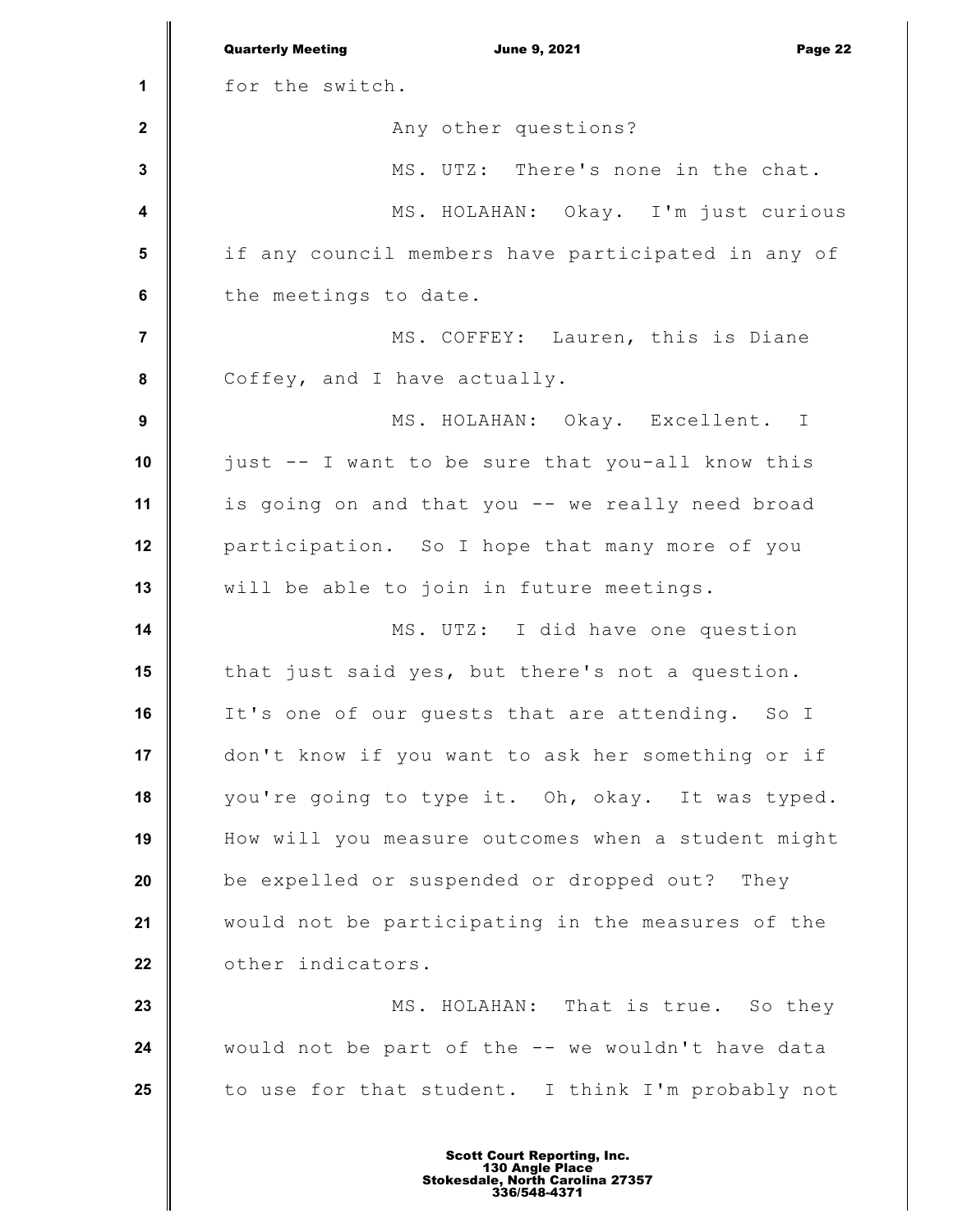|                         | <b>Quarterly Meeting</b><br><b>June 9, 2021</b><br>Page 23 |
|-------------------------|------------------------------------------------------------|
| $\mathbf{1}$            | answering the question very well.                          |
| $\mathbf{2}$            | MS. UTZ: All right. I sent you the                         |
| 3                       | question so you can see it, if that will help.             |
| $\overline{\mathbf{4}}$ | MS. HOLAHAN: There isn't -- the                            |
| 5                       | answer, I guess, is there isn't a way to measure           |
| 6                       | outcomes once a student is no longer enrolled.             |
| 7                       | MS. BLAS: Yeah. This is Kelley. I                          |
| 8                       | think it just depends on the indicator that you're         |
| 9                       | measuring, and when the student is suspended, of           |
| 10                      | course, expelled, or dropped out, they would be            |
| 11                      | included in the Indicator 2 dropout. However, if           |
| 12                      | they are unable to participate in outcome measures         |
| 13                      | such as assessments or any other indicator that            |
| 14                      | they would be missing due to being suspended or            |
| 15                      | expelled, their information would not be included          |
| 16                      | in the data for that year.                                 |
| 17                      | MS. HOLAHAN: Right. Any other                              |
| 18                      | questions on sort of this schedule and--- So               |
| 19                      | you'll want to hold onto this link because these           |
| 20                      | also include the times, the links to get into the          |
| 21                      | meeting. I also want to say that we have sign              |
| 22                      | language interpreting -- live sign language                |
| 23                      | interpreting that's happening during these                 |
| 24                      | meetings, live captioning, and then we are also -          |
| 25                      | and live captioning is offered in English and              |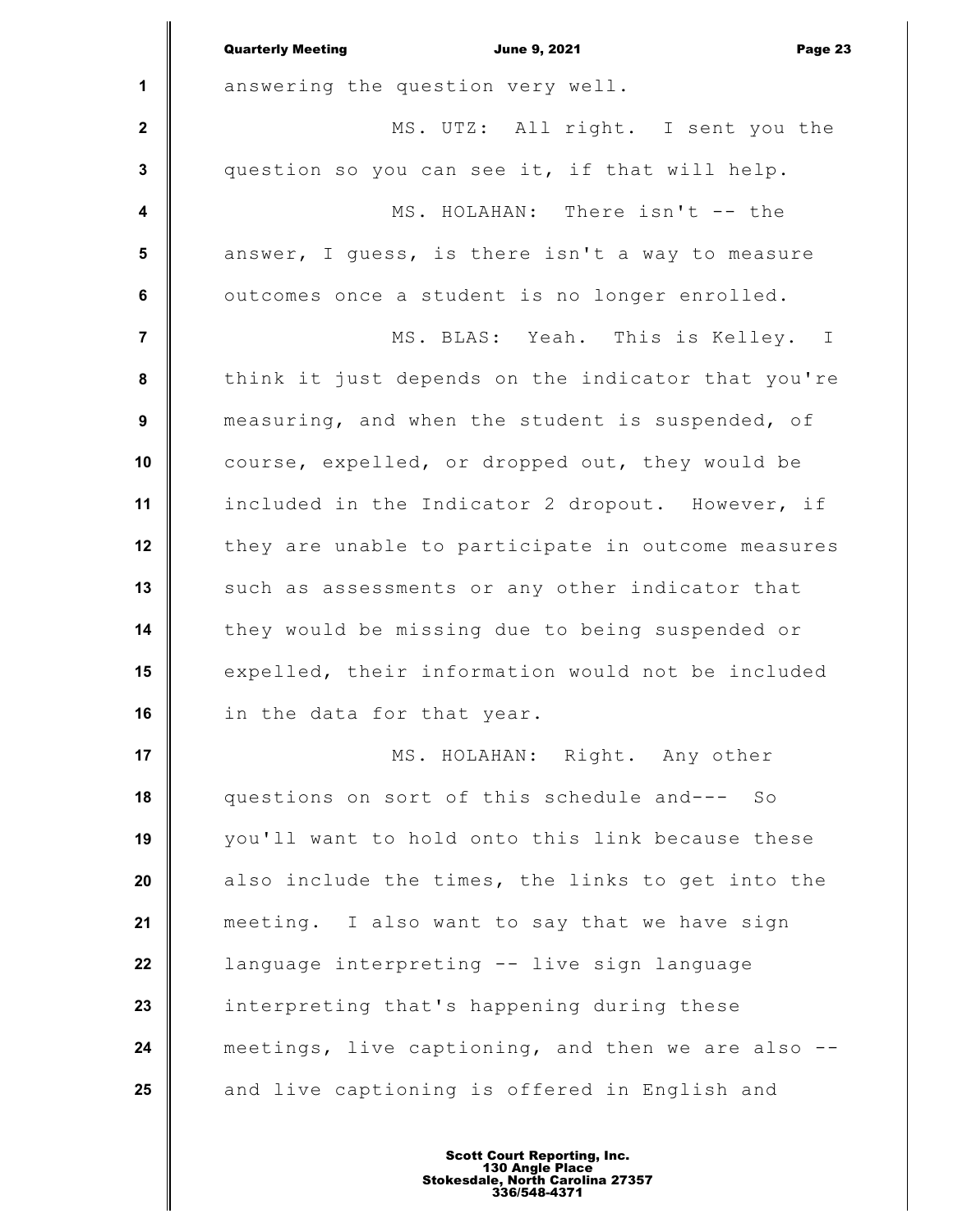|                         | <b>Quarterly Meeting</b><br><b>June 9, 2021</b><br>Page 24 |
|-------------------------|------------------------------------------------------------|
| 1                       | Spanish. We are really trying to make this                 |
| $\mathbf{2}$            | accessible to as many stakeholders as possible.            |
| $\mathbf 3$             | So the other thing that we're saving                       |
| $\overline{\mathbf{4}}$ | about this link is there's also a link to the              |
| $5\phantom{1}$          | website where I'm going to take us now. Actually,          |
| $\bf 6$                 | let me just open it here in your view.                     |
| $\overline{7}$          | And so what we have here is, again, a                      |
| 8                       | description of what the State Performance Plan is,         |
| $\boldsymbol{9}$        | some background information. If you click on one           |
| 10                      | of these -- either one of these tables, it will            |
| 11                      | take you to that invitation letter that I just             |
| 12                      | showed you that has all the meeting links. You             |
| 13                      | can always reach out to me. There's a mailing              |
| 14                      | list if you want to get on the SPP mailing list so         |
| 15                      | that you're getting any updates that we're sending         |
| 16                      | out.                                                       |
| 17                      | But then I think what's most helpful                       |
| 18                      | about this site is there's a link for each                 |
| 19                      | month -- like I'll take you to May -- for the              |
| 20                      | PowerPoint presentation that was used, the                 |
| 21                      | recording of the meeting that you can listen to in         |
| 22                      | case you didn't get to participate in the live             |
| 23                      | meeting, the feedback tool, then the transcripts           |
| 24                      | from the meetings, and then a description of the           |
| 25                      | improvement strategies that stakeholders select.           |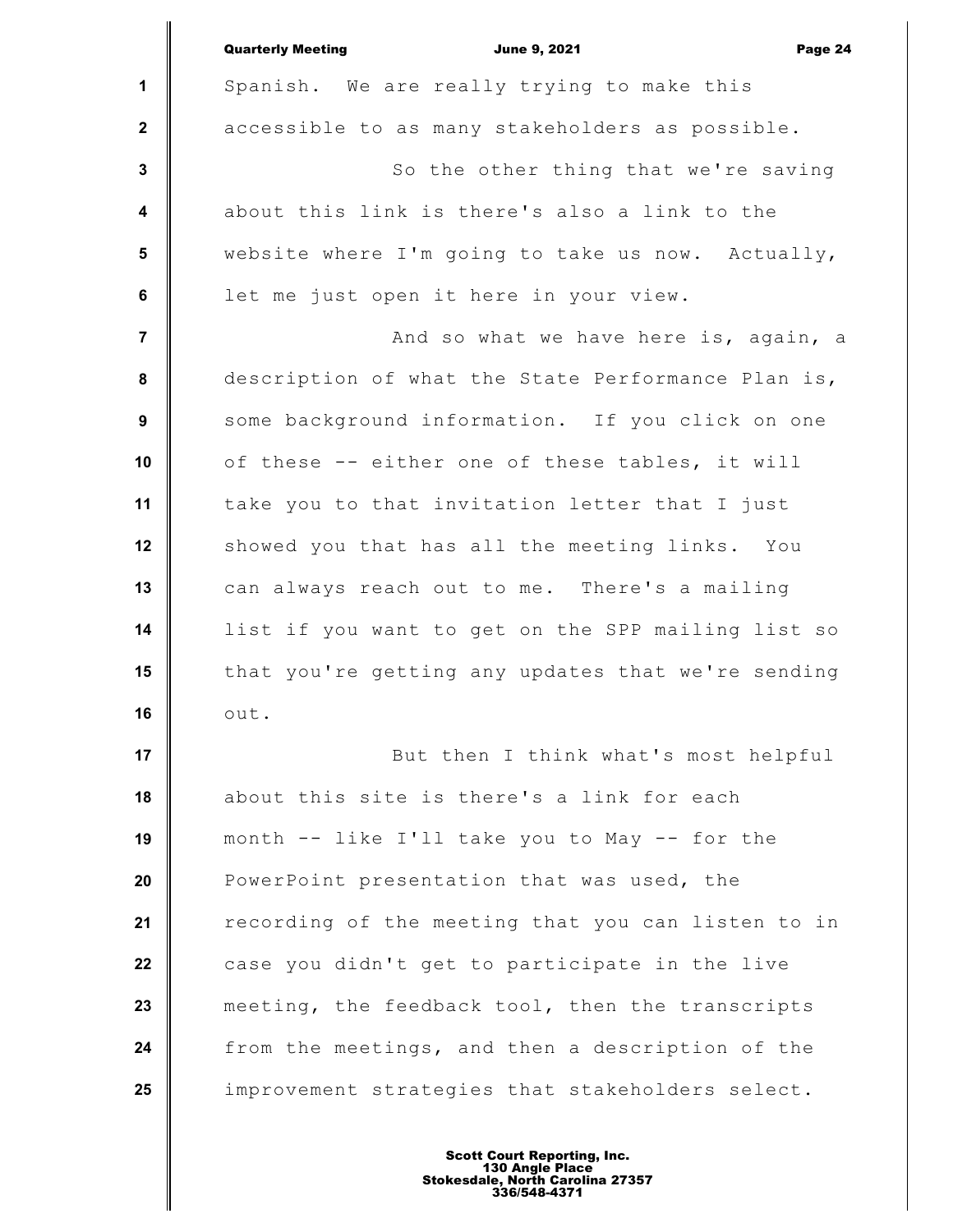**1 2 3 4 5 6 7 8 9 10 11 12 13 14 15 16 17 18 19 20 21 22 23 24 25** Quarterly Meeting **Communist Communist Communist Communist Communist Communist Communist Communist Communist Communist Communist Communist Communist Communist Communist Communist Communist Communist Communist Communist Com** So you can see for each month we've got all the resources housed there so that, again, if folks aren't able to attend one of the live meetings, we've got everything stored here. Kelley, I'm curious, are the links for the previous months' feedback tools -- are they still live? Somebody at this point, could they still give feedback? MS. BLAS: I want to say for May at least we did turn off the feedback tool. So if somebody wanted to go in and give some feedback, they're absolutely welcome to. MS. HOLAHAN: Okay. MS. UTZ: Lauren, I don't know if you have your chat pulled up. Can you drop that website link? I don't have it. I looked at it, but I can't find my link to it. MS. HOLAHAN: Yep, I'm putting it in the chat right now. MS. UTZ: Thank you. MS. HOLAHAN: Except I want to send it to everyone. Can I send it to all? MS. UTZ: Yes. MS. HOLAHAN: So any other questions? Ideas for making this process better? Ideas for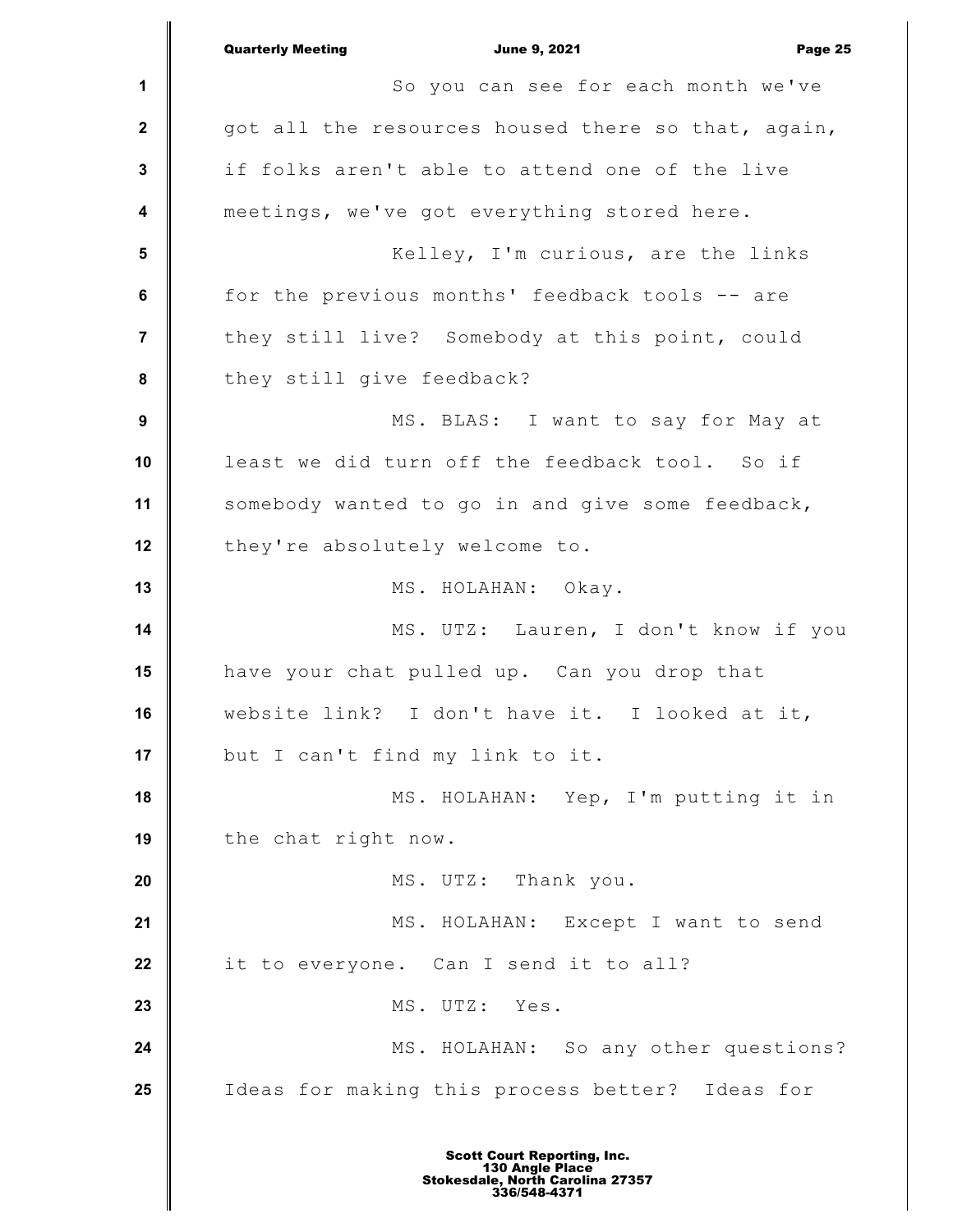|                         | <b>Quarterly Meeting</b><br><b>June 9, 2021</b><br>Page 26 |
|-------------------------|------------------------------------------------------------|
| 1                       | helping us increase particularly our parent                |
| $\mathbf{2}$            | participation especially as we go along?                   |
| $\mathbf 3$             | (No audible response.)                                     |
| $\overline{\mathbf{4}}$ | MS. HOLAHAN: I'm going to shift over                       |
| 5                       | here to some -- let me start at the beginning.             |
| $\bf 6$                 | And, Kelley, take it away. Kelley's going to give          |
| $\overline{7}$          | us an overview of the April and May meetings and           |
| 8                       | the data from stakeholders based on that, and so I         |
| 9                       | think I can start presenting now.                          |
| 10                      | MS. BLAS: Thanks, Lauren, yes. And                         |
| 11                      | we're going to start with our April meetings, and          |
| 12                      | again, that was Indicator 1 and 2, and we have             |
| 13                      | graduation and dropout, and then Lauren will go            |
| 14                      | over the SWOT with you, which is our Strengths,            |
| 15                      | Weaknesses, Opportunities, and Threats.                    |
| 16                      | MS. HOLAHAN: It's just a little bit                        |
| 17                      | hard to hear you, Kelley.                                  |
| 18                      | MS. BLAS: Oh. I'm sorry. Can you                           |
| 19                      | hear me any better now?                                    |
| 20                      | MS. HOLAHAN: I think so.                                   |
| 21                      | MS. BLAS: And I'll just try to --                          |
| 22                      | I'll try to speak up a little bit. So looking at           |
| 23                      | our April meeting, we had -- our participants by           |
| 24                      | race, we had a total of 85 participants. And when          |
| 25                      | we say "participants," that is the number of               |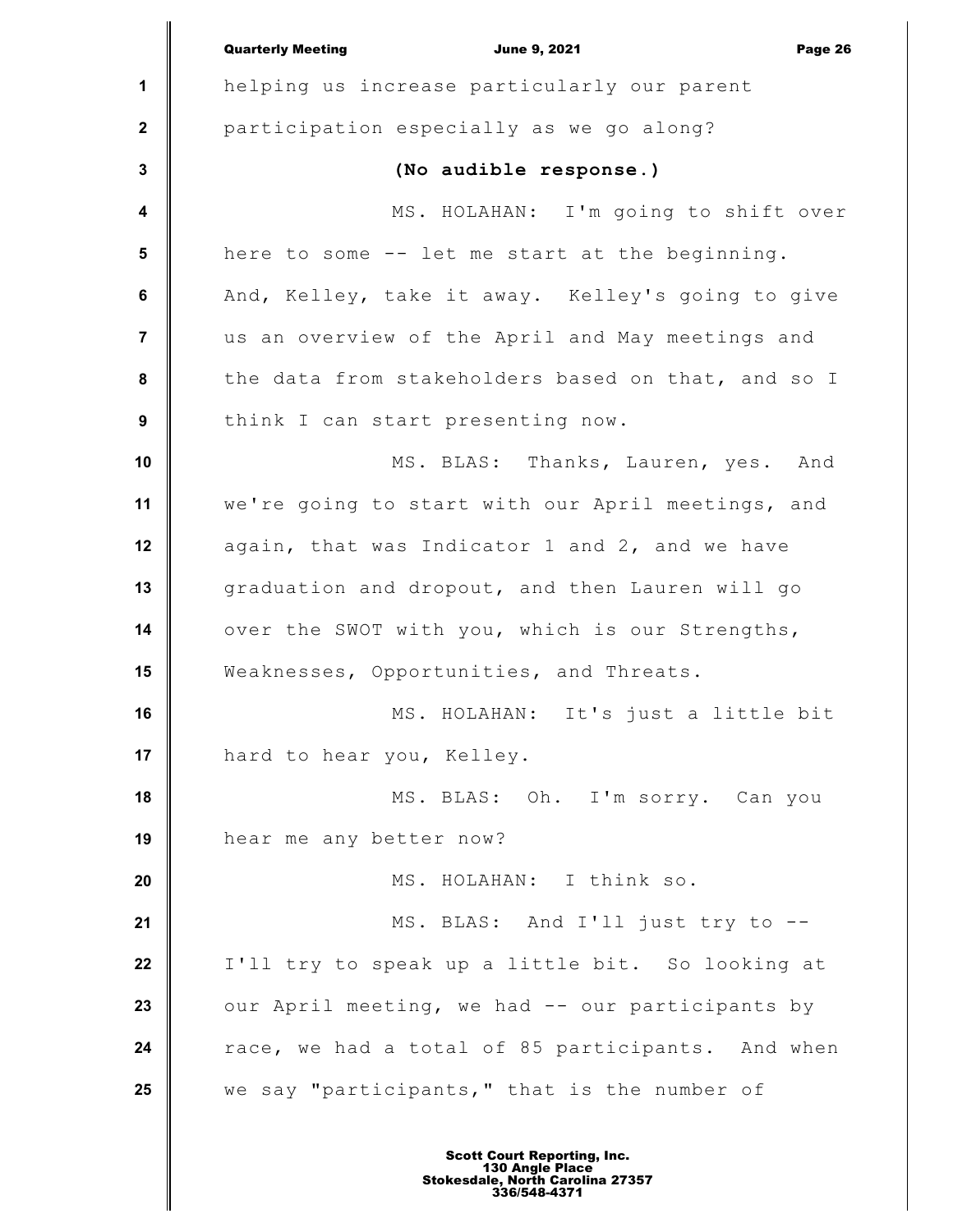**1 2 3 4 5 6 7 8 9 10 11 12 13 14 15 16 17 18 19 20 21 22 23 24 25** Quarterly Meeting **Communist Communist Communist Communist Communist Communist Communist Communist Communist Communist Communist Communist Page 27 and 27 and 27 and 27 and 27 and 27 and 27 and 27 and 27 and 27 and 27 and 2** students -- number of students -- number of stakeholders that responded to our feedback survey. So we have compiled all of the feedback and information into a Qualtrics survey tool, and that is how we're tracking our participation. And we gathered demographic data, and one of those demographics is race. And so you can see the breakdown of our participants by race on this chart, and we would love to see some increase in other areas on our -- for all participants, not just by race, but also especially by parents. MS. HOLAHAN: Yes. MS. BLAS: You can move onto the next slide. And then I think our next slide shows us the roles, and so these are the participants by roles, and as you can see--- MS. MOOREFIELD: Excuse me, Kelley. Hey. Going back to that previous slide -- this is Ginny Moorefield -- the percentages there of the various race breakdowns, is that the -- like is that taken as -- just for example, the American Indian, is that two percent of the responses was American Indian or--- You know what? I just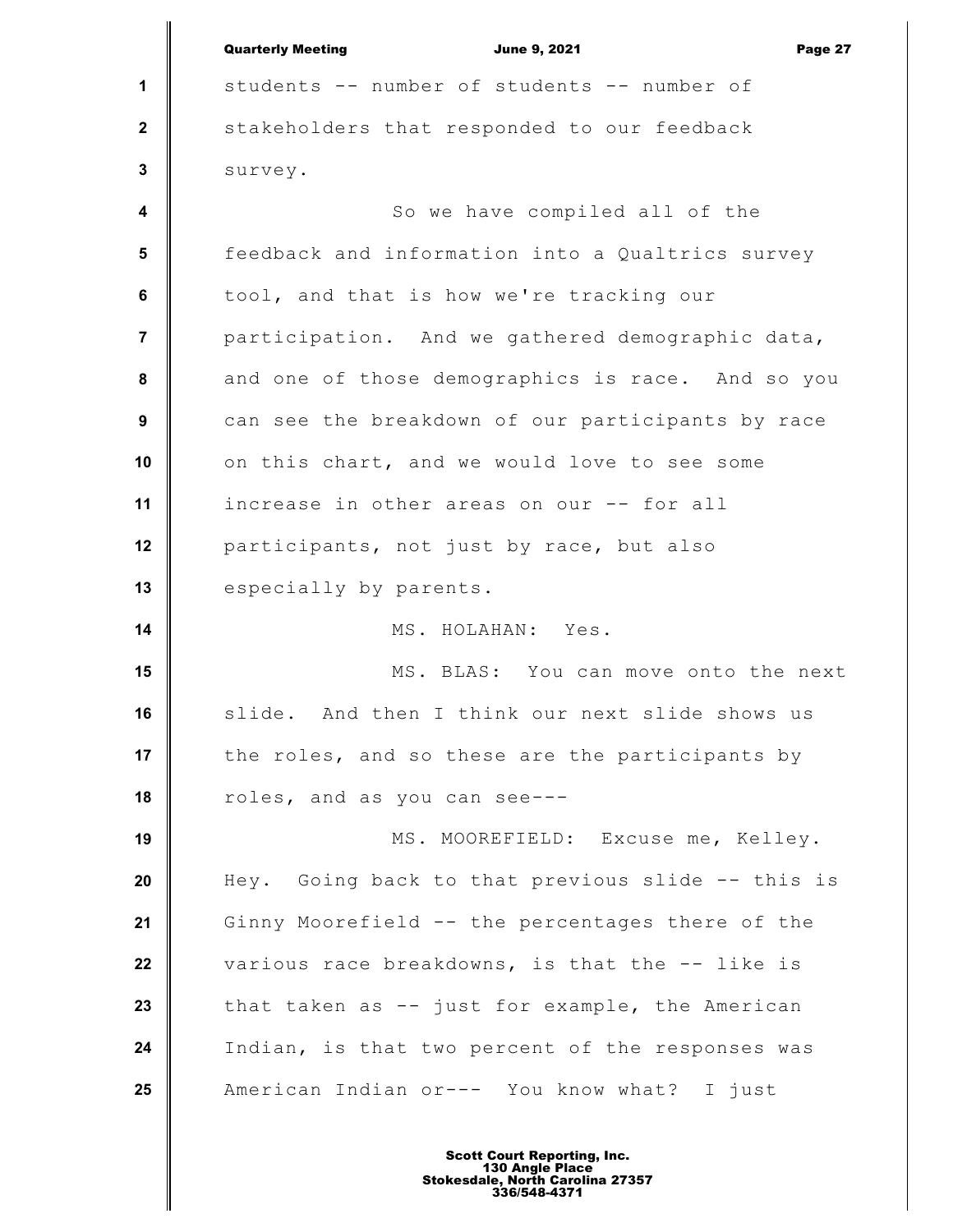|                         | <b>Quarterly Meeting</b><br><b>June 9, 2021</b><br>Page 28 |
|-------------------------|------------------------------------------------------------|
| 1                       | answered my own question. Never mind.                      |
| $\mathbf{2}$            | MS. BLAS: Okay.                                            |
| $\mathbf 3$             | MS. MOOREFIELD: Never mind. I'm                            |
| $\overline{\mathbf{4}}$ | sorry.                                                     |
| $5\phantom{a}$          | MS. BLAS: No problem. And for our                          |
| 6                       | role for participants, you can see that 73 percent         |
| 7                       | of our participants were actually NC DPI staff,            |
| 8                       | and then followed by 14 percent were parents and           |
| 9                       | advocates, and then we had some public school              |
| 10                      | units and other roles participating, but we                |
| 11                      | definitely want to increase our external                   |
| 12                      | stakeholders as well.                                      |
| 13                      | And then this is our participation                         |
| 14                      | breakdown throughout the state, and we are                 |
| 15                      | encouraged that we have participation from across          |
| 16                      | the state. Again, 40 counties have been                    |
| 17                      | represented in North Carolina with our highest             |
| 18                      | number concentrated in Wake County.                        |
| 19                      | And then we look at our parent                             |
| 20                      | participation. So we're looking at parents of              |
| 21                      | students with disabilities, and we also asked them         |
| 22                      | to report on what their student's disability is,           |
| 23                      | and our highest breakdowns were parents of                 |
| 24                      | students with intellectual disabilities and                |
| 25                      | autism. So we had three on each of those.<br>And           |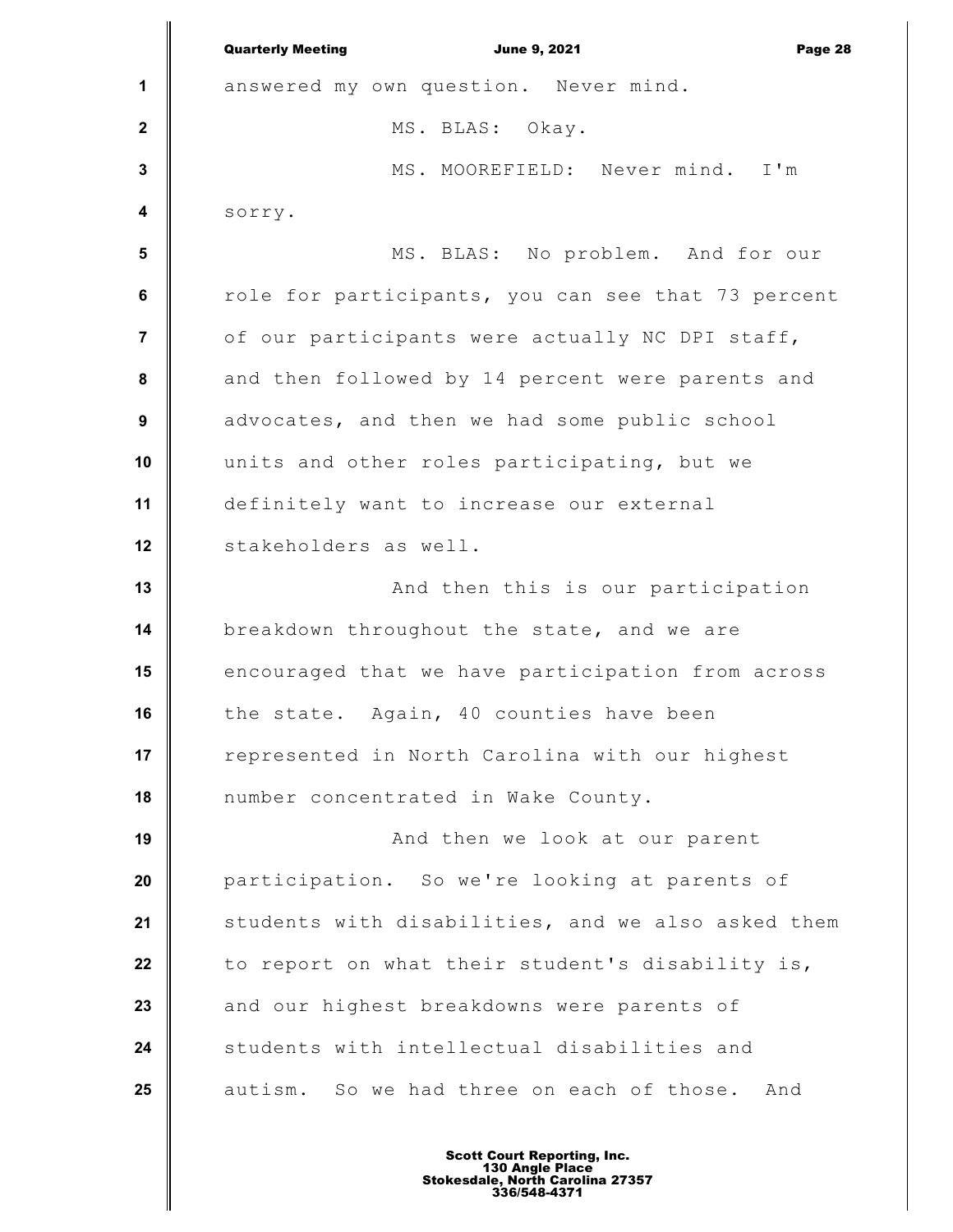|                         | <b>Quarterly Meeting</b><br><b>June 9, 2021</b><br>Page 29 |
|-------------------------|------------------------------------------------------------|
| $\mathbf 1$             | then again -- and I'll just say, so our total              |
| $\mathbf{2}$            | number of parents for our April stakeholder                |
| $\mathbf 3$             | meeting was ten.                                           |
| $\overline{\mathbf{4}}$ | And this is the breakdown by the type                      |
| $5\phantom{.0}$         | of school that the students with disabilities were         |
| $\bf 6$                 | attending, and nine -- nine reported that they             |
| $\overline{7}$          | were a traditional public school, one in                   |
| 8                       | homeschool, and one was not enrolled in school.            |
| 9                       | MS. HOLAHAN: Yeah. And the reason                          |
| 10                      | these numbers are different -- like it says ten            |
| 11                      | here and 11 here -- is that of the 11, one may not         |
| 12                      | have responded to this question.                           |
| 13                      | So I just want to give you a sense of                      |
| 14                      | the infrastructure analysis. This is really to             |
| 15                      | help us figure out in a self-assessment and then           |
| 16                      | stakeholder reflection process -- to help us               |
| 17                      | figure out the extent to which our organization,           |
| 18                      | our human resources, our tools, our capacity, our          |
| 19                      | talents -- do we have what we need in order to             |
| 20                      | improve outcomes on all 17 of these indicators,            |
| 21                      | are we working effectively and efficiently as the          |
| 22                      | Exceptional Children Division within the                   |
| 23                      | Department of Public Instruction.                          |
| 24                      | And then we are also, at the same                          |
| 25                      | time, wanting to ensure that we have all of the            |
|                         |                                                            |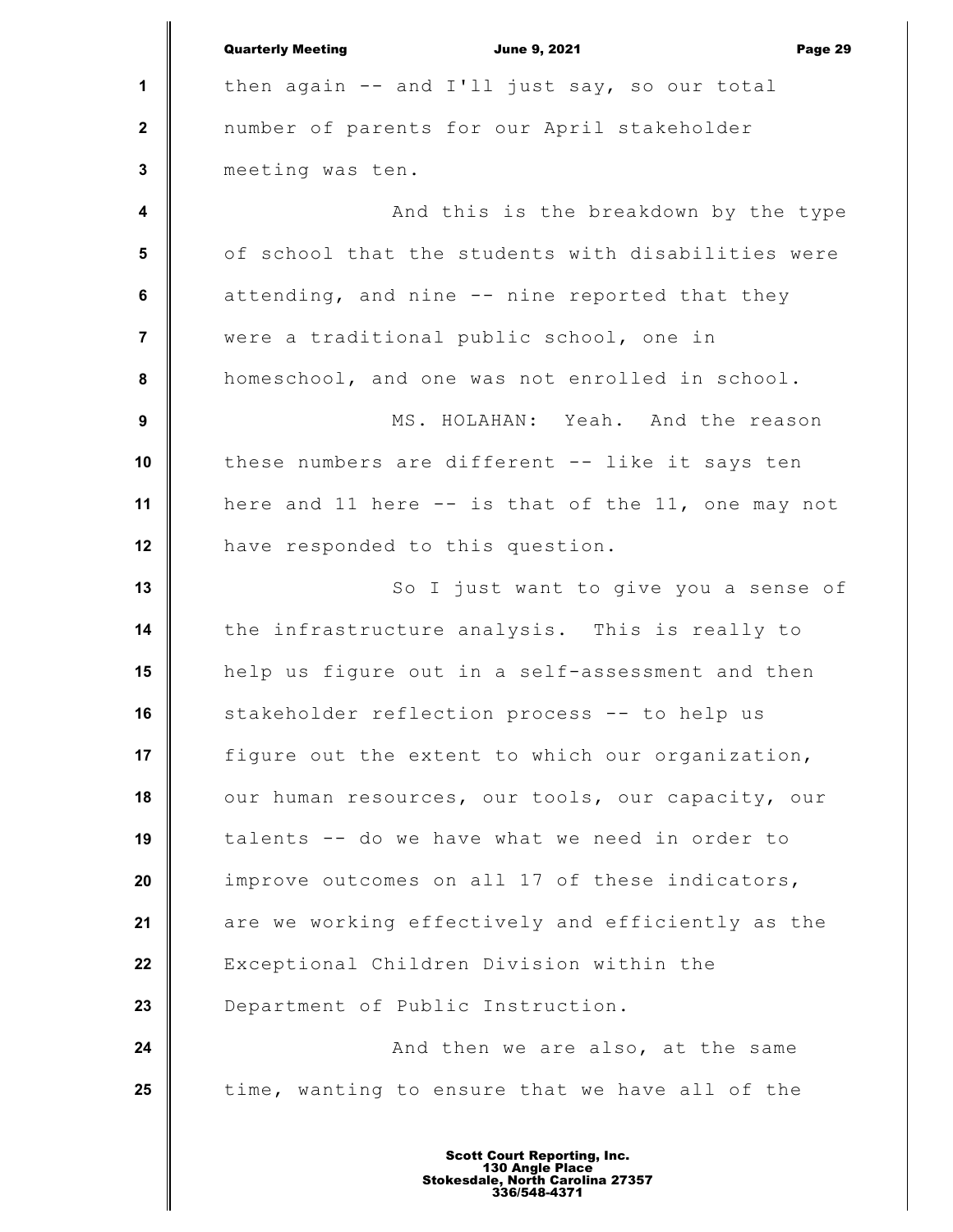|                         | <b>Quarterly Meeting</b><br><b>June 9, 2021</b><br>Page 30 |
|-------------------------|------------------------------------------------------------|
| 1                       | infrastructure we need to meet our strategic plan          |
| $\mathbf{2}$            | goals. And, of course, we want those two things,           |
| $\mathbf 3$             | meeting the State Performance Plan indicator               |
| $\overline{\mathbf{4}}$ | targets and the strategic plan goals, to align.            |
| $5\phantom{.0}$         | So this is kind of the process                             |
| $\bf 6$                 | through which we're working through this                   |
| $\overline{\mathbf{r}}$ | infrastructure analysis or self-assessment.<br>We          |
| 8                       | did kind of an overview Strengths, Weaknesses,             |
| 9                       | Opportunities, and Threats process internally back         |
| 10                      | in March. We got stakeholder feedback on that in           |
| 11                      | April, and then we're doing a much more in-depth           |
| 12                      | and detailed infrastructure analysis really kind           |
| 13                      | of built around the general supervision framework.         |
| 14                      | And then this fall, we'll look at --                       |
| 15                      | based on all these data we've gathered about who           |
| 16                      | we are and how we're functioning as the Division,          |
| 17                      | are we equipped to really make progress on our             |
| 18                      | State Performance Plan and our strategic plan.             |
| 19                      | And I am not going to go through the details in            |
| 20                      | this, but there was some -- after we did the               |
| 21                      | internal Strengths, Weaknesses, Opportunities, and         |
| 22                      | Threats, we came up with some themes for those,            |
| 23                      | had pretty strong agreement from stakeholders that         |
| 24                      | those themes were correct, but also got lots of            |
| 25                      | feedback. And this is probably more of interest            |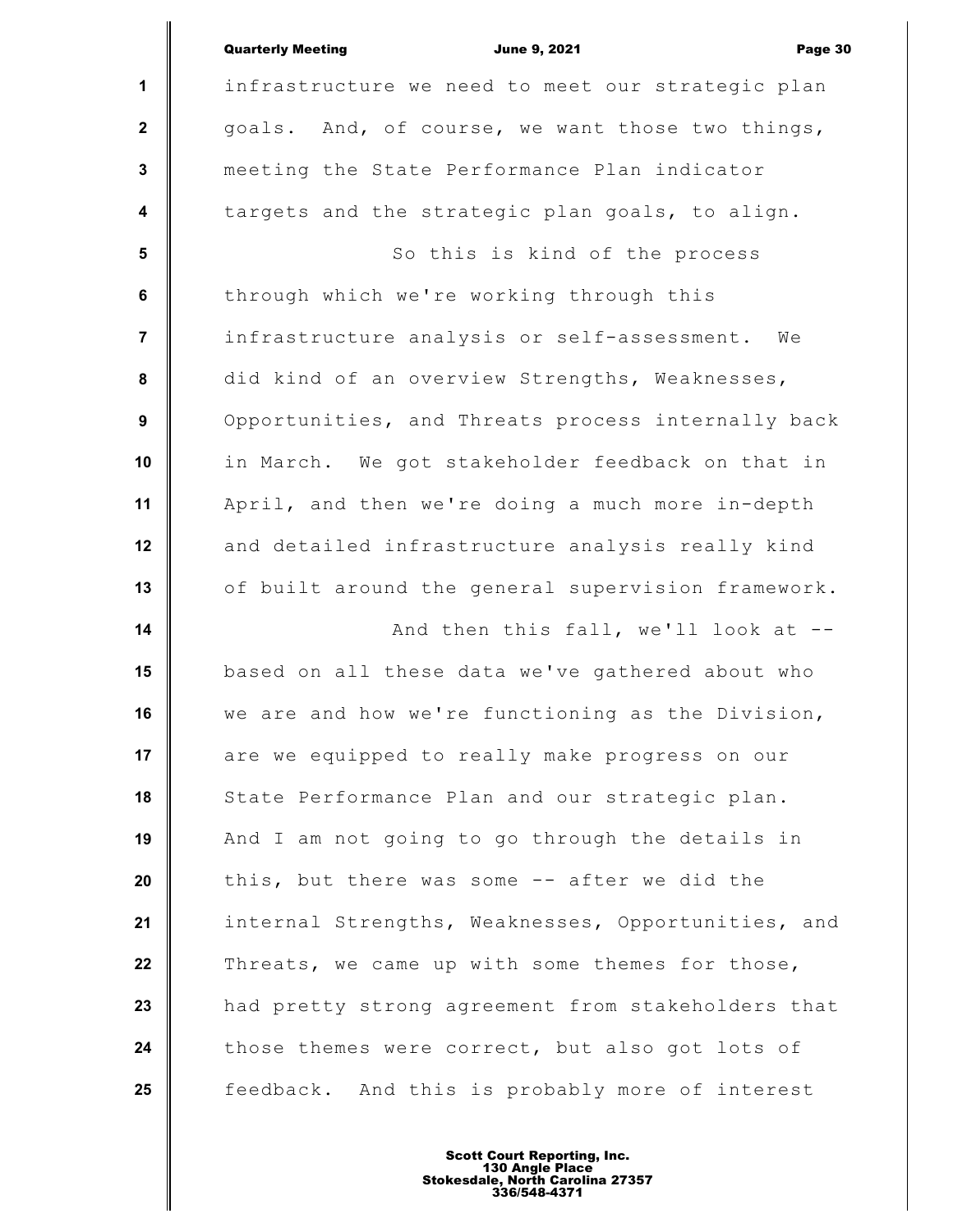|                      | <b>Quarterly Meeting</b><br><b>June 9, 2021</b><br>Page 31 |
|----------------------|------------------------------------------------------------|
| $\mathbf{1}$         | to you-all which is this was our internal kind of          |
| $\mathbf{2}$         | list of strengths, and then based on stakeholder           |
| $\mathbf 3$          | feedback, you can see things were added.                   |
| $\blacktriangleleft$ | So we will make this PowerPoint                            |
| 5                    | available to you-all. After we get done, I'll put          |
| 6                    | the link in the chat, but there's quite a bit of           |
| $\overline{7}$       | detail here. I'm not sure that we have time                |
| ${\bf 8}$            | necessarily to go through all the detail, but you          |
| $\boldsymbol{9}$     | will have access to this. But as we're looking at          |
| 10                   | these, if something really jumps out, please feel          |
| 11                   | free to ask a question or comment.                         |
| 12                   | I think what's important for you-all                       |
| 13                   | to see is that we really did take seriously the            |
| 14                   | stakeholder input that we got on this, and we used         |
| 15                   | this information from our stakeholders to design           |
| 16                   | the more in-depth self-assessment that we're doing         |
| 17                   | right now.                                                 |
| 18                   | With that, Kelley, I'll bounce it                          |
| 19                   | back to you so you can get us up to speed on               |
| 20                   | Indicator 1.                                               |
| 21                   | MS. BLAS: Okay. Hopefully, you guys                        |
| 22                   | can hear me better. I switched to a headset.               |
| 23                   | Does it sound better, Lauren?                              |
| 24                   | MS. HOLAHAN: At least on my end,                           |
| 25                   | it's still pretty faint.                                   |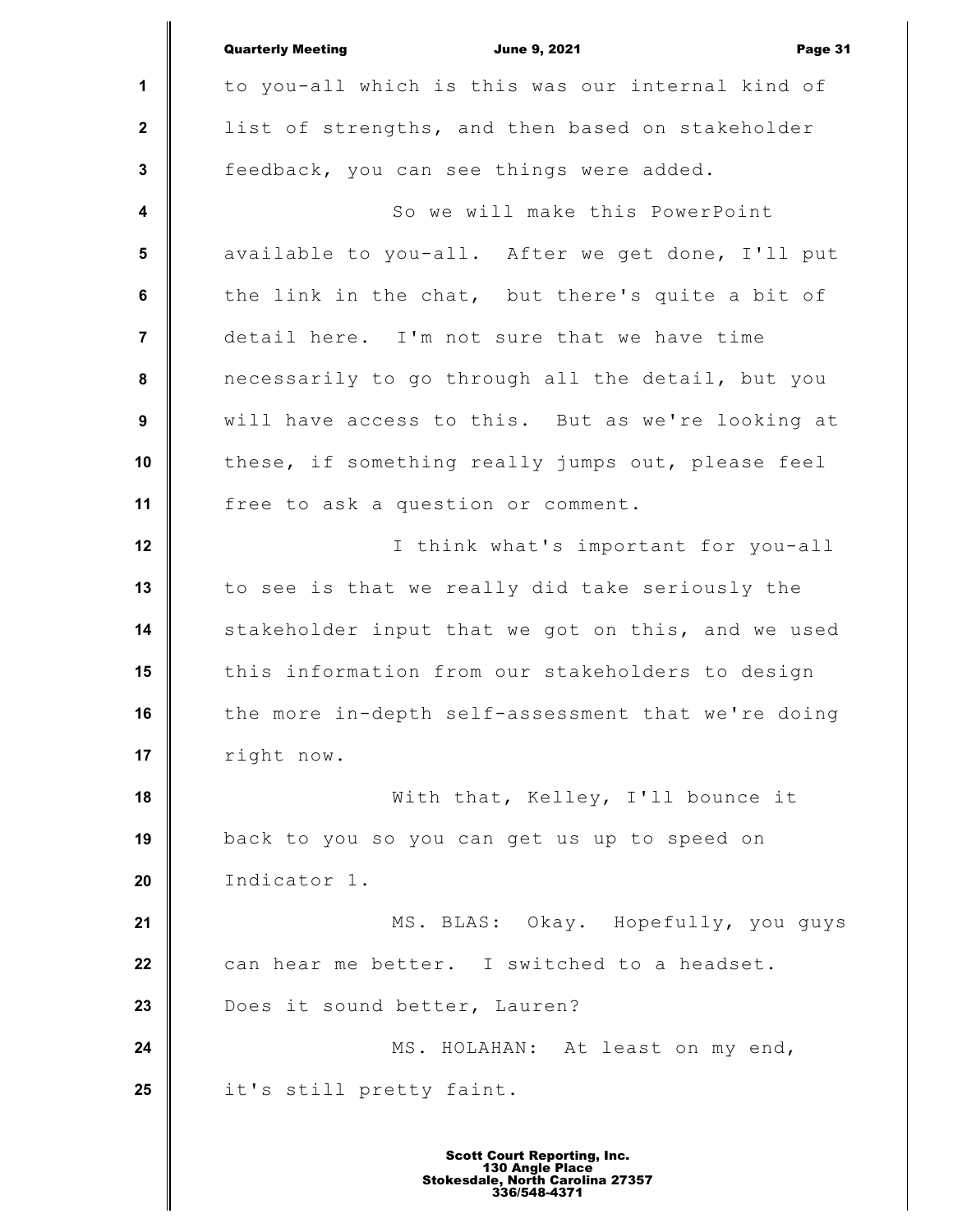|                         | <b>Quarterly Meeting</b><br><b>June 9, 2021</b><br>Page 32 |
|-------------------------|------------------------------------------------------------|
| 1                       | MS. BLAS: Okay. Okay. I am sorry.                          |
| $\mathbf{2}$            | Let me just try to speak loudly. I want to make            |
| $\mathbf{3}$            | sure everybody can hear me. So you can move onto           |
| $\overline{\mathbf{4}}$ | the next slide.                                            |
| $5\phantom{1}$          | We're looking now at the stakeholder                       |
| 6                       | feedback for Indicator 1, and what we did was we           |
| $\overline{7}$          | shared at least five years of data with our                |
| $\pmb{8}$               | stakeholders and talked to them about setting a            |
| $\boldsymbol{9}$        | baseline, and we had options from OSEP for our             |
| 10                      | baseline. We could either use the most current             |
| 11                      | year, which would have been our '19-20 year, which         |
| 12                      | is also the year that COVID impacted our data the          |
| 13                      | most, or we could go back to the '18-19 year and           |
| 14                      | use data that we felt was more stable because              |
| 15                      | COVID hadn't started yet.                                  |
| 16                      | So out of 65 responses, 94 percent of                      |
| 17                      | our stakeholders, after reviewing the data, felt           |
| 18                      | like we should use the '18-19 year as our                  |
| 19                      | baseline, and you can see that that baseline for           |
| 20                      | '18-19 for Indicator 1 was 77.02, and so that's            |
| 21                      | 77.02 percent of students with disabilities who            |
| 22                      | graduated with a regular high school diploma.              |
| 23                      | And you can move on, Lauren. Okay.                         |
| 24                      | And then we talked about setting targets. So we            |
| 25                      | have to set targets on a six-year cycle, and they          |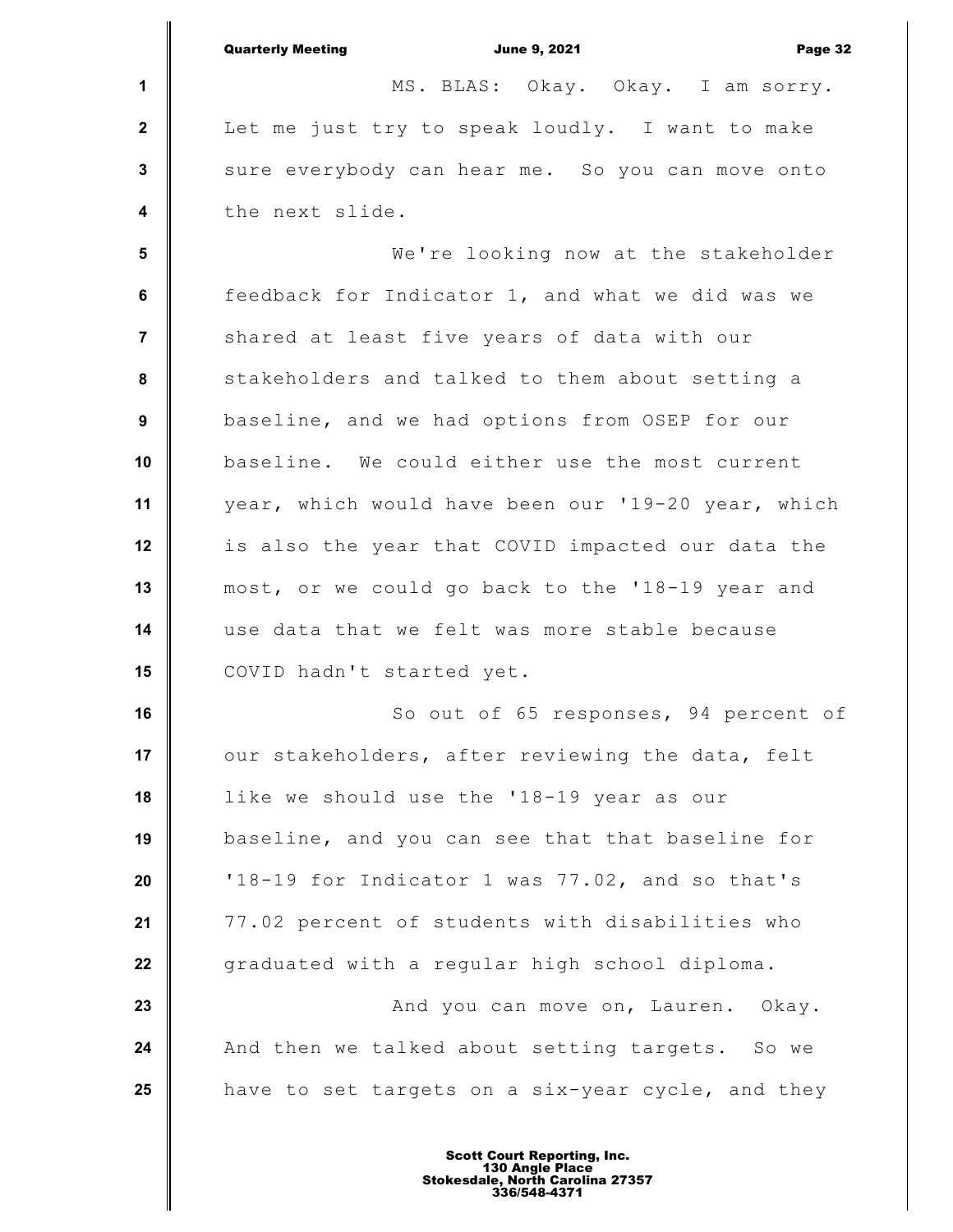|                  | <b>Quarterly Meeting</b><br><b>June 9, 2021</b><br>Page 33 |
|------------------|------------------------------------------------------------|
| $\mathbf{1}$     | had options to either set the target -- keep the           |
| $\mathbf{2}$     | same target as the baseline until the end of the           |
| $\mathbf{3}$     | six-year cycle and then bump it up, do an                  |
| $\boldsymbol{4}$ | incremental increase every year, or keep baseline          |
| $5\phantom{.0}$  | targets of 80 percent as we had in the past                |
| 6                | SPP/APR or use new ESSA targets.                           |
| $\overline{7}$   | And 57 percent of our stakeholders                         |
| 8                | felt like incremental increases should be used,            |
| 9                | and 23 percent of our stakeholders felt like 80            |
| 10               | percent should be our target for all five years,           |
| 11               | and it's really a six-year cycle, so we should             |
| 12               | update that.                                               |
| 13               | Okay. And then for improvement                             |
| 14               | strategies, we gave them several different                 |
| 15               | improvement strategies, and the three that rose to         |
| 16               | the top were access to CTE courses or career and           |
| 17               | technical education courses for students with              |
| 18               | disabilities, using the early warning system in            |
| 19               | ECATS and Power School and social self-                    |
| 20               | determination and life skills instruction.<br>And          |
| 21               | along with these improvement strategies, we                |
| 22               | provide our stakeholders with a description and            |
| 23               | deeper information about what these improvement            |
| 24               | strategies are within the tool and during our              |
| 25               | conversations in those meetings.                           |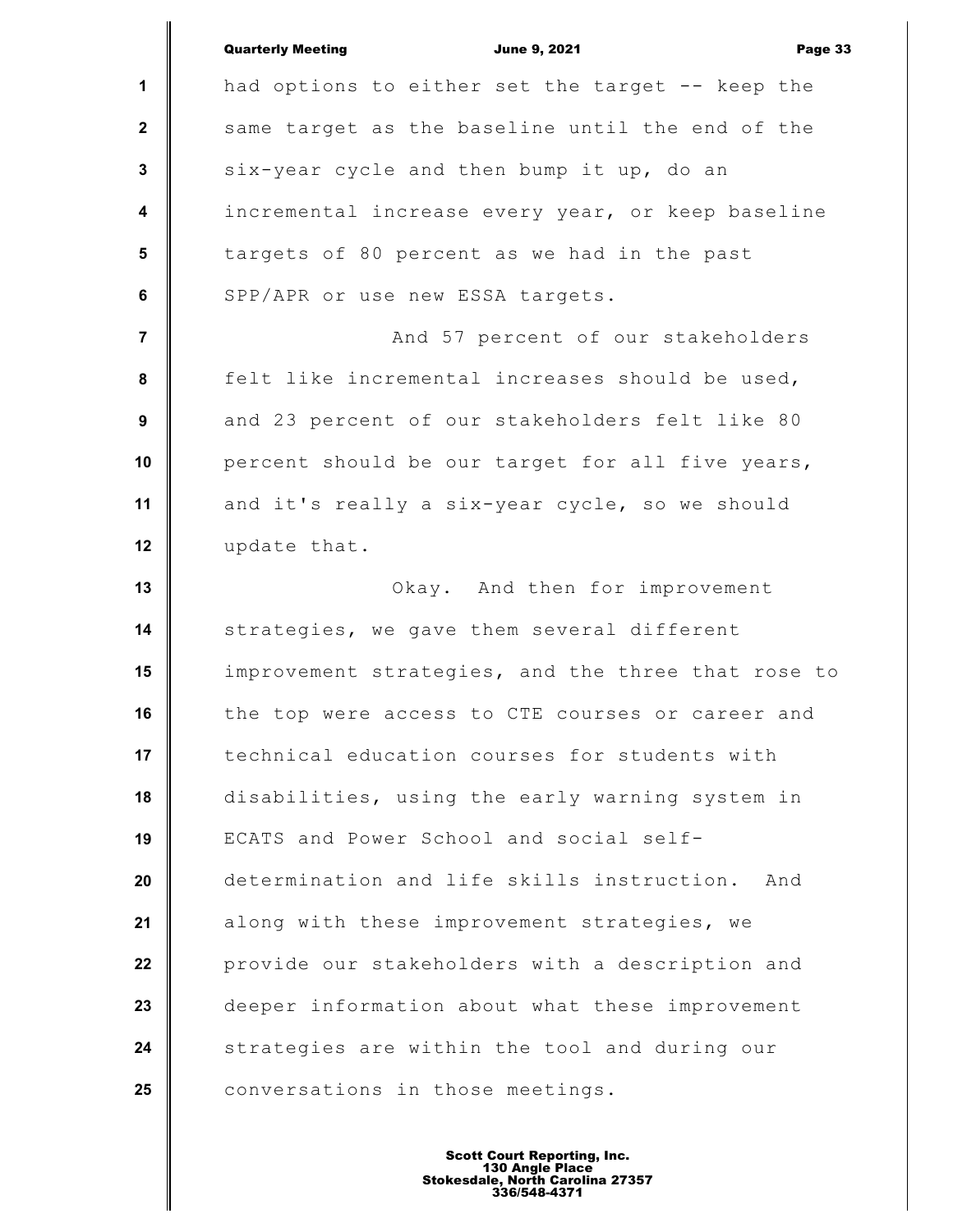|                         | <b>Quarterly Meeting</b><br><b>June 9, 2021</b><br>Page 34 |
|-------------------------|------------------------------------------------------------|
| $\mathbf 1$             | Okay. You can move onto the measures                       |
| $\mathbf{2}$            | of progress. And then the final part that we have          |
| $\mathbf{3}$            | to report on is how we're going to measure                 |
| $\overline{\mathbf{4}}$ | progress towards our targets and towards our               |
| 5                       | goals, and so the three that rose to the top was           |
| $\bf 6$                 | the graduation calculation based on students with          |
| $\overline{7}$          | disabilities and their exit data. We would                 |
| 8                       | continue to look at the four- and five-year cohort         |
| 9                       | graduation rate that DPI puts out.                         |
| 10                      | That was our previous measure that we                      |
| 11                      | were using for Indicator 1, and OSEP has changed           |
| 12                      | that so now we're looking at our students with             |
| 13                      | disabilities exit data, and then number 3 was              |
| 14                      | looking at progress monitoring on course credit            |
| 15                      | accrual. And that was our feedback that we                 |
| 16                      | received from stakeholders for Indicator 1.                |
| 17                      | So I'm going to pause right there                          |
| 18                      | before we move into Indicator 2 feedback and just          |
| 19                      | see if there's any questions.                              |
| 20                      | (No audible response.)                                     |
| 21                      | MS. BLAS: Okay, Lauren. And so                             |
| 22                      | Indicator 2 is the percentage of students with             |
| 23                      | IEPs dropping out of high school, and we did the           |
| 24                      | same kind of method. So we looked at the                   |
| 25                      | baseline. We talked about the difference between           |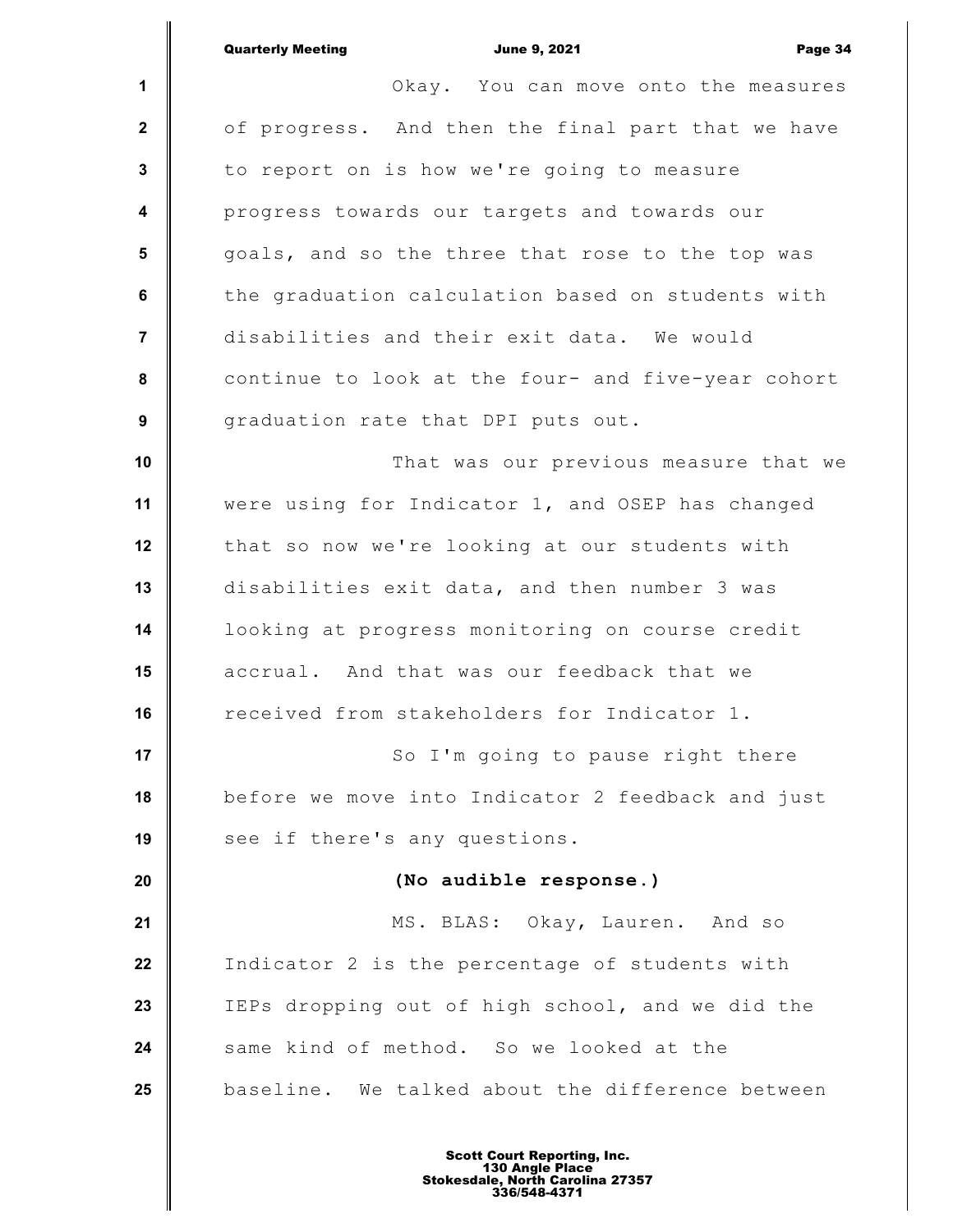|                         | <b>Quarterly Meeting</b><br><b>June 9, 2021</b><br>Page 35 |
|-------------------------|------------------------------------------------------------|
| $\mathbf{1}$            | '18-19 and '19-20, and we just saw a significant           |
| $\mathbf{2}$            | decrease in '19-20 of students with disabilities           |
| $\mathbf{3}$            | dropping out of high school, and we felt like              |
| $\overline{\mathbf{4}}$ | COVID had a big impact on our graduation rate and          |
| 5                       | on our dropout, and we kind of saw the difference          |
| 6                       | when you looked at both of those measures.                 |
| $\overline{7}$          | So our stakeholders agreed and felt                        |
| 8                       | like -- 95 percent of stakeholders felt like               |
| 9                       | '18-19 should be our baseline for Indicator 2, and         |
| 10                      | again, they also felt like an incremental increase         |
| 11                      | for the -- I'm sorry -- decrease. So with                  |
| 12                      | Indicator 2, we're looking at decreasing our rate          |
| 13                      | of dropouts, so we start with our baseline, which          |
| 14                      | would be 11.44 percent, and we start decreasing            |
| 15                      | that incrementally and hoping to get to a final            |
| 16                      | target. And I don't have my targets right in               |
| 17                      | front of me to tell you what that final five years         |
| 18                      | is, but it would be linked in the website that             |
| 19                      | Lauren showed you if you wanted to look at those           |
| 20                      | PowerPoints and look at the data itself.                   |
| 21                      | So 86 percent of stakeholders felt                         |
| 22                      | like incremental decreases should be used, and ten         |
| 23                      | percent felt like we should just start with 11.44          |
| 24                      | percent and then just decrease in the final year.          |
| 25                      | And you can see those charts, again, in the                |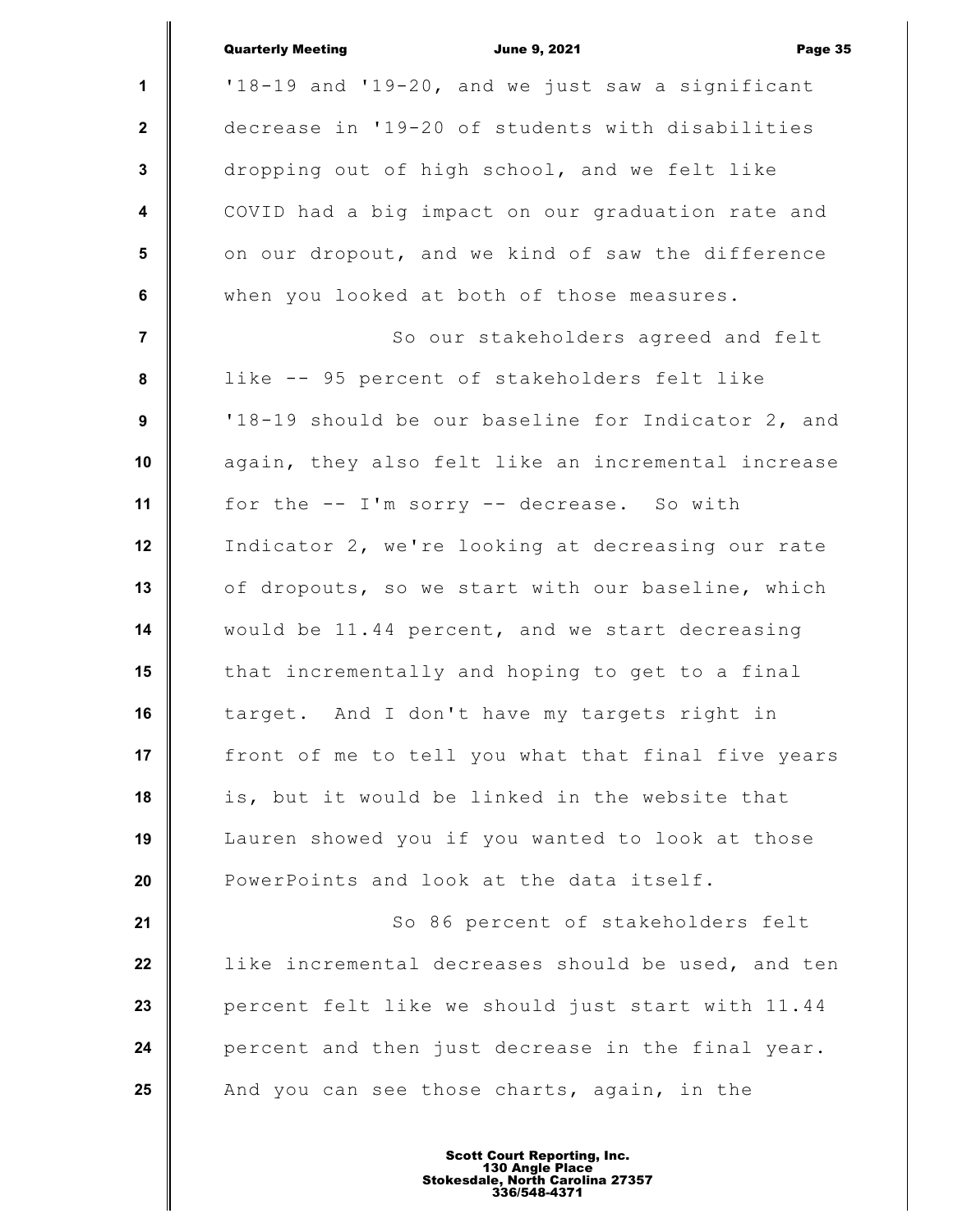**1 2 3 4 5 6 7 8 9 10 11 12 13 14 15 16 17 18 19 20 21 22 23 24 25** Quarterly Meeting **Communist Communist Communist Communist Communist Communist Communist Communist Communist Communist Communist Communist Communist Communist Communist Communist Communist Communist Communist Communist Com** presentation that we shared with our stakeholders in April. Okay, Lauren. And, again, for improvement strategies, the three that rose to the top for dropout was culturally responsive practices, social and behavioral interventions, and parent and engagement strategies. You can move onto the next one. And then our measures of progress were, again, the dropout rates for all students compared to students with disabilities, and the dropout calculation--- MS. MOOREFIELD: Kelley? MS. BLAS: Yes? MS. MOOREFIELD: I'm sorry. This is Ginny Moorefield again. Can you go back to the previous slide? MS. BLAS: Sure. MS. MOOREFIELD: The graph about what the -- the improvement strategies, what -- like are these going to be implemented K-12 or like where are these improvement strategies going to be focused, what grade level? MS. BLAS: Lauren, I do not have our -- probably they're on the -- on our website.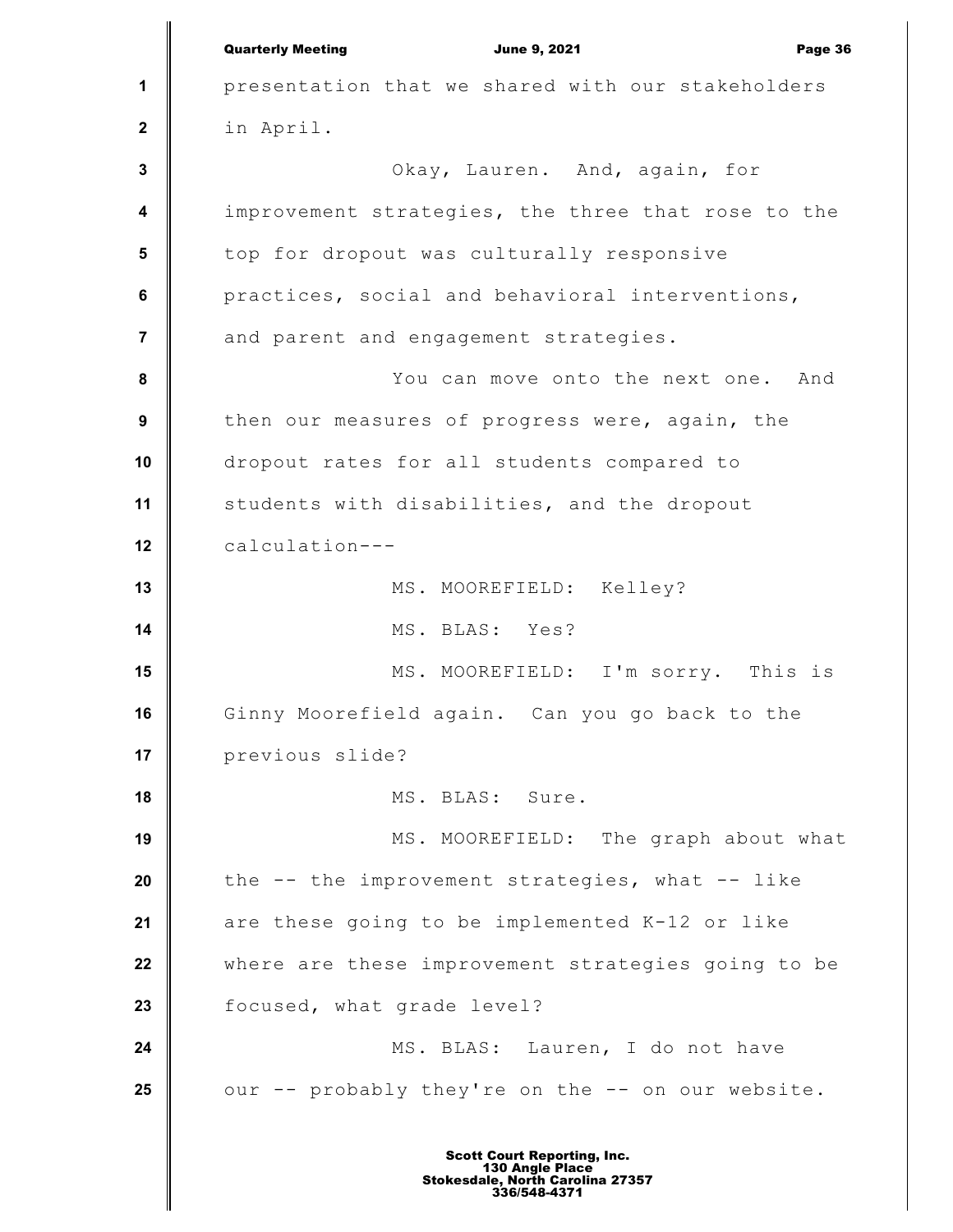**1 2 3 4 5 6 7 8 9 10 11 12 13 14 15 16 17 18 19 20 21 22 23 24 25** Quarterly Meeting **Communist Communist Communist Communist Communist Communist Communist Communist Communist Communist Communist Communist Communist Communist Communist Communist Communist Communist Communist Communist Com** MS. HOLAHAN: Yeah. So these -- when we're thinking about dropout, you know, what the evidence tells us is that if you wait to think about working on dropout until high school, you've waited too late, right? MS. MOOREFIELD: Well, that was going to be my point, that, you know, if we are only focusing on high school students, then we're not going to get any improvement. Okay. So I'm glad to see that you guys are kind of thinking along the same lines. MS. HOLAHAN: Yeah. Yeah. We know that certainly late elementary and middle school are -- for these kinds of improvement strategies are really critical both for graduation and dropout. We know that transition from eighth to ninth grade is -- literature tells us that that is a super vulnerable year, right? That transition is incredibly important. And so making sure that we are setting students with disabilities up for success, that we are attending very carefully to that particular transition so that -- my sense is that these improvement strategies are really going to be critical in middle school especially.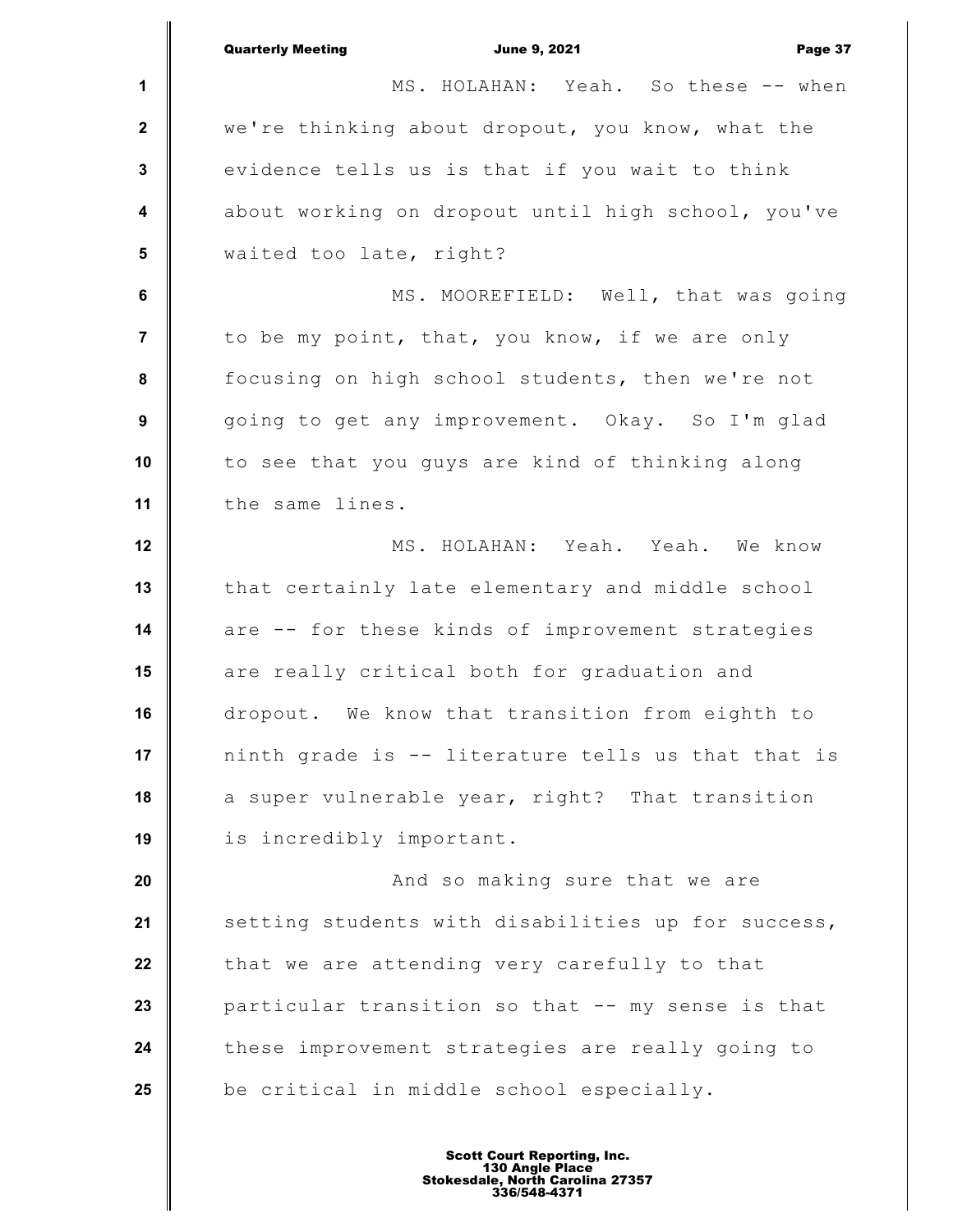|                | <b>Quarterly Meeting</b><br><b>June 9, 2021</b><br>Page 38 |
|----------------|------------------------------------------------------------|
| 1              | MS. MOOREFIELD: Well, I just want to                       |
| $\mathbf{2}$   | throw this out there for consideration, that it            |
| $\mathbf 3$    | might be even beneficial to start -- to go ahead           |
| 4              | and start as soon as -- you know, in kindergarten          |
| 5              | or whenever the child is identified because if --          |
| $\bf 6$        | you know, when we're talking about especially the          |
| $\overline{7}$ | parent engagement strategies, you know, if parents         |
| 8              | start out -- you know, that's when we're engaged           |
| 9              | because that's when we're young enough to have the         |
| 10             | energy to be engaged, is when our kids are                 |
| 11             | younger. The older they get, the more tired we             |
| 12             | get.                                                       |
| 13             | And, you know, if they -- if we start                      |
| 14             | at the elementary level, then the parents will be          |
| 15             | used to being engaged and involved by the time the         |
| 16             | kid gets to middle and high school, and the parent         |
| 17             | may even be more likely to demand better and               |
| 18             | demand more engagement and more improvement                |
| 19             | strategies, you know, as their child -- you know,          |
| 20             | as they're used to, you know, as their child goes          |
| 21             | through the K-12 system.                                   |
| 22             | MS. HOLAHAN: That's really helpful                         |
| 23             | to hear. Thank you.                                        |
| 24             | MS. THOMAS: Lauren?                                        |
| 25             | MS. HOLAHAN: This is Sherry. If I                          |
|                | <b>Scott Court Reporting, Inc.</b>                         |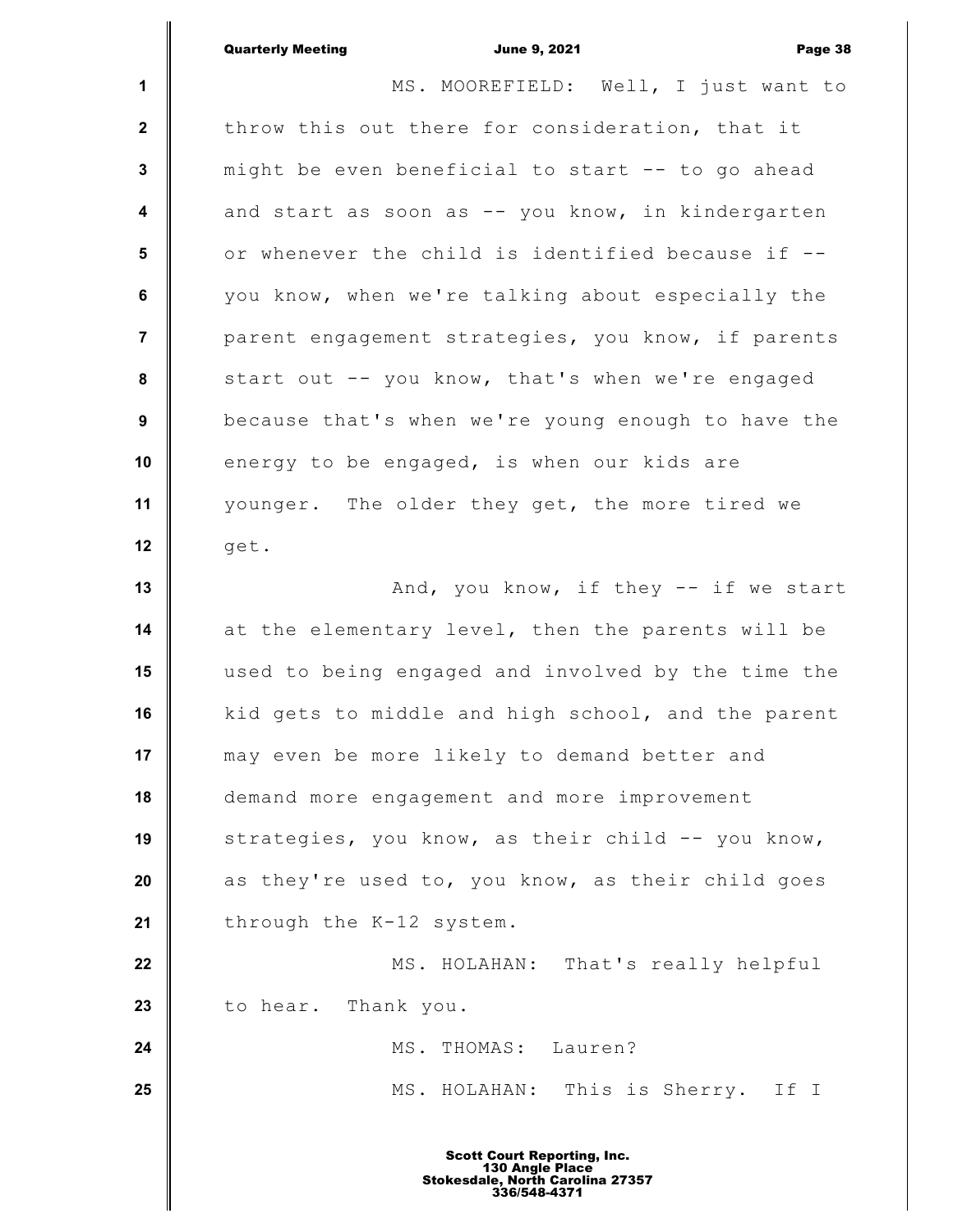|                         | <b>Quarterly Meeting</b><br><b>June 9, 2021</b><br>Page 39 |
|-------------------------|------------------------------------------------------------|
| $\mathbf 1$             | could jump in just a second. One of the things we          |
| $\mathbf{2}$            | were very intentional with when we started our             |
| $\mathbf{3}$            | State Systemic Improvement Plan five years ago,            |
| $\overline{\mathbf{4}}$ | six years ago was looking at the continuum of              |
| 5                       | transition, so starting with that pre-K student            |
| $6\phantom{a}$          | all the way through graduation. So we are right            |
| $\overline{7}$          | there with you. We've got to start early and               |
| 8                       | often and can't wait till high school to do this.          |
| $\boldsymbol{9}$        | And so much of our work has been                           |
| 10                      | built in the last five years around ensuring kids          |
| 11                      | are making good transition and good progress from          |
| 12                      | one transitional time -- so preschool to                   |
| 13                      | kindergarten, kindergarten up into regular                 |
| 14                      | elementary school, elementary to middle, and               |
| 15                      | middle to high. And so we've worked really hard            |
| 16                      | with districts to keep that focus on what it looks         |
| 17                      | like from the beginning to the graduation piece.           |
| 18                      | What you said just absolutely                              |
| 19                      | validated that that is a need we need to continue.         |
| 20                      | So thank you.                                              |
| 21                      | MS. BLAS: Thanks, Ginny. And I'll                          |
| 22                      | just say that that's exactly the type of                   |
| 23                      | conversations that we hope to have in these                |
| 24                      | stakeholder meetings. So it just shows even more           |
| 25                      | why we need you-all on these calls and to just             |
|                         |                                                            |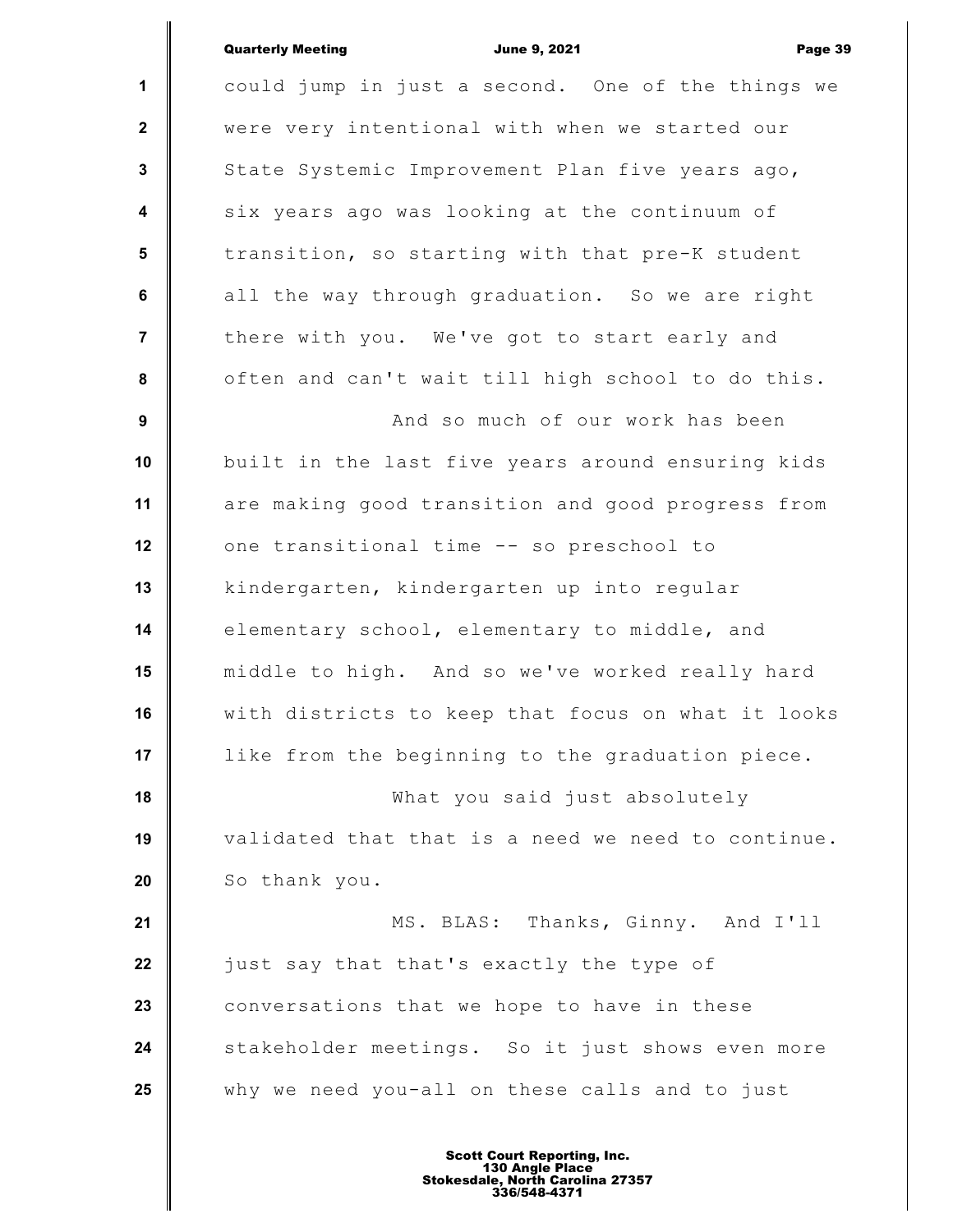|                  | <b>Quarterly Meeting</b><br><b>June 9, 2021</b><br>Page 40 |
|------------------|------------------------------------------------------------|
| 1                | share your perspective. So thank you, Ginny.               |
| $\mathbf{2}$     | MS. MOOREFIELD: Yes. And I do have                         |
| $\mathbf{3}$     | your list of meetings, and it is in my plan. Life          |
| $\boldsymbol{4}$ | is just a bit much right now.                              |
| $5\phantom{1}$   | MS. BLAS: I understand. So we'll                           |
| 6                | move onto our stakeholder feedback for Indicator           |
| $\overline{7}$   | 3, which is participation and performance of               |
| 8                | children with IEPs on statewide assessments. And           |
| $\boldsymbol{9}$ | this indicator changed significantly from OSEP, so         |
| 10               | we had some breakdowns in the way that we're               |
| 11               | reporting our exams. Again, we did not have any            |
| 12               | testing -- federally-mandated testing reported for         |
| 13               | '19-20. So we are looking at the '18-19 school             |
| 14               | year for our baseline.                                     |
| 15               | And the first indicator is Indicator                       |
| 16               | 3a, and that is participation of students on the           |
| 17               | statewide exams, and in the past, our target was           |
| 18               | equal to or greater than 95 percent participation,         |
| 19               | and as you can see, our stakeholders                       |
| 20               | overwhelmingly said that they wanted to keep that          |
| 21               | target of equal to or greater than 95 percent.<br>We       |
| 22               | had a few stakeholders that felt like our                  |
| 23               | participation should be greater than 95 percent,           |
| 24               | and we had some comments regarding COVID, and you          |
| 25               | can review those in the slide.                             |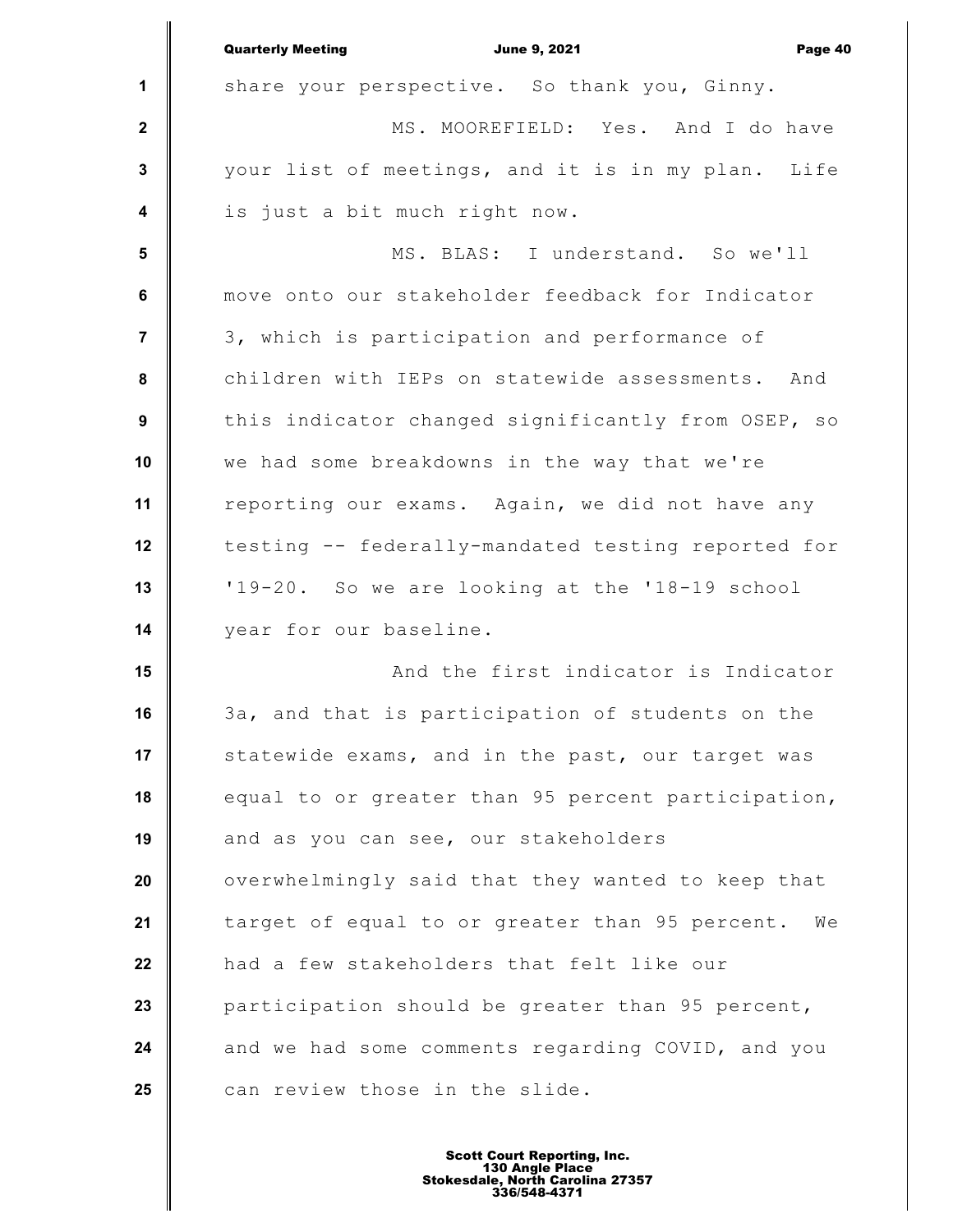**1 2 3 4 5 6 7 8 9 10 11 12 13 14 15 16 17 18 19 20 21 22 23 24 25** Quarterly Meeting **Communist Communist Communist Communist Communist Communist Communist Communist Communist Communist Communist Communist Page 41** And then we started looking at the breakdown of -- so one of the changes that OSEP made was we -- in the past, we reported our performance of students with disabilities on exams from grades  $3$ ,  $4$  -- grades  $3$ ,  $4$ ,  $5$ ,  $6$ ,  $7$ ,  $8$ , and then high school. In the new performance package, we're only reporting on grades 4, 8, and high school. So we did break down the data for those exams. And the other change that they were making is, in the past, we reported the grade level exam and the alternate exam, the NC Extend 1, together in one indicator. So in the new package, those are broken down into separate indicators. So for 3b we report on the grade level -- the grade level test, which is our fourth grade EOG, by itself. So we're not including students who took the alternate exam in this data. And so the options were to increase the target from the baseline in the final year, increase the target from the baseline incrementally -- and we'll talk a little bit about what the incremental increase looks like -- reuse targets from our previous SPP/APR package, or use targets from the current Every Student Succeeds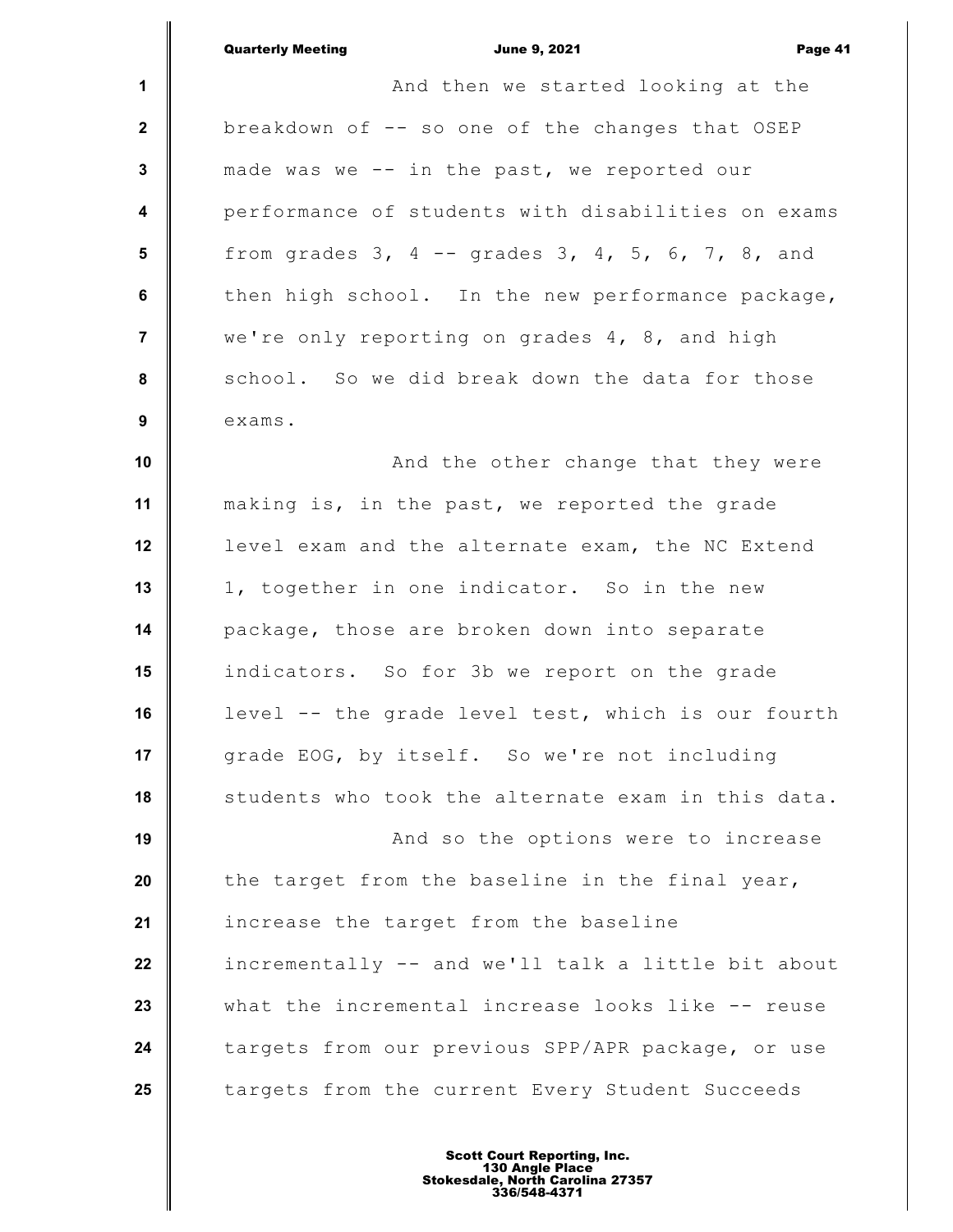|                         | <b>Quarterly Meeting</b><br><b>June 9, 2021</b><br>Page 42 |
|-------------------------|------------------------------------------------------------|
| 1                       | Act plan. And, again, a large majority of our              |
| $\mathbf 2$             | stakeholders felt like incremental increases from          |
| 3                       | the baseline would be more beneficial for our              |
| $\overline{\mathbf{4}}$ | students with disabilities in the fourth grade             |
| $5\phantom{1}$          | EOG.                                                       |
| 6                       | And you can move forward to the                            |
| 7                       | eighth grade.                                              |
| 8                       | MS. HOLAHAN: Yeah. Can I just add,                         |
| $\boldsymbol{9}$        | Kelley, that the way we calculated those                   |
| 10                      | incremental increases was to ensure that there             |
| 11                      | would be a closing of the gap between proficiency          |
| 12                      | for students with disabilities compared to all             |
| 13                      | students.                                                  |
| 14                      | MS. BLAS: That's right. That's                             |
| 15                      | right. And so Indicator 3d, which you don't see            |
| 16                      | here, we do have to report on the gap between              |
| 17                      | students with disabilities and all students taking         |
| 18                      | the grade level exam. And so we calculated that            |
| 19                      | gap, showed it in our data to our stakeholders,            |
| 20                      | and we used that for our incremental increase.             |
| 21                      | And so it will not only address -- if we choose to         |
| 22                      | go with our incremental increase, it will not only         |
| 23                      | address 3b, but it would also address what we have         |
| 24                      | to report on for 3d, which is that gap.                    |
| 25                      | And this is eighth grade, and you can                      |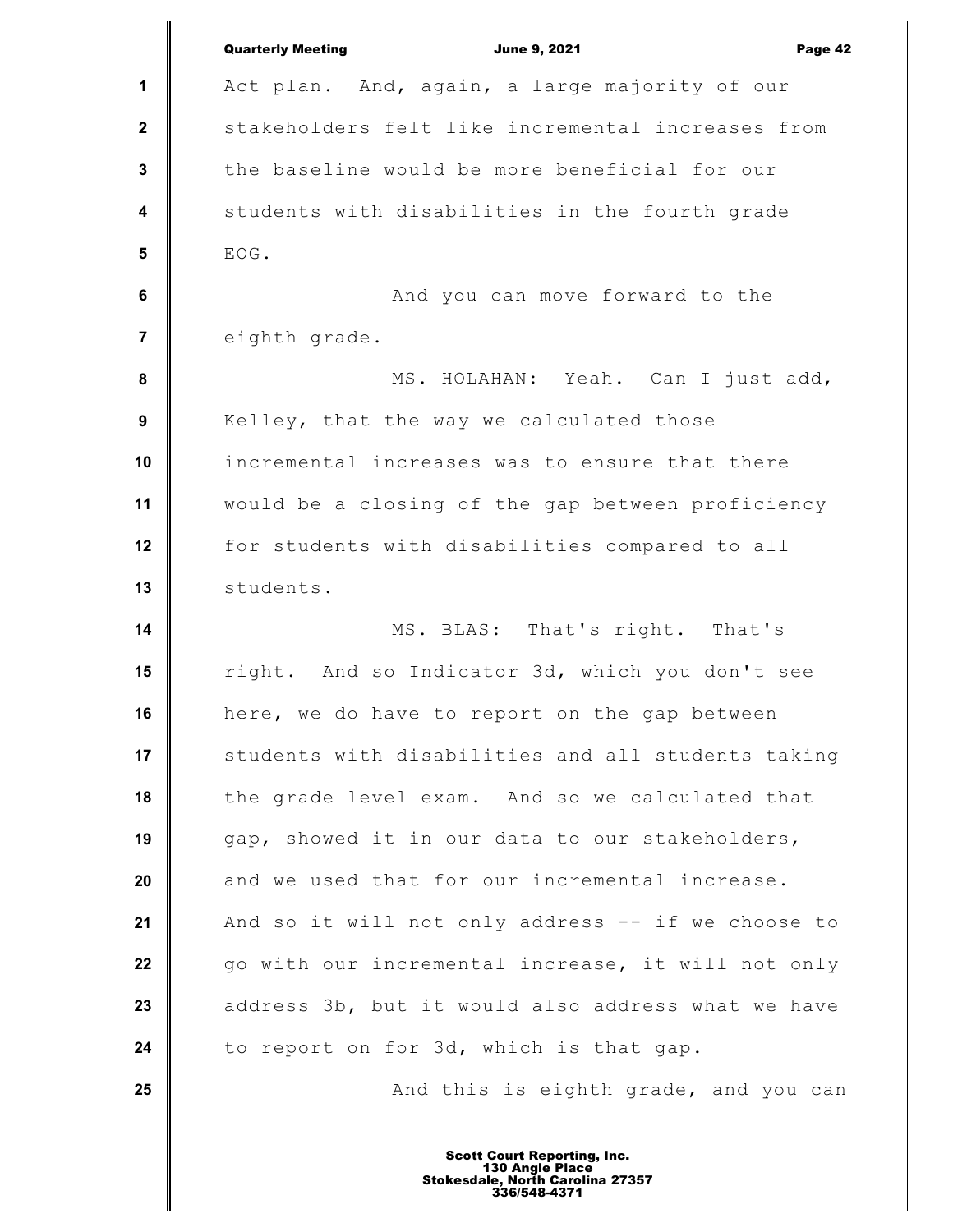|                | <b>Quarterly Meeting</b><br><b>June 9, 2021</b><br>Page 43 |
|----------------|------------------------------------------------------------|
| 1              | also see that our stakeholders felt like the               |
| $\mathbf{2}$   | incremental increase -- and you'll see that                |
| 3              | throughout the whole presentation -- to high               |
| 4              | school, they also chose the incremental increase.          |
| 5              | And then for improvement strategies,                       |
| $\bf 6$        | once again, our research-informed practices group          |
| $\overline{7}$ | worked really hard on choosing improvement                 |
| 8              | strategies for this -- specifically for this               |
| 9              | indicator, and the top flyers for that were                |
| 10             | Foundations of Math and Reading Research to                |
| 11             | Classroom Practice, followed by specially designed         |
| 12             | instruction with a multi-tiered system of support,         |
| 13             | and data-based individualization.                          |
| 14             | And, again, if you want to know more                       |
| 15             | about what these improvement strategies are, go to         |
| 16             | the website that Lauren provided you, and you go           |
| 17             | to the May meeting and you can see the attachment          |
| 18             | that talks specifically about the improvement              |
| 19             | strategies for this indicator.                             |
| 20             | And then for our measures of                               |
| 21             | progress, our number one was progress monitoring           |
| 22             | and then our EOG and EEOC proficiency data,                |
| 23             | followed by our attendance and discipline early            |
| 24             | warning system data from Power School and ECATS.           |
| 25             | And for Indicator 3c, again, I'll                          |
|                | <b>Scott Court Reporting, Inc.</b>                         |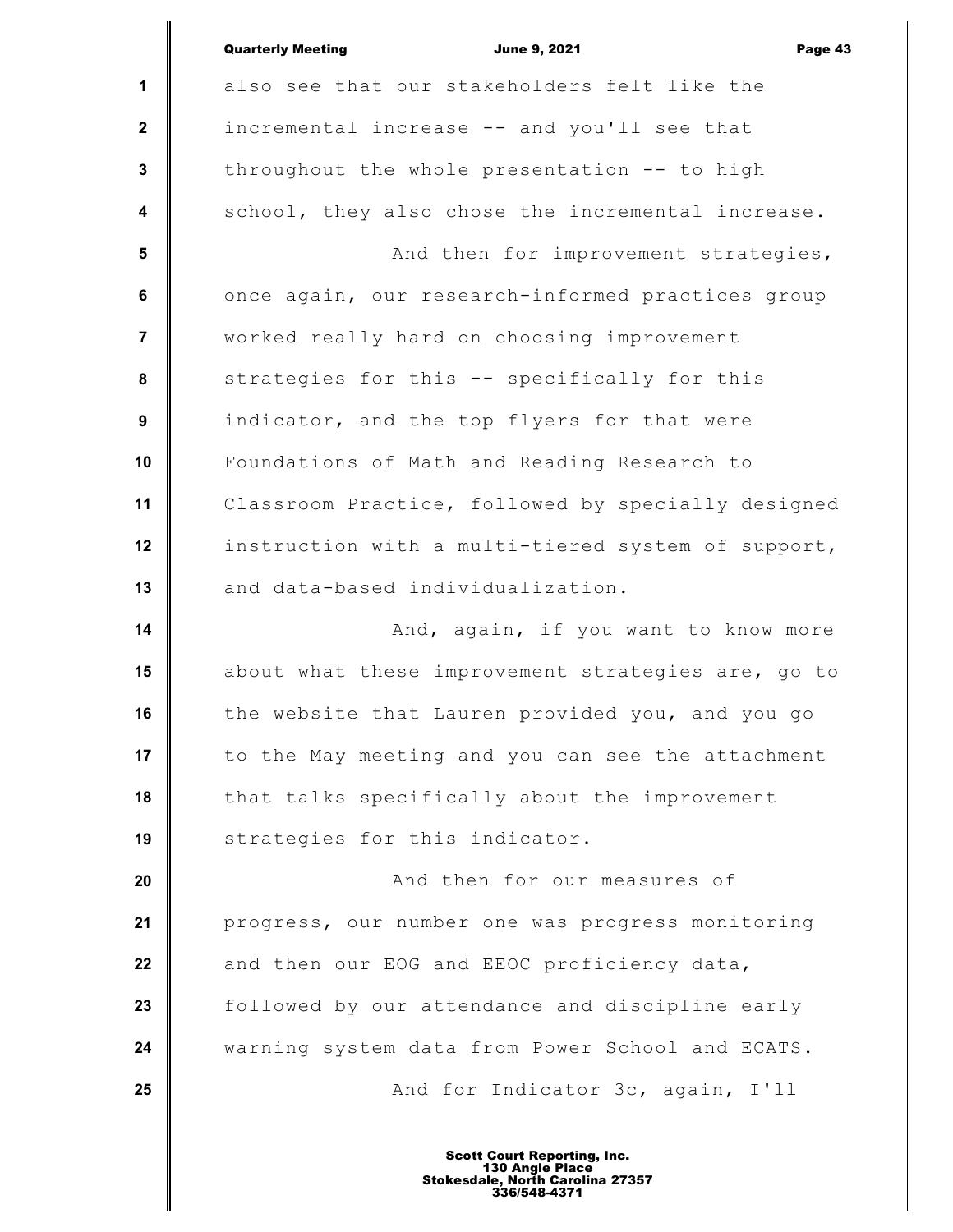|                         | <b>Quarterly Meeting</b><br><b>June 9, 2021</b><br>Page 44 |
|-------------------------|------------------------------------------------------------|
| $\mathbf 1$             | just remind you that OSEP has broken out our exams         |
| $\mathbf{2}$            | to look at grade level exams, and then for                 |
| $\mathbf{3}$            | Indicator 3c, we're just looking at our alternate          |
| $\overline{\mathbf{4}}$ | achievement exams, and these are the students that         |
| 5                       | are taking the NC Extend test. And, once again,            |
| 6                       | they had the same options for setting different            |
| $\overline{7}$          | targets, and they chose the incremental increase           |
| 8                       | for fourth grade and eighth grade as well and high         |
| 9                       | school.                                                    |
| 10                      | And then, Lauren, I don't know if you                      |
| 11                      | want to go over the meeting feedback or I can -- I         |
| 12                      | can share on it.                                           |
| 13                      | MS. HOLAHAN: Sure. We didn't have                          |
| 14                      | this available in April, but it will be -- the             |
| 15                      | final part of their feedback in May and then going         |
| 16                      | forward, just to get some sense of how people who          |
| 17                      | participated in the meetings and/or listened               |
| 18                      | online -- just how they felt in terms of                   |
| 19                      | communication prior to the meeting, the                    |
| 20                      | organization, the welcome and inclusion spirit of          |
| 21                      | the meeting, if the questions were answered, just          |
| 22                      | a general sense of how their -- what their                 |
| 23                      | experience in participating in these meetings was          |
| 24                      | like.                                                      |
| 25                      | And you can see that there's good                          |
|                         |                                                            |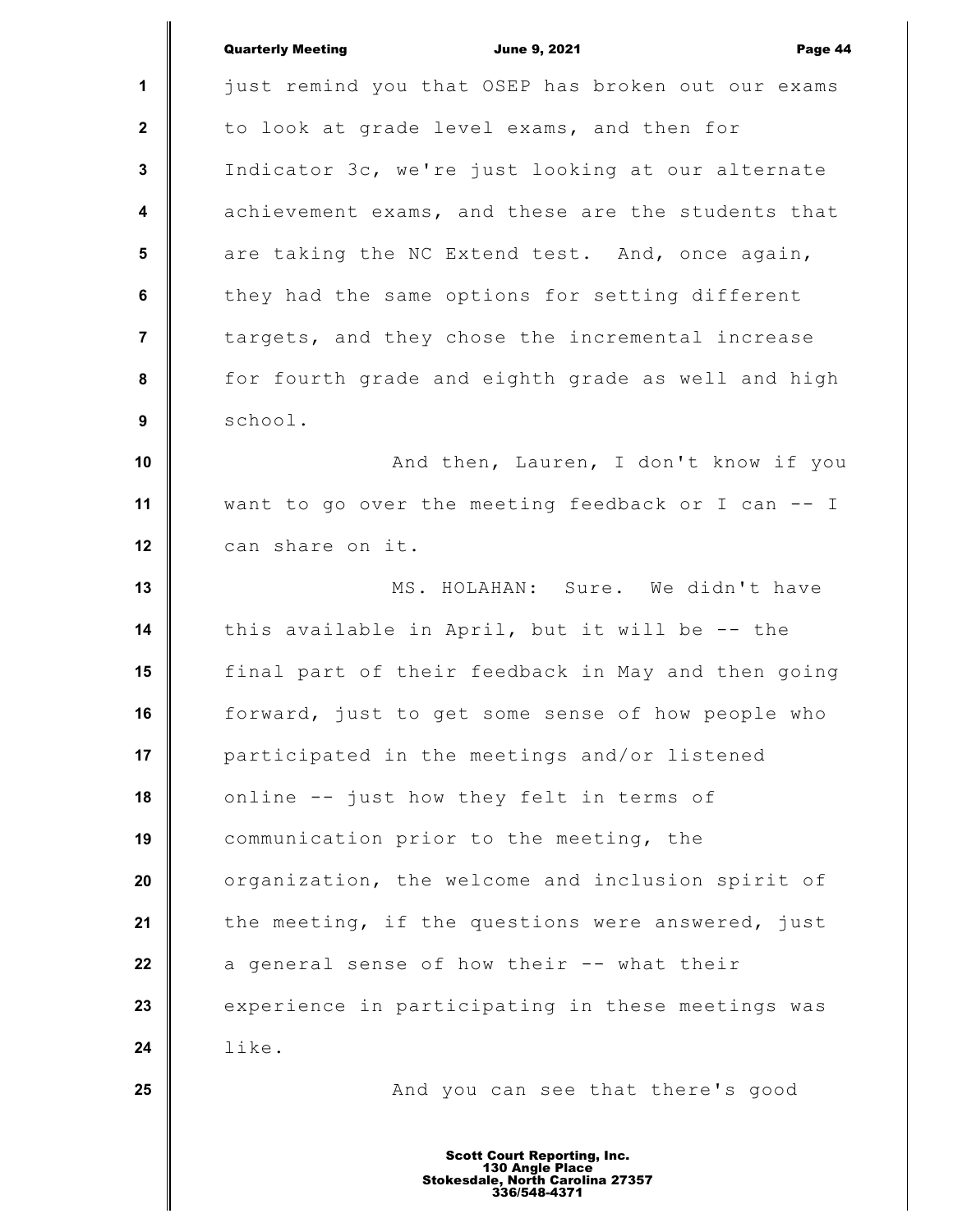**1 2 3 4 5 6 7 8 9 10 11 12 13 14 15 16 17 18 19 20 21 22 23 24 25** Quarterly Meeting **Communist Communist Communist Communist Communist Communist Communist Communist Communist Communist Communist Communist Page 45** strong agreement from folks. We got good feedback about them, and so we'll continue to ask these questions at the end of each meeting to make sure that we make any adjustments that we need to. So I don't -- I have not been looking at the chat because I'm sharing my screen. I'm going to stop sharing now, and--- MS. UTZ: There has not been anything added. MS. HOLAHAN: I think there was sent to me privately a question about -- just to clarify that in terms of the alternate assessments are now removed from these reported stats. In the past, we reported the performance of students who took the alternate assessment and the grade level assessment -- we reported them all together. Now we are reporting them separately. So we are still tracking and very much paying attention to all students regardless of the test type that they take, but we just report those separately. THE CHAIRPERSON: So there was no questions? Alexis, there's no question? MS. UTZ: No. THE CHAIRPERSON: So thank you, Lauren and Kelley.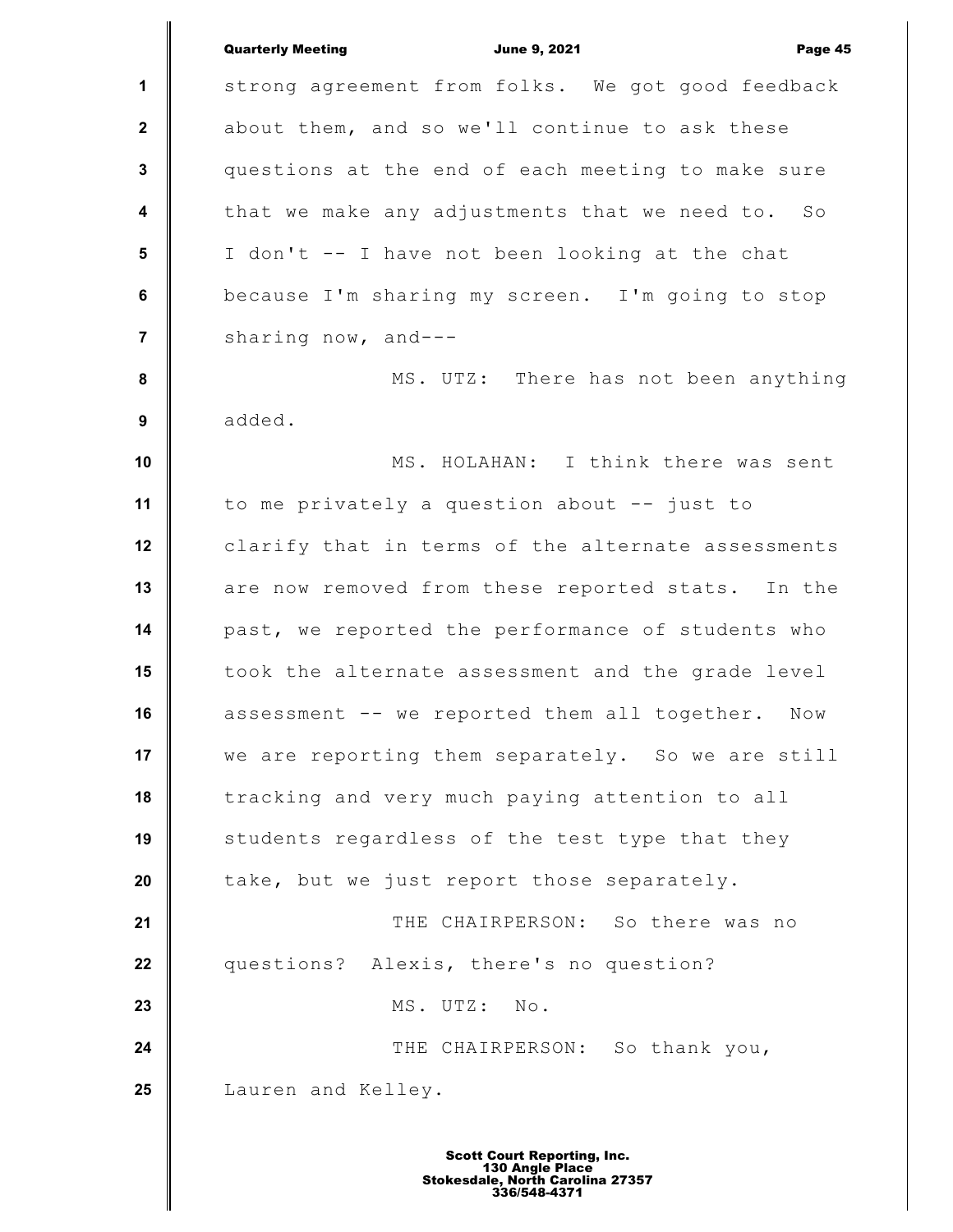**1 2 3 4 5 6 7 8 9 10 11 12 13 14 15 16 17 18 19 20 21 22 23 24 25** Quarterly Meeting **Communist Communist Communist Communist Communist Communist Communist Communist Communist Communist Communist Communist Communist Communist Communist Communist Communist Communist Communist Communist Com** MS. BLAS: Thanks for having us. MS. HOLAHAN: Yes, thanks so much for having us. THE CHAIRPERSON: So next we have Sherry and Matt for agency updates. MS. THOMAS: Good morning, everyone. I hope this finds you-all well and looking forward to -- hopefully the next time, we'll be able to be back in the building face-to-face. But thank you for all your diligence during the pandemic and our adjustments around COVID to continue to support our students with disabilities and all exceptional children's program and to continue to meet and work as you have done as the Council. Thank you, Alexis, for pulling that up. So Matt and I have combined our presentation today to bring this to you in, hopefully, a rather fluid method. Are you going to put it in presenter mode? MS. UTZ: If I do that, then I can't see [inaudible]. MS. THOMAS: Okay. That's fine. I just didn't know if I needed to wait for you to do that. MS. UTZ: No. I think we're good as Scott Court Reporting, Inc. 130 Angle Place Stokesdale, North Carolina 27357 336/548-4371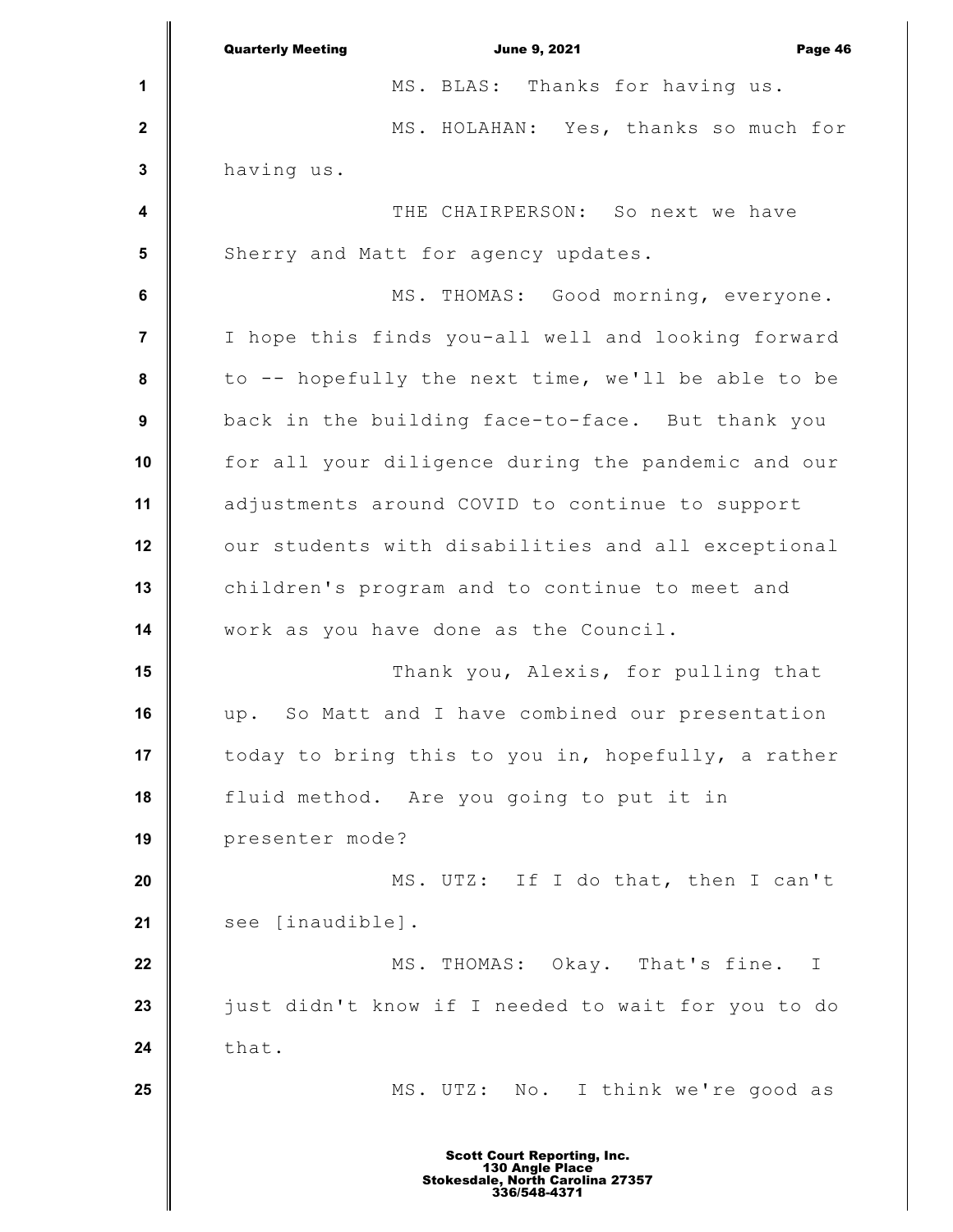|                  | <b>Quarterly Meeting</b><br><b>June 9, 2021</b><br>Page 47 |
|------------------|------------------------------------------------------------|
| $\mathbf{1}$     | long as you guys can see it. Is that okay?                 |
| $\mathbf{2}$     | MS. THOMAS: Yes. I think you also                          |
| $\mathbf{3}$     | linked it, didn't you, into---                             |
| $\boldsymbol{4}$ | MS. UTZ: I did.                                            |
| 5                | MS. THOMAS: Okay. So it's linked                           |
| 6                | in. All right. This shows the four topics that             |
| $\overline{7}$   | came to us for updates today from the Division are         |
| 8                | around School Extension Learning Recovery and              |
| 9                | Enrichment Programs, which was, as you know, the           |
| 10               | legislative summer enrichment camp. Some                   |
| 11               | districts are calling it that. The federal                 |
| 12               | increases that we are receiving because of the             |
| 13               | Americans Recovery Plan dollars that were added to         |
| 14               | IDEA. Some information on social and emotional             |
| 15               | learning. And then, finally, we have received our          |
| 16               | monitoring report as of the 18th of May, and so            |
| 17               | I'm going to talk a little bit about that.                 |
| 18               | You can move ahead, Alexis. So this                        |
| 19               | legislation that required parents to have the              |
| 20               | option to send their children to a summer learning         |
| 21               | program has criteria that should be met by the             |
| 22               | student to put them at risk, and all students on           |
| 23               | an IEP are not at risk. If they are making good            |
| 24               | progress on their IEP goals, if they are making            |
| 25               | expected progress related to their grade-level             |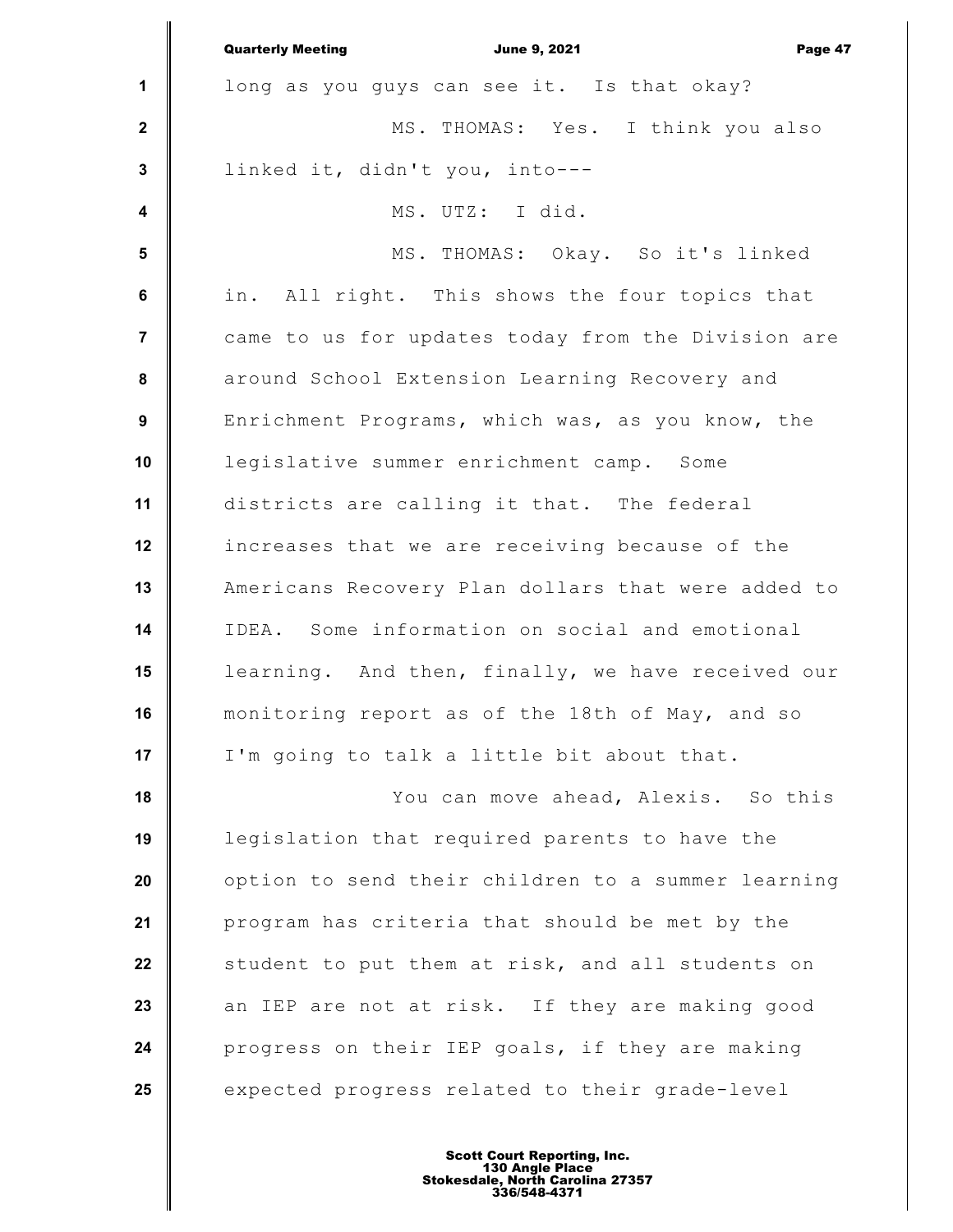| <b>Quarterly Meeting</b> |  |
|--------------------------|--|
|                          |  |

**June 9, 2021 Page 48** 

**1 2 3 4 5 6 7 8 9 10 11 12 13 14 15 16 17 18 19 20 21 22 23 24** standards with an IEP, they may or may not be a student that would be a first tier in summer camp. But then it's -- once they've reached the capacity -- once they've reached all students who, in that district, meet the at-risk criteria, if there are other vacancies, then any student can attend whether they meet that at-risk criteria or not. A couple of things to remember that's been really important for us to clarify for our directors is that this is not an extension of the school year. So this is not a required participation attendance. Therefore, special ed services are not required to be delivered during the summer programs. If students are to receive Extended School Year or Compensatory Education Services, those cannot occur concurrent with that summer program if students are involved in that program. So if Alexis is in the summer program because she's met that criteria for at risk, she has to get her Extended School Year or her Compensatory Ed, if that is something that is required for her individually, after that

schooltime is over, whether it's later in the day

**25**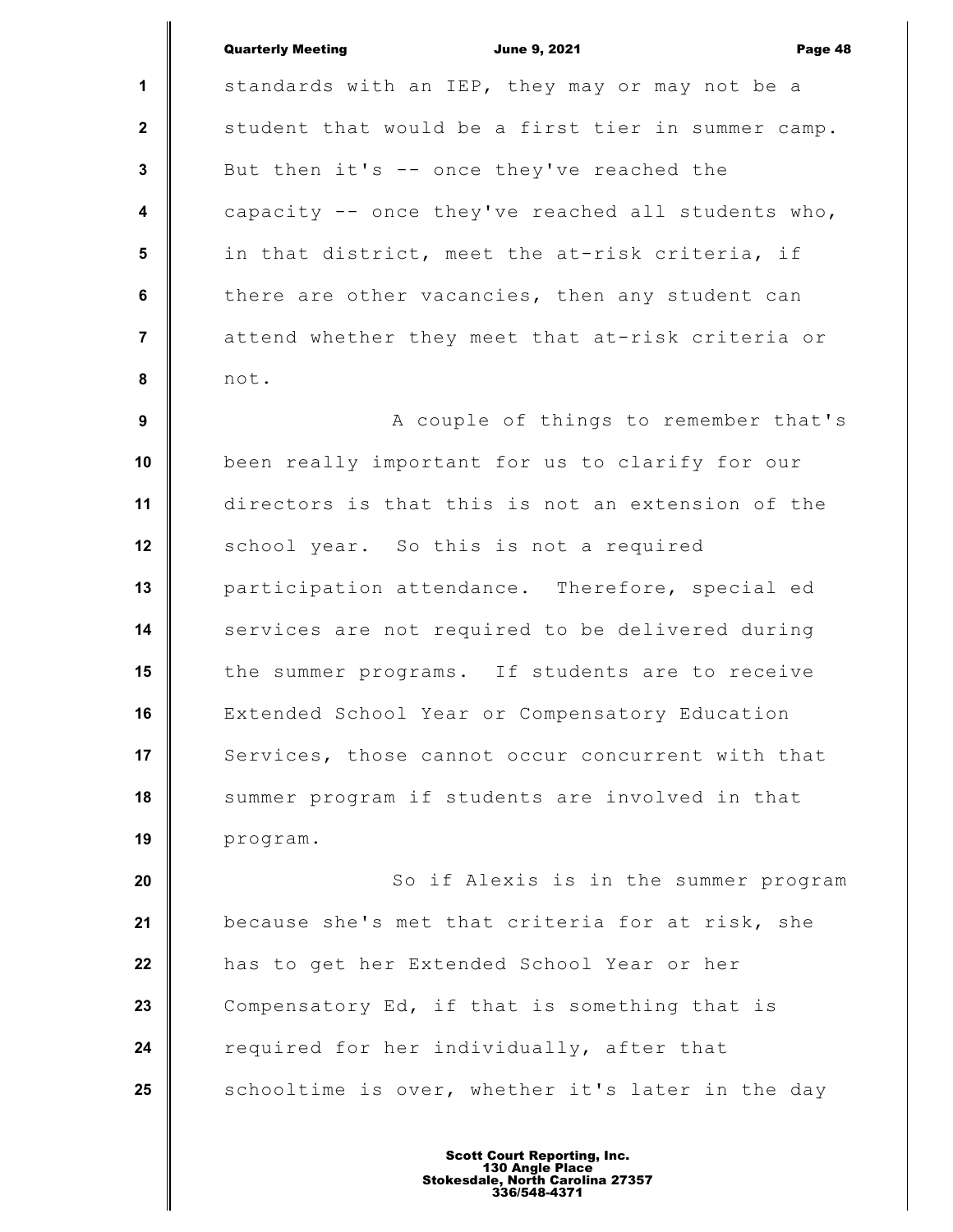|                | <b>Quarterly Meeting</b><br><b>June 9, 2021</b><br>Page 49 |
|----------------|------------------------------------------------------------|
| 1              | or whether it's in the weeks where this extended           |
| $\mathbf 2$    | summer program is not being offered. But it can't          |
| 3              | be commingled, in other words.                             |
| 4              | And I put that statement there.                            |
| 5              | Students with disabilities are eligible to attend,         |
| 6              | but it's not just a requirement that because you           |
| $\overline{7}$ | are a student with special needs, a student with           |
| 8              | an IEP, that you would automatically be in this            |
| 9              | loop for the summer extended learning. There               |
| 10             | should be modifications and accommodations                 |
| 11             | included in that learning if it's appropriate and          |
| 12             | if they have been routine for those students,              |
| 13             | whether they have a 504 plan or whether they have          |
| 14             | an IEP.                                                    |
| 15             | And then, additionally, a lot of                           |
| 16             | districts are kind of going above and beyond, and          |
| 17             | many of them are creating a summer camp experience         |
| 18             | for students who are on the Extended Content               |
| 19             | Standards because they recognize that those were           |
| 20             | the students who were really the hardest sometimes         |
| 21             | to serve in that virtual setting if it was a               |
| 22             | district that was extensively in a Plan B or a             |
| 23             | Plan C delivery of school over the last school             |
| 24             | year.                                                      |
| 25             | You know, we've gotten -- we get a                         |
|                |                                                            |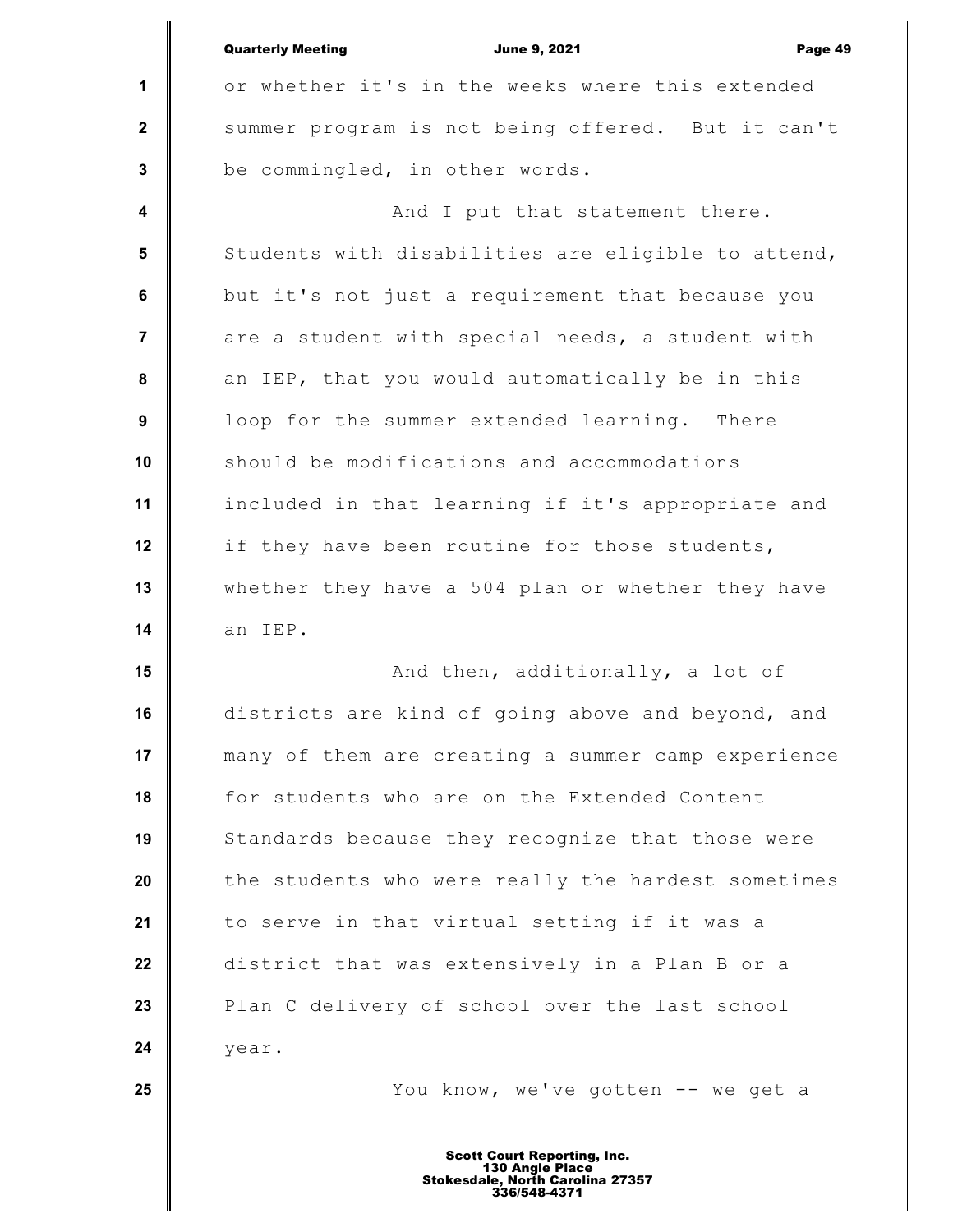|                         | <b>Quarterly Meeting</b><br><b>June 9, 2021</b><br>Page 50 |
|-------------------------|------------------------------------------------------------|
| 1                       | lot of email, as you know, and an interesting              |
| $\mathbf{2}$            | email that I wanted to share is a parent who was           |
| $\mathbf{3}$            | actually advocating for her student, who is on the         |
| $\overline{\mathbf{4}}$ | Extended Content Standards, with significant               |
| 5                       | disabilities, to be able to attend virtual public          |
| 6                       | school again next year in a school district's              |
| $\overline{7}$          | academy because she has been successful. It had            |
| 8                       | been appropriate for her, and so the parent                |
| 9                       | advocated for that virtual learning for the coming         |
| 10                      | school year, and of course, the district has               |
| 11                      | accommodated that.                                         |
| 12                      | And all that to say, I believe we are                      |
| 13                      | now in a totally new frame of mind of how we look          |
| 14                      | at delivering special education services, how we           |
| 15                      | look at what the least restrictive environment             |
| 16                      | might be for some students, and how we can ensure          |
| 17                      | FAPE in maybe a way that we have not previously            |
| 18                      | thought about doing that. So I think there's               |
| 19                      | going to be some great opportunities moving                |
| 20                      | forward.                                                   |
| 21                      | I think this summer learning is going                      |
| 22                      | to be a great boost to kids, and I think our               |
| 23                      | districts are really working hard to make those            |
| 24                      | additional provisions to provide that additional           |
| 25                      | support engagement. We're trying not to call this          |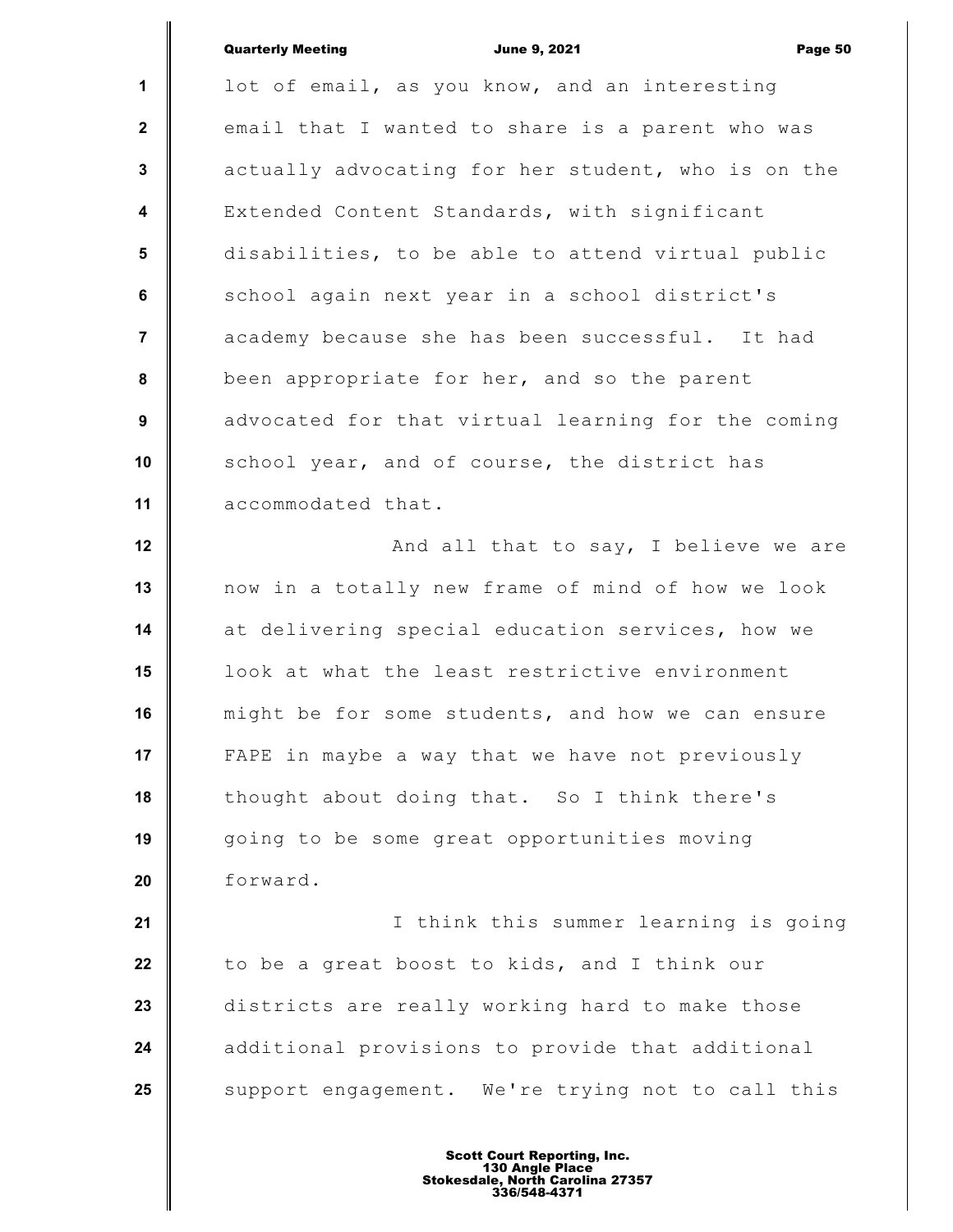|                | <b>Quarterly Meeting</b><br><b>June 9, 2021</b><br>Page 51 |
|----------------|------------------------------------------------------------|
| $\mathbf 1$    | recovery because what it really feels like is more         |
| $\mathbf{2}$   | of an enhancement and that additional dose that we         |
| $\mathbf{3}$   | talk about in the MTSS world of getting                    |
| 4              | instruction to our kids because of the year                |
| 5              | they've had with COVID.                                    |
| 6              | Okay, Alexis. So I'm happy to share                        |
| $\overline{7}$ | some really exciting news. We just got this last           |
| 8              | week. We were notified earlier in the spring that          |
| 9              | our regular IDEA 611 Grant, which is the school-           |
| 10             | age six through -- up to 22 IDEA grant funding for         |
| 11             | North Carolina, is going to be \$377,384,354, a lot        |
| 12             | of threes in there. That was our regular                   |
| 13             | allotment, which was an increase from last year,           |
| 14             | and traditionally, it does go up, you know, a              |
| 15             | little bit every year. It has over the last                |
| 16             | several years.                                             |
| 17             | We received the notice that our                            |
| 18             | supplemental award through the Americans Recovery          |
| 19             | Plan, or ARP as they're calling it, was an                 |
| 20             | additional 81.3 million. So North Carolina's               |
| 21             | total award for the '21-22 fiscal school year is           |
| 22             | \$458,700,000 plus. Of note of that is that our --         |
| 23             | in our grant, there is always a percentage and             |
| 24             | it's at about, I think, five percent or so of the          |
| 25             | total grant award. The formula sets a maximum              |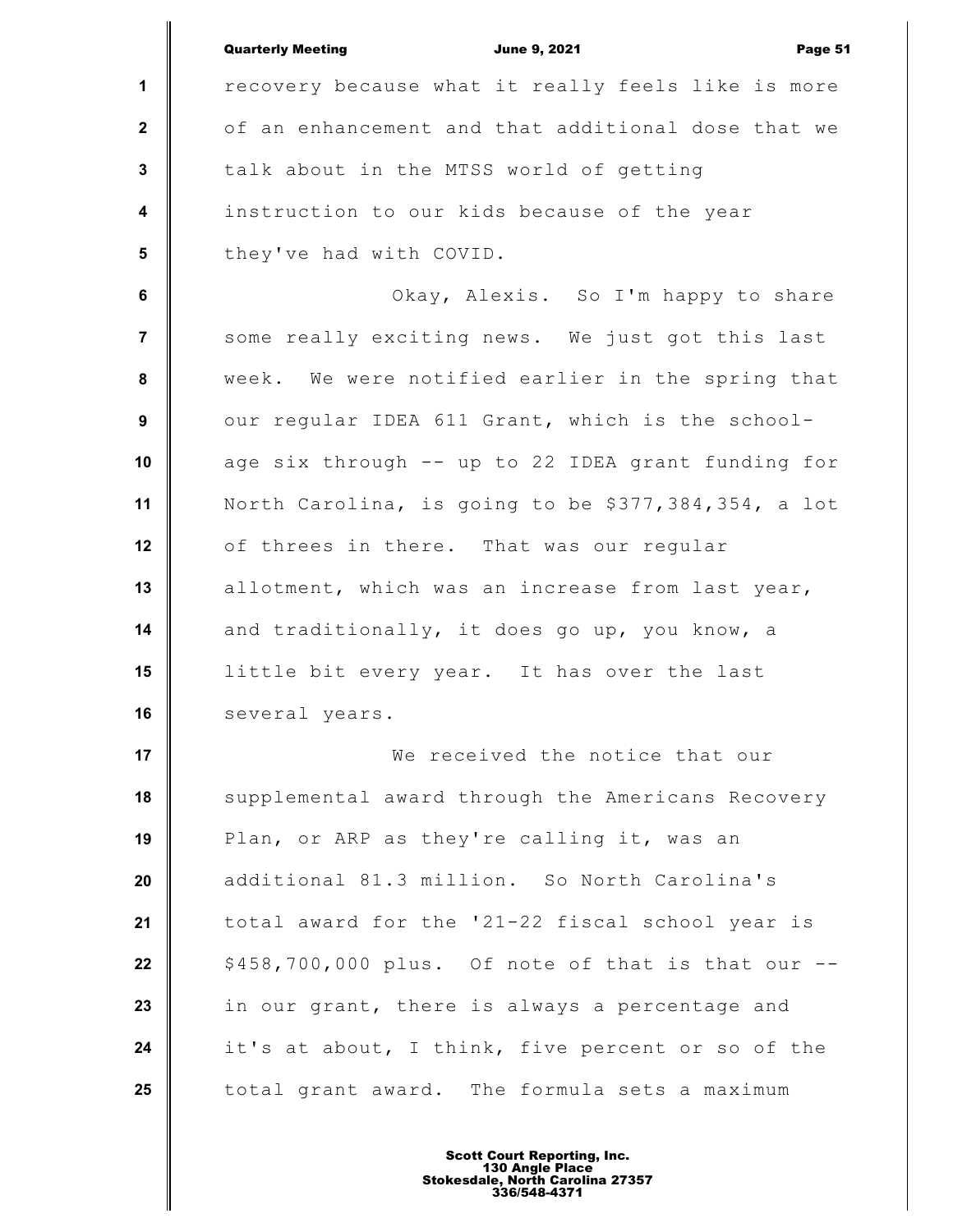|                         | <b>Quarterly Meeting</b><br><b>June 9, 2021</b><br>Page 52 |
|-------------------------|------------------------------------------------------------|
| 1                       | amount that we may set aside for administration,           |
| $\mathbf{2}$            | and that covers salaries. I mean that is -- that           |
| $\mathbf{3}$            | is where we fund our salaries that are under               |
| $\overline{\mathbf{4}}$ | federal -- federal provisions.                             |
| 5                       | So our administration of 6.4,                              |
| $6\phantom{a}$          | something like that, million will be coming out of         |
| $\overline{7}$          | the three seventy-seven. There will be no                  |
| $\pmb{8}$               | administrative costs coming out of the 81.3                |
| 9                       | additional million dollars. All of that will go            |
| 10                      | to LEAs. So LEAs are going to get that extra bump          |
| 11                      | of grant funding this year because of that                 |
| 12                      | supplemental award.                                        |
| 13                      | And then you can go to the next                            |
| 14                      | slide, please. And this shows the breakdown from           |
| 15                      | our preschool EC grant, which is IDEA 619 Grant.           |
| 16                      | The same scenario. The regular award was                   |
| 17                      | announced earlier in the spring and notification.          |
| 18                      | This is the supplementary additional funding for a         |
| 19                      | total -- and the same rules apply here, no                 |
| 20                      | administrative costs will come out of that six             |
| 21                      | million.                                                   |
| 22                      | So North Carolina has had a nice                           |
| 23                      | additional supplemental amount that has been               |
| 24                      | awarded. It's at about 67 million over all, those          |
| 25                      | two funding streams, and so we are very excited to         |
|                         |                                                            |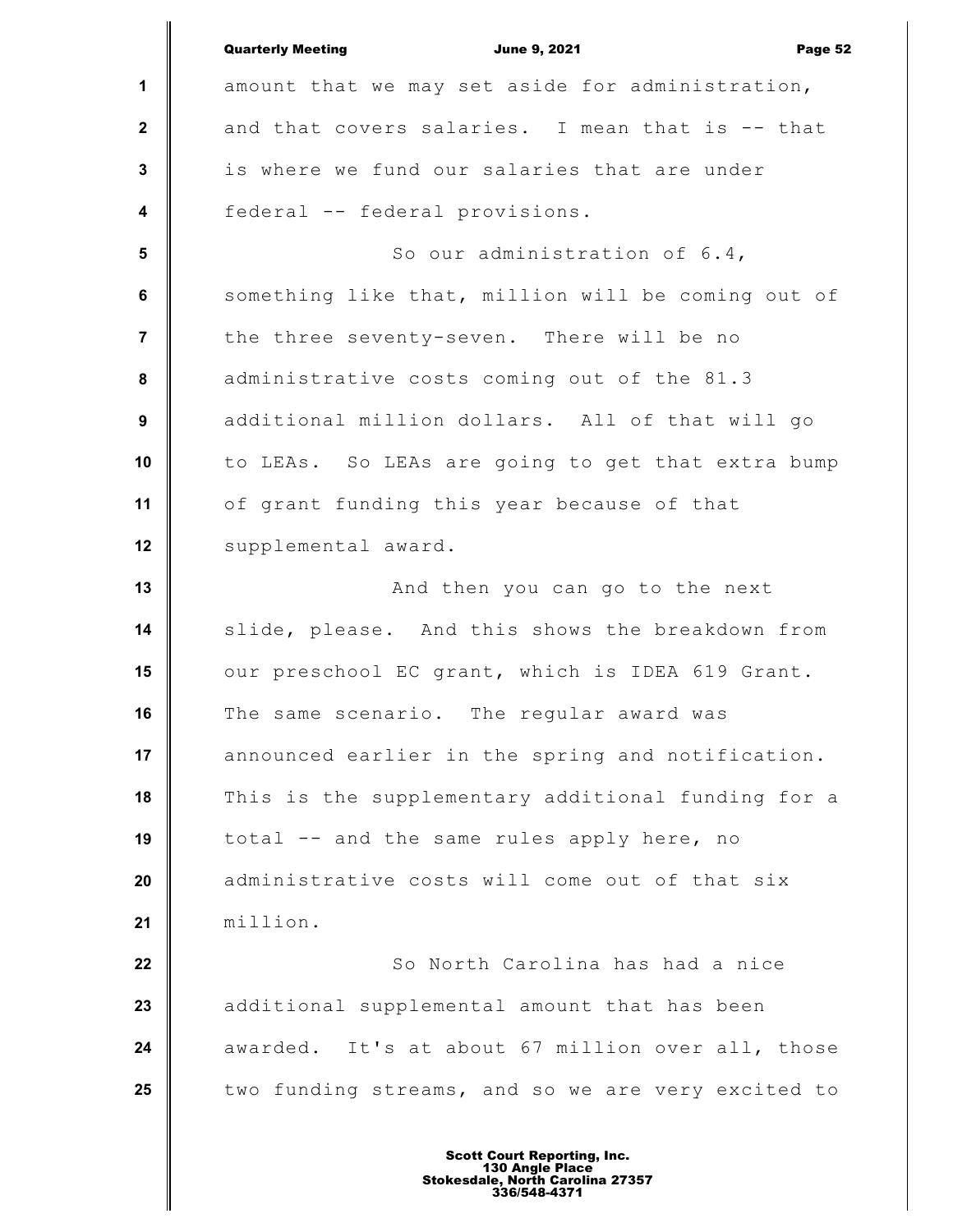**1 2 3 4 5 6 7 8 9 10 11 12 13 14 15 16 17 18 19 20 21 22 23 24 25** Quarterly Meeting **Communist Communist Communist Communist Communist Communist Communist Communist Communist Communist Communist Communist Communist Communist Communist Communist Communist Communist Communist Communist Com** be able to push that out to our LEAs because we know that additional services are going to continue to be needed. Adjustments are going to need to be made based on how they're providing services, and hopefully, this will be helpful to them. All right. Next slide, Alexis. And I'm going to turn it over to Matt now. DR. HOSKINS: Thanks, everyone. Good morning. As always, I appreciate that this is a topic of interest of the Council and am super excited to share. Last time I know that I walked through the mental health policy, the website that we have, and all the resources that are available there for districts and parents, and we are now at the point where districts are submitting those plans. Those are due on July 1st, and we had a lot of dialogue and conversations with districts and provided a lot of supports to them as they've been in the development of those plans. So I know that the specific request was social and emotional learning, but I want to talk about social and emotional learning within a broader context, and we'll then go into some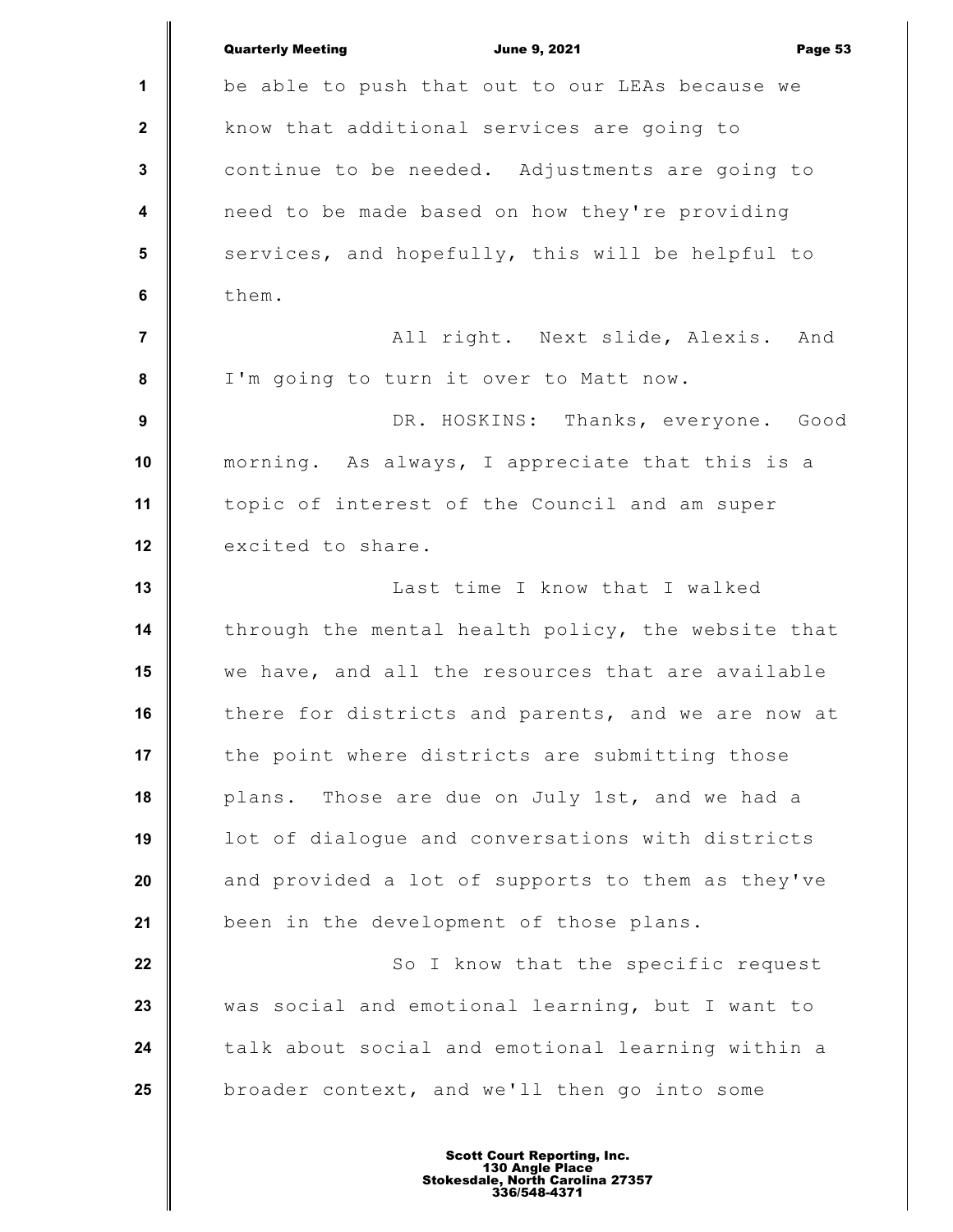|                         | <b>Quarterly Meeting</b><br><b>June 9, 2021</b><br>Page 54 |
|-------------------------|------------------------------------------------------------|
| $\mathbf 1$             | details around specifically what's happening               |
| $\mathbf{2}$            | around SEL.                                                |
| $\mathbf{3}$            | One of the first things that I want                        |
| $\overline{\mathbf{4}}$ | to talk about is Project AWARE. This is an                 |
| 5                       | \$8.8-million grant that we have with the Substance        |
| $\bf 6$                 | Abuse and Mental Health Services agency. This is           |
| $\overline{7}$          | specifically focused on supporting mental health           |
| 8                       | for students within the context of schools and             |
| 9                       | then with building better partnerships with our            |
| 10                      | community providers for the primary purpose of             |
| 11                      | ensuring that we don't have kids that are slipping         |
| 12                      | through the cracks of the mental health system,            |
| 13                      | knowing that the school is a unique place to be            |
| 14                      | able to provide services, but also the most                |
| 15                      | accessible place that kids can access mental               |
| 16                      | health services, and the stronger partnerships we          |
| 17                      | have and availability there increases their access         |
| 18                      | to that.                                                   |
| 19                      | We're doing this in a time where we                        |
|                         |                                                            |

**20 21 22 23 24 25** know that just recently there was a report from the CDC that we're seeing about a 31 percent increase in emergency department/emergency room visits for children and adolescents for either suicidal ideation or suicide attempts. And so this is an incredibly important readiness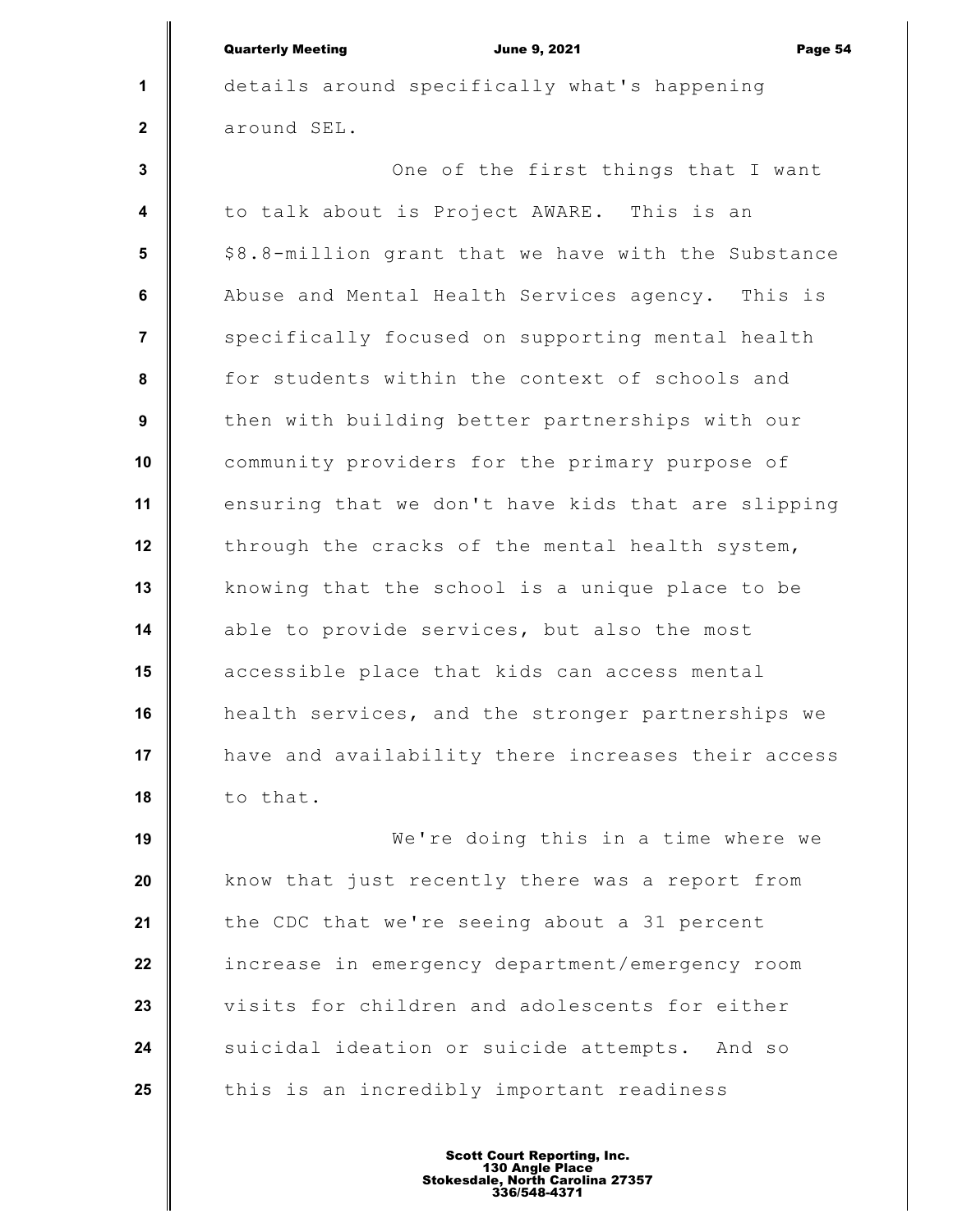|                  | <b>Quarterly Meeting</b><br><b>June 9, 2021</b><br>Page 55 |
|------------------|------------------------------------------------------------|
| 1                | component that schools are going to have to be             |
| $\mathbf{2}$     | facing as we move back into face-to-face                   |
| $\mathbf{3}$     | instruction, knowing that kids have experienced            |
| $\boldsymbol{4}$ | trauma and will need the supports and                      |
| 5                | identification and referrals when it can't be              |
| 6                | addressed within the school system.                        |
| $\overline{7}$   | So with Project AWARE, we feel like                        |
| 8                | we have a really strong protocol and model for             |
| 9                | doing that across different districts that look            |
| 10               | differently in terms of geography and                      |
| 11               | demographics, and so we've really been working             |
| 12               | hard to scale this across the state. They've been          |
| 13               | the ones that have informed a lot of the mental            |
| 14               | health policy, a lot of the work that we've done           |
| 15               | in terms of looking at social and emotional                |
| 16               | support recommendations during the pandemic and            |
| 17               | virtual school and then reentry into that.                 |
| 18               | And then we're also really excited                         |
| 19               | that now that we've had a couple of years of doing         |
| 20               | this and we're starting to see some of the results         |
| 21               | that we're really seeing that there's a large              |
| 22               | number of students that are benefitting from this          |
| 23               | from a number of different kind of short-term and          |
| 24               | long-term outcomes. We see that there are a lot            |
| 25               | of kids that are receiving access to services, but         |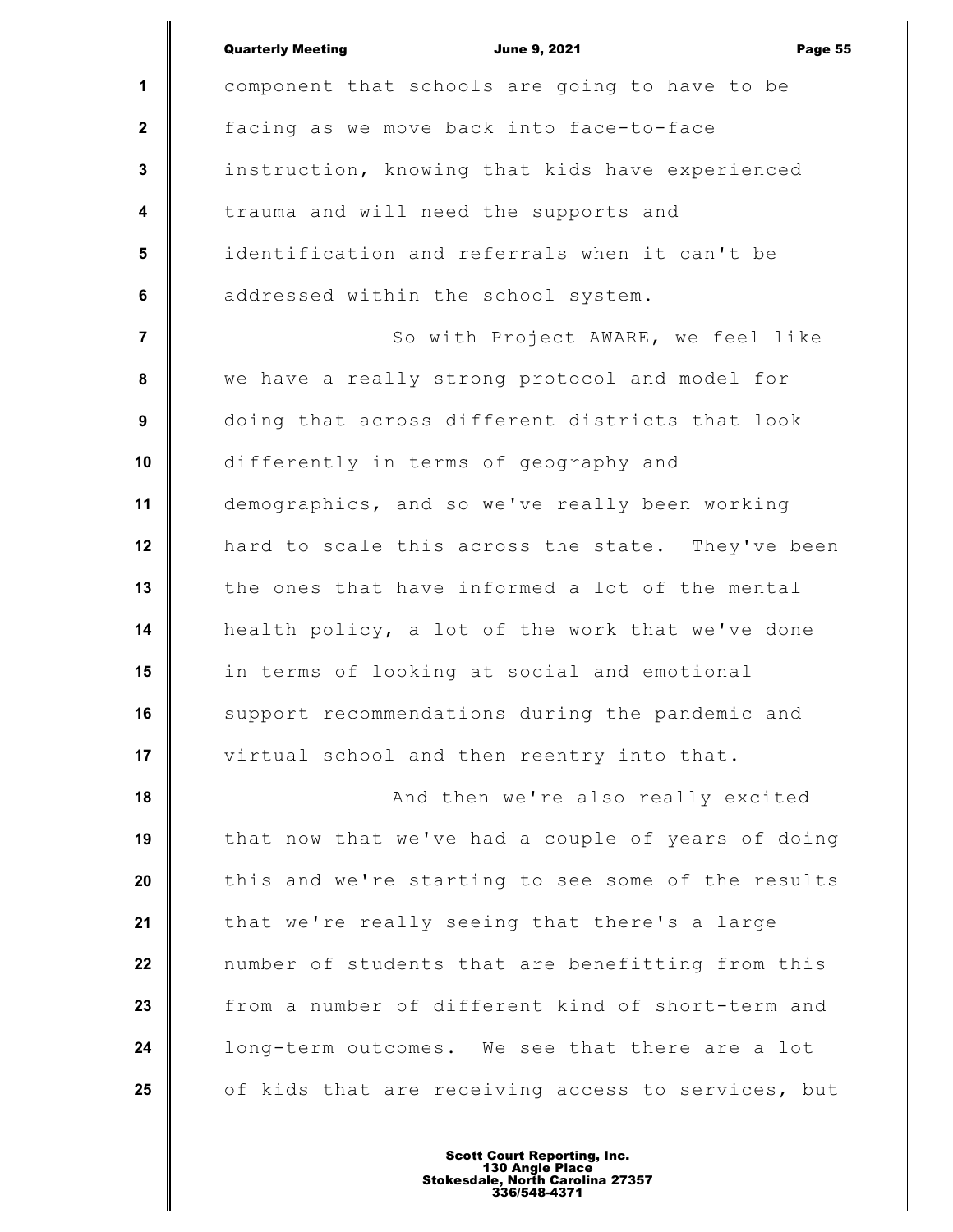|                         | <b>Quarterly Meeting</b><br><b>June 9, 2021</b><br>Page 56 |
|-------------------------|------------------------------------------------------------|
| $\mathbf 1$             | not only that, we're seeing things that were in            |
| $\mathbf{2}$            | our long-term outcomes in terms of things like             |
| 3                       | disciplinary measures, removals -- removals from           |
| $\overline{\mathbf{4}}$ | school, that those are decreasing and improving            |
| $5\phantom{.0}$         | within the sites there.                                    |
| 6                       | And then we're also excited to say                         |
| 7                       | that we've heard recently from our -- not                  |
| 8                       | recently -- several months ago that we were able           |
| 9                       | and eligible to apply for a concurrent Project             |
| 10                      | AWARE grant to bring three more sites on board.            |
| 11                      | We've applied for that, and I feel like we have a          |
| 12                      | strong application, and we look forward to hearing         |
| 13                      | back from SAMHSA, to bring on three additional             |
| 14                      | sites and continue to scale that work across the           |
| 15                      | state.                                                     |
| 16                      | I also feel like with some of the                          |
| 17                      | movement that we have moving forward that this is          |
| 18                      | going to be work that's continued to be scalable           |
| 19                      | once we move beyond having access to grant funds,          |
| 20                      | that we've just learned an incredible amount from          |
| 21                      | these districts. Other districts are very clearly          |
| 22                      | interested in the work and applying that and then          |
| 23                      | investing in that with fiscal resources that they          |
| 24                      | have. So really excited about that.                        |
| 25                      | Also, want to share some of our work                       |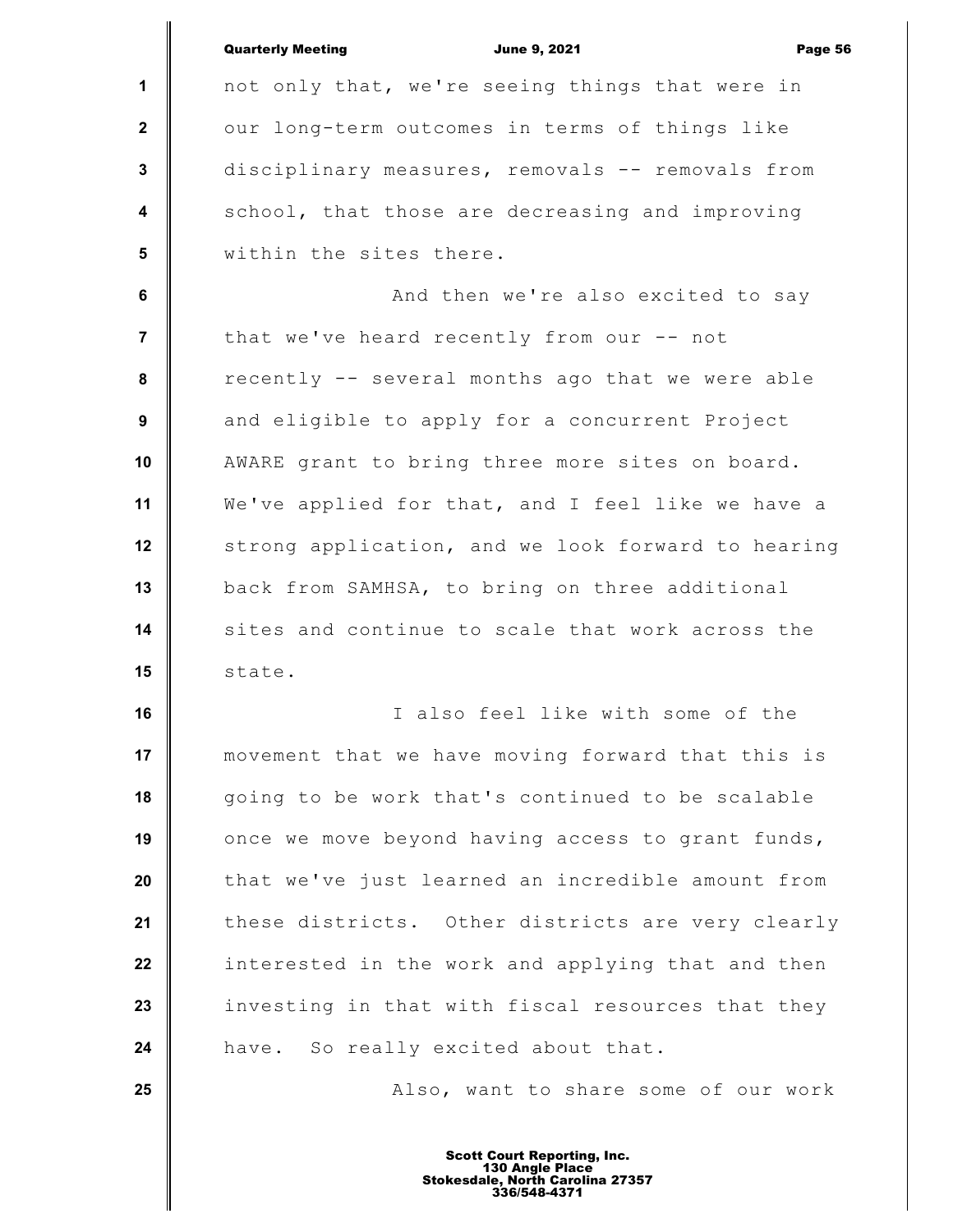| <b>Quarterly Meeting</b> |  |
|--------------------------|--|
|                          |  |

|                  | <b>Quarterly Meeting</b><br><b>June 9, 2021</b><br>Page 57 |
|------------------|------------------------------------------------------------|
| 1                | that we have done to align with the State Board            |
| $\mathbf{2}$     | our strategic plan, which we have shared, and this         |
| $\mathbf{3}$     | is very specific. It's based on educational                |
| $\boldsymbol{4}$ | equity, but very specifically focused on                   |
| $5\phantom{.0}$  | significant disproportionality in EC, so looking           |
| 6                | to see when we have disproportionality across              |
| $\overline{7}$   | races related to the continuum of placement, the           |
| 8                | identification category, and then in discipline.           |
| 9                | Again, we've had multiple sites that                       |
| 10               | we have brought into another grant opportunity             |
| 11               | that we have that, again, is referred to as ARISE.         |
| 12               | We've had a number of sessions with them where             |
| 13               | we've worked through systematic problem-solving            |
| 14               | models, plan developments, looking systemically at         |
| 15               | what kind of things need to happen, not just in            |
| 16               | special education, but also in general education           |
| 17               | to really work on prevention of significant -- of          |
| 18               | disproportionate placements and discipline and             |
| 19               | then identification as well.                               |
| 20               | So having good success with the sites                      |
| 21               | that we've worked with that and are now moving to          |
| 22               | scale that with other sites that are on our                |
| 23               | warning list and on our significant                        |
| 24               | disproportionality list. We learned the things             |
| 25               | that work well, what are the things that we                |
|                  |                                                            |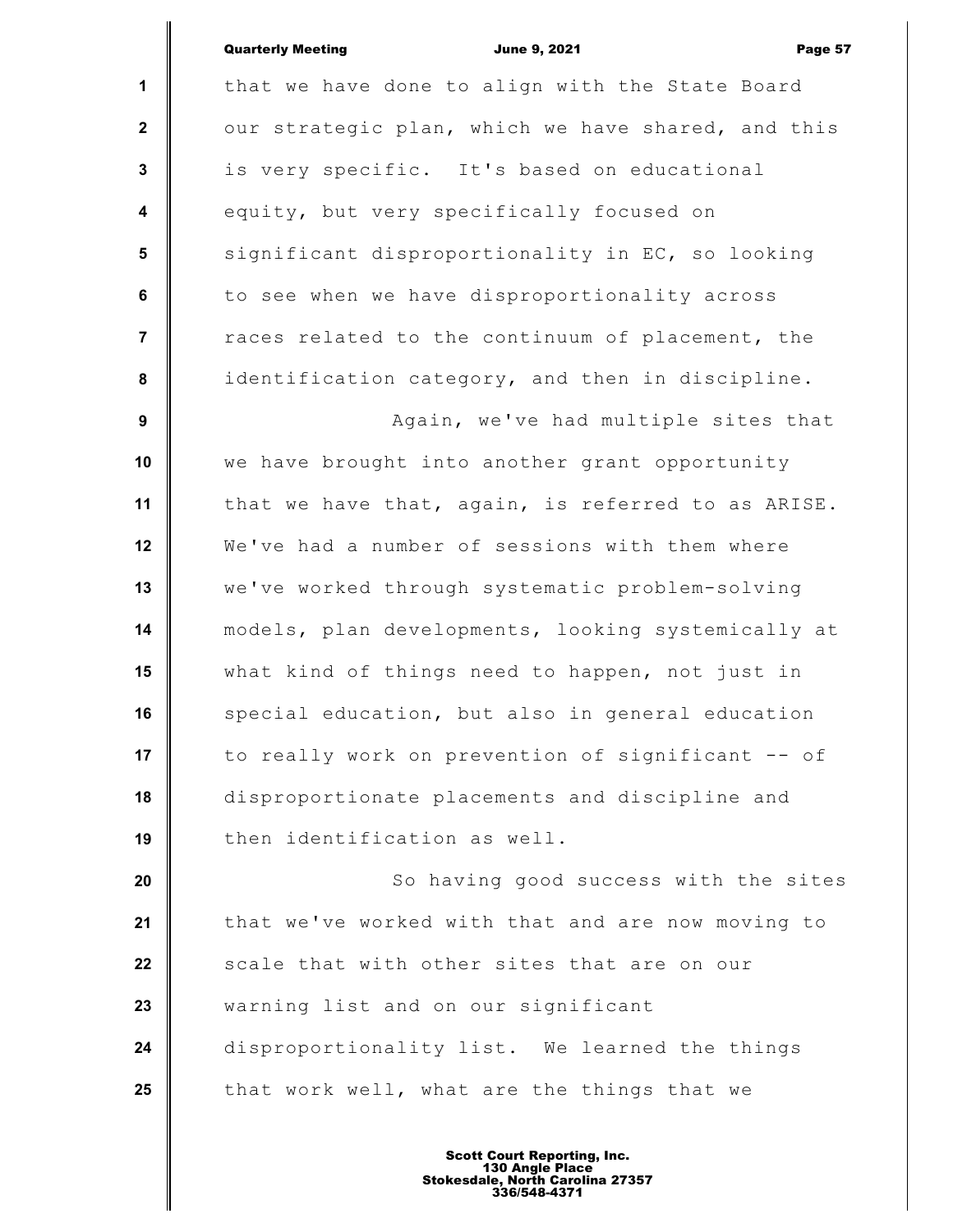|                         | <b>Quarterly Meeting</b><br><b>June 9, 2021</b><br>Page 58 |
|-------------------------|------------------------------------------------------------|
| $\mathbf 1$             | need -- that didn't work as well, and then how can         |
| $\mathbf{2}$            | we apply that to work with other LEAs and                  |
| $\mathbf{3}$            | districts. And so I'm excited about that work              |
| $\overline{\mathbf{4}}$ | moving forward.                                            |
| 5                       | And so I just kind of want to say                          |
| 6                       | that social and emotional learning really sits at          |
| $\overline{7}$          | the core and the universal support that is part of         |
| 8                       | all three of these areas, and so it really plays a         |
| 9                       | critical role. We're fortunate that we have a              |
| 10                      | group of folks at DPI that are across divisions            |
| 11                      | that have a really good deep knowledge of the              |
| 12                      | research behind SEL and how to implement it well.          |
| 13                      | And so I'm going to talk through just some of the          |
| 14                      | plans that we have for that, what we've done, and          |
| 15                      | what the plans for moving forward are.                     |
| 16                      | Alexis, if you can go to the next                          |
| 17                      | slide. So we have developed and really worked              |
| 18                      | with a national partner in the development of              |
| 19                      | what's referred to as the theory of action. So,            |
| 20                      | basically, if we do X, Y, and Z activities, how do         |
| 21                      | we expect that would impact associated outcomes            |
| 22                      | with that. And so the major key areas that are a           |
| 23                      | part of this are around building a foundational            |
| 24                      | support plan, strengthening adult SEL competencies         |
| 25                      | and capacities.                                            |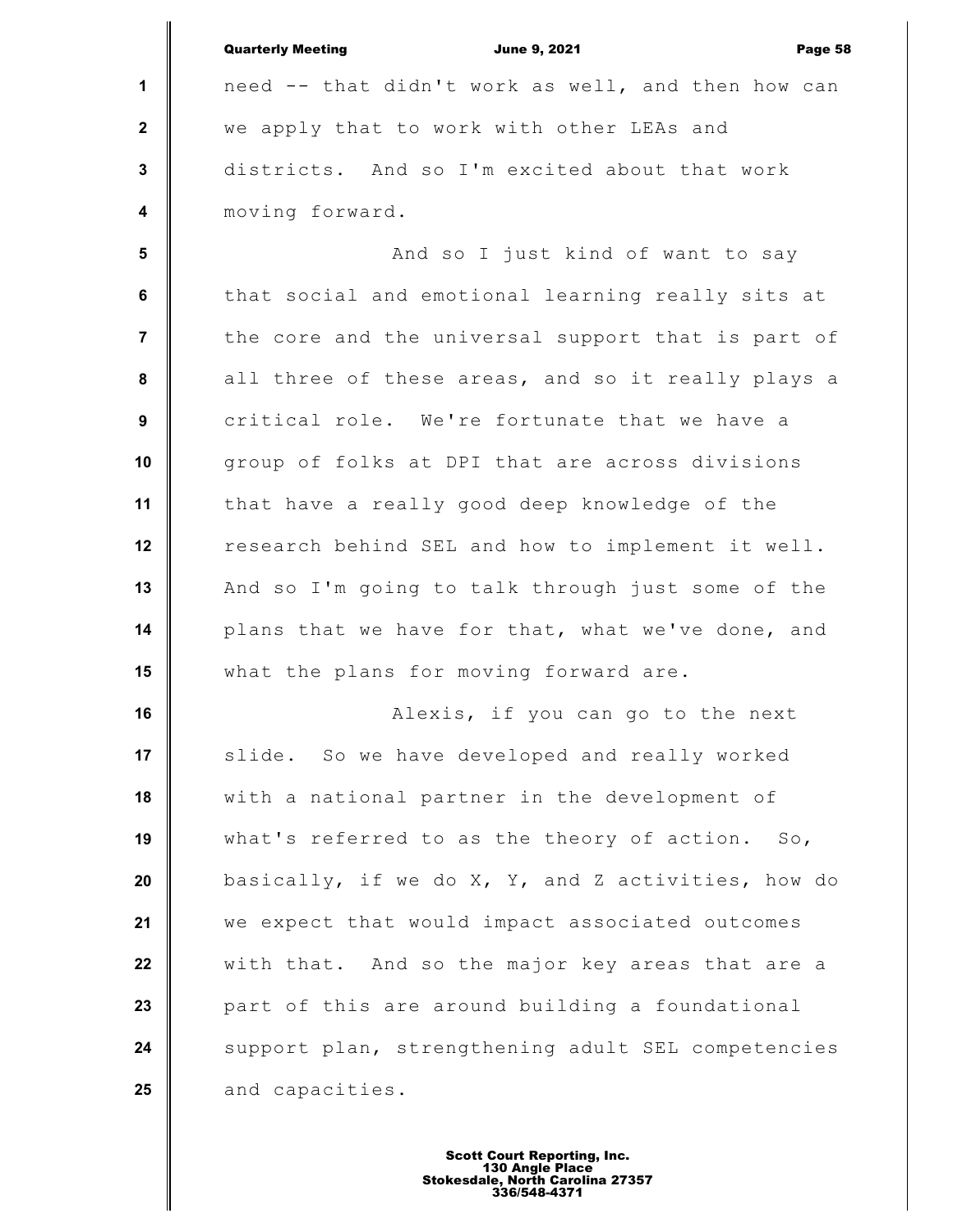**1 2 3 4 5 6 7 8 9 10 11 12 13 14 15 16 17 18 19 20 21** Quarterly Meeting **Communist Communist Communist Communist Communist Communist Communist Communist Communist Communist Communist Communist Page 59** So what we've seen from the research is really clear that before we go into deep work with students, that we need to ensure that there's a clear understanding of what those socialemotional competencies are and that they are modeled and shared by adult staff members. That then we begin promoting that for students, and then we engage in ongoing continuous improvement and evaluation. And so just in terms of some of the highlights of what's happened in North Carolina in regard to this theory of action, North Carolina has developed a vision and goals for SEL. We've also began to do some -- or have completed some standards mapping with social and emotional learning and so something that really has been critical with this work, and what we hear from parents and from the field is that this can't be something that's done separate and apart from everything else that's happening in school on a daily basis.

**22 23 24 25** So rather than developing a set of standards for North Carolina related to social and emotional learning, essentially what we've done is looked at those self-competencies and how can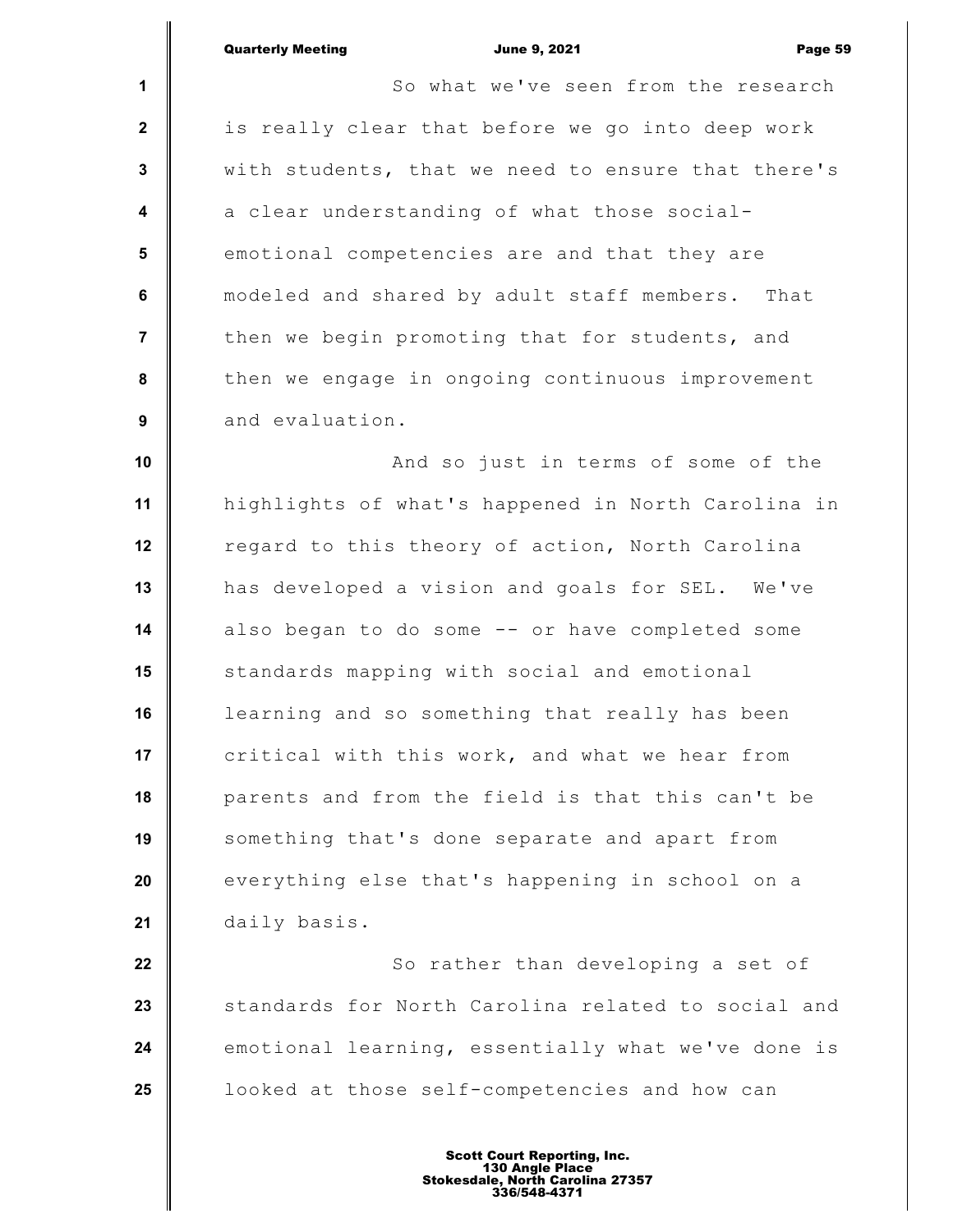**1 2 3 4 5 6 7 8 9 10 11 12 13 14 15 16 17 18 19 20 21 22** Quarterly Meeting **Communist Communist Communist Communist Communist Communist Communist Communist Communist Communist Communist Communist Communist Communist Communist Communist Communist Communist Communist Communist Com** those be embedded into other standards so that they're occurring continuously throughout the day and embedded within the academic instruction that's occurring. Also have been working a lot on modeling and sharing the 3 Signature Practices of social and emotional learning which include making sure that there's an opening activity for anything that occurs that allows for engagement and for everybody to be ready and in a good space to participate in a lesson or participate in the course of the day, engagement strategies that are evidence-based throughout the course of that, and then, also, closing each activity with a question or item that has an optimistic closure in terms of what the next steps will be. That's something that we have begun embedding in our meetings at DPI, with our Division, also when we're working with districts, and have had a lot of success with that. We also have been able to -- as part of the -- well, the ARISE project has supported

begun an North Carolina SEL and Equity project. Again, this is focused a lot on districts who have

this to some extent as well as Project AWARE --

**23**

**24**

**25**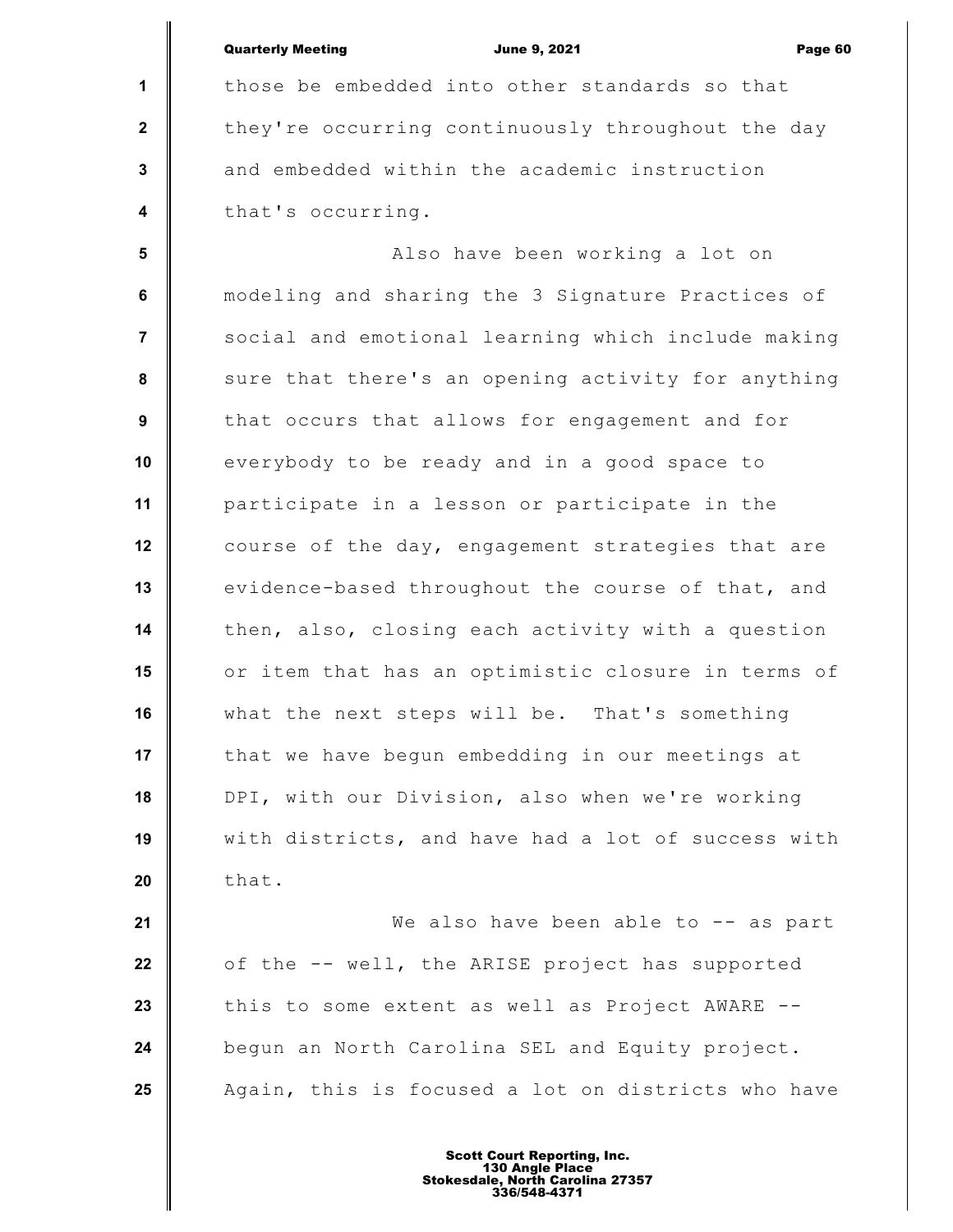| <b>Quarterly Meeting</b> |
|--------------------------|
|--------------------------|

|                         | <b>Quarterly Meeting</b><br><b>June 9, 2021</b><br>Page 61 |
|-------------------------|------------------------------------------------------------|
| $\mathbf{1}$            | had -- been on the warning list or the significant         |
| $\mathbf{2}$            | disproportionality list where we've provided               |
| $\mathbf{3}$            | ongoing support and coaching on the standards              |
| $\overline{\mathbf{4}}$ | mapping, the signature practices, and different            |
| 5                       | ways to embed social and emotional learning within         |
| 6                       | the context of the day. We have 42 PSUs that have          |
| $\overline{7}$          | been involved with that who are reporting good             |
| 8                       | outcomes from that, and we're excited about                |
| 9                       | continuing to scale that work as well.                     |
| 10                      | If you'll go to the next slide. I                          |
| 11                      | did want to make you aware of just some resources,         |
| 12                      | again, that are available on our current website.          |
| 13                      | If you just go to the NC DPI website search, which         |
| 14                      | you will see at the top of the screen here, social         |
| 15                      | and emotional learning, we have -- it will bring           |
| 16                      | you to this page that has a number of resources            |
| 17                      | that include both national and state resources.            |
| 18                      | And if you'll go to the next slide,                        |
| 19                      | Alexis. There are a number of state resources              |
| 20                      | that have been developed by folks here related to          |
| 21                      | arts education that focuses on a number of things          |
| 22                      | that can be done through art, a self-care series,          |
| 23                      | also integrating SEL into the content areas that I         |
| 24                      | just described previously and some webinars                |
| 25                      | related to that, the actual standards mapping              |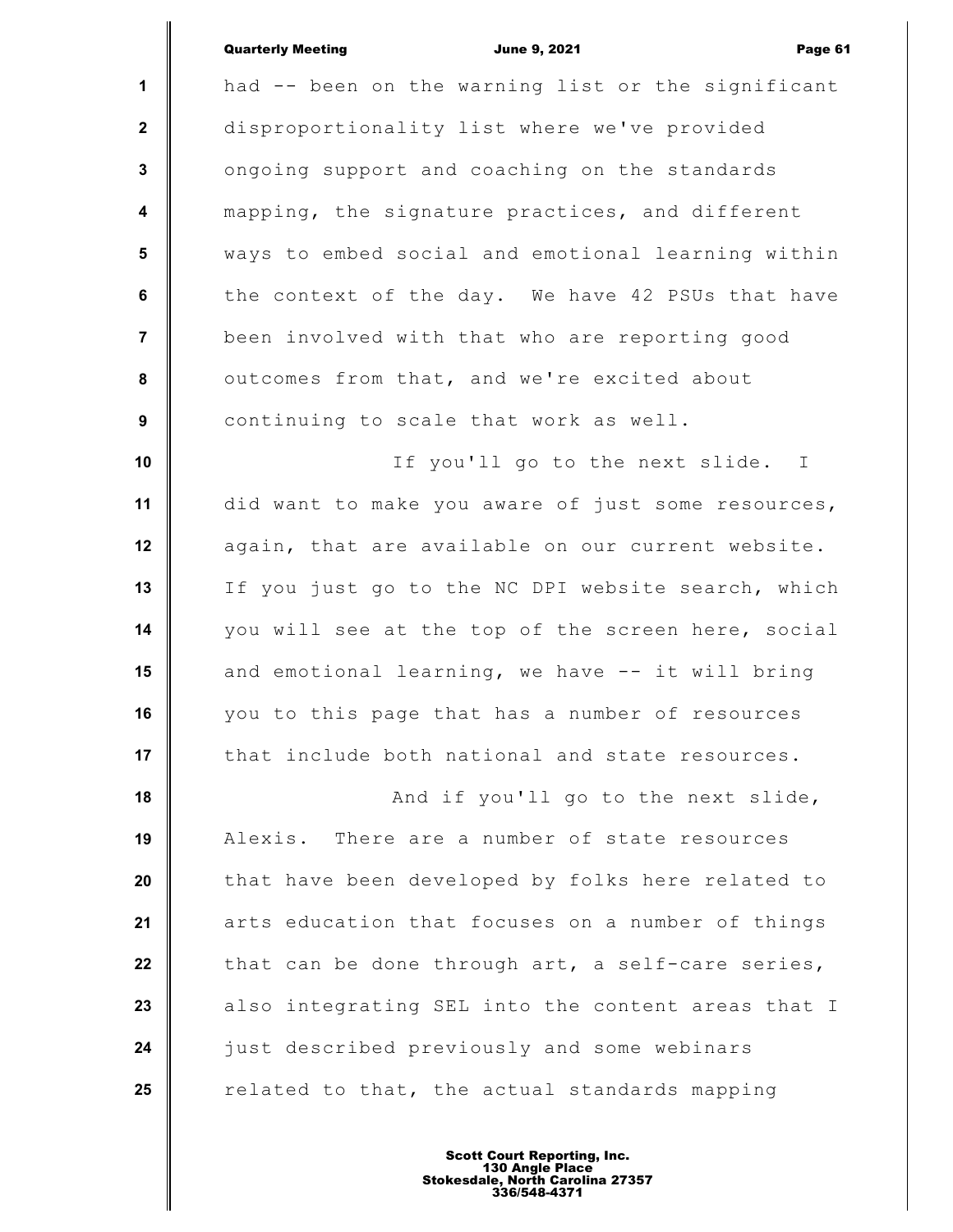|                  | <b>Quarterly Meeting</b><br><b>June 9, 2021</b><br>Page 62 |
|------------------|------------------------------------------------------------|
| $\mathbf 1$      | document and the table around that and then also           |
| $\mathbf{2}$     | some of the realignment with those standards with          |
| $\mathbf{3}$     | the Core SEL Competencies that have been                   |
| $\boldsymbol{4}$ | identified by the national organization and                |
| $5\phantom{1}$   | through their research.                                    |
| 6                | And this is just an example of one of                      |
| $\overline{7}$   | those resources which is -- that you'd be able to          |
| $\pmb{8}$        | download from that website, which is the actual            |
| 9                | standards mapping final document. You can see the          |
| 10               | content areas that are there, then the resources           |
| 11               | that are available in PDF, and guided                      |
| 12               | communication around different connections that            |
| 13               | can be made with the SEL competencies and within           |
| 14               | that specific content area and ways that this              |
| 15               | could be embedded within the class.                        |
| 16               | And you can see also that a lot of                         |
| 17               | these are -- they're done by grade level to ensure         |
| 18               | that those competencies are aligned to the level           |
| 19               | of the content that's being shared and that those          |
| 20               | are appropriately aligned.                                 |
| 21               | So I want to -- that's some of the                         |
| 22               | major work that's happening with SEL right now,            |
| 23               | but I really would love to hear some feedback from         |
| 24               | this Council in terms of this work, what you're            |
| 25               | experiencing, your recommendations. All of that            |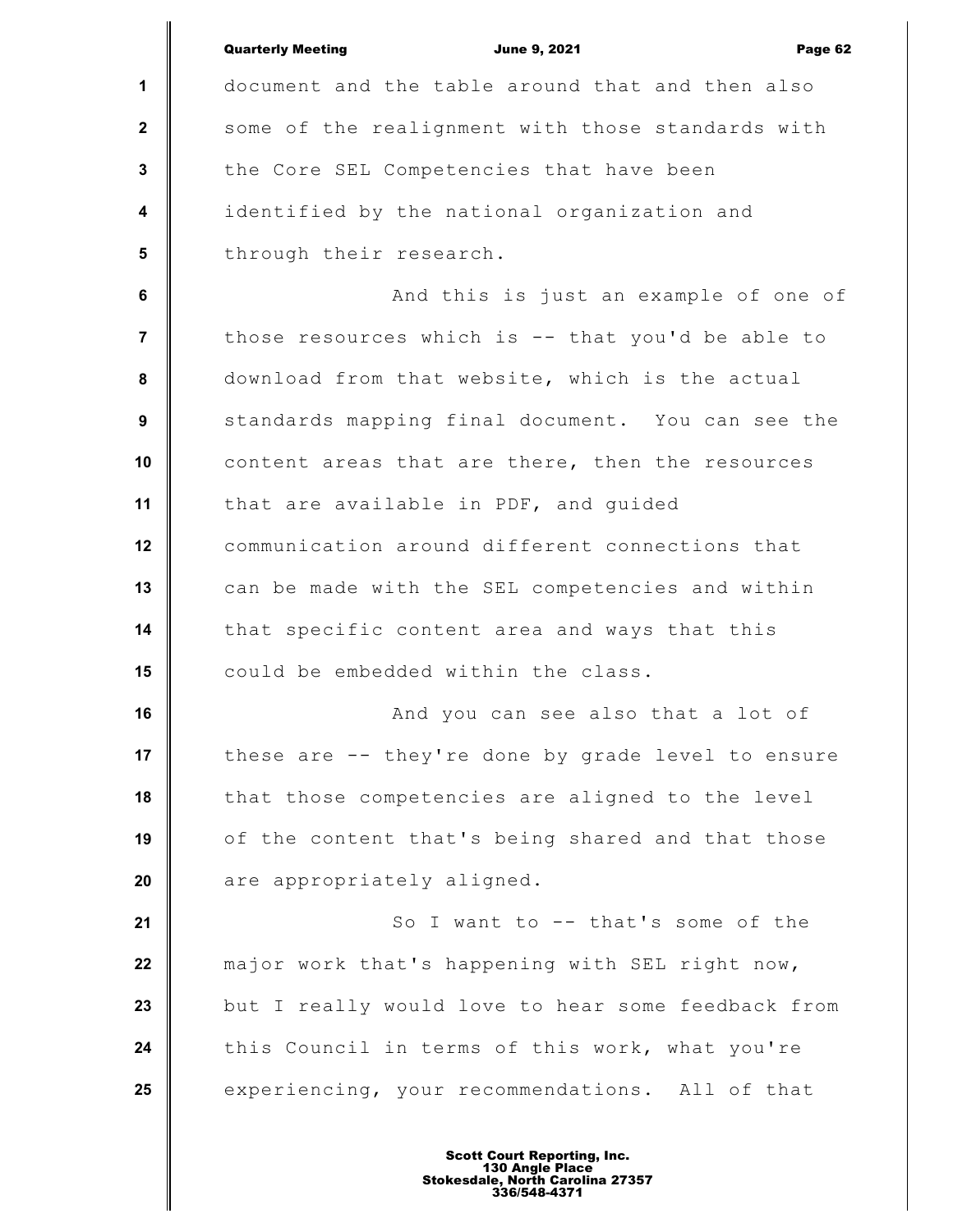**1 2 3 4 5 6 7 8 9 10 11 12 13 14 15 16 17 18 19 20 21 22 23 24 25** Quarterly Meeting **Communist Communist Communist Communist Communist Communist Communist Communist Communist Communist Communist Communist Communist Communist Communist Communist Communist Communist Communist Communist Com** would be super helpful as we continue to evolve and promote this work. MS. THOMAS: Matt, I thought you were hopping in there to cover [inaudible]. All right. And I don't know, Alexis, if we have questions already, if we need to stop for that because I am not seeing the chat either. MS. UTZ: I have no questions in the chat right now. MS. THOMAS: Okay. Super. All right. Then, we'll launch into here. So I believe, Alexis, this has been shared with the Council? MS. UTZ: Yes, it is in their Google folder. MS. THOMAS: The Google folder. Okay. MS. UTZ: And I think it's -- yeah, it is linked in the agenda as well. MS. THOMAS: Okay. Super. So I'm going to try to give you a very high-level review of just the corrective actions that resulted. I'm going to start with a little bit of background since some of you may not have been on the Council when this process actually started.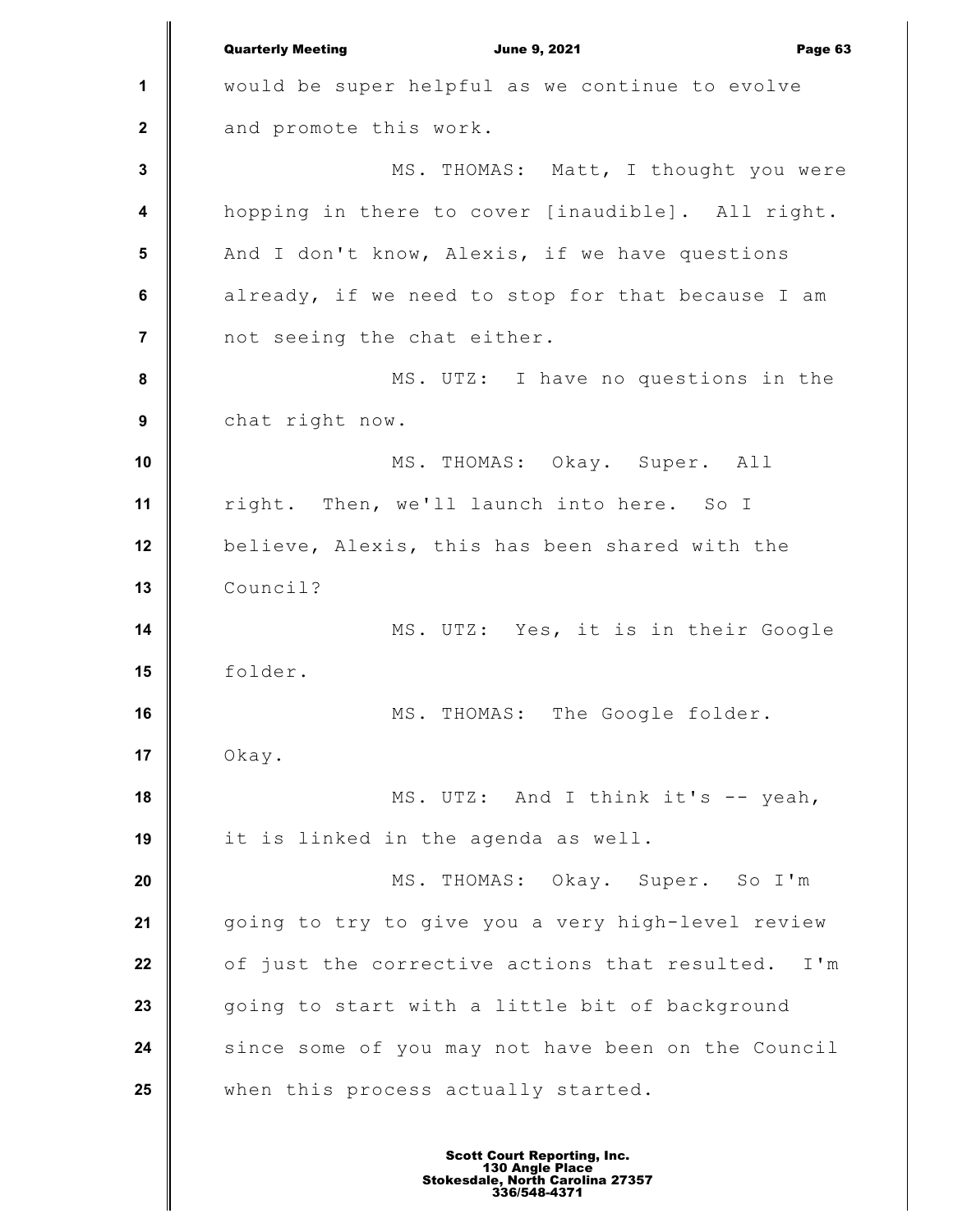|                | <b>Quarterly Meeting</b><br><b>June 9, 2021</b><br>Page 64 |
|----------------|------------------------------------------------------------|
| $\mathbf{1}$   | So if you'll go to that one. So                            |
| $\mathbf{2}$   | North Carolina was notified in probably October or         |
| 3              | so of 2019 that we would be receiving a                    |
| 4              | differentiated monitoring and support visit. I             |
| $5\phantom{1}$ | think our last monitoring visit from OSEP had been         |
| 6              | 2009 or 2011. It had been a long time, and so we           |
| 7              | were due.                                                  |
| 8              | And they had some criteria, and as                         |
| 9              | you look at that report, one of the things you             |
| 10             | will see is where they've listed some of the               |
| 11             | criteria that raised us up to the level of getting         |
| 12             | a monitoring visit, and one of the things was that         |
| 13             | we had a new EC director within two years, that we         |
| 14             | have a large number of charter schools, that we            |
| 15             | have a large grant allotment amount from OSEP.             |
| 16             | And so there were some things listed                       |
| 17             | that kind of raised us up to the level of having           |
| 18             | that monitoring visit, and so I wanted to explain          |
| 19             | that. It's not that we necessarily did anything            |
| 20             | to cause that part. It's just, as they review              |
| 21             | data, as we review monitoring of LEAs, there are           |
| 22             | sometimes that we have those that are brand-new,           |
| 23             | for example, that we go in to make sure we monitor         |
| 24             | the first year. So all that was pretty ordinary            |
| 25             | and up front.                                              |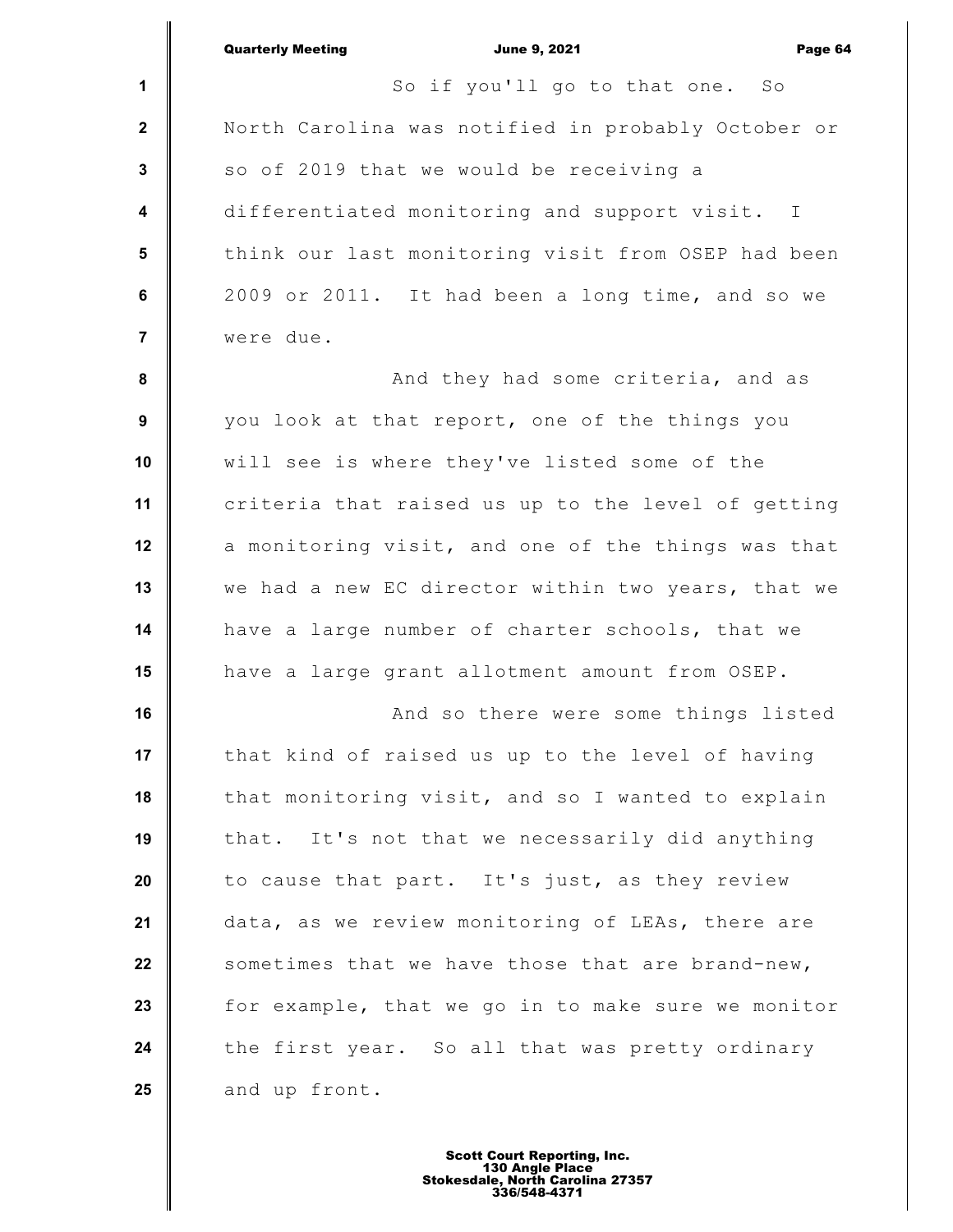**1 2 3 4 5 6 7 8 9 10 11 12 13 14 15 16 17 18 19 20 21 22 23 24 25** Quarterly Meeting **Communist Communist Communist Communist Communist Communist Communist Communist Communist Communist Communist Communist Communist Communist Communist Communist Communist Communist Communist Communist Com** So our visit was the week of January 27th through the 31st. They were in the building for three and a half days and then spent two days out in LEAs. There was a team that went to a charter school, there was a team that went to a district in this region, and a team that went to a district in the Southwest Region. And so for two days, they visited with school teams. They visited a high school, a middle school, and an elementary school, and they had meetings with their central office staff. We had staff that accompanied them but did not sit in on any of those internal meetings with the elementary, the middle, or the high school staff or the central office staff. So we were there just to provide support, to be able to answer any questions that they may have after those meetings, but we were not as staff engaged in those meetings with OSEP and the LEAs. We were given a timeline that we should have a report back in about 90 days. That obviously did not occur. It was a year later and almost 90 days. So we would get additional questions throughout the last year. We've provided additional clarification. We've provided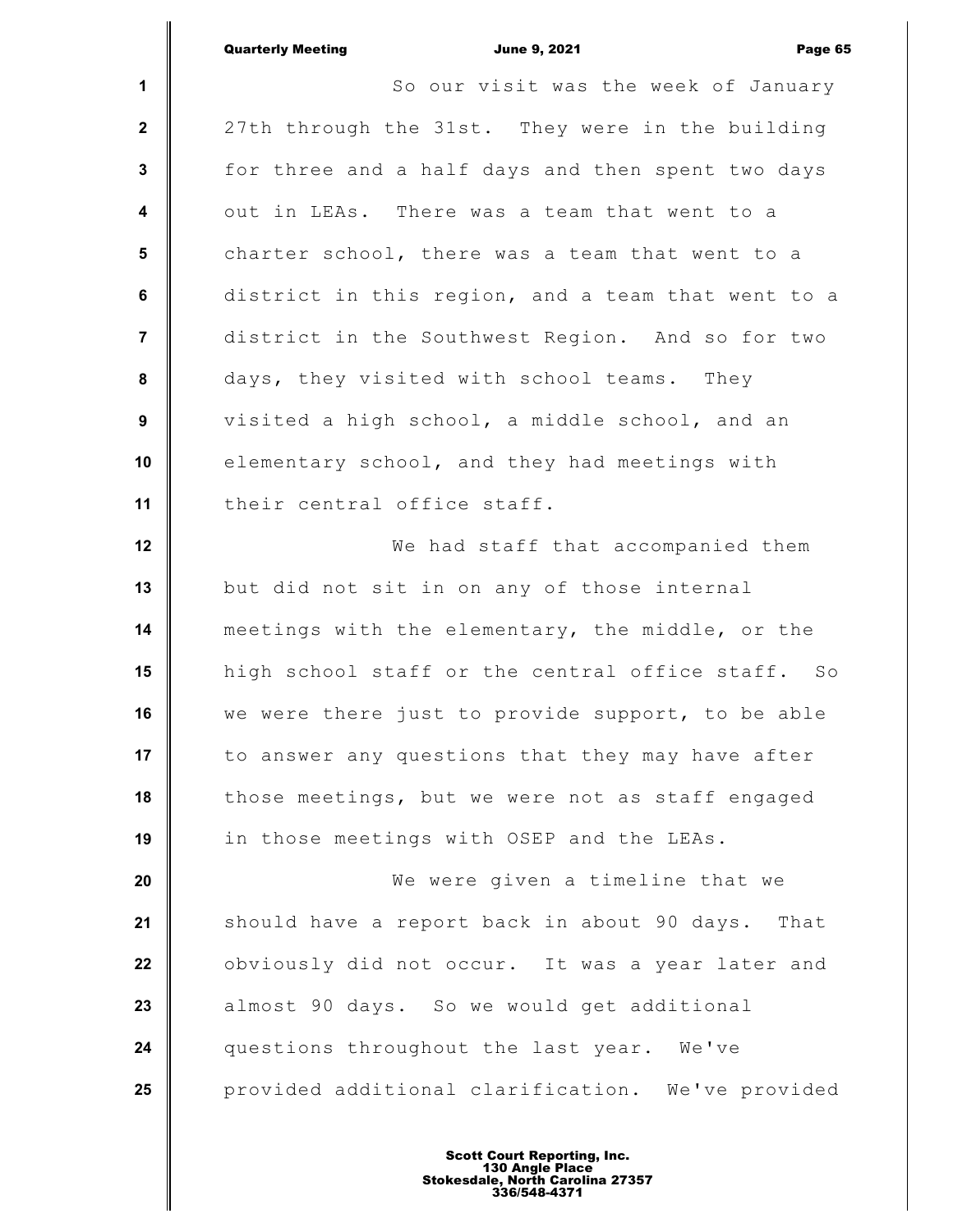|                  | <b>Quarterly Meeting</b><br><b>June 9, 2021</b><br>Page 66 |
|------------------|------------------------------------------------------------|
| 1                | additional documentation on the areas that they            |
| $\mathbf{2}$     | were focused on reviewing.                                 |
| $\mathbf{3}$     | And as you look in the report, you                         |
| $\boldsymbol{4}$ | can see they hit some specific areas, looking at           |
| 5                | our physical monitoring process and our                    |
| 6                | subrecipient funding and monitoring, which is              |
| $\overline{7}$   | where we push our IDEA dollars out to the local            |
| 8                | districts. They looked at our general supervision          |
| 9                | from a compliance standpoint and, in particular,           |
| 10               | with the due processes that we have in place.              |
| 11               | They looked at MTSS as it related to the                   |
| 12               | eligibility for SLD and the whole functionality of         |
| 13               | the MTSS framework in North Carolina, the                  |
| 14               | requirements, any barriers, any problems, any              |
| 15               | hiccups, whatever.                                         |
| 16               | And then we had gone to OSEP back in                       |
| 17               | 2017 and asked for technical assistance and                |
| 18               | guidance around some issues we were having where           |
| 19               | private residential psychiatric treatment                  |
| 20               | facilities in other states, and in one state in            |
| 21               | particular, were reaching out to us at the                 |
| 22               | Department asking for funding for students from            |
| 23               | North Carolina, who were North Carolina residents,         |
| 24               | that had been placed in those private                      |
| 25               | residential -- private psychiatric residential             |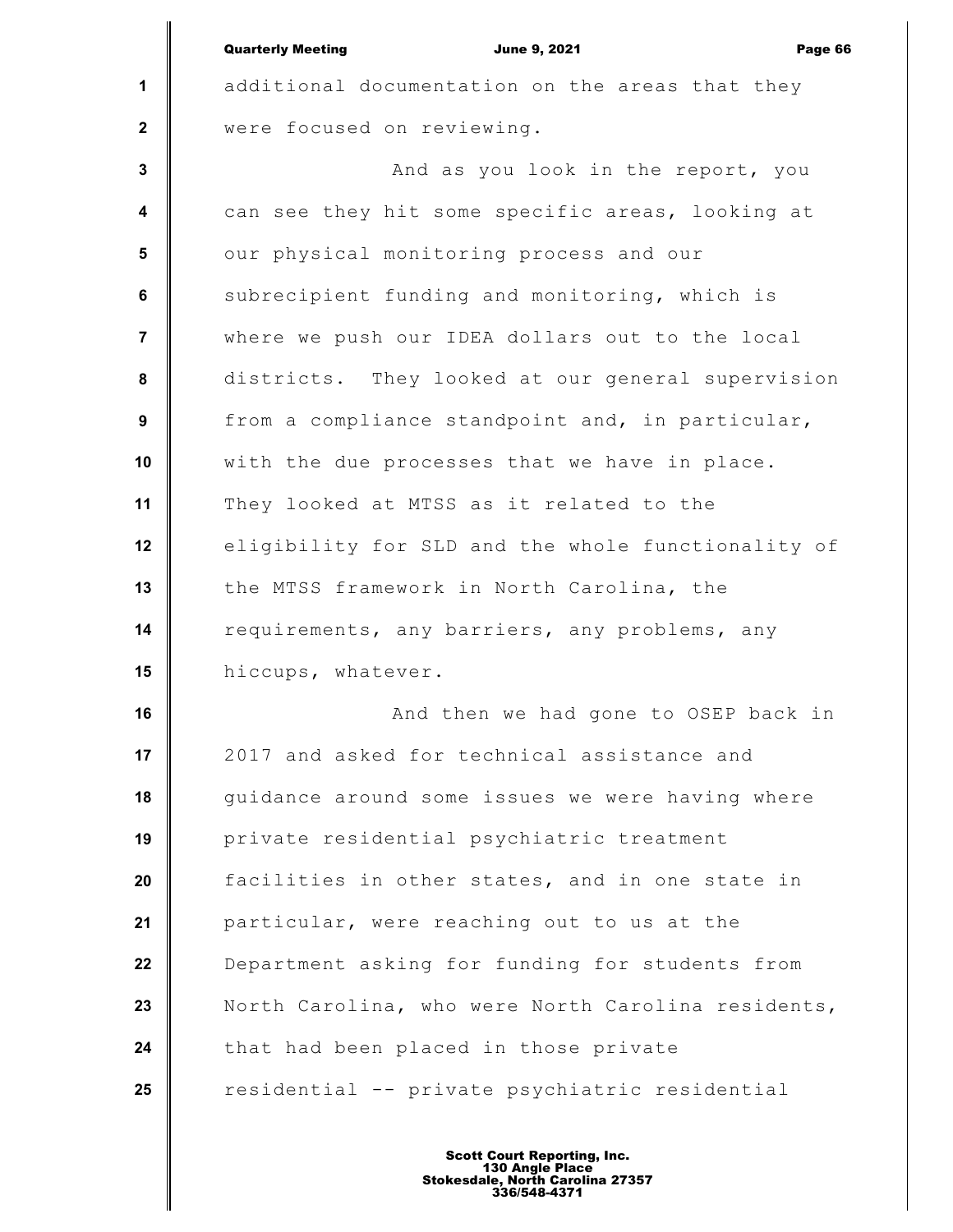|                         | <b>Quarterly Meeting</b><br><b>June 9, 2021</b><br>Page 67 |
|-------------------------|------------------------------------------------------------|
| 1                       | treatment facilities.                                      |
| $\mathbf{2}$            | I'm going to call that PRTF from now                       |
| 3                       | on. Hopefully, you'll understand what that means,          |
| $\overline{\mathbf{4}}$ | but I get -- it gets tangled when I try to get all         |
| $5\phantom{.0}$         | that terminology out.                                      |
| 6                       | So PRTFs in other states where                             |
| $\overline{\mathbf{r}}$ | students have been placed not by an IEP team, not          |
| 8                       | by a school setting, not a recommendation from the         |
| 9                       | school, and many times the schools really don't            |
| 10                      | know that student has been moved to that                   |
| 11                      | residential treatment facility. So that's what             |
| 12                      | has been happening.                                        |
| 13                      | So we asked for guidance. We asked                         |
| 14                      | for guidance again in 2018 when I became the               |
| 15                      | director or the interim director. We asked for             |
| 16                      | quidance again in 2019 after I was director. So            |
| 17                      | multiple, multiple asks of OSEP for guidance, for          |
| 18                      | clarity, for alignment to IDEA, to give us the             |
| 19                      | policy piece that would give us the guidance.              |
| 20                      | We never got that. They instead put                        |
| 21                      | that on the monitoring visit as areas they were            |
| 22                      | going to investigate. And so they talked to                |
| 23                      | school districts about how students are placed in          |
| 24                      | a private residential -- psychiatric residential           |
| 25                      | treatment facility, a PRTF. We've had multiple             |
|                         |                                                            |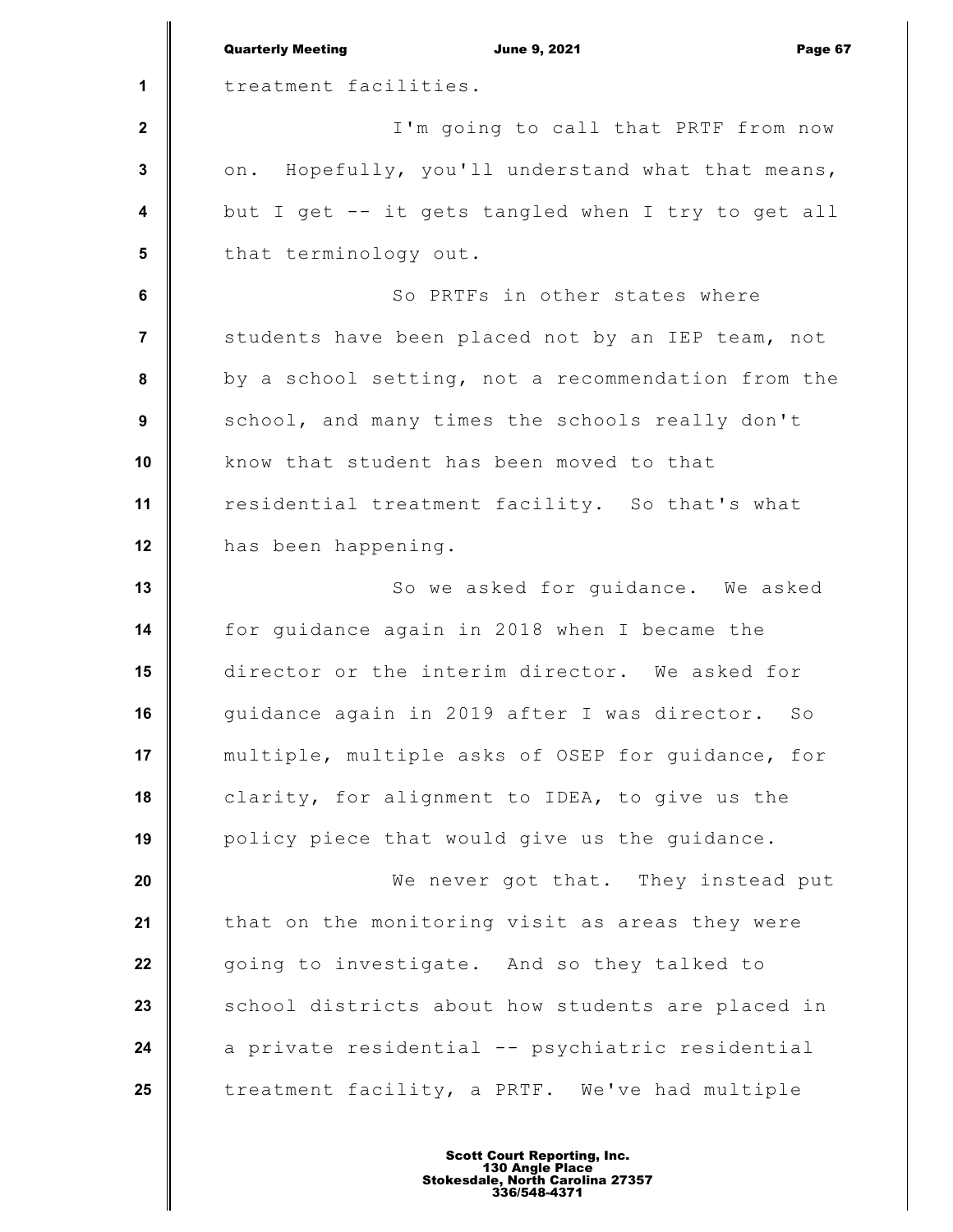Quarterly Meeting **Communist Communist Communist Communist Communist Communist Communist Communist Communist Communist Communist Communist Communist Communist Communist Communist Communist Communist Communist Communist Com** 

**1 2 3 4 5 6 7 8 9 10 11 12 13 14 15 16 17 18 19 20 21 22 23 24 25** calls with them since their monitoring visit throughout 2020 with the Department of Health and Human Services, our partners there, because they manage the PRTFs in North Carolina. They license the PRTFs in North Carolina. So we were using their guidance to look at what other states might require, how students are getting into those facilities in other states. All that to say, we started this with asking for guidance, and they included that topic in the monitoring report and now have given us corrective action. So, in essence, we still don't have guidance. We still don't have clarity. We will be writing a response to the report probably next week, getting that out to them, and then we have a call with OSEP on Friday, I believe, the 18th to talk through this monitoring report, to discuss any areas where we have questions or concerns or need additional clarity. So that was a lot of background, but I do know we have some new council members and I wanted you to at least have that whole story and picture. So, as you will see in the report, we have corrective action that is due 90 days from the receipt of that report, which was May 18th, so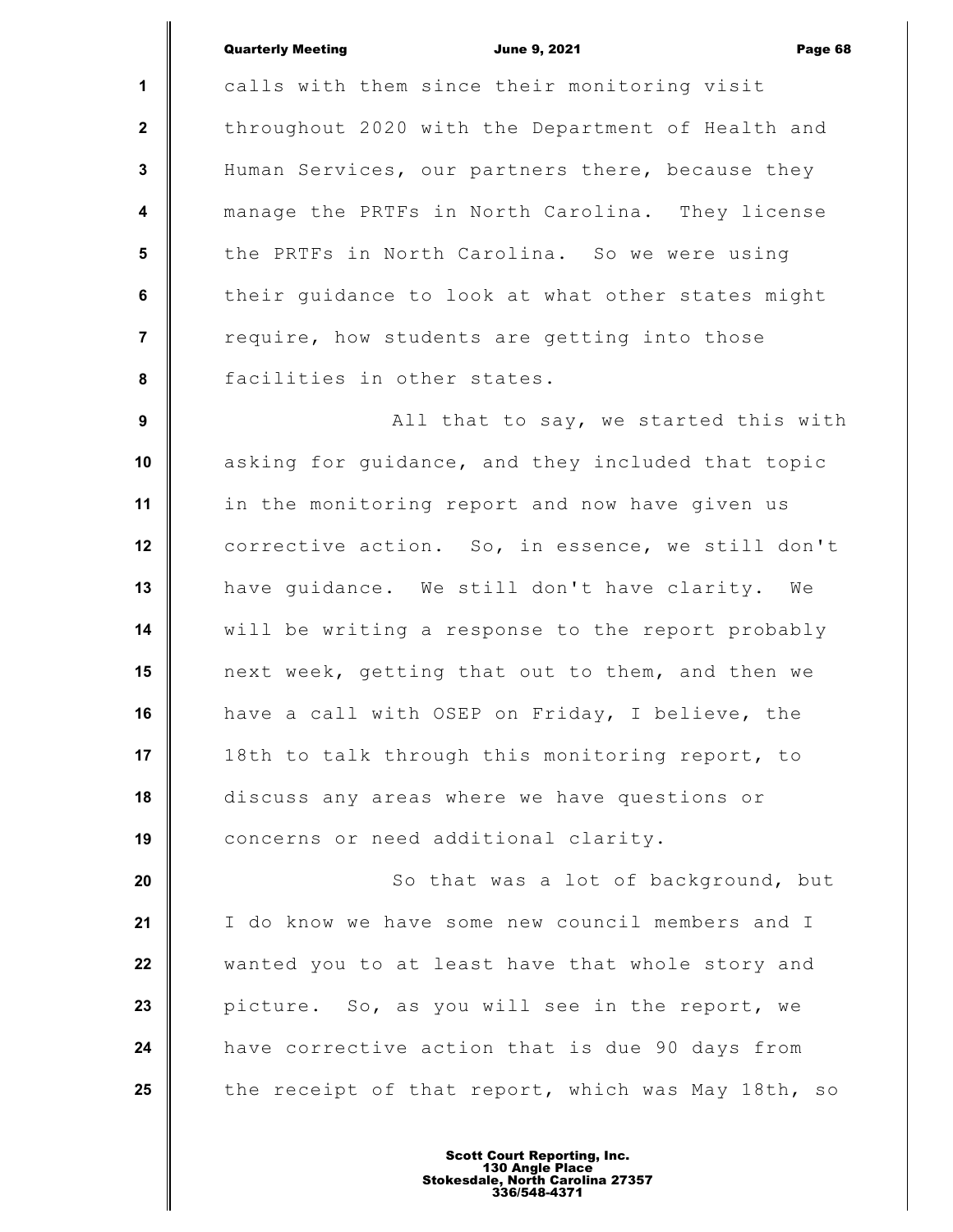**1 2 3 4 5 6 7 8 9 10 11 12 13 14 15 16 17 18 19 20 21 22 23 24 25** Quarterly Meeting **Communist Communist Communist Communist Communist Communist Communist Communist Communist Communist Communist Communist Communist Communist Communist Communist Communist Communist Communist Communist Com** that puts our corrective action at about the 12th of August. So the first corrective action is that we have a process in place to ensure that reallocations of the IDEA Part B funding is going to serve students who may be in an LEA that has elected not to apply for funds. There's already a practice in place within our School Business Division because this is really not something we have control over, can control, distribute. We don't allot. We give them the list of districts that have completed -- or LEAs that have completed their grant -- and I'm talking about all LEAs, charter and traditional -- and then they create the funding formula. They send out the allotments. They create the planning allotment. They do all that business work. We just ensure that that has gone out, that they have the appropriate information. So there's already a process in that they redistribute those funds. In particular, we usually have -- if someone chooses not to complete the grant and access those federal funds, it's -- I've never seen a traditional district do that. It's typically been a few of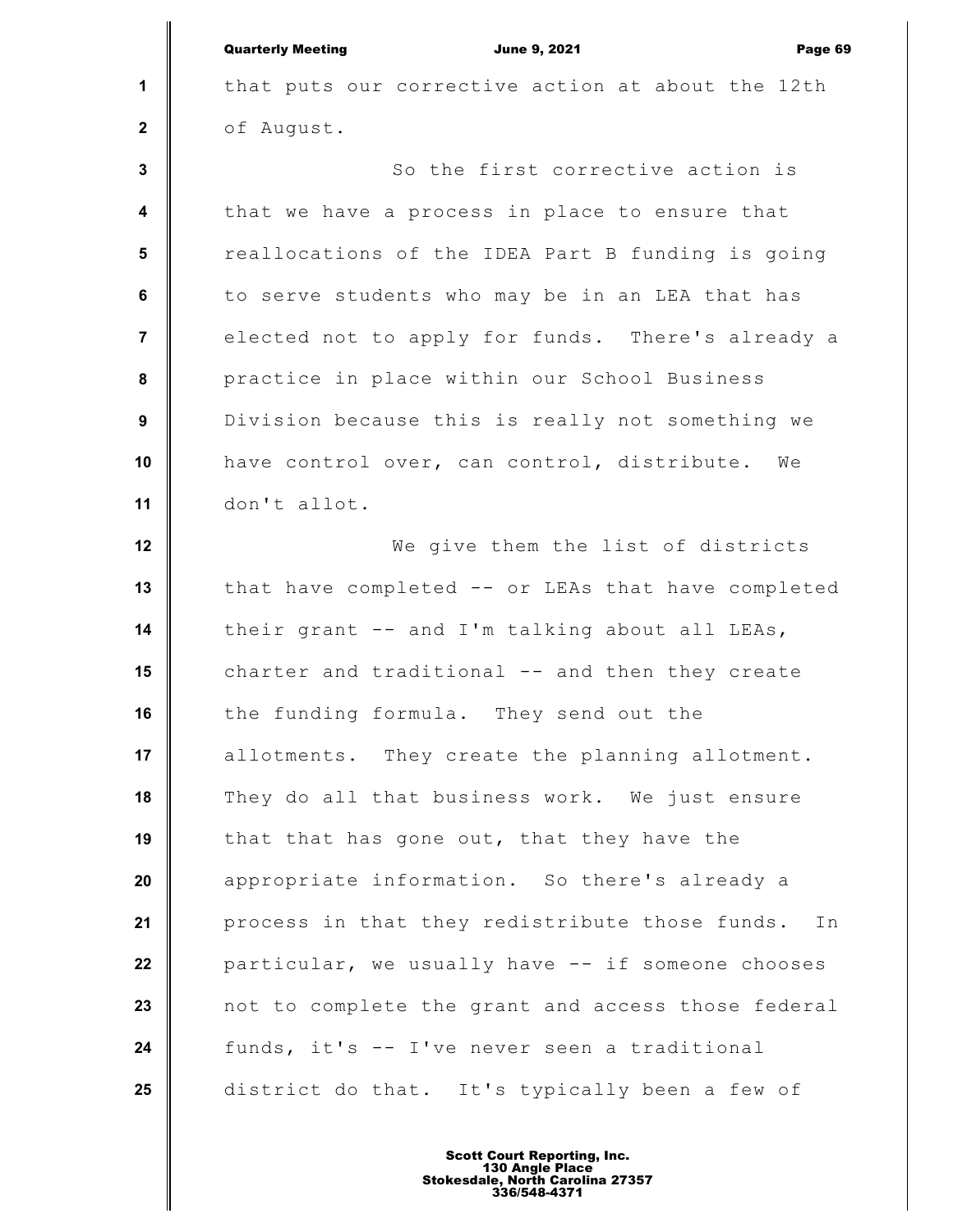|                         | <b>Quarterly Meeting</b><br><b>June 9, 2021</b><br>Page 70 |
|-------------------------|------------------------------------------------------------|
| $\mathbf{1}$            | our charter schools. And so those funds from that          |
| $\mathbf{2}$            | LEA would go back to that LEA to serve students.           |
| $\mathbf{3}$            | So while it's been done, they                              |
| $\overline{\mathbf{4}}$ | couldn't find it in writing anywhere that was that         |
| $5\phantom{1}$          | explicit in the procedure in the policy manual for         |
| $\bf 6$                 | our funding. So that has been a corrective action          |
| $\overline{7}$          | that we will be working on with our School                 |
| 8                       | Business Division to get that language                     |
| $\boldsymbol{9}$        | appropriately in the guidance documents to clarify         |
| 10                      | that. So that will be Corrective Action Number 1.          |
| 11                      | Go to the next one, Alexis. Number 2                       |
| 12                      | was that we submit a sample template that includes         |
| 13                      | the subrecipient awards -- so that's the federal           |
| 14                      | money that we flow through to the LEAs -- with the         |
| 15                      | grant award number that's called the GAN.<br>SO            |
| 16                      | every year when we get the IDEA grant to the               |
| 17                      | Department, it has a number that identifies it as          |
| 18                      | IDEA funds and it also helps track what the year           |
| 19                      | of those funds are. So when federal dollars                |
| 20                      | through IDEA grants are released to an agency,             |
| 21                      | they have a 27-month shelf life, for lack of a             |
| 22                      | better term. So those funds are live, useable,             |
| 23                      | available up to 27 months for both the state and           |
| 24                      | the district.                                              |
| 25                      | And so this template -- this report                        |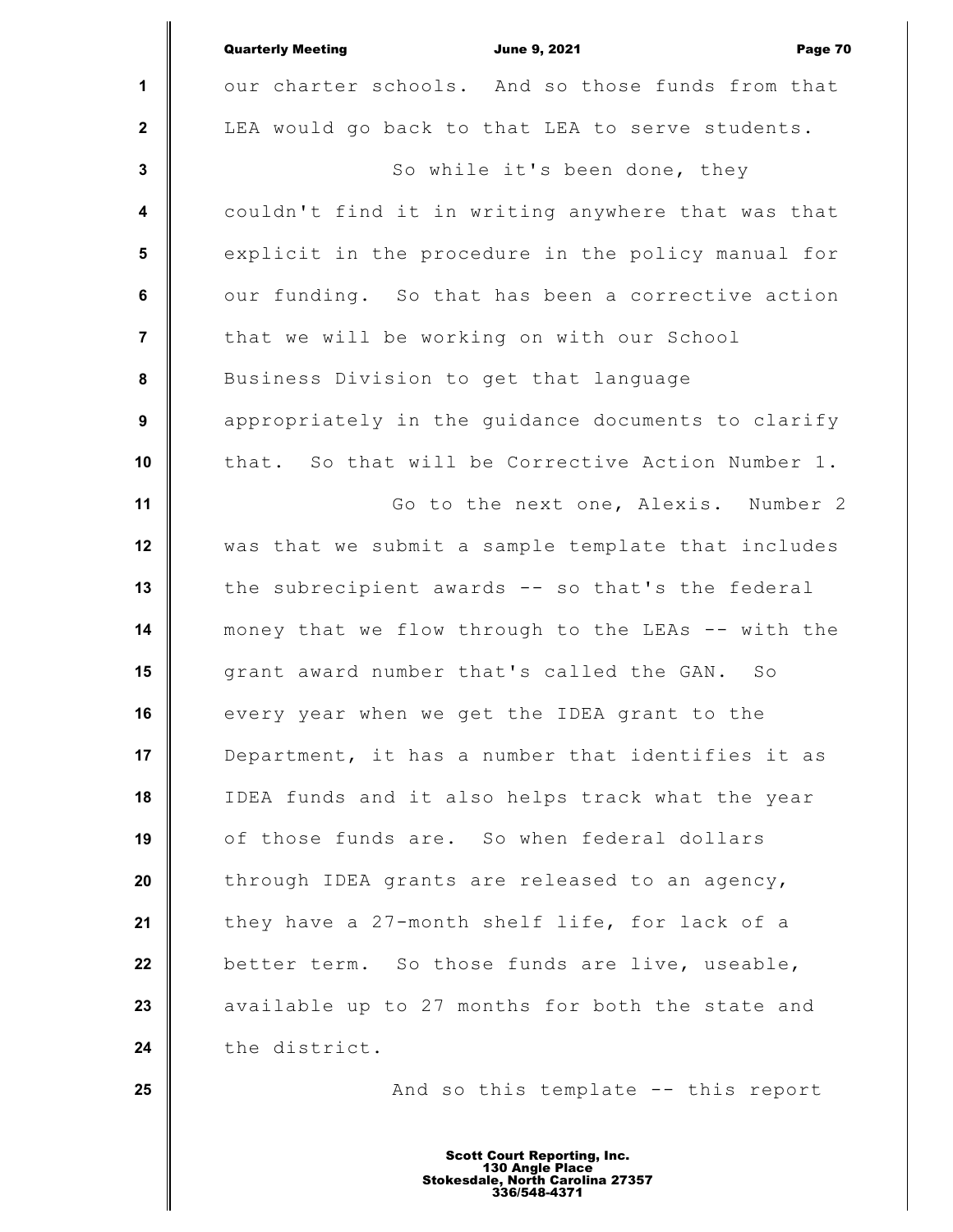|                         | Page 71<br><b>Quarterly Meeting</b><br><b>June 9, 2021</b> |
|-------------------------|------------------------------------------------------------|
| $\mathbf{1}$            | that they've asked us to create is not specific to         |
| $\mathbf{2}$            | just IDEA. There was actually a state audit                |
| $\mathbf{3}$            | finding that no federal programming in North               |
| $\overline{\mathbf{4}}$ | Carolina DPI was getting that consistent letter            |
| $5\phantom{1}$          | like we get from OSEP that says this is the GAN            |
| 6                       | number, this is the availability of the years of           |
| $\overline{7}$          | these funds. That's already been done. That's              |
| 8                       | already in place.                                          |
| $\boldsymbol{9}$        | It is going to be tied to our new                          |
| 10                      | grant system, and it will also come out from               |
| 11                      | School Business. But we have to ensure that that           |
| 12                      | is done. We have to send them a copy, but this is          |
| 13                      | being done for all federal programs in DPI. It's           |
| 14                      | just an additional step that needed to be done in          |
| 15                      | the notification system, and so that will be -- is         |
| 16                      | in the process, and that will certainly go out --          |
| 17                      | as the awards are granted for the '21-22 IDEA              |
| 18                      | grant years, they will receive this template and           |
| 19                      | this document. So we can kind of check that one            |
| 20                      | off our list as well.                                      |
| 21                      | Corrective Action 3 had to do with                         |
| 22                      | follow-up around the SEA state complaint that was          |
| 23                      | filed around the absence of Child Find being               |
| 24                      | implemented due to MTSS. And so they basically             |
| 25                      | repeated all of the corrective actions we had              |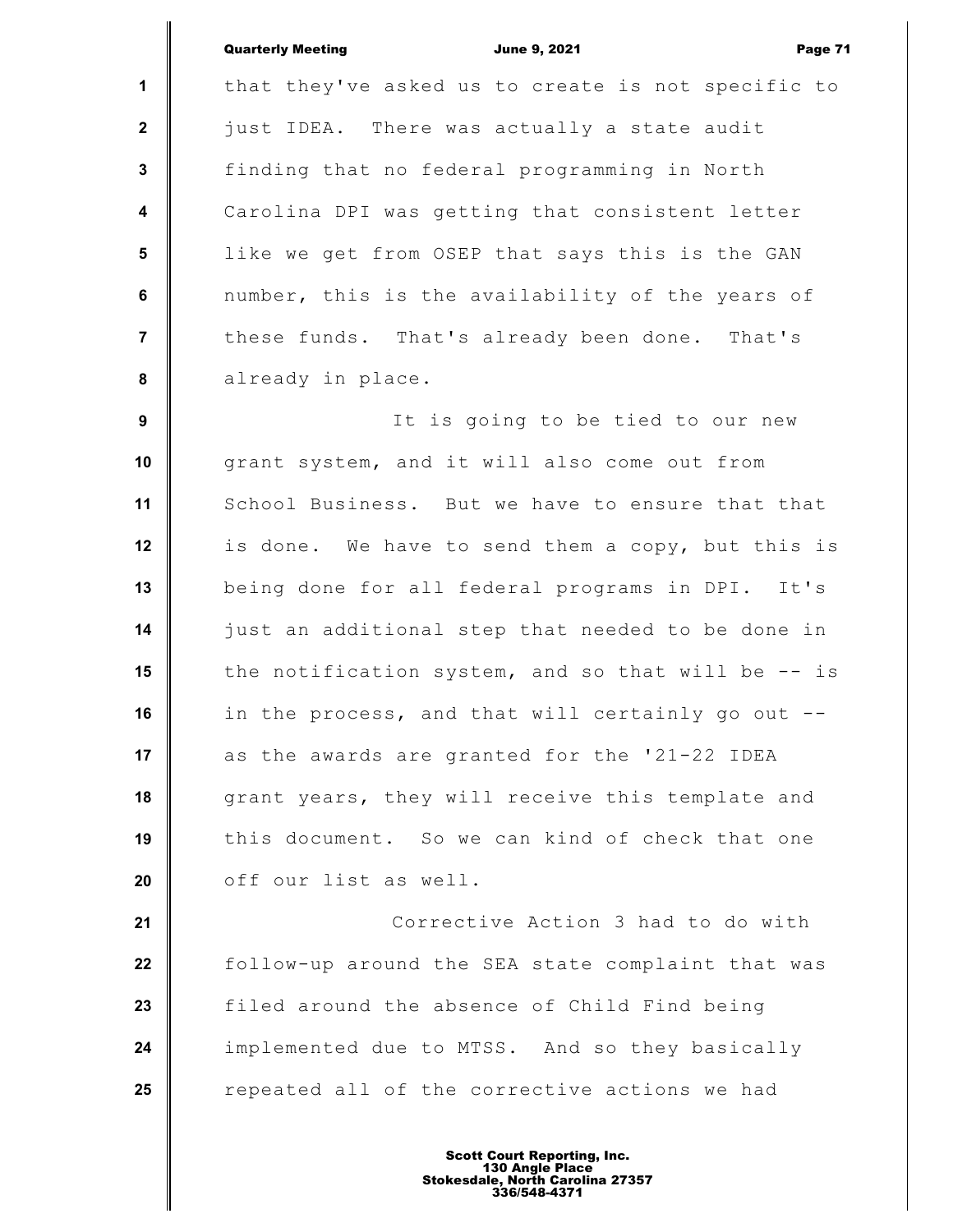**1 2 3 4 5 6 7 8 9 10 11 12 13 14 15 16 17 18 19 20 21 22 23 24 25** Quarterly Meeting **Communist Communist Communist Communist Communist Communist Communist Communist Communist Communist Communist Communist Page 72** already put in place for the agency and the requirements that we need from LEAs to ensure that those practices are in place. So we had to detail the status of implementing -- interestingly, we've already provided them the entire corrective action plan so they already had this, but it has, again, been included in our report. So ensuring that we've implemented the corrective action statewide with all LEAs. That we can demonstrate that problemsolving teams have discussed any child currently in any tier of intervention whether or not they need to be considered for referral, and that's looking back to data pre-COVID to ensure that we haven't lost kids during the pandemic and the adjustment of school to virtual to hybrid, however school was done for the last year and a half. And then documenting and demonstrating that the child's parent or parents have been involved in the problem-solving team's discussions because part of that state complaint was that even though we have put that in guidance through MTSS training, through webinars, and technical assistance that our division has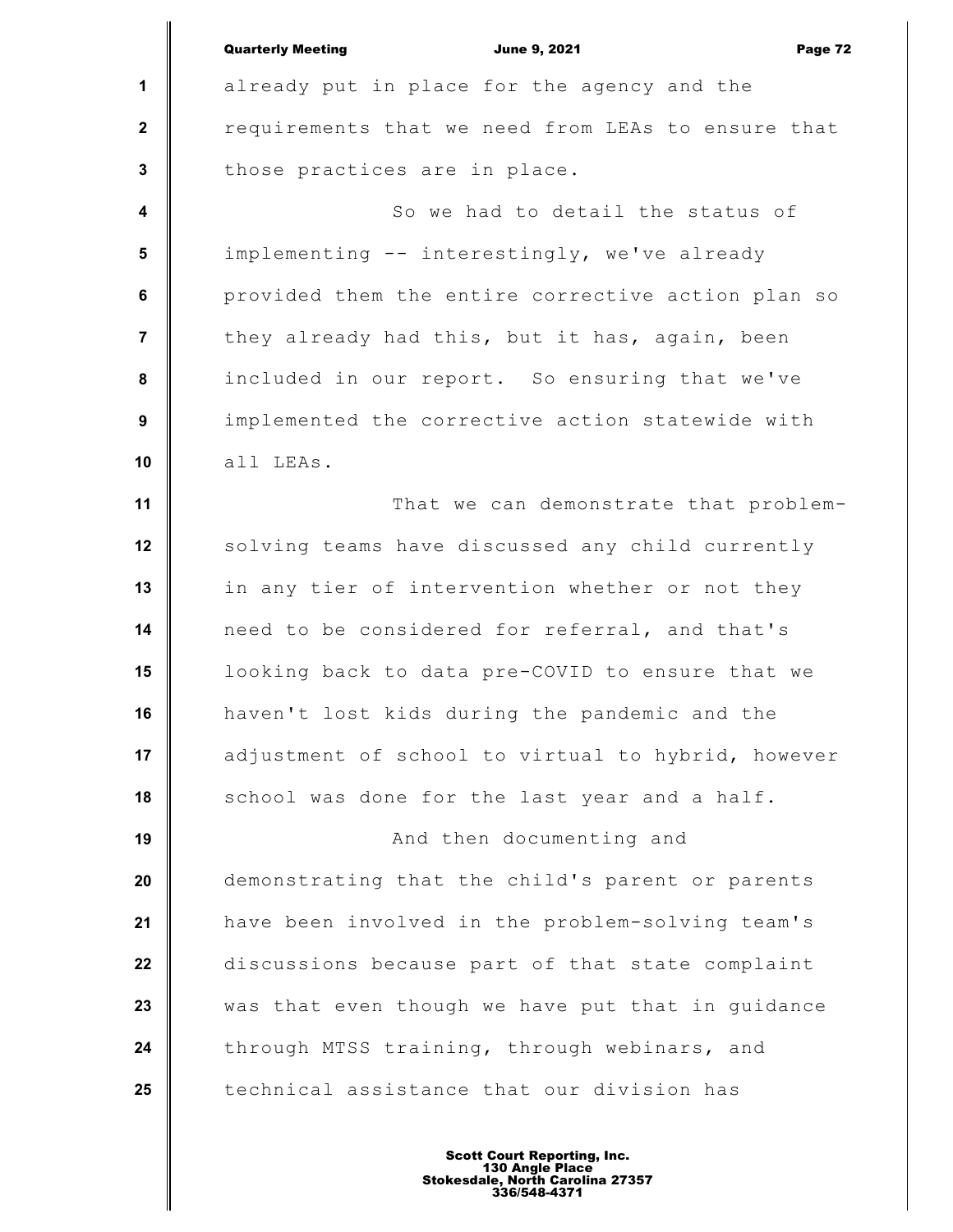|                         | <b>Quarterly Meeting</b><br><b>June 9, 2021</b><br>Page 73 |
|-------------------------|------------------------------------------------------------|
| $\mathbf 1$             | provided, we still found some instances where              |
| $\boldsymbol{2}$        | parents had not been included in those problem-            |
| $\mathbf 3$             | solving discussions.                                       |
| $\overline{\mathbf{4}}$ | And so there is a form to document to                      |
| 5                       | submit that is required now, and so, again, we've          |
| 6                       | got these corrective actions already in place, but         |
| $\overline{7}$          | we will be responding to these corrective actions          |
| 8                       | as well in our reporting back by August 12th.              |
| 9                       | Corrective Action 4 was that we                            |
| 10                      | create and then submit to OSEP a mechanism to              |
| 11                      | ensure that due process hearing decisions are              |
| 12                      | implemented within a time frame that was                   |
| 13                      | prescribed by the hearing officer. We typically            |
| 14                      | get that information, and we get the information           |
| 15                      | from the LEA or from the parent if the due process         |
| 16                      | corrective actions have not been in place, but we          |
| 17                      | have not had, basically, a follow-up letter like           |
| 18                      | we do with our state complaints.                           |
| 19                      | Once we complete a state complaint                         |
| 20                      | investigation, we send out a letter and a report           |
| 21                      | that capsulizes the complaint, the investigation,          |
| 22                      | the data, the documentation that was provided, and         |
| 23                      | then if there is a finding of noncompliance, what          |
| 24                      | that corrective action is. We have not had that            |
| 25                      | in place with due process hearings because we              |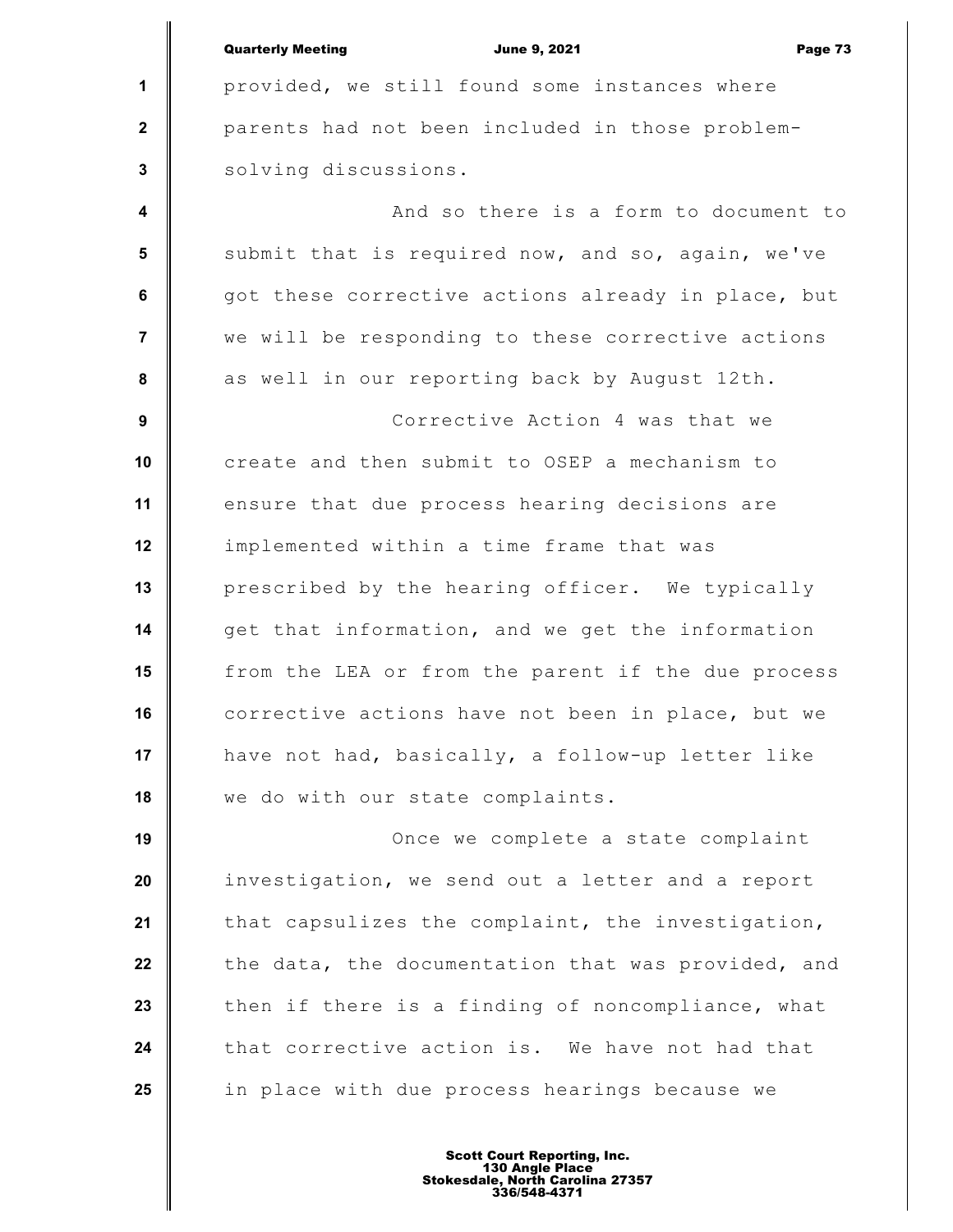|                         | <b>Quarterly Meeting</b><br><b>June 9, 2021</b><br>Page 74 |
|-------------------------|------------------------------------------------------------|
| 1                       | really have no engagement in a due process                 |
| $\mathbf{2}$            | hearing, but this corrective action is requiring           |
| 3                       | us to create and do a follow-up, which will                |
| $\overline{\mathbf{4}}$ | probably be a very similar follow-up letter with           |
| $5\phantom{.0}$         | the corrective action rolled out that was ordered          |
| 6                       | by the hearing officer and the time frame                  |
| $\overline{7}$          | included.                                                  |
| 8                       | If there wasn't a time frame, then we                      |
| 9                       | are being required to create that in our                   |
| 10                      | procedures as we do that follow-up as well. So             |
| 11                      | that is something that Carol Ann and her team, I           |
| 12                      | think, are already actually working on to meet             |
| 13                      | that corrective action item.                               |
| 14                      | Go to the next slide. And then this                        |
| 15                      | goes back to the private residential --                    |
| 16                      | psychiatric residential treatment facilities. So           |
| 17                      | we have two sets of corrective actions for this            |
| 18                      | We have to identify, locate, and evaluate<br>item.         |
| 19                      | students with disabilities who may be in a PRTF in         |
| 20                      | another state but are -- their domicile or their           |
| 21                      | state of residence is North Carolina, their                |
| 22                      | parents are still in North Carolina.                       |
| 23                      | We have to find those kids across the                      |
| 24                      | country in any state that has been placed there.           |
| 25                      | We have to determine if they were publicly placed.         |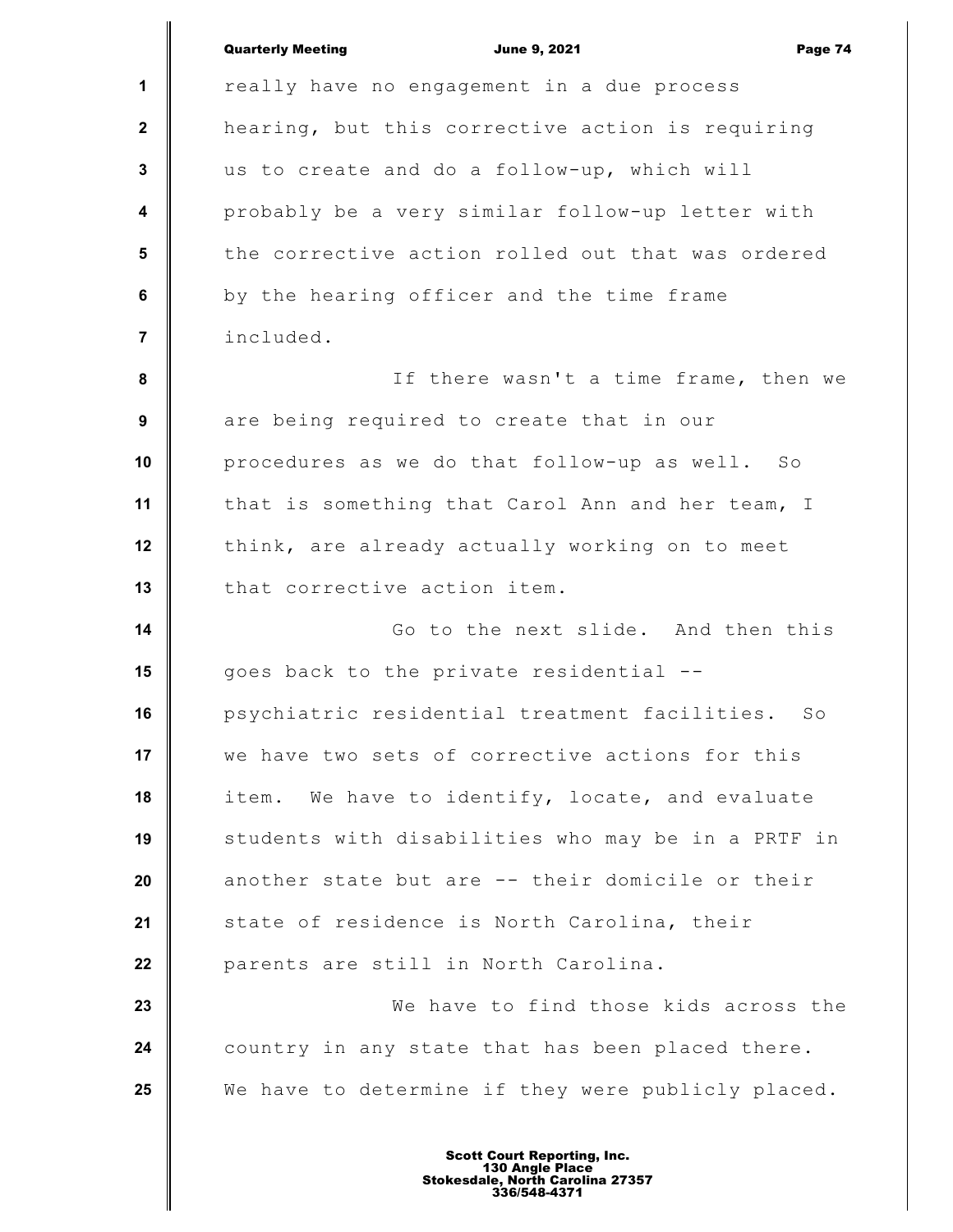|                         | <b>Quarterly Meeting</b><br><b>June 9, 2021</b><br>Page 75 |
|-------------------------|------------------------------------------------------------|
| 1                       | So if DHHS, which is a state agency, placed these          |
| $\mathbf{2}$            | students, if a local management entity who is              |
| 3                       | working in a contract relationship with a local            |
| $\overline{\mathbf{4}}$ | DSS or a local health department have placed these         |
| $5\phantom{.0}$         | students, if the judicial system has placed these          |
| $\bf 6$                 | students, those would all be state-placed                  |
| $\overline{7}$          | decisions.                                                 |
| 8                       | So we have to identify those                               |
| 9                       | students. We have to determine if they were then           |
| 10                      | placed by that public or that state entity, and if         |
| 11                      | so, we have to ensure that FAPE is being provided          |
| 12                      | to that student placed in a PRTF outside of North          |
| 13                      | Carolina.                                                  |
| 14                      | If you'll go to the next slide.<br>The                     |
| 15                      | second phase of this corrective action is that we          |
| 16                      | also provide a detailed description of the steps           |
| 17                      | that we have taken to identify, locate, and                |
| 18                      | evaluate, the steps we have identified and put in          |
| 19                      | place to ensure that students are identified and           |
| 20                      | FAPE is available and then any additional steps.           |
| 21                      | So, in other words, what is our new procedure for          |
| 22                      | tracking these students to ensure they are                 |
| 23                      | receiving FAPE.                                            |
| 24                      | So that looks like a lot when we                           |
| 25                      | really get it down to a granular level. I feel             |
|                         |                                                            |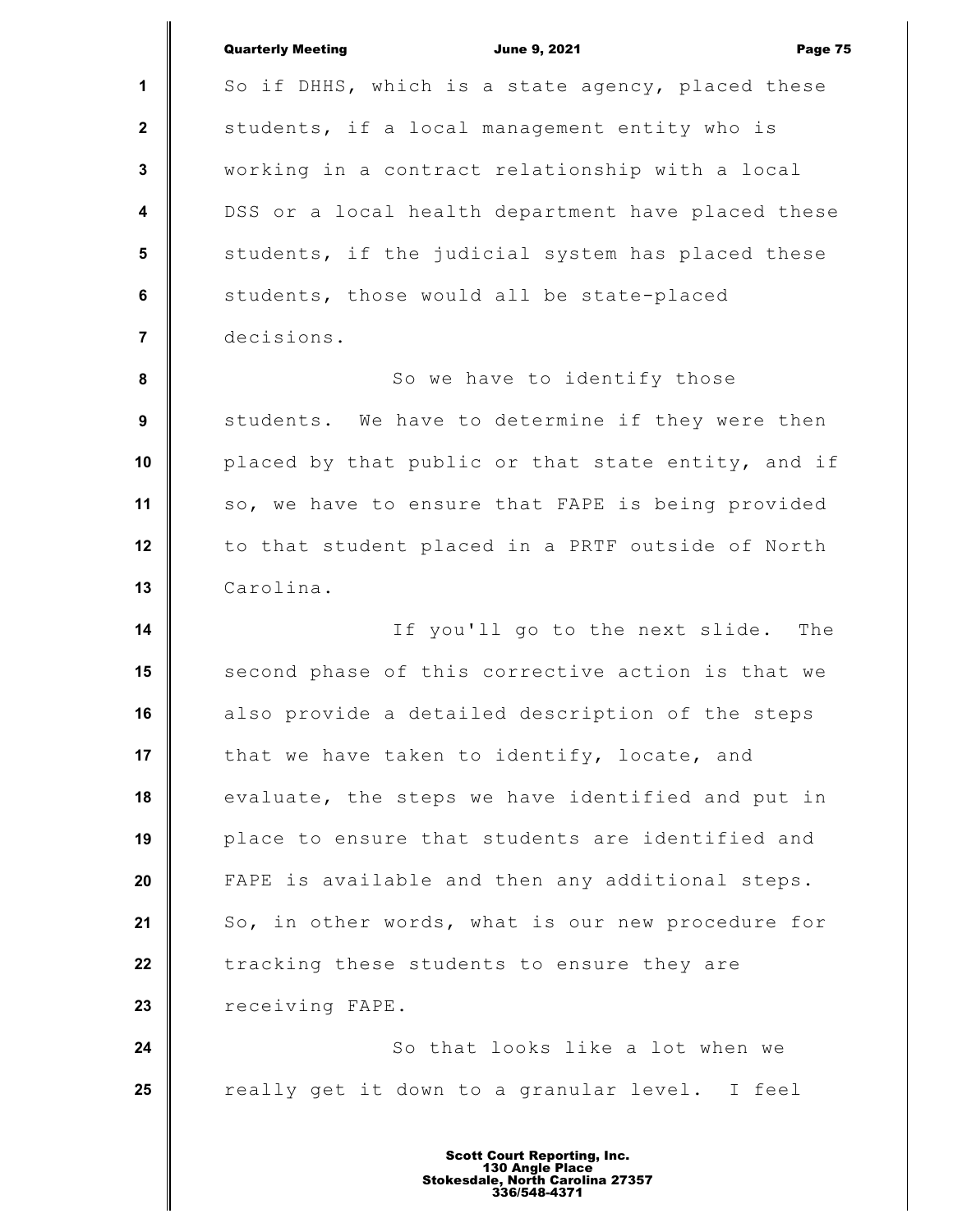|                         | <b>Quarterly Meeting</b><br><b>June 9, 2021</b><br>Page 76 |
|-------------------------|------------------------------------------------------------|
| $\mathbf{1}$            | like most of this was already in process or in             |
| $\boldsymbol{2}$        | place or was being taken care of. So I feel like           |
| 3                       | there are very few corrective actions that we have         |
| $\overline{\mathbf{4}}$ | to put in place, but the biggest concern we have           |
| 5                       | is with the PRTFs because we still don't believe           |
| 6                       | they have at OSEP a clear understanding that these         |
| $\overline{7}$          | students are not being placed by a state agency,           |
| 8                       | and we have no way of knowing where those students         |
| 9                       | are because there's no mechanism and no                    |
| 10                      | requirement for the State to be notified or for            |
| 11                      | the district to be notified if it's not from an            |
| 12                      | IEP team placement.                                        |
| 13                      | So we're going to have that further                        |
| 14                      | conversation on the 18th and hope we get a little          |
| 15                      | more clarity with them, and we will update you if          |
| 16                      | there any adjustments to this Differentiated               |
| 17                      | Monitoring and Support Report. And now I will              |
| 18                      | pause, because I've been talking for a long time,          |
| 19                      | to see if we have any questions.                           |
| 20                      | MS. UTZ: There are none in the chat                        |
| 21                      | box.                                                       |
| 22                      | MS. THOMAS: Then, I either bored you                       |
| 23                      | to death or I gave you way too much information or         |
| 24                      | it was clear enough that you don't have questions          |
| 25                      | now. If you do later, please feel free to shoot            |
|                         |                                                            |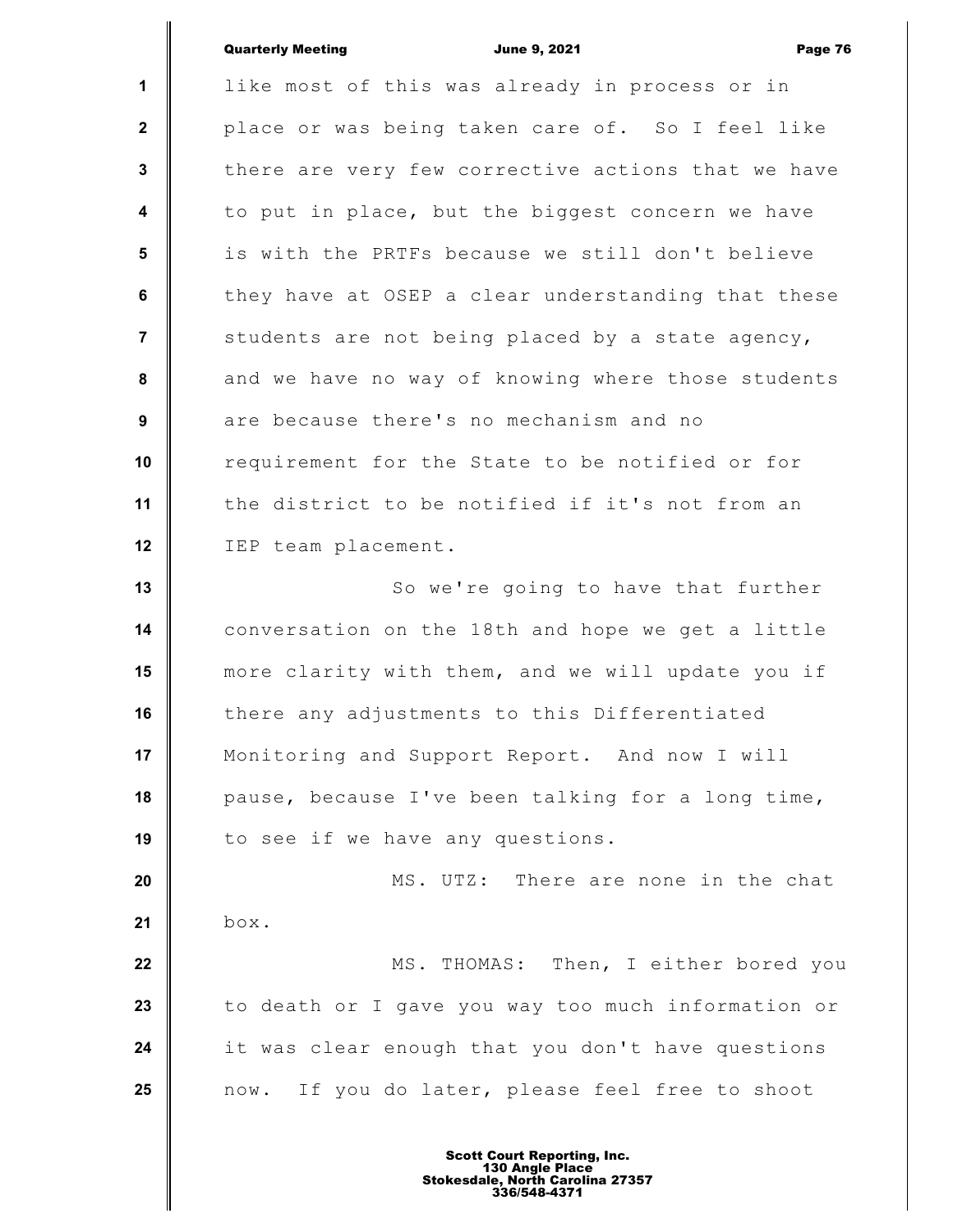|                         | <b>Quarterly Meeting</b><br><b>June 9, 2021</b><br>Page 77 |
|-------------------------|------------------------------------------------------------|
| 1                       | those to me through Alexis or to me directly. I'm          |
| $\boldsymbol{2}$        | happy to respond to any of your questions. I can           |
| $\mathbf 3$             | take--- I'm sorry. Do we have a question?                  |
| $\overline{\mathbf{4}}$ | THE CHAIRPERSON: No questions.                             |
| $\sqrt{5}$              | MS. THOMAS: Okay. Can I give you                           |
| $\bf 6$                 | one more kind of exciting update---                        |
| $\overline{7}$          | THE CHAIRPERSON: Yes.                                      |
| $\pmb{8}$               | MS. THOMAS: ---that I don't think                          |
| $\boldsymbol{9}$        | we've included anywhere? Besides getting lots of           |
| 10                      | federal money for the LEAs -- that was a big               |
| 11                      | celebration -- we are moving forward with plans to         |
| 12                      | have our conference on exceptional children                |
| 13                      | face-to-face this November in Greensboro.                  |
| 14                      | THE CHAIRPERSON: Excellent.                                |
| 15                      | MS. THOMAS: It will be our                                 |
| 16                      | seventieth conference on Exceptional Children.             |
| 17                      | Over the last 72 years, we've missed two years of          |
| 18                      | providing this conference. And so we're going to           |
| 19                      | celebrate that platinum anniversary, so to speak,          |
| 20                      | of our conference and look forward to having               |
| 21                      | council members be a part of that. We also will            |
| 22                      | include parent sessions and strands devoted to             |
| 23                      | parents.                                                   |
| 24                      | So we'll look forward to working with                      |
| 25                      | you to get those developed and would love any              |
|                         |                                                            |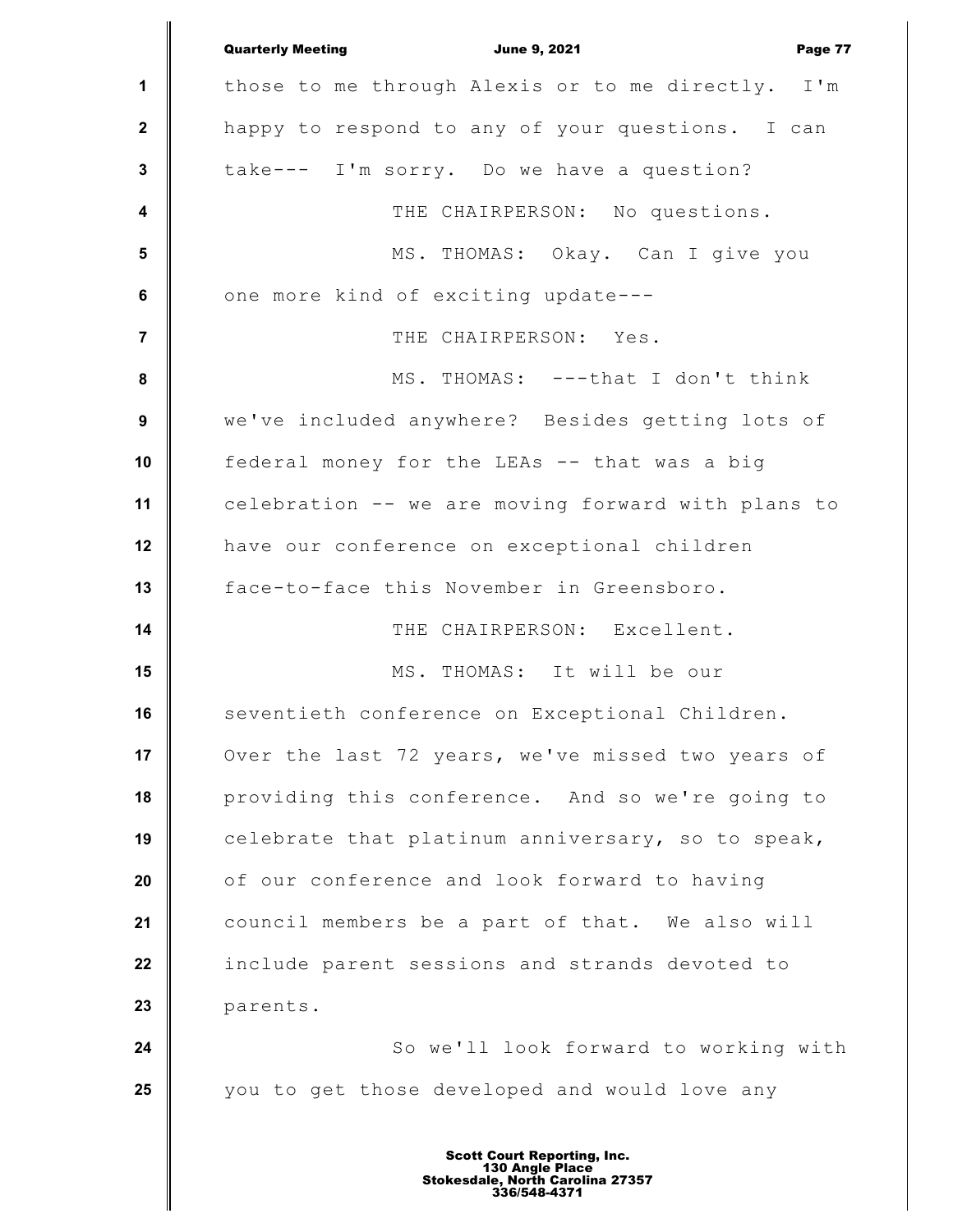**1 2 3 4 5 6 7 8 9 10 11 12 13 14 15 16 17 18 19 20 21 22 23 24 25** Quarterly Meeting **Communist Communist Communist Communist Communist Communist Communist Communist Communist Communist Communist Communist Page 78** ideas you have on any of those presentations that we might have. We'll be doing calls for proposals very shortly, but it feels good to be able to celebrate that. Also that we're getting back to a little bit of normalcy with what we've provided out to the field. So thank you for the time today, for letting me be here, and give you this information. And appreciate all you do and your dedication to this group and to this work. THE CHAIRPERSON: Thank you so much, Sherry, and thank you, Matt. MS. UTZ: So last meeting Marge asked for the -- her timing of -- time on the agenda for the subcommittee work, but Abby and Marge aren't here. So I don't know if anyone from that group can give us an update, but I'd also -- so I don't know. THE CHAIRPERSON: So is anyone here from that group to give us an update on what you discussed in the group and what you need to share with us? Anyone? **(No audible response.)** THE CHAIRPERSON: So I don't have a list before me of the members of that group,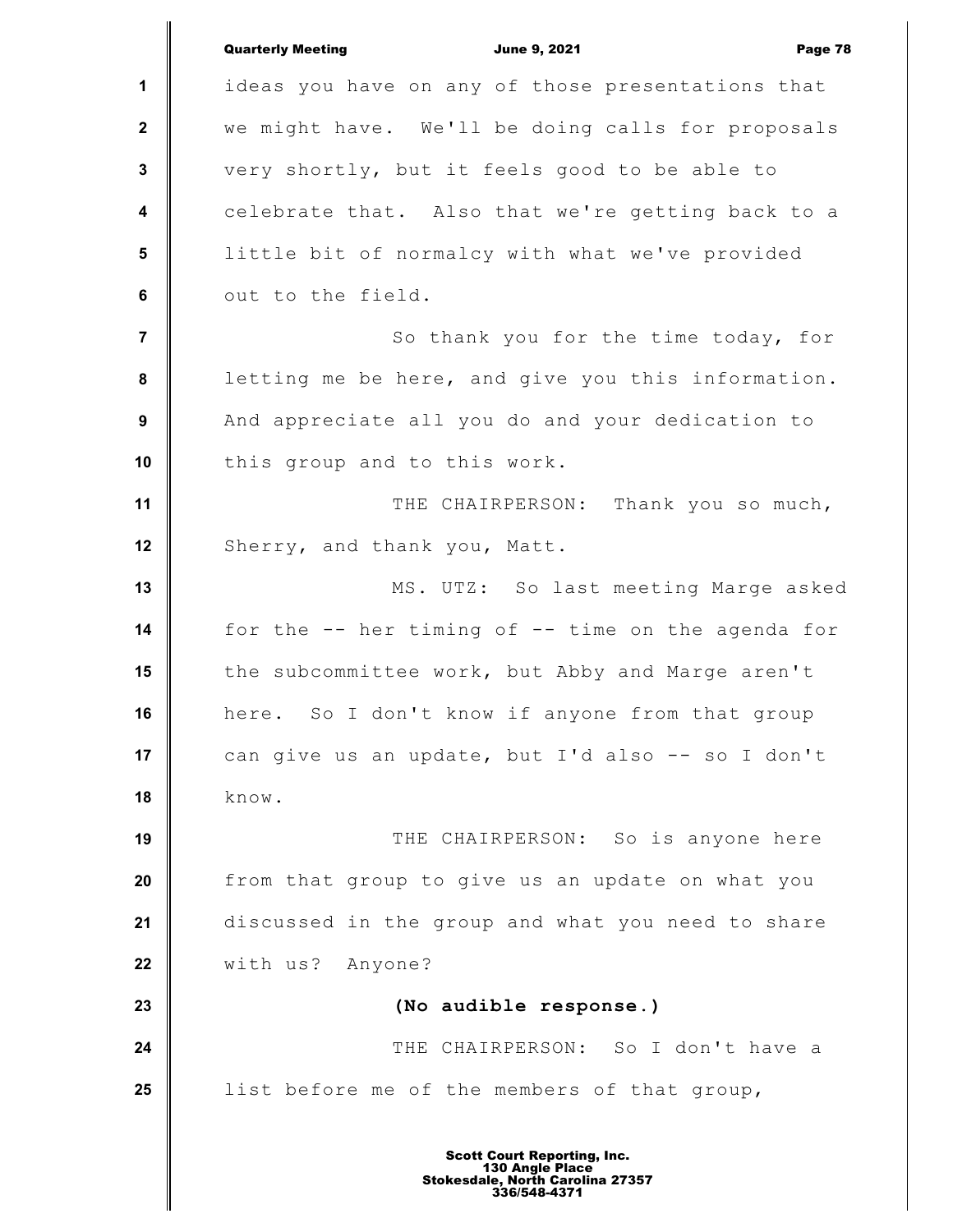|                  | <b>Quarterly Meeting</b><br><b>June 9, 2021</b><br>Page 79 |
|------------------|------------------------------------------------------------|
| 1                | Alexis.                                                    |
| $\boldsymbol{2}$ | MS. UTZ: One second. Policies and                          |
| $\mathbf 3$      | Procedures. Oh. My note was it was about group             |
| 4                | norms and social media, and it looks -- I don't            |
| 5                | know who was present. Kristen's on there, but I            |
| 6                | don't think she was part of that discussion.               |
| $\overline{7}$   | THE CHAIRPERSON: Right. Marge is                           |
| 8                | not here.                                                  |
| $\boldsymbol{9}$ | MS. UTZ: No.                                               |
| 10               | THE CHAIRPERSON: Anthony's not here.                       |
| 11               | MS. UTZ: Christy was going to be                           |
| 12               | logging back in, but I don't think she's gotten            |
| 13               | back on yet. Oh, Lisa. Lisa has a question, I              |
| 14               | think. Lisa, go ahead.                                     |
| 15               | MS. PHILLIPS: No, I don't have a                           |
| 16               | question.                                                  |
| 17               | MS. UTZ: Okay. I've never seen the                         |
| 18               | icon that's next to your name in participants, so          |
| 19               | I wasn't sure what it was.                                 |
| 20               | MS. PHILLIPS: Oh, really. I quess                          |
| 21               | I'll take a look. I don't know what it is---               |
| 22               | MS. UTZ: It's a question mark in a                         |
| 23               | bubble. So I didn't know if you asked a question           |
| 24               | or had a question. I don't know.                           |
| 25               | MS. PHILLIPS: I did ask -- I did ask                       |
|                  |                                                            |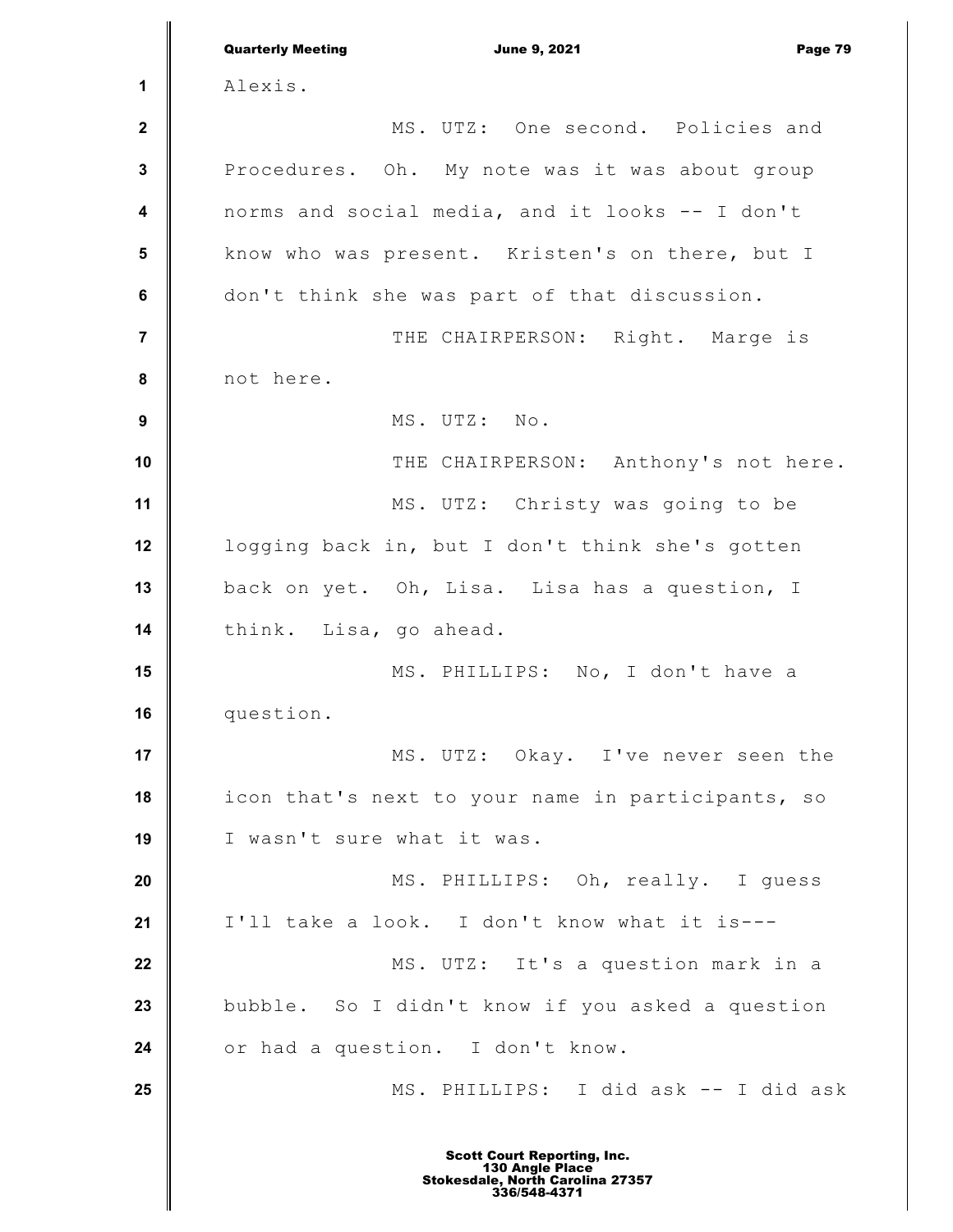**1 2 3 4 5 6 7 8 9 10 11 12 13 14 15 16 17 18 19 20 21 22 23 24 25** Quarterly Meeting **Communist Communist Communist Communist Communist Communist Communist Communist Communist Communist Communist Communist Communist Communist Communist Communist Communist Communist Communist Communist Com** what the dates were for EC conference when we were talking about that. So maybe that's why there's a bubble there still. MS. UTZ: Did she answer--- THE CHAIRPERSON: She did give us the dates. Did you see the question before they left? Okay. I think Alexis can get back to us on that. MS. UTZ: Yes, I can. I don't know the dates yet either. It might be that it's not--- Oh, Sherry. MS. THOMAS: Hi. Those dates are -the dates of the conference -- our institutes will be November 16th, and then the conference will be the 17th and a half day on the 18th. So November 17th and 18th is the conference. THE CHAIRPERSON: Thank you. MS. PHILLIPS: Great. Thank you. MS. THOMAS: Sorry I didn't tell you that earlier. MS. PHILLIPS: No, no, no. I think I might like to attend this year. THE CHAIRPERSON: So that's November 16th for the preconference and November 17th and 18th for the full conference. MS. UTZ: She coughed and I couldn't Scott Court Reporting, Inc. 130 Angle Place Stokesdale, North Carolina 27357 336/548-4371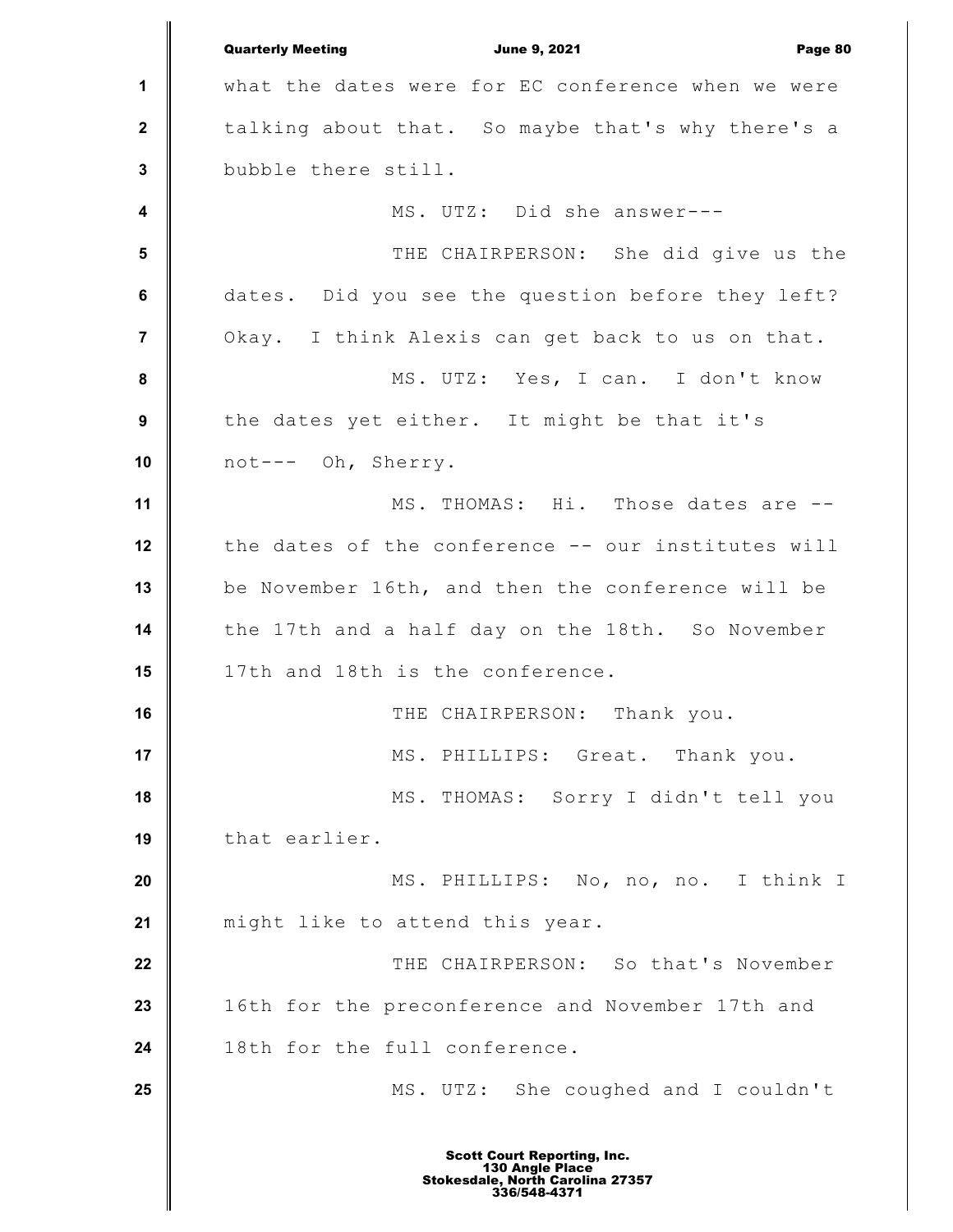**1 2 3 4 5 6 7 8 9 10 11 12 13 14 15 16 17 18 19 20 21 22 23 24 25** Quarterly Meeting **Communist Communist Communist Communist Communist Communist Communist Communist Communist Communist Communist Communist Communist Communist Communist Communist Communist Communist Communist Communist Com** hear the end date. MS. THOMAS: One more time--- MS. UTZ: No, we're good. She got it. MS. THOMAS: She got it. Okay. Good, good, good. THE CHAIRPERSON: All right. Since we don't have anybody from the Policy Committee to work share, I will tell you that I have just about finished the draft of the annual report for the board. So we are going to send that out to you. I'll send that out to you -- I'll send that out to Alexis, and she'll get that out to you for input from your various committees. And we're still looking for someone to chair the Reports and Data Committee, so please consider that. And all members of the Council should serve in one committee. So if you haven't yet signed up for a committee, really consider that. I'd like to have, you know, full board - full council participation on the committees. And so all our new people, think about that. And, Alexis, has kindly put up a list of all of our different committees. MS. UTZ: Okay. And I do not have a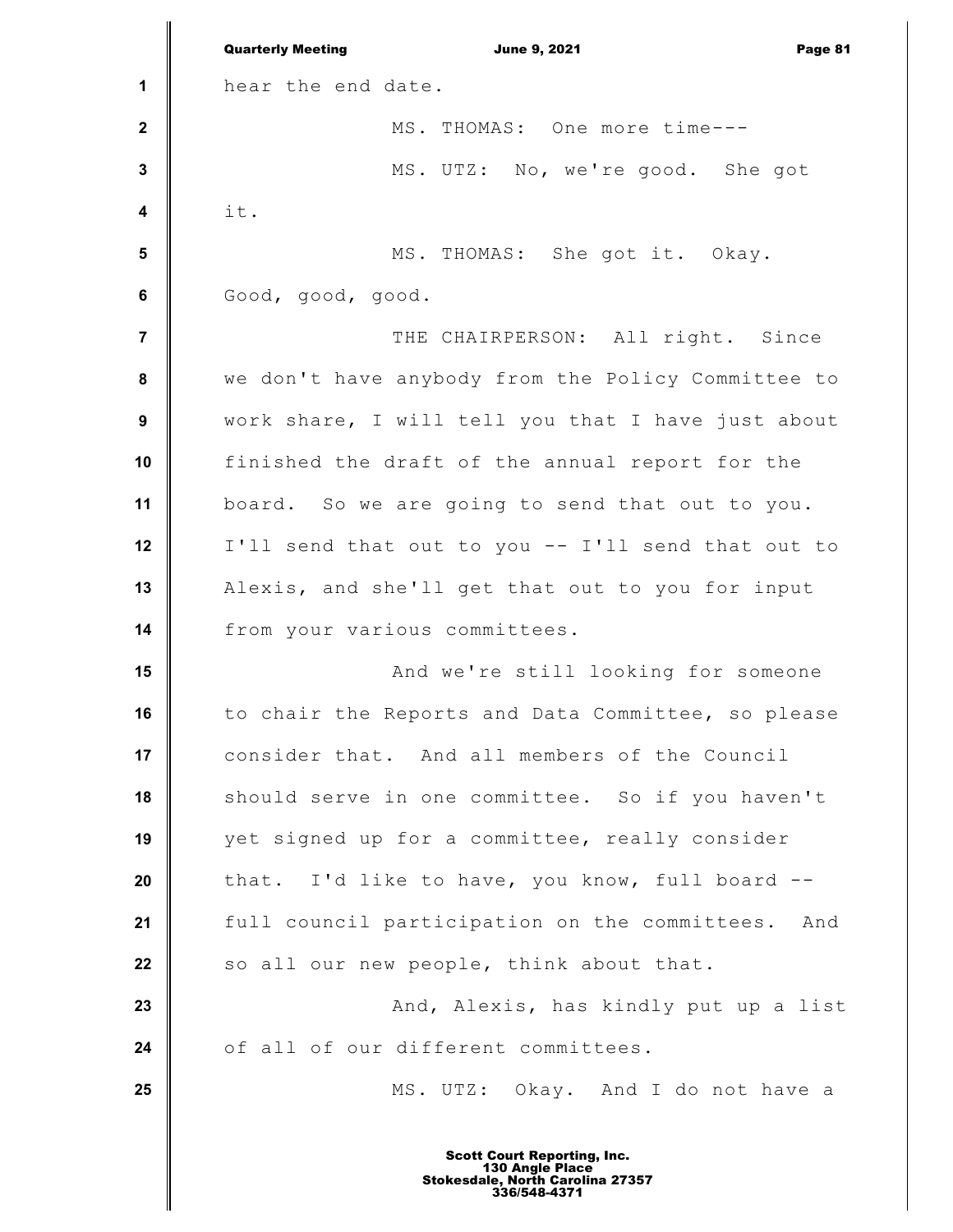**1 2 3 4 5 6 7 8 9 10 11 12 13 14 15 16 17 18 19 20 21 22 23 24 25** Quarterly Meeting **Communist Communist Communist Communist Communist Communist Communist Communist Communist Communist Communist Communist Communist Communist Communist Communist Communist Communist Communist Communist Com** break built into our agenda. I figured we could take a natural break whenever it fell. THE CHAIRPERSON: Oh, okay. MS. UTZ: So I don't know if we need to take a break or--- THE CHAIRPERSON: Do we want to take about a five-minute break -- five- or ten-minute break, and then we have one public comment to be read, shared? MS. UTZ: Yeah. THE CHAIRPERSON: Yes. Did we have any others come in? MS. UTZ: No. THE CHAIRPERSON: Okay. A ten-minute break now. MS. UTZ: Okay. That's good. THE CHAIRPERSON: Okay. Thank you. **(A brief recess was taken from 11:24 a.m. to 11:33 a.m.)** THE CHAIRPERSON: So are we coming back, ladies and gentlemen? MS. UTZ: All right. Do you want to do the public comment? THE CHAIRPERSON: Yes. MS. UTZ: Okay. So we received an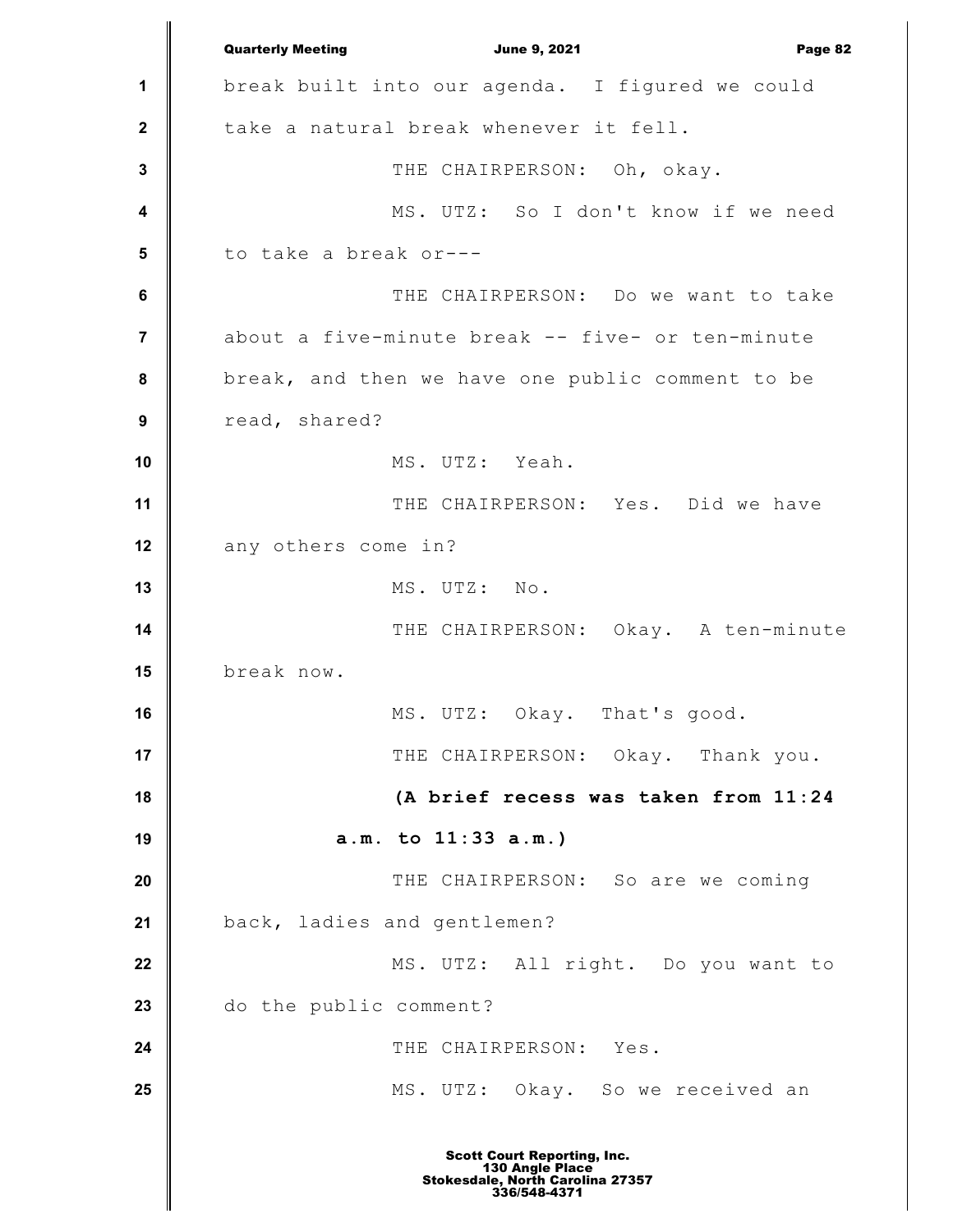**1 2 3 4 5 6 7 8 9 10 11 12 13 14 15 16 17 18 19 20 21 22 23 24 25** Quarterly Meeting **Communist Communist Communist Communist Communist Communist Communist Communist Communist Communist Communist Communist Communist Communist Communist Communist Communist Communist Communist Communist Com** email from Public Speaker 1. Whoops. I'm supposed to take her name off. Sorry. Oh, it's there anyway. I put it up on your screen. She is Public Speaker 1. She is a Global National and State of NC Ambassador and advocate for children with long COVID syndrome. She lives in North Carolina, is the mother of a 12-year-old, postacute COVID-19 daughter. She is encouraging the Council to consider a plan of actions and safety net within each school district -- for each district, school, and EC department. There are none for these children. As a medical career of 26 years, this is not my first pandemic. We are also learning about how postacute COVID-19 affects children. Children who are asymptomatic or with mild acute COVID infections, mostly females, are at high risk to develop pediatric postacute COVID-19, and the variants increase the risk of transmission and seriousness of the SARS-CoV-2 for children, adolescents, and those adult teachers that are just starting out. Honestly, my district did not know how to handle my child's medical diagnosis. Children should not have to worry about their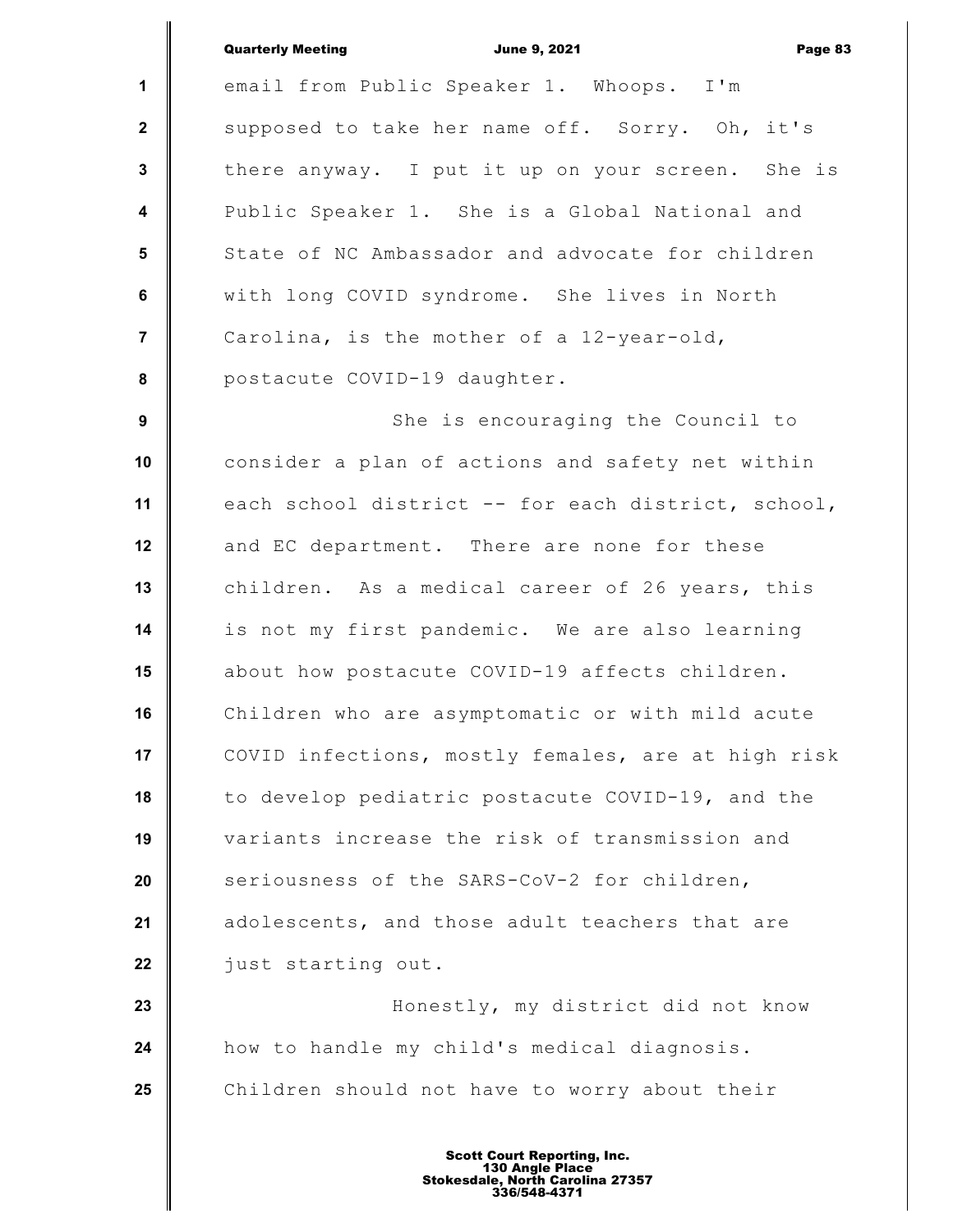|                         | <b>Quarterly Meeting</b><br><b>June 9, 2021</b><br>Page 84 |
|-------------------------|------------------------------------------------------------|
| $\mathbf{1}$            | education and their health impacts from long               |
| $\mathbf{2}$            | COVID. So I comment today to learn about                   |
| 3                       | pediatric postacute COVID-19 transmission/variants         |
| $\overline{\mathbf{4}}$ | in order to meet the needs of these children and           |
| 5                       | families. And that was the only email that we had          |
| 6                       | received today.                                            |
| $\overline{7}$          | THE CHAIRPERSON: Okay. And while                           |
| 8                       | she requested a comment, we as the Council cannot          |
| 9                       | comment or opine on the various comments that we           |
| 10                      | receive. What we can do is possibly ask for a              |
| 11                      | presentation on children -- on how we're dealing           |
| 12                      | effectively with chronic childhood issues in               |
| 13                      | school in general.                                         |
| 14                      | Any other thoughts?                                        |
| 15                      | MS. COFFEY: Cynthia, I second that.                        |
| 16                      | We probably need to know what is there before we           |
| 17                      | even -- because it could end up being an unmet             |
| 18                      | need, but until we know what's already in effect,          |
| 19                      | it would be hard to know that. So we would need            |
| 20                      | that almost first.                                         |
| 21                      | THE CHAIRPERSON: Yes.                                      |
| 22                      | MS. MOOREFIELD: And wouldn't                               |
| 23                      | children who -- who are affected by this long              |
| 24                      | term -- wouldn't they also fall under -- like if           |
| 25                      | their health affected their learning, wouldn't             |
|                         |                                                            |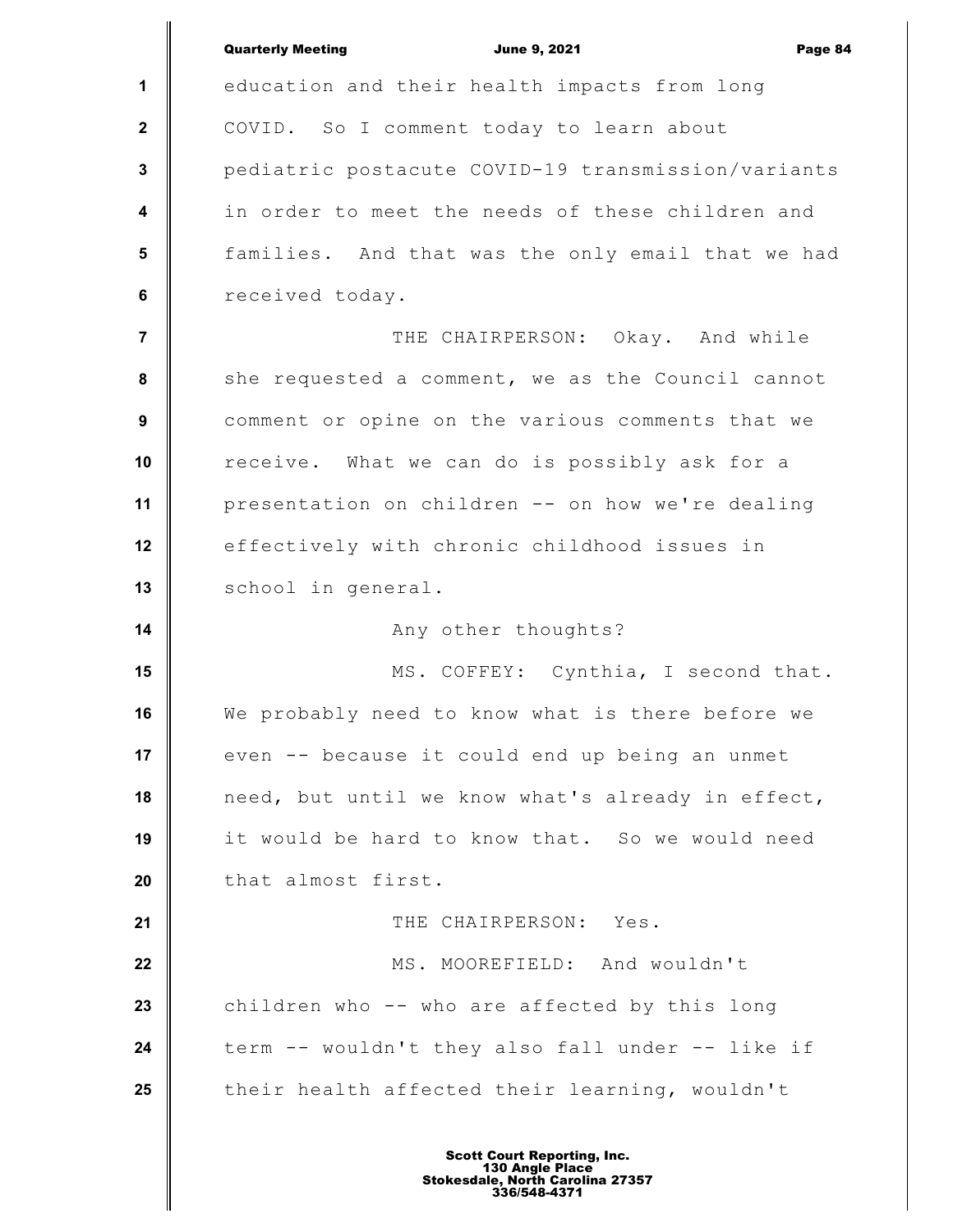|                  | <b>Quarterly Meeting</b><br><b>June 9, 2021</b><br>Page 85 |
|------------------|------------------------------------------------------------|
| 1                | they also fall under a 504? Or is this mother              |
| $\mathbf{2}$     | saying that, you know, those children that have to         |
| $\mathbf{3}$     | be out of school for a long term because of                |
| $\boldsymbol{4}$ | illnesses such as COVID? I'm not really sure what          |
| $5\phantom{1}$   | she's asking.                                              |
| 6                | THE CHAIRPERSON: So she's not really                       |
| $\overline{7}$   | clear about what she's asking, but she seems to            |
| 8                | say that her school district seems not to have any         |
| 9                | idea of how to help her -- her child. And I                |
| 10               | looked it up because I honestly did not know the           |
| 11               | impact of this long-term -- long COVID syndrome,           |
| 12               | and some of the things are fatigue, shortness of           |
| 13               | breath, joint pain, chest pain, memory and                 |
| 14               | concentration problems. So I thought that might            |
| 15               | have an educational impact.                                |
| 16               | MS. MOOREFIELD: It seems, though,                          |
| 17               | that there are several other, you know, diseases           |
| 18               | and syndromes with similar impacts. So I'm not             |
| 19               | sure what it was that her district was not -- you          |
| 20               | know, was confused on how to handle.                       |
| 21               | THE CHAIRPERSON: And that's it,                            |
| 22               | Virginia. That's why I thought we might get a              |
| 23               | presentation on what we're doing in general                |
| 24               | overall to handle children who have different              |
| 25               | chronic needs.                                             |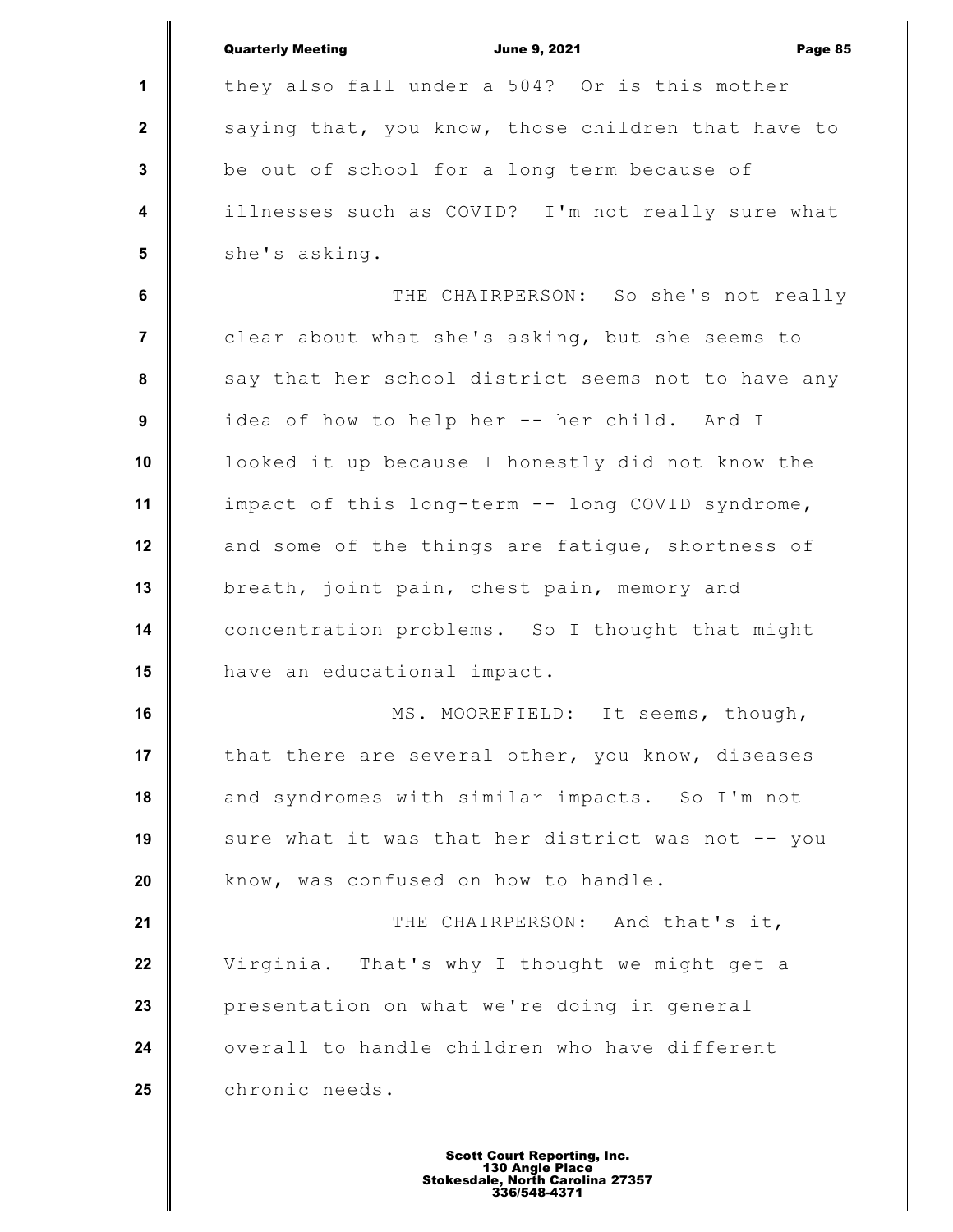|                  | <b>Quarterly Meeting</b><br><b>June 9, 2021</b><br>Page 86 |
|------------------|------------------------------------------------------------|
| 1                | MS. MOOREFIELD: Because it sounds to                       |
| $\boldsymbol{2}$ | me like that would be similar to, you know,                |
| $\mathbf 3$      | Ehlers-Danlos syndrome with the joint pain and             |
| 4                | things like that, and you know, those students             |
| 5                | have a 504, correct?                                       |
| $\bf 6$          | THE CHAIRPERSON: Right.                                    |
| $\overline{7}$   | MS. MOOREFIELD: Isn't that the                             |
| 8                | difference between an IEP and a 504? The 504               |
| $\boldsymbol{9}$ | $makes---$                                                 |
| 10               | THE CHAIRPERSON: Access.                                   |
| 11               | MS. MOOREFIELD: Yeah, more access to                       |
| 12               | the learning, and the IEP has a little bit more            |
| 13               | teeth in it to provide additional services. But            |
| 14               | it sounds like -- I mean there will definitely be          |
| 15               | kids with these long-term effects. They call them          |
| 16               | long-haulers, I know, for adults. But it seems             |
| 17               | like this should already be kind of addressed in           |
| 18               | the systems that we already have.                          |
| 19               | THE CHAIRPERSON: Right. And that's                         |
| 20               | why a presentation on what we already have in              |
| 21               | place and what we already do for children who have         |
| 22               | those types of chronic needs -- medical needs.             |
| 23               | Any other comments or thoughts?                            |
| 24               | MS. COMBS: Cynthia, when you say "do                       |
| 25               | a presentation," to do that, is the intended               |
|                  |                                                            |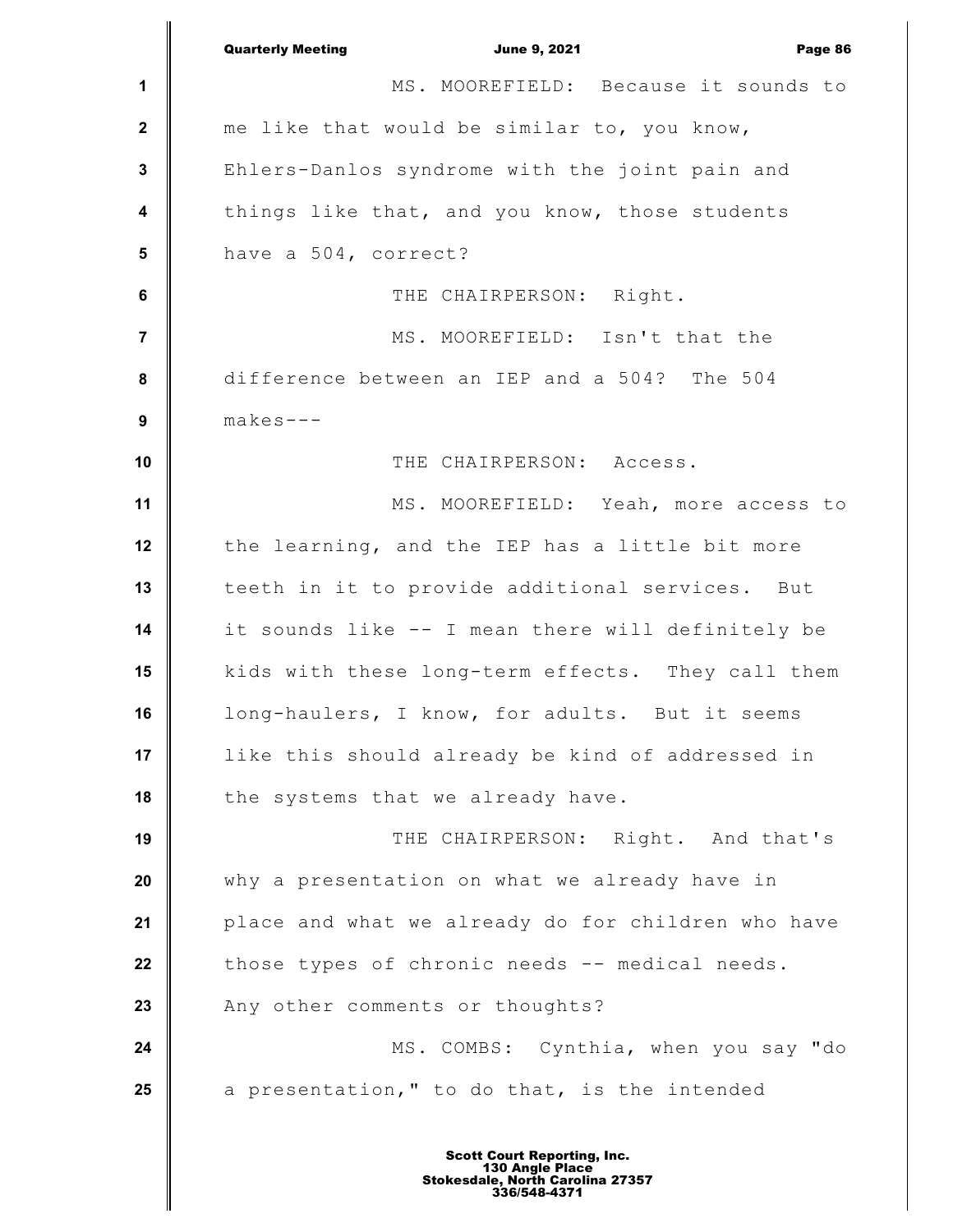|                | <b>Quarterly Meeting</b><br><b>June 9, 2021</b><br>Page 87 |
|----------------|------------------------------------------------------------|
| 1              | audience families?                                         |
| $\mathbf{2}$   | THE CHAIRPERSON: So the presentation                       |
| $\mathbf 3$    | might be to the Council so we can share that out           |
| 4              | to our networks and the places that we're                  |
| 5              | involved.                                                  |
| $\bf 6$        | Aimee, you're from ECAC. So                                |
| $\overline{7}$ | certainly something ECAC might want to think about         |
| 8              | if this is a concern across the actual state of            |
| 9              | North Carolina for these children who have this            |
| 10             | particular syndrome and any general chronic                |
| 11             | disorder.                                                  |
| 12             | MS. COMBS: We don't specifically get                       |
| 13             | a lot of calls on stuff like this. We have in the          |
| 14             | past had a few such as like the condition of               |
| 15             | PANDAS where there's just a lot of unknowns and            |
| 16             | unfamiliarity $-$ I can't say that word $-$ with the       |
| 17             | condition. But, you know, certainly if we were             |
| 18             | talking to a parent about this, obviously, we              |
| 19             | would need more information.                               |
| 20             | Because if they had an IEP, then they                      |
| 21             | would already be covered under Section 504, but            |
| 22             | then we would say, you know, "Take a look at the           |
| 23             | IEP. You might want to revisit it with the team.           |
| 24             | There's a spot that asks is there any medical              |
| 25             | conditions or any relevant medical information             |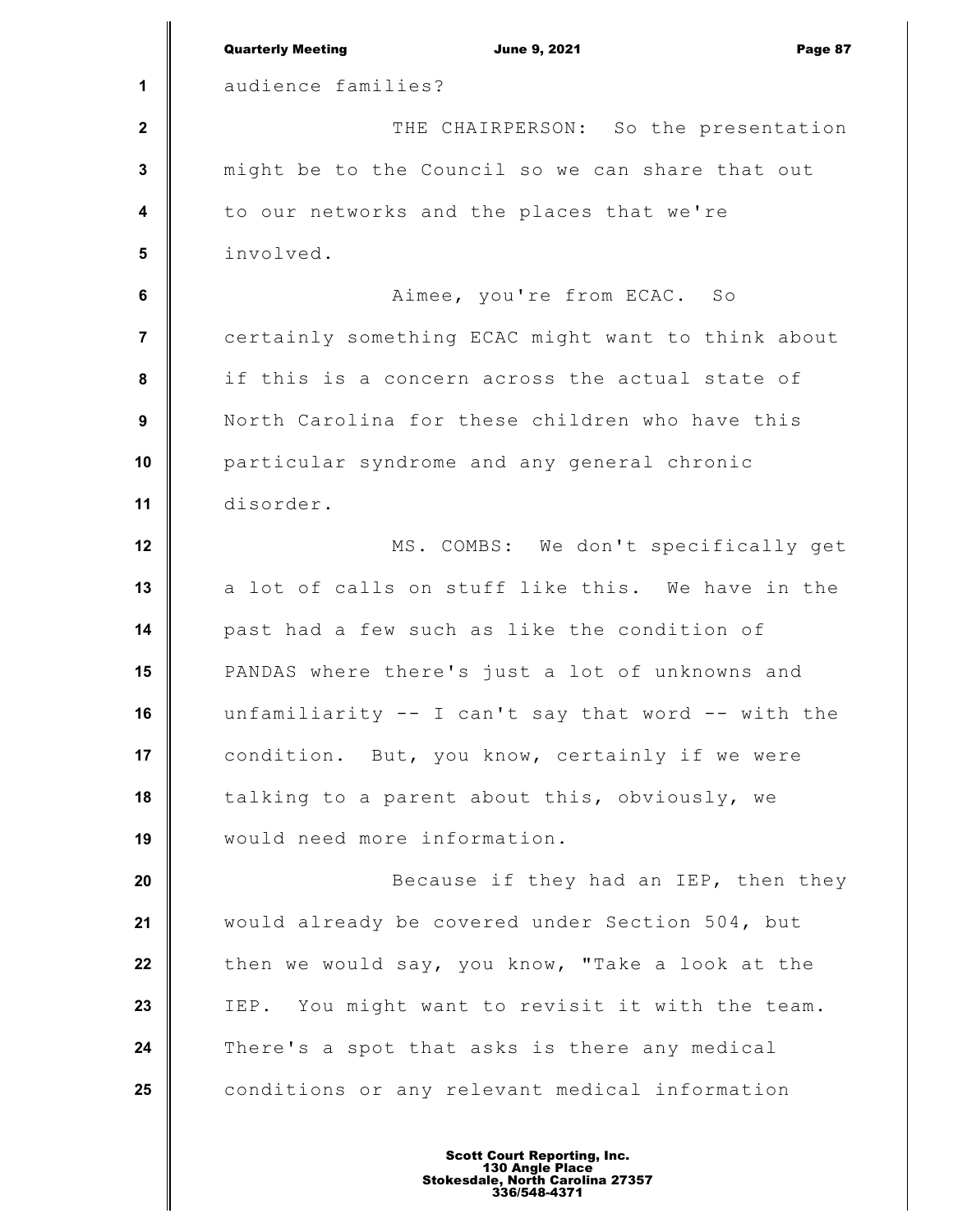**1 2 3 4 5 6 7 8 9 10 11 12 13 14 15 16 17 18 19 20 21 22 23 24 25** Quarterly Meeting June 9, 2021 Page 88 that we need to know more about, and then the team could work together to say how they want to address it." Some students will have an IEP and an individualized health plan. So if one of those is not -- you know, like most things, it really depends and it's not a one-size-fits-all, but it's things that schools should have in place, you know, whether they have healthcare plans, a 504, an IEP, it should be -- it should be that there's already things in place. It may be that the confusion is we haven't heard of this, which would make sense. COVID's new for pretty much all of us, and so that folks are still finding their way. And we're still learning about some of the long-term effects, but it doesn't mean that there isn't already things in place that could address it. But, yeah, not a bad idea to get something together to give folks the information they need to make informed decisions on how they want to address such a thing. THE CHAIRPERSON: So I'm thinking a presentation from someone from the EC Division and then possibly maybe a little blurb in the news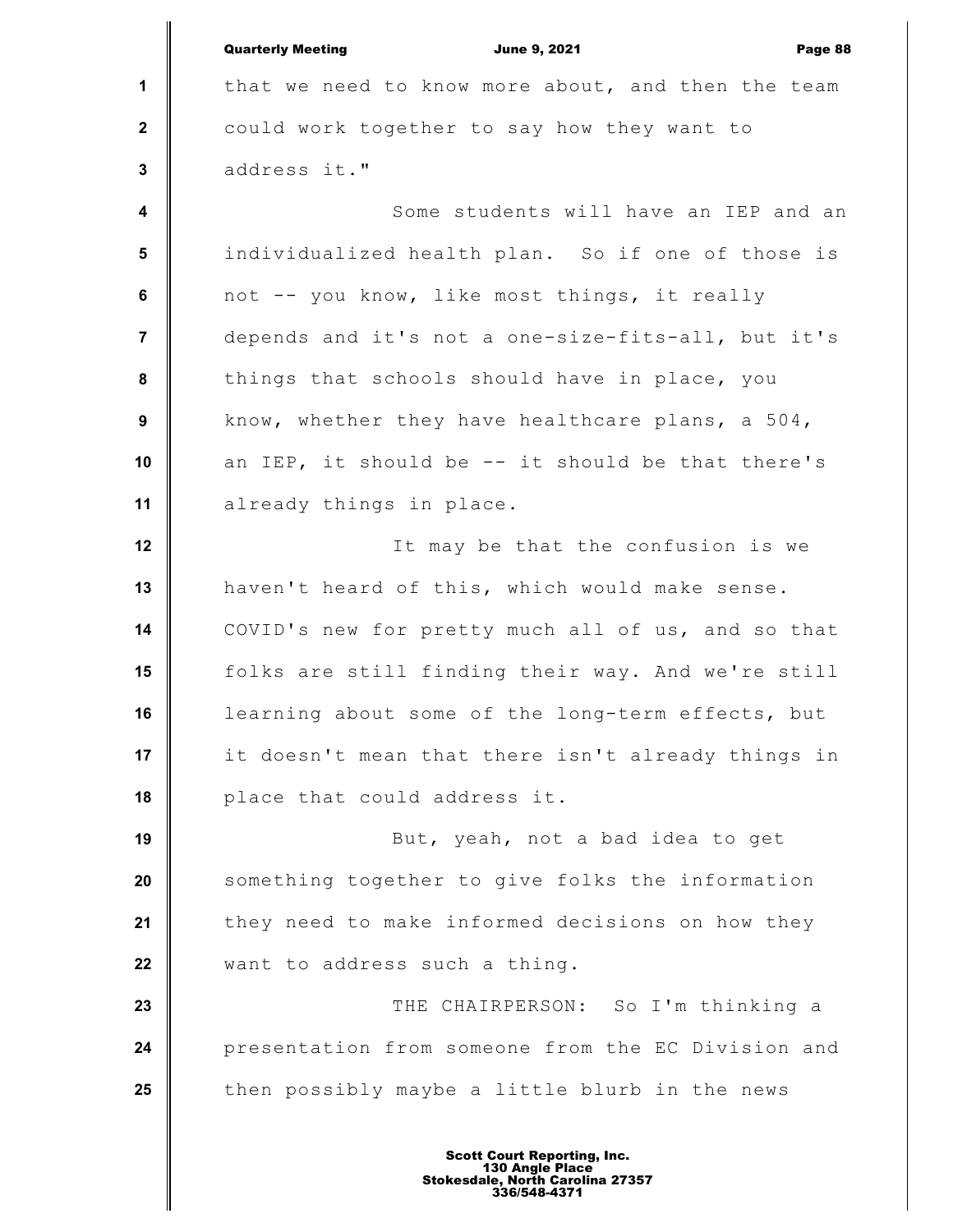|                         | <b>Quarterly Meeting</b><br><b>June 9, 2021</b><br>Page 89 |
|-------------------------|------------------------------------------------------------|
| 1                       | letter that goes out every month.                          |
| $\mathbf{2}$            | MS. MOOREFIELD: Cynthia, do you                            |
| $\mathbf 3$             | think we would be able to get anyone like $-$ I            |
| $\overline{\mathbf{4}}$ | quess they would fall under infectious disease             |
| 5                       | experts that might be doing research on how COVID          |
| $\bf 6$                 | affects children long term. I know that the news           |
| $\overline{7}$          | has been talking to one of the professors over at          |
| 8                       | Duke, but you know, reaching out to either Chapel          |
| 9                       | Hill or Duke -- they both have infectious disease          |
| 10                      | research facilities there -- to see if -- you              |
| 11                      | know, to see if they have any findings or if               |
| 12                      | they're seeing anything or if they're doing any            |
| 13                      | studies, or whatever, that might tell us a little          |
| 14                      | bit how -- you know, what we can be looking for as         |
| 15                      | far as how this affects kids long term.                    |
| 16                      | THE CHAIRPERSON: Okay. And who's                           |
| 17                      | handling that? Is the Department of Health and             |
| 18                      | Human Services in North Carolina doing some of the         |
| 19                      | work of getting the information out to us that             |
| 20                      | comes through the CDC about the impact of COVID?           |
| 21                      | MS. MOOREFIELD: I'm quessing Mandy                         |
| 22                      | Cohen. Isn't that the -- isn't that our kind of            |
| 23                      | medical person statewide?                                  |
| 24                      | THE CHAIRPERSON: Yeah.                                     |
| 25                      | MS. UTZ: Yeah, and that's Health and                       |
|                         |                                                            |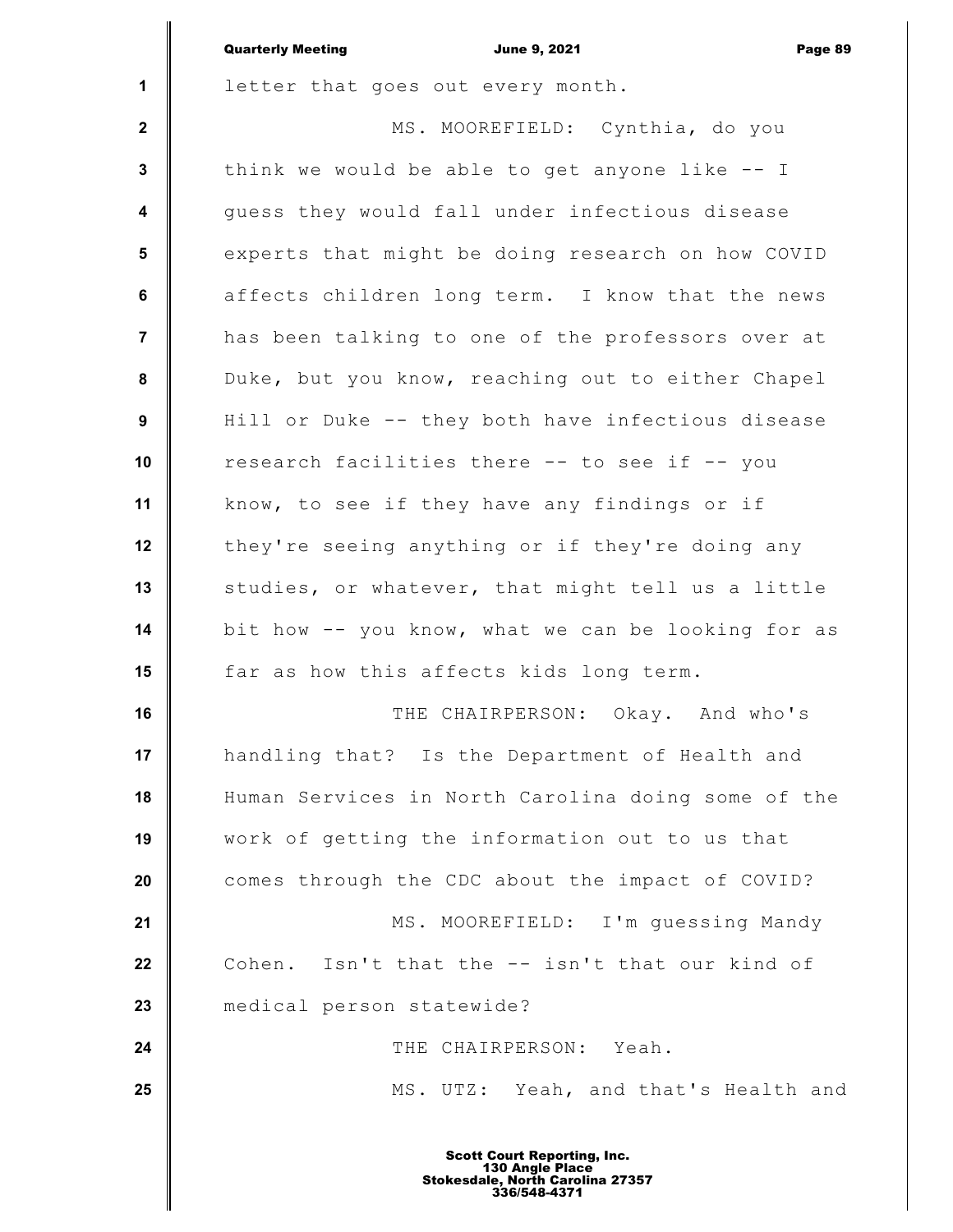|                         | <b>Quarterly Meeting</b><br><b>June 9, 2021</b><br>Page 90 |
|-------------------------|------------------------------------------------------------|
| 1                       | Human Services.                                            |
| $\boldsymbol{2}$        | THE CHAIRPERSON: Yeah. So if we can                        |
| $\mathbf 3$             | just get maybe, possibly a presentation from               |
| $\overline{\mathbf{4}}$ | somebody from her office or the recommendation             |
| 5                       | from Virginia of the infectious disease experts,           |
| $\bf 6$                 | just to get us more knowledgeable.                         |
| $\overline{7}$          | Any other comments, thoughts?                              |
| $\pmb{8}$               | (No audible response.)                                     |
| $\boldsymbol{9}$        | THE CHAIRPERSON: So I did send you,                        |
| 10                      | Alexis, the draft of the 2020-21---                        |
| 11                      | MS. UTZ: It's actually the '19-20.                         |
| 12                      | It's always one year behind.                               |
| 13                      | THE CHAIRPERSON: Okay. I'm a year                          |
| 14                      | ahead.                                                     |
| 15                      | MS. UTZ: I did rename it so it says                        |
| 16                      | '19-20. I did link it up in the agenda, and it is          |
| 17                      | also added into the Google folder. If you don't            |
| 18                      | see the link, you might need to refresh the                |
| 19                      | agenda.                                                    |
| 20                      | THE CHAIRPERSON: Okay. Thanks for                          |
| 21                      | renaming. So if you'd take a look at that, have            |
| 22                      | any input from your committees or just input from          |
| 23                      | you-all. I'm going to ask Alexis to add in our             |
| 24                      | two minutes from the September meeting -- summary          |
| 25                      | of actions from the September meeting and the              |
|                         |                                                            |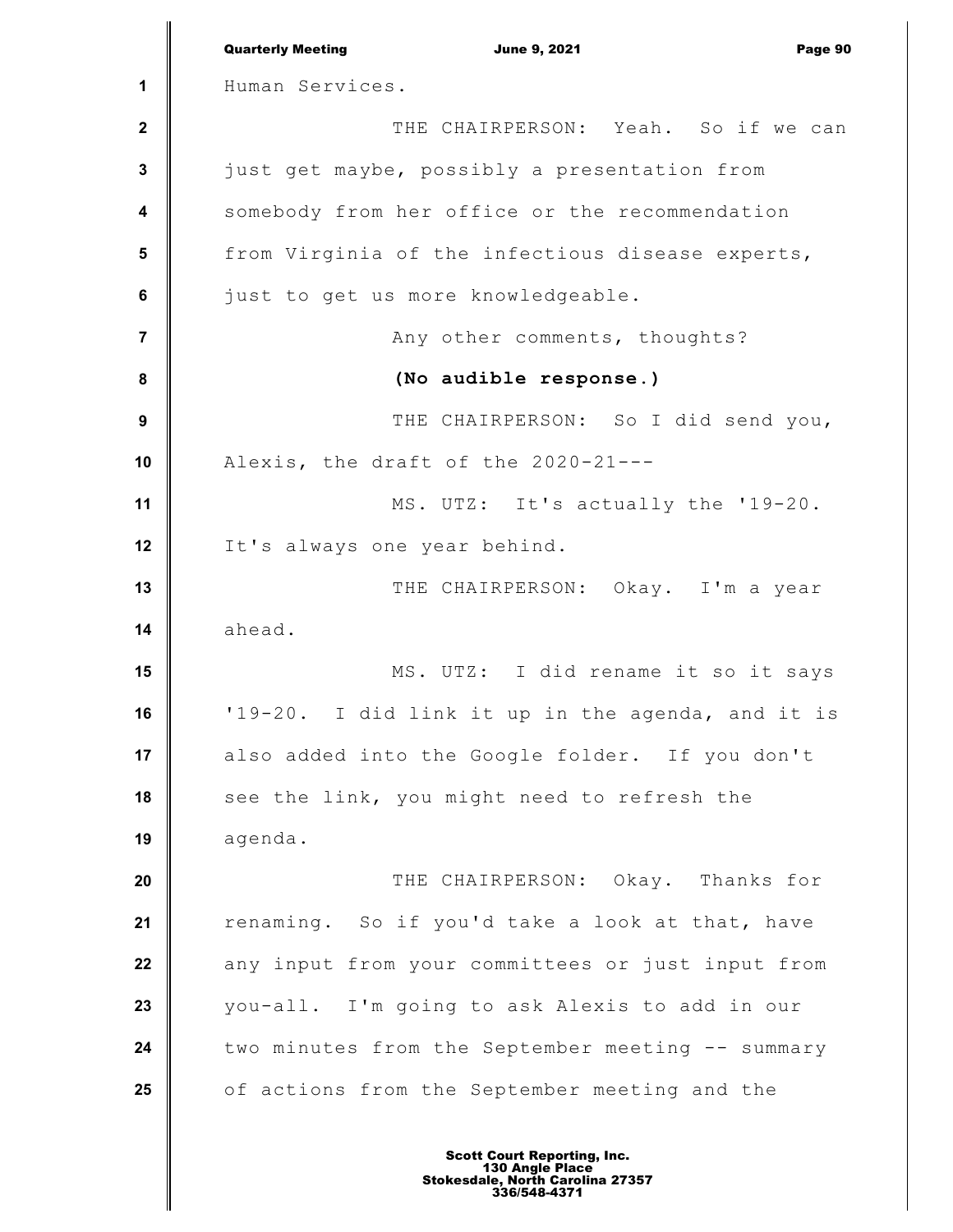**1 2 3 4 5 6 7 8 9 10 11 12 13 14 15 16 17 18 19 20 21 22 23 24 25** Quarterly Meeting **Communist Communist Communist Communist Communist Communist Communist Communist Communist Communist Communist Communist Page 91** March meeting, and then the agendas from today's meeting. So September and December of 2020, those summary of actions, the agendas from March and today, and I'm going to add a blurb about the training that we received in September of 2020 - the Council received training. And then if you'd just give me any other input, I will be happy to add that. MS. UTZ: So do you want them to work on that now during the subcommittees and then--- THE CHAIRPERSON: Whatever the pleasure of the Council. Do you want to work on it now as subcommittee work, or do you want to just send that information into me or into Alexis? Sorry. MS. UTZ: Yeah, that's fine. THE CHAIRPERSON: And she can get it to me. Council? **(No audible response.)** THE CHAIRPERSON: And don't we have to be in--- MS. UTZ: The breakout room, yeah. THE CHAIRPERSON: No. Isn't it the policy and procedure for our public comment to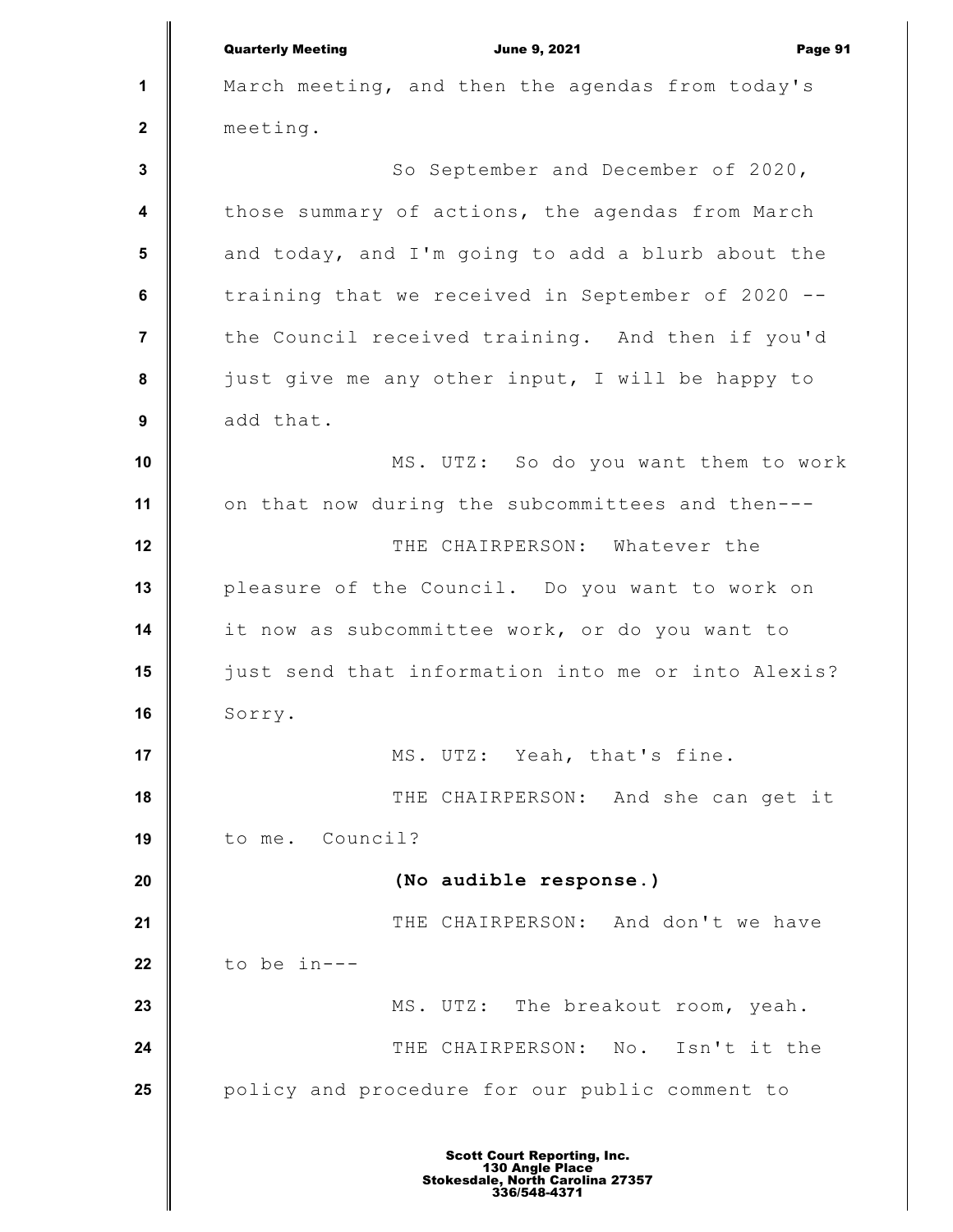|                         | <b>Quarterly Meeting</b><br><b>June 9, 2021</b><br>Page 92 |
|-------------------------|------------------------------------------------------------|
| 1                       | wait until $12:00$ -- that they have until -- or was       |
| $\mathbf{2}$            | that only when we were in person?                          |
| $\mathbf{3}$            | MS. UTZ: No. They have until 12:00                         |
| $\overline{\mathbf{4}}$ | to log in to register. Our guest from earlier              |
| 5                       | today is not here anymore, and I asked her if she          |
| $\bf 6$                 | wanted to be added for public comment, but she             |
| $\overline{7}$          | didn't say she wanted to be added.                         |
| ${\bf 8}$               | THE CHAIRPERSON: Okay.                                     |
| $\boldsymbol{9}$        | MS. MOOREFIELD: So, Cynthia, you                           |
| 10                      | just need information from each committee about            |
| 11                      | what we want to add into the annual report?                |
| 12                      | THE CHAIRPERSON: Absolutely, yes.                          |
| 13                      | MS. UTZ: And, actually, I can pull                         |
| 14                      | that up if you guys want to see it. I don't want           |
| 15                      | to scroll too fast. I don't want to make you guys          |
| 16                      | sick, but there are, I think, if I remember                |
| 17                      | correctly, various sections here that asks each            |
| 18                      | committee to just state what they have done.               |
| 19                      | THE CHAIRPERSON: So list any points                        |
| 20                      | or bulleted items that you've done or completed            |
| 21                      | for 2019-20 and then any business that you have            |
| 22                      | for going forward.                                         |
| 23                      | MS. COMBS: I just have a question                          |
| 24                      | about the subcommittees since it is my first time          |
| 25                      | here. I know Terri Leyton, my colleague,                   |
|                         |                                                            |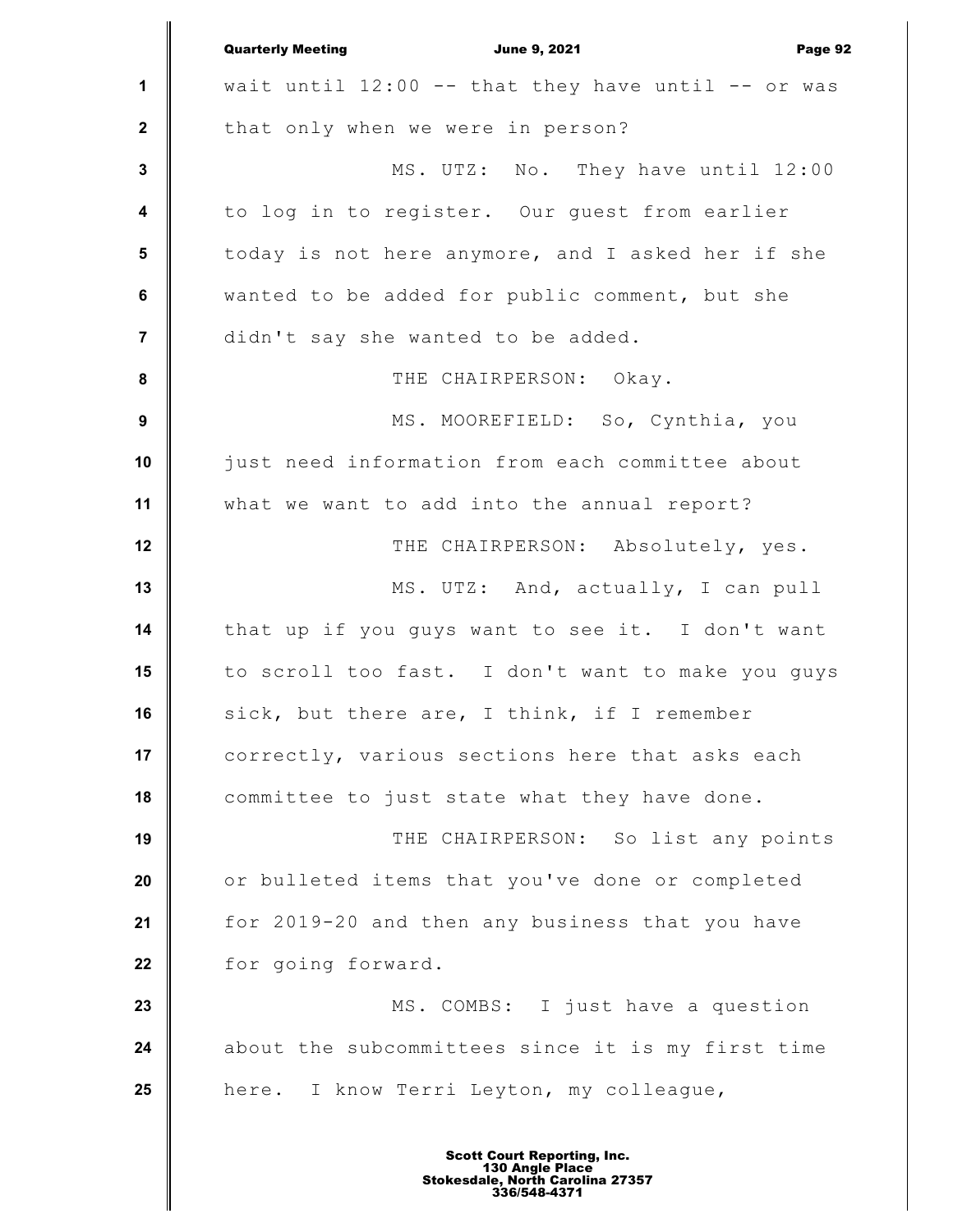**1 2 3 4 5 6 7 8 9 10 11 12 13 14 15 16 17 18 19 20 21 22 23 24 25** Quarterly Meeting **Communist Communist Communist Communist Communist Communist Communist Communist Communist Communist Communist Communist Page 93** previously was on the Reports and Data Committee, but I'm not sure if that's the one I want to be on. THE CHAIRPERSON: Oh, you can pick any one. MS. COMBS: Okay. That's not my favorite stuff, but I'm very interested in the Unmet Needs Committee. THE CHAIRPERSON: Diane? MS. COMBS: How does it--- Okay. That's what I wanted to see -- that document that kind of gives the description of what they do. THE CHAIRPERSON: Yes, uh-huh. MS. COMBS: That will help me decide. Thank you. THE CHAIRPERSON: And so actually a plug for the Reports and Data Committee, for the first time in many years, you actually have something to work on in terms of the OSEP report, advising the Council -- not the Council but the state education agency, which is DPI, the EC Division, on developing that corrective action plan and addressing any identified findings in the federal monitoring report. So we haven't had that in many years as something to actually advise on.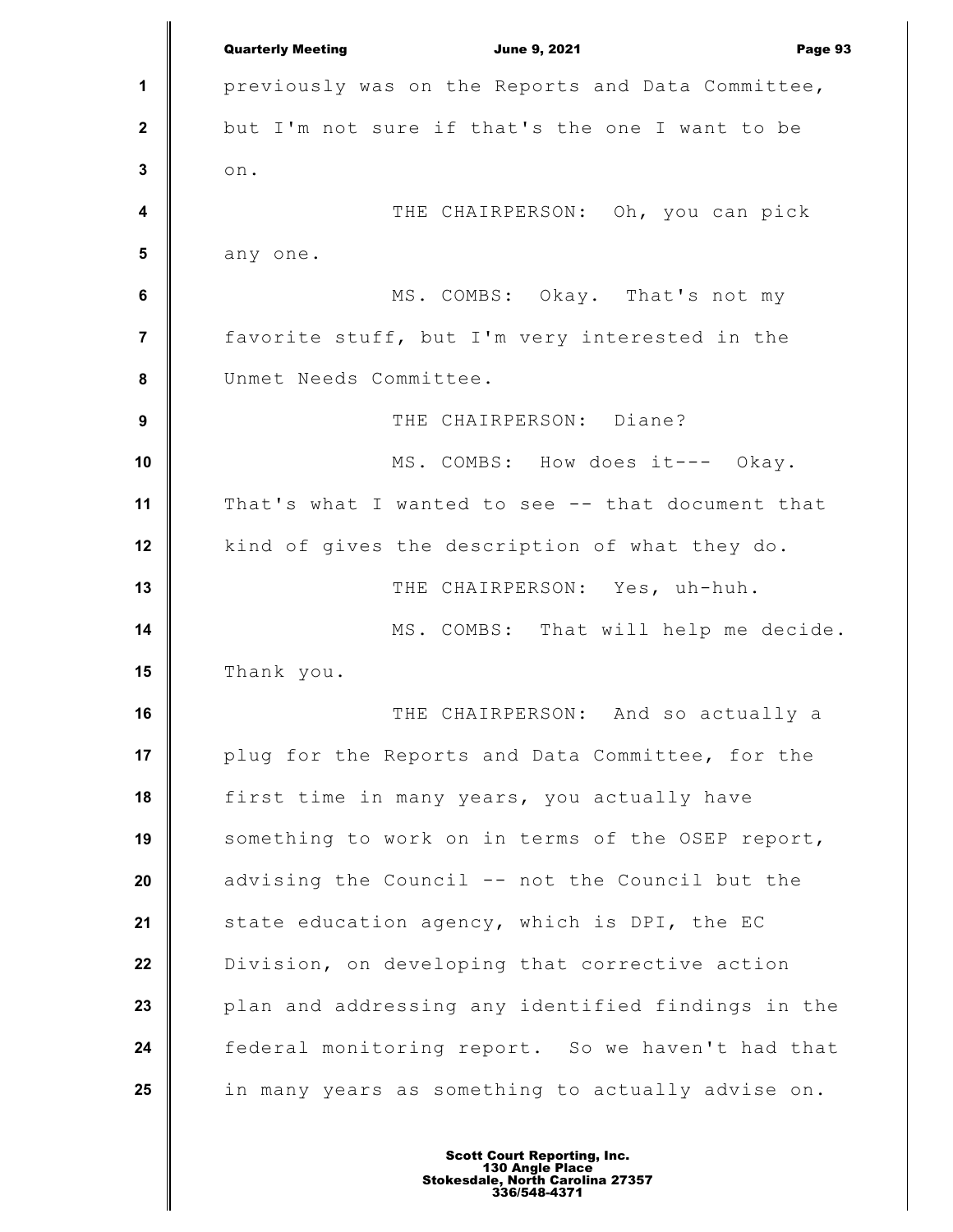|                         | <b>Quarterly Meeting</b><br><b>June 9, 2021</b><br>Page 94 |
|-------------------------|------------------------------------------------------------|
| 1                       | So it's the Council's decision.<br>Do                      |
| $\mathbf 2$             | you want to go into committees, separate breakout          |
| $\mathbf{3}$            | rooms, or are you just willing to share that               |
| $\overline{\mathbf{4}}$ | information with Alexis so she can forward it to           |
| 5                       | me and we can get this report completed in a               |
| $\bf 6$                 | timely fashion?                                            |
| $\overline{7}$          | MS. COFFEY: This is Diane. I think                         |
| 8                       | we probably need to go into committees because             |
| $\boldsymbol{9}$        | that way we can come together as one versus being          |
| 10                      | so scattered on the ideal concept.                         |
| 11                      | THE CHAIRPERSON: Okay. All righty.                         |
| 12                      | MS. UTZ: Let me get that set up for                        |
| 13                      | you.                                                       |
| 14                      | MS. POPE: Hello?                                           |
| 15                      | THE CHAIRPERSON: Yes?                                      |
| 16                      | MS. POPE: Yes. This is Kenya Pope.                         |
| 17                      | I just have a question. I am fairly new to the             |
| 18                      | Council. I've participated in some meetings. I'm           |
| 19                      | on the Reports and Data, and I remember our last           |
| 20                      | meeting -- Ms. George, I think, had been on that           |
| 21                      | committee before, but we didn't have a                     |
| 22                      | chairperson, and I can't remember the other young          |
| 23                      | lady that was in the meeting.                              |
| 24                      | But we were all kind of confused as                        |
| 25                      | to what we were to report on, and I know you just          |
|                         |                                                            |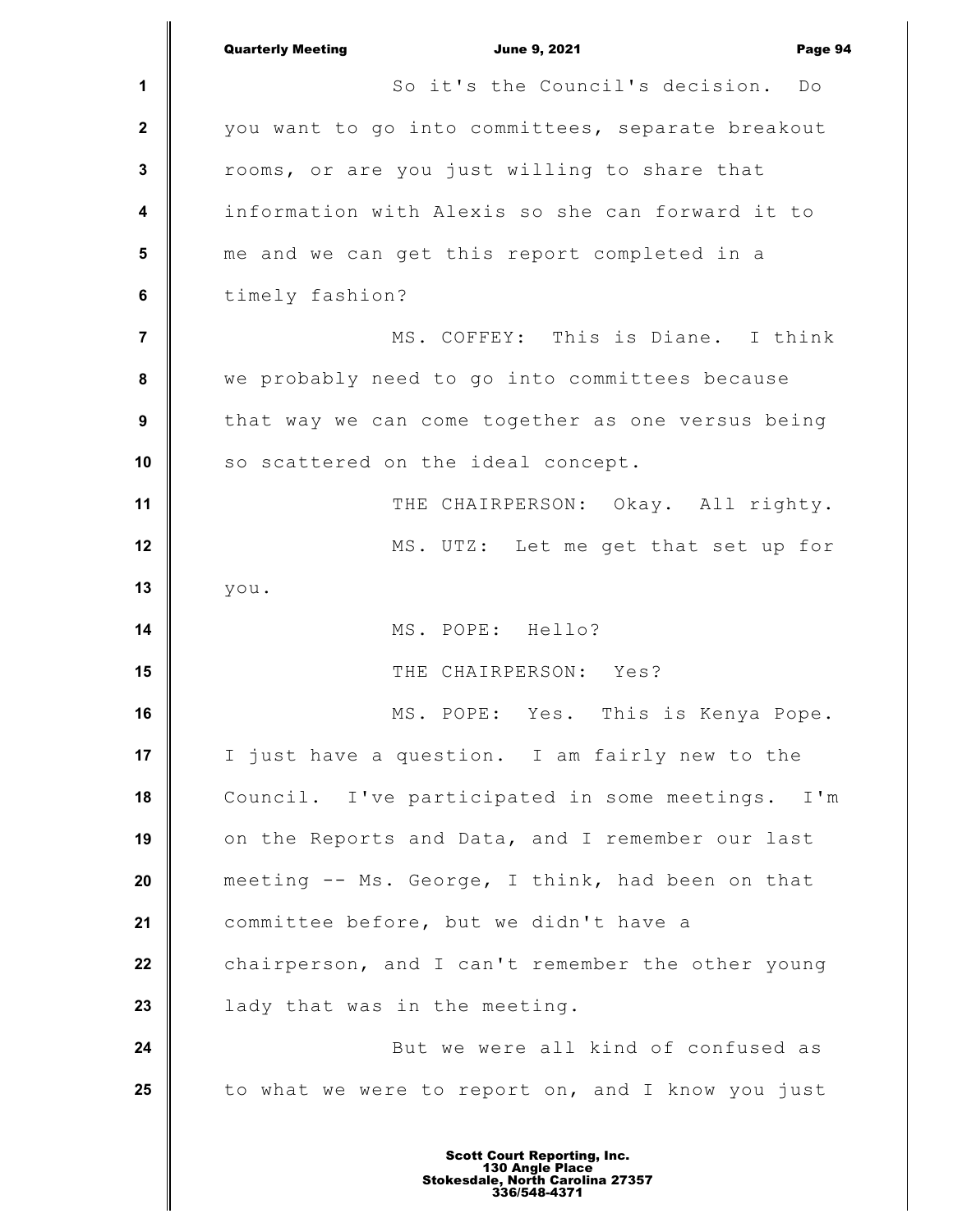|                         | <b>Quarterly Meeting</b><br><b>June 9, 2021</b><br>Page 95 |
|-------------------------|------------------------------------------------------------|
| $\mathbf{1}$            | mentioned some things now. But at our last                 |
| $\mathbf 2$             | meeting, you would get some guidance, you know, to         |
| 3                       | kind of quide us, because we were new to the               |
| $\overline{\mathbf{4}}$ | subcommittee, as to what we were supposed to be            |
| 5                       | doing. And I know who's on the call that's in the          |
| 6                       | subcommittee today that I would be meeting with so         |
| $\overline{7}$          | that -- you know, just so that---                          |
| 8                       | THE CHAIRPERSON: So, Kenya, this                           |
| 9                       | differentiated monitoring and supports report that         |
| 10                      | we have that's in the Google docs---                       |
| 11                      | MS. POPE: Right. And I don't have                          |
| 12                      | access to Google docs. Miss Alexis has just                |
| 13                      | emailed me some things. I haven't had an                   |
| 14                      | opportunity to look at anything prior to today.            |
| 15                      | THE CHAIRPERSON: Okay. So that's                           |
| 16                      | basically what that committee does. It looks at            |
| 17                      | the Reports and Data that come out every year.<br>We       |
| 18                      | get reports from what's going on in terms of state         |
| 19                      | complaints, the facilitated IEPs, the due process          |
| 20                      | hearings. All of those things are things that the          |
| 21                      | Data and Reports Committee looks at.                       |
| 22                      | We look at things like the number of                       |
| 23                      | students in special ed across the state. All               |
| 24                      | those things that are reported, that are data that         |
| 25                      | the EC Division collects and reports out, those            |
|                         |                                                            |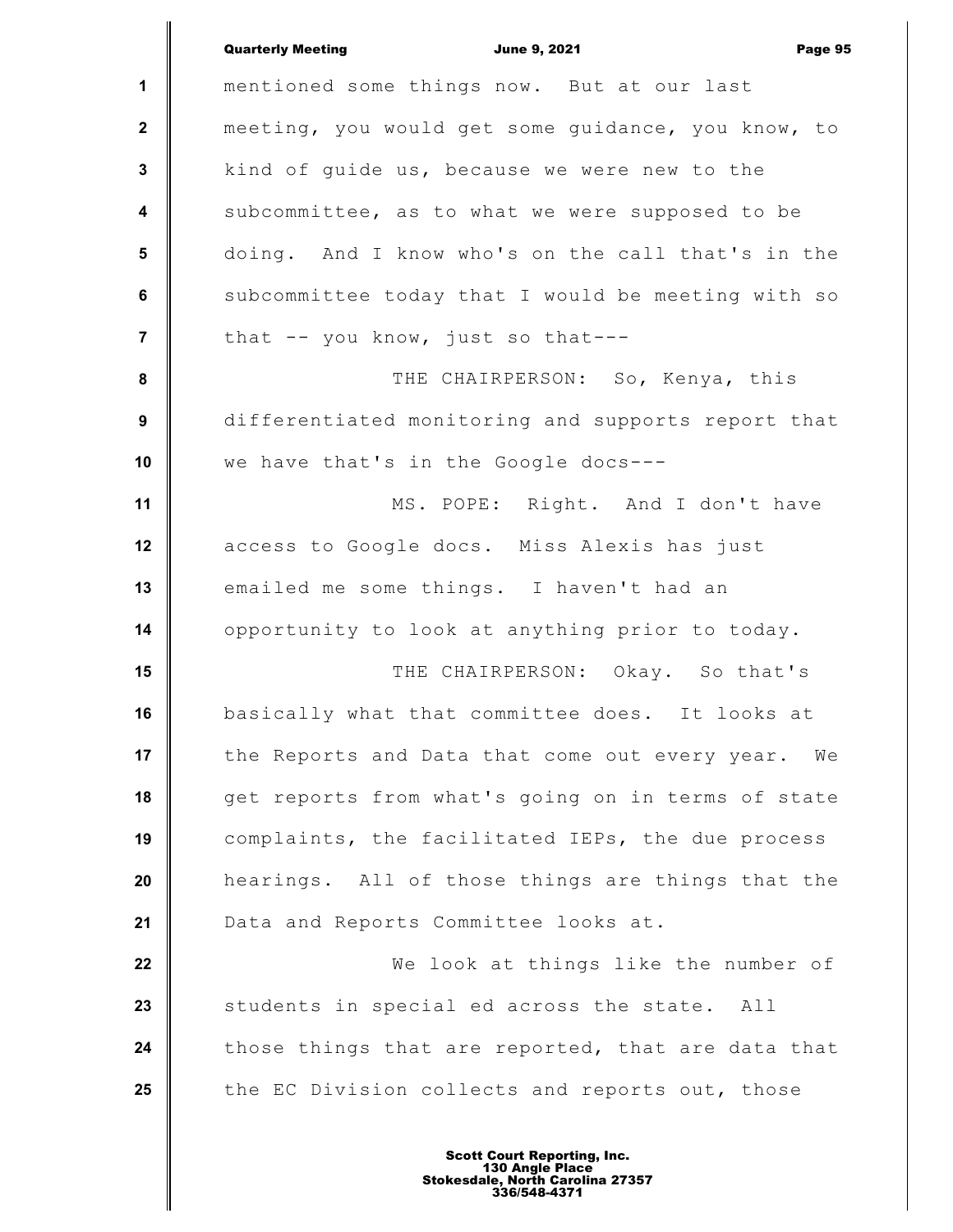**1 2 3 4 5 6 7 8 9 10 11 12 13 14 15 16 17 18 19 20 21 22 23 24 25** Quarterly Meeting **Communist Communist Communist Communist Communist Communist Communist Communist Communist Communist Communist Communist Page 96** are the things we look at. But our key point is that we really are looking at the OSEP, any corrective actions, and like I said, this is the first time in many years that we actually have something to look at and actually develop some type of informational report. It might not go into this particular annual report to the Board, but it might be something that going forward that we're looking at and we're reporting on. MS. POPE: So we're all meeting or will the ones that want to meet meet and then others maybe review things on their own and then report back to you? THE CHAIRPERSON: That would be fine. MS. POPE: Okay. Thank you for the clarity. THE CHAIRPERSON: Thank you. So are we going to adjourn the meeting in order to break out? MS. UTZ: That would be wonderful because then Becky won't have to stay on and wait for us. THE CHAIRPERSON: Yes. Okay. So can we get a motion to adjourn? Anyone still here?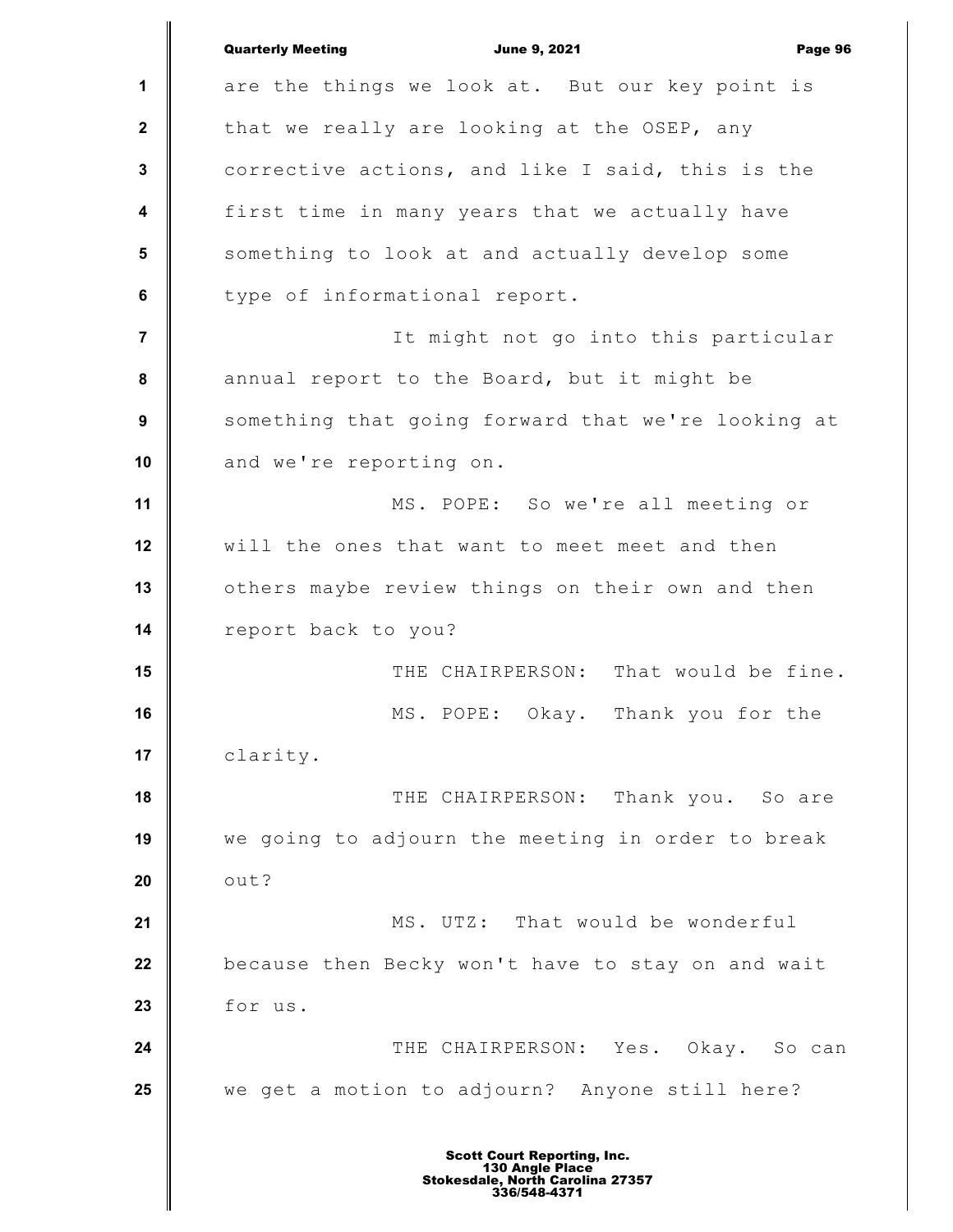**1 2 3 4 5 6 7 8 9 10 11 12 13 14 15 16 17 18 19 20 21 22 23 24 25** Quarterly Meeting **Communist Communist Communist Communist Communist Communist Communist Communist Communist Communist Communist Communist Page 97** MS. COFFEY: This is Diane. I motion we adjourn and go into committee work. THE CHAIRPERSON: Thank you, Diane. A second? MS. HODGES: I second that motion. This is Kristen Hodges. THE CHAIRPERSON: Any abstentions? **(No audible response.)** THE CHAIRPERSON: Anyone opposed? **(No audible response.)** THE CHAIRPERSON: And all in favor? **(Multiple members responded aye.)** THE CHAIRPERSON: Thank you, Alexis, for breaking us out into the breakout rooms and thank you all and have a wonderful summer. **(At 11:54 a.m., the proceeding adjourned.)** - - - - - - - - Scott Court Reporting, Inc. 130 Angle Place Stokesdale, North Carolina 27357 336/548-4371